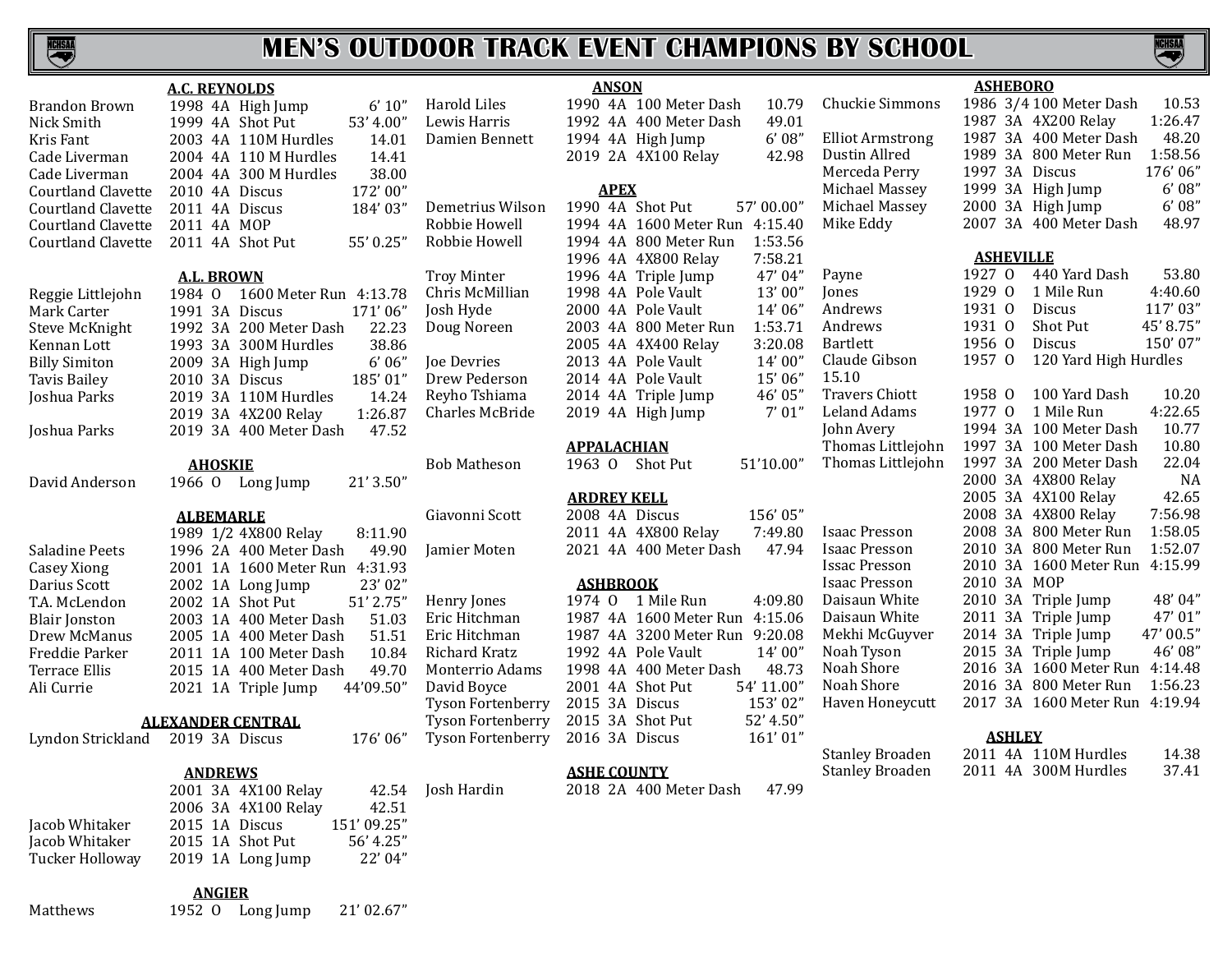

| <b>ATHENS DRIVE</b>   |                        |               |                                            |           |  |  |  |  |  |
|-----------------------|------------------------|---------------|--------------------------------------------|-----------|--|--|--|--|--|
| Than Emery            |                        |               | 1979 O Discus                              | 161'05"   |  |  |  |  |  |
| Than Emery            | 1979 0                 |               | Shot Put                                   | 57' 7.50" |  |  |  |  |  |
| Than Emery            | 1980 0                 |               | Discus                                     | 171'04"   |  |  |  |  |  |
|                       |                        |               | 1991 4A 4X800 Relay                        | 8:02.62   |  |  |  |  |  |
| Omarr Dixon           |                        |               | 1991 4A High Jump                          | 6'08''    |  |  |  |  |  |
| Omarr Dixon           |                        |               | 1992 4A High Jump                          | 6' 10''   |  |  |  |  |  |
| A.J. Kaschak          | 2003 4A                |               | 400 Meter Dash 49.65                       |           |  |  |  |  |  |
| <b>Brandon Ray</b>    | 2017 4A                |               | 100 Meter Dash                             | 10.67     |  |  |  |  |  |
|                       |                        | <b>ATKINS</b> |                                            |           |  |  |  |  |  |
| Alfred Adams          |                        |               | 1968 0 120 YD Hurdles                      | 15.20     |  |  |  |  |  |
| Dyronne Mabry         |                        |               | 2010 2A 400 Meter Dash                     | 49.56     |  |  |  |  |  |
| <b>Tony Davis</b>     |                        |               | 2016 1A 400 Meter Dash                     | 49.65     |  |  |  |  |  |
| Jeremy Kankula        |                        |               | 2016 1A 800 Meter Run                      | 1:59.57   |  |  |  |  |  |
|                       |                        |               |                                            | 3:28.87   |  |  |  |  |  |
|                       |                        |               | 2017 1A 4X400 Relay<br>2017 1A 4X800 Relay | 8:18.01   |  |  |  |  |  |
| Jeremy Kankula        |                        |               | 2017 1A 800 Meter Run                      | 2:00.48   |  |  |  |  |  |
| <b>Ben Armentrout</b> |                        |               | 2018 2A 3200 Meter Run 9:33.46             |           |  |  |  |  |  |
|                       | <b>AVERY COUNTY</b>    |               |                                            |           |  |  |  |  |  |
| D.C. Braswell         |                        |               | 2015 1A High Jump                          | 6'02''    |  |  |  |  |  |
|                       |                        |               | 2018 1A 4X400 Relay                        | 3:32.72   |  |  |  |  |  |
|                       | <b>AYDEN-GRIFTON</b>   |               |                                            |           |  |  |  |  |  |
| Keenan Parks          |                        |               | 1993 1/2 300M Hurdles                      | 38.99     |  |  |  |  |  |
|                       |                        |               | 1993 1/2 4X100 Relay                       | 43.24     |  |  |  |  |  |
|                       |                        |               | 1993 1/2 4X200 Relay                       | 1:29.42   |  |  |  |  |  |
| Keith Marrow          |                        |               | 1994 2A 200 Meter Dash 21.69               |           |  |  |  |  |  |
|                       |                        |               | 1994 2A 4X100 Relay                        | 42.79     |  |  |  |  |  |
| Kalunta Harris        |                        |               | 1995 2A Long Jump 22' 11.25"               |           |  |  |  |  |  |
| Jarvis Murphy         |                        |               | 2008 1A 400 Meter Dash 50.48               |           |  |  |  |  |  |
|                       |                        | <b>BANDYS</b> |                                            |           |  |  |  |  |  |
| Brian Shumaker        |                        |               |                                            | 155'05"   |  |  |  |  |  |
| Chris Douglas         |                        |               | 1989 1/2 Discus<br>1999 2A 110M Hurdles    | 14.18     |  |  |  |  |  |
| Chris Douglas         |                        |               | 1999 2A 300M Hurdles                       | 38.44     |  |  |  |  |  |
| Keith Chatman         |                        |               | 2003 2A 100 Meter Dash                     | 10.87     |  |  |  |  |  |
| Nathan Flowers        |                        |               | 2014 2A Pole Vault                         | 13'00"    |  |  |  |  |  |
| Alex Reavis           |                        |               | 2019 2A High Jump                          | 6'08''    |  |  |  |  |  |
|                       | <b>BARIUM SPRINGS</b>  |               |                                            |           |  |  |  |  |  |
| Freeman               |                        |               | 1935 O Pole Vault                          | 10'06"    |  |  |  |  |  |
| Johnson               |                        |               | 1936 0 100 Yard Dash                       | 10.30     |  |  |  |  |  |
| Johnson               | 1936 0                 |               | 220 Yard Dash                              | 23.00     |  |  |  |  |  |
|                       | <b>BARTLETT YANCEY</b> |               |                                            |           |  |  |  |  |  |

Derrick Hylton 1994 3A 400 Meter Dash 50.12

**BEDDINGFIELD**<br>1982 O Shot Put Dennis Barron 1982 O Shot Put 60' 4.50" Jerre Wyatt **Cameron Hudson** Cameron Hudso Cameron Hudson

|                  | 2012                 | 2A            | 4X400 Relay     | 3:21.88   |
|------------------|----------------------|---------------|-----------------|-----------|
|                  | 2012 2A              |               | 4X800 Relay     | 8:09.97   |
|                  | 2013 2A              |               | 4X400 Relay     | 3:23.23   |
|                  |                      |               |                 |           |
|                  | <b>BEN L. SMITH</b>  |               |                 |           |
| Wayne Wright     | 1967                 | $\Omega$      | High Jump       | 6' 4.75'' |
| Robert McAdoo    | 1969                 | 0             | High Jump       | 6'7.75''  |
| Fred Cundiff     | 1973                 | 0             | 440 Yard Dash   | 49.20     |
| Curtis Johnson   | 1989                 | 4A            | 100 Meter Dash  | 10.53     |
| Tedrick Greene   | 1996                 | 4A            | High Jump       | 6'06''    |
|                  | 2000                 | 3A            | 4X400 Relay     | 3:25.95   |
| Everett Bruce    | 2000                 | 3A            | Triple Jump     | 46' 4.75" |
|                  | 2003                 | 3A            | 4X200 Relay     | 1:27.67   |
| Jerre Wyatt      | 2004                 | 3A            | 300M Hurdles    | 38.37     |
|                  | 2004                 | 3A            | 4X200 Relay     | 1:26.96   |
|                  | 2004                 | 3A            | 4X400 Relay     | 3:23.27   |
| Lonnie Phifer    | 2004                 | 3A            | <b>Discus</b>   | 162'04"   |
| Jerre Wyatt      | 2004                 | 3A            | <b>MOP</b>      |           |
| Jeremy Davis     | 2014 4A              |               | Long Jump       | 23' 04"   |
|                  | <b>BERRY ACADEMY</b> |               |                 |           |
| Charles Johnson  | 2006 4A              |               | <b>Shot Put</b> | 55' 5.00" |
|                  | 2010                 | 2A            | 4X800 Relay     | 8:14.78   |
| Kedrick Davis    | 2011                 | 2A            | 100 Meter Dash  | 10.47     |
| Cameron Hudson   | 2011                 | 2A            | 200 Meter Dash  | 21.33     |
|                  | 2011                 | 2A            | 4X100 Relay     | 41.78     |
|                  | 2011                 | 2A            | 4X200 Relay     | 1:26.14   |
|                  | 2011                 | 2A            | 4X400 Relay     | 3:24.37   |
|                  | 2011                 | 2A            | 4X800 Relay     | 8:06.85   |
| Larry Gibson     | 2011                 | 2A            | 400 Meter Dash  | 49.41     |
| Cameron Hudson   | 2011                 | 2A            | Long Jump       | 22' 05"   |
| Cameron Hudson   | 2011                 | 2A            | <b>MOP</b>      |           |
| Cameron Hudson   | 2012                 | 3A            | 100 Meter Dash  | 10.47     |
|                  | 2012                 | 3A            | 4X100 Relay     | 42.25     |
|                  | 2012                 | 3A            | 4X400 Relay     | 3:20.50   |
|                  | 2012                 | 3A            | 4X800 Relay     | 8:03.46   |
| Larry Gibson     | 2012                 | 3A            | 400 Meter Dash  | 48.96     |
| Cameron Hudson   | 2012                 | 3A            | MOP             |           |
|                  |                      | <b>BERTIE</b> |                 |           |
| Marvin Rankins   | 1975                 | $\Omega$      | 120 YD Hurdles  | 13.70     |
| Armstead Gilliam | 1975                 | 0             | High Jump       | 6'7.5''   |
|                  | 1988                 | 3A            | 4X100 Relay     | 42.42     |
|                  | 1988                 | 3A            | 4X200 Relay     | 1:28.56   |
|                  | 1994                 | 3A            | 4X200 Relay     | 1:29.71   |

| Marty DeFrancesco Jr. 2011 1A 400 Meter Dash |         |                |                      | 49.38     |
|----------------------------------------------|---------|----------------|----------------------|-----------|
|                                              |         | <b>BOWMAN</b>  |                      |           |
| Dennis Huntley                               | 1975    | 0              | 1 Mile Run           | 4:15.50   |
| Dennis Huntley                               | 1975 0  |                | 880 Yard Run         | 1:54.90   |
|                                              |         |                |                      |           |
|                                              |         | <b>BOYDEN</b>  |                      |           |
| Johnson                                      |         |                | 1963 O Pole Vault    | 12'00"    |
|                                              |         | <b>BREVARD</b> |                      |           |
| Dean Lytle                                   | 1989 3A |                | 100 Meter Dash       | 10.82     |
| Dean Lytle                                   | 1989 3A |                | 200 Meter Dash       | 21.49     |
| John Whiteside                               | 1998 2A |                | 110M Hurdles         | 14.49     |
| Frankie Waters                               | 2006 2A |                | 110M Hurdles         | 14.65     |
|                                              | 2008 2A |                | 4X400 Relay          | 3:25.67   |
|                                              | 2008 2A |                | 4X800 Relay          | 8:14.80   |
|                                              | 2009 2A |                | 4X800 Relay          | 8:11.46   |
| Noah Graham                                  | 2016 2A |                | 1600 Meter Run       | 4:26.69   |
| Noah Graham                                  | 2016 2A |                | 3200 Meter Run       | 9:31.44   |
| Noah Graham                                  | 2017 2A |                | 1600 Meter Run       | 4:23.52   |
| Noah Graham                                  | 2017 2A |                | 3200 Meter Run       | 9:35.82   |
|                                              |         |                |                      |           |
|                                              |         |                | <b>BROUGHTON</b>     |           |
| <b>Scot Bowers</b>                           | 1957    | $\overline{0}$ | 220 Yard Dash        | 22.50     |
| Jim Martin                                   | 1957    | $\mathbf 0$    | Discus               | 130'04"   |
| <b>Bud Tripp</b>                             | 1957    | $\overline{0}$ | High Jump            | 5'07''    |
| <b>Bob Williams</b>                          | 1957    | 0              | Long Jump            | 21'08"    |
| <b>Bob Martin</b>                            | 1959    | $\overline{0}$ | 120 YD Hurdles       | 15.80     |
| Jimmy Eads                                   | 1960    | $\Omega$       | 120 YD Hurdles       | 15.50     |
| <b>Billy Peabody</b>                         | 1960    | $\overline{0}$ | Pole Vault           | 12'00"    |
| Vince Struble                                | 1968    | $\Omega$       | Pole Vault           | 13'00"    |
| <b>Wesley Debnam</b>                         | 1969    | $\Omega$       | 880 Yard Run         | 1:55.30   |
| David Turner                                 | 1972    | $\overline{0}$ | Pole Vault           | 14' 10"   |
| David Robinson                               | 1973    | $\overline{0}$ | Pole Vault           | 14' 10"   |
| <b>Ricky Wall</b>                            | 1981    | $\overline{0}$ | Triple Jump          | 50' 1.25" |
| Chris Brooks                                 | 1982    | $\overline{0}$ | 400 Meter Dash       | 47.30     |
| Jim Farmer                                   | 1983    | $\Omega$       | 1600 Meter Run       | 4:13.10   |
| Danny Peebles                                | 1984    | $\Omega$       | Long Jump            | 24' 5.75" |
| Dan Sarisky                                  | 1997    | 4A             | Pole Vault           | 14'00"    |
| Jesse Williams                               | 2000    | 4A             | High Jump            | 6'08''    |
| Jesse Williams                               | 2001    | 4A             | High Jump            | 7'02''    |
| Chris Gross                                  | 2001 4A |                | Pole Vault           | 15'00"    |
| Jesse Williams                               | 2002    |                | 4A High Jump         | 7'02''    |
| Chris Gross                                  | 2002 4A |                | Pole Vault           | 14'06"    |
| <b>Sandy Roberts</b>                         | 2004 4A |                | 3200 Meter Run       | 9:27.02   |
| <b>Sandy Roberts</b>                         | 2005 4A |                | 3200 Meter Run       | 9:14.33   |
| <b>Sandy Roberts</b>                         | 2006 4A |                | 3200 Meter Run       | 9:08.65   |
| Anthony Colon                                |         |                | 2010 4A 300M Hurdles | 38.12     |
|                                              |         |                |                      |           |

**BISHOP MCGUINNESS**

NGHSA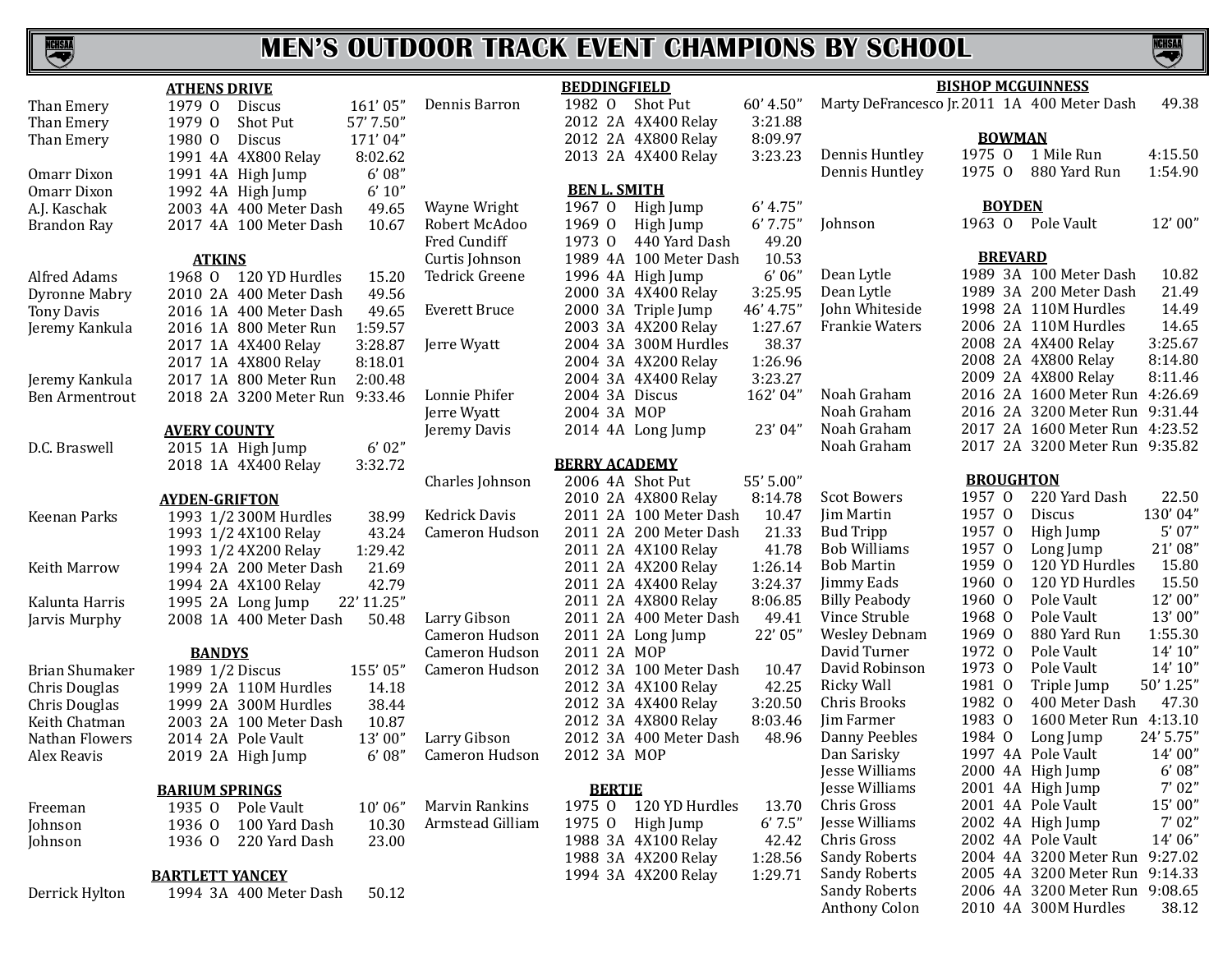

|                                       |                   |               | <b>BROUGHTON (CONTINUED)</b>    |             |                      | <b>BURNS</b>  |                                |            |
|---------------------------------------|-------------------|---------------|---------------------------------|-------------|----------------------|---------------|--------------------------------|------------|
|                                       |                   |               | 2010 4A 4X800 Relay             | 7:49.33     | <b>Titus Toms</b>    |               | 2016 3A 100 Meter Dash         | 10.74      |
| Sam Roberson                          |                   |               | 2012 4A 3200 Meter Run          | 9:20.73     | <b>Titus Toms</b>    |               | 2017 3A 100 Meter Dash         | 10.66      |
| Harrison Booth                        |                   |               | 2012 4A Pole Vault              | 14'06"      |                      |               |                                |            |
| Omar Sanchez                          |                   |               | 2015 4A 100 Meter (WC)          | 28.48       |                      | <b>BUTLER</b> |                                |            |
| Omar Sanchez                          |                   |               | 2015 4A 200 Meter (WC)          | 51.27       | <b>Spencer Adams</b> |               | 2007 4A 300M Hurdles           | 36.04      |
| Omar Sanchez                          |                   |               | 2015 4A Discus (WC)             | 28'07"      | <b>Spencer Adams</b> |               | 2008 4A 110M Hurdles           | 13.51      |
| Omar Sanchez                          |                   |               | 2016 4A 100 Meter (WC)          | 24.60       |                      |               | 2008 4A 4X100 Relay            | 42.03      |
| Omar Sanchez                          |                   |               | 2016 4A 200 Meter (WC)          | 50.75       |                      |               | 2008 4A 4X200 Relay            | 1:27.02    |
| Omar Sanchez                          |                   |               | 2016 4A Discus (WC)             | 35'03"      |                      |               | 2014 4A 4X200 Relay            | 1:26.14    |
| Omar Sanchez                          |                   |               | 2016 4A Shot Put (WC)           | 15'00"      |                      |               |                                |            |
| <b>Andrew Brooks</b>                  |                   |               | 2017 4A 800 Meter Run           | 1:53.88     |                      |               | <b>CAMDEN COUNTY</b>           |            |
| Ladale Gambrell                       |                   |               | 2018 4A 100 Meter (WC)          | 21.70       | Derek Stiles         |               | 1996 1A 200 Meter Dash         | 22.80      |
| Ladale Gambrell                       |                   |               | 2018 4A 200 Meter (WC)          | 46.59       |                      |               | 1996 1A 4X200 Relay            | 1:32.07    |
| Ladale Gambrell                       |                   |               | 2018 4A Discus (WC)             | 55' 07"     |                      |               | 1997 1A 4X400 Relay            | 3:34.47    |
| Ladale Gambrell                       |                   |               | 2018 4A Shot Put (WC)           | 16' 6.5"    | Nick Cowell          |               | 2000 1A Discus                 | 141'09.25" |
|                                       |                   |               |                                 |             | Nick Cowell          |               | 2001 1A Discus                 | 141'09.25" |
|                                       |                   |               | <b>BUNKER HILL</b>              |             |                      |               | 2002 1A 4X400 Relay            | 3:30.41    |
| John Kaneer                           |                   |               | 1987 1/2 3200 Meter Run 9:49.56 |             | <b>Tyler Sprouse</b> |               | 2014 1A 300M Hurdles           | 40.63      |
| John Kaneer                           |                   |               | 1988 1/2 3200 Meter Run 9:44.56 |             | <b>Trevor Carr</b>   |               | 2015 1A MOP                    |            |
| Mark Wells                            |                   |               | 1993 1/2 Shot Put               | 50' 9.50"   | <b>Trevor Carr</b>   |               | 2015 1A Triple Jump            | 46' 05"    |
| Jermichael Watts                      |                   |               | 1997 2A 110M Hurdles            | 14.86       |                      |               |                                |            |
| Jermichael Watts                      |                   |               | 1997 2A High Jump               | 6'06''      |                      |               | <b>CAPE FEAR</b>               |            |
| Centrail Williamson 2008 2A High Jump |                   |               |                                 | 6'06''      | James Godwin         |               | 1971 0 Long Jump               | 23' 11"    |
|                                       |                   |               | 2015 2A 4X200 Relay             | 1:28.05     |                      |               |                                |            |
| Jon Ramsey                            |                   |               | 2016 2A Pole Vault              | 14'00''     |                      |               | <b>CARDINAL GIBBONS</b>        |            |
| Raheem Carson                         |                   |               | 2019 2A 100 Meter Dash          | 11.01       | Sean Sewell          |               | 2006 2A 1600 Meter Run 4:24.58 |            |
|                                       |                   |               |                                 |             | Sean Sewell          |               | 2007 2A 1600 Meter Run 4:17.69 |            |
|                                       |                   | <b>BUNN</b>   |                                 |             | Sean Sewell          |               | 2007 2A 3200 Meter Run 9:25.83 |            |
| Larry Perry                           |                   |               | 2000 1A High Jump               | 6' 04''     |                      |               | 2007 2A 4X800 Relay            | 8:04.63    |
| Dexter Epps                           |                   |               | 2005 2A Discus                  | 155'04"     | Sean Sewell          |               | 2007 2A MOP                    |            |
|                                       |                   |               | 2013 2A 4X100 Relay             | 42.20       |                      |               | 2015 3A 4X800 Relay            | 7:56.09    |
|                                       |                   |               | 2015 2A 4X100 Relay             | 42.07       | Connor Lane          |               | 2016 4A 3200 Meter Run 9:06.43 |            |
|                                       |                   |               |                                 |             | Connor Lane          |               | 2017 4A 1600 Meter Run 4:17.58 |            |
|                                       |                   | <b>BURGAW</b> |                                 |             | Connor Lane          |               | 2017 4A 3200 Meter Run 8:59.90 |            |
| Rowe Sawyer                           | 1964 0            |               | High Jump                       | 5' 11''     | Lowell Hensgen       |               | 2019 4A 3200 Meter Run 9:22.14 |            |
|                                       | <b>BURLINGTON</b> |               |                                 |             |                      |               | <b>CARRBORO</b>                |            |
| Garrett                               | 1922 0            |               | <b>Discus</b>                   | 106'05"     | Cardin Jones         |               | 2009 2A 400 Meter Dash         | 49.41      |
| Councilman                            | 1923 0            |               | 220 Yard Dash                   | 26.40       | Michael Jushchuk     |               | 2011 2A 800 Meter Run          | 1:59.72    |
| Splawn                                | 1948 0            |               | High Jump                       | $5'$ $10''$ | <b>Scott Peretin</b> |               | 2013 2A Discus                 | 152' 11"   |
| Jim Hambright                         | 1954 0            |               | 120 YD Hurdles                  | 15.60       | Scott Peretin        |               | 2013 2A Shot Put               | 53' 3.00"  |
| Johnson                               | 1954 0            |               | 440 Yard Dash                   | 51.70       | Magnus Herweyer      |               | 2015 2A Discus                 | 178'07"    |
| Eddie Burke                           | 1957 0            |               | High Jump                       | $5'$ 07"    | Magnus Herweyer      |               | 2015 2A Shot Put               | 53' 10.00" |
| Reggie Loy                            | 1961 0            |               | Shot Put                        | 53' 8.50"   | Magnus Herweyer      |               | 2016 2A Discus                 | 155'08"    |
| Rod Stewart                           | 1962 0            |               | <b>Discus</b>                   | 149' 06.25" | Magnus Herweyer      |               | 2016 2A Shot Put               | 51' 3.75"  |
| <b>Rod Stewart</b>                    | 1962 0            |               | <b>Shot Put</b>                 | 53' 8.88"   |                      |               |                                |            |
|                                       |                   |               |                                 |             |                      |               |                                |            |

|         |                                      |                    |               |                                            | ш                |
|---------|--------------------------------------|--------------------|---------------|--------------------------------------------|------------------|
|         |                                      |                    | <b>CARSON</b> |                                            |                  |
| 10.74   | <b>Myquon Stout</b>                  |                    |               | 2012 3A Shot Put                           | 55' 4.50"        |
| 10.66   | William Fuller                       |                    |               | 2017 3A 100 Meter (WC)                     | 34.43            |
|         | William Fuller                       |                    |               | 2017 3A Discus (WC)                        | 23'08"           |
|         | William Fuller                       |                    |               | 2019 3A 100 Meter (WC)                     | 27.20            |
| 36.04   | William Fuller                       |                    |               | 2019 3A Discus (WC)                        | 29' 07"          |
| 13.51   | William Fuller                       |                    |               | 2019 3A Shot Put (WC)                      | 11'00''          |
| 42.03   |                                      |                    |               |                                            |                  |
| :27.02  |                                      |                    | <b>CARVER</b> |                                            |                  |
| 26.14   | <b>Bryce Sherman</b>                 |                    |               | 2007 3A 100 Meter Dash                     | 10.51            |
|         | <b>Bryce Sherman</b>                 |                    |               | 2007 3A 200 Meter Dash                     | 21.43            |
|         |                                      |                    |               | 2007 3A 4X100 Relay                        | 41.80            |
| 22.80   | <b>Bryce Sherman</b>                 | 2007 3A MOP        |               |                                            |                  |
| :32.07  |                                      |                    |               | 2008 3A 4X200 Relay                        | 1:27.62          |
| :34.47  |                                      |                    |               | 2008 3A 4X400 Relay                        | 3:21.47          |
| )9.25"  | <b>Brandon Hairston</b>              |                    |               | 2009 3A 200 Meter Dash                     | 22.40            |
| )9.25"  | <b>Brandon Hairston</b>              |                    |               | 2009 3A 400 Meter Dash                     | 48.51            |
| :30.41  | <b>Brian Sessoms</b>                 |                    |               | 2014 2A 100 Meter Dash                     | 10.85            |
| 40.63   | <b>Brian Sessoms</b>                 |                    |               | 2014 2A 200 Meter Dash                     | 21.88            |
|         |                                      |                    |               | 2014 2A 4X100 Relay                        | 48.08            |
| 6'05''  |                                      |                    |               | 2014 2A 4X200 Relay                        | 1:27.79          |
|         | <b>Brian Sessoms</b>                 |                    |               | 2015 2A 200 Meter Dash                     | 21.73            |
|         |                                      |                    |               |                                            |                  |
| 3' 11'' |                                      |                    | <b>CARY</b>   |                                            |                  |
|         | Eddie Ashburn                        | 1966 0             |               | High Jump                                  | 5' 10''          |
|         | Parson                               | 1968 0             |               | Long Jump                                  | 23' 6.75"        |
| :24.58  | Randy Smith                          | 1971 0             |               | Discus                                     | 160'00"          |
| 17.69   | Jim Abbott                           | 1976 0             |               | 880 Yard Run                               | 1:56.30          |
| :25.83  | Mike Ripberger                       | 1979 0             |               | High Jump                                  | $6'$ 06"         |
| :04.63  | Mike Ripberger                       | 1980 0             |               | High Jump                                  | 6' 8.5''         |
|         | Paul DeWitt                          |                    |               | 1986 3/4 1600 Meter Run                    | 4:19.59          |
| :56.09  | Larry Patterson                      |                    |               | 1986 3/4 High Jump                         | 6' 08''          |
| :06.43  | Pete Zeman                           |                    |               | 1991 4A 800 Meter Run                      | 1:56.14          |
| :17.58  | Chris Barfield                       |                    |               | 2009 4A Discus                             | 161'00"          |
| :59.90  |                                      |                    |               | 2018 4A 4X400 Relay                        | 3:20.16          |
| 22.14   | Anton Idhammar                       |                    |               | 2019 4A 1600 Meter Run                     | 4:15.55          |
|         |                                      |                    |               | 2019 4A 4X800 Relay                        | 7:52.90          |
| 49.41   |                                      | <b>CEDAR RIDGE</b> |               |                                            |                  |
| :59.72  | Jeremy Gerlach                       |                    |               | 2008 2A 1600 Meter Run 4:28.90             |                  |
| 2' 11"  |                                      |                    |               |                                            |                  |
|         | Jacob Geary                          |                    |               | 2010 2A Shot Put<br>2012 2A 1600 Meter Run | 56' 00.00"       |
| '3.00'' | A.J. Tucker<br><b>Cameron Cooper</b> |                    |               | 2012 2A 200 Meter Dash                     | 4:22.47<br>21.85 |
| 8'07"   |                                      |                    |               | 2012 2A Pole Vault                         |                  |
| 10.00"  | Ethan Smith                          | 2013 2A            |               | 1600 Meter Run                             | 15' 03"          |
| 5'08''  | A.J. Tucker                          | 2013 2A            |               |                                            | 4:21.23          |
| '3.75'' | A.J. Tucker                          |                    |               | 3200 Meter Run                             | 9:32.18          |
|         |                                      |                    |               | 2013 2A 4X800 Relay                        | 8:11.21          |
|         | Ethan Smith                          |                    |               | 2013 2A Pole Vault                         | 15'00"           |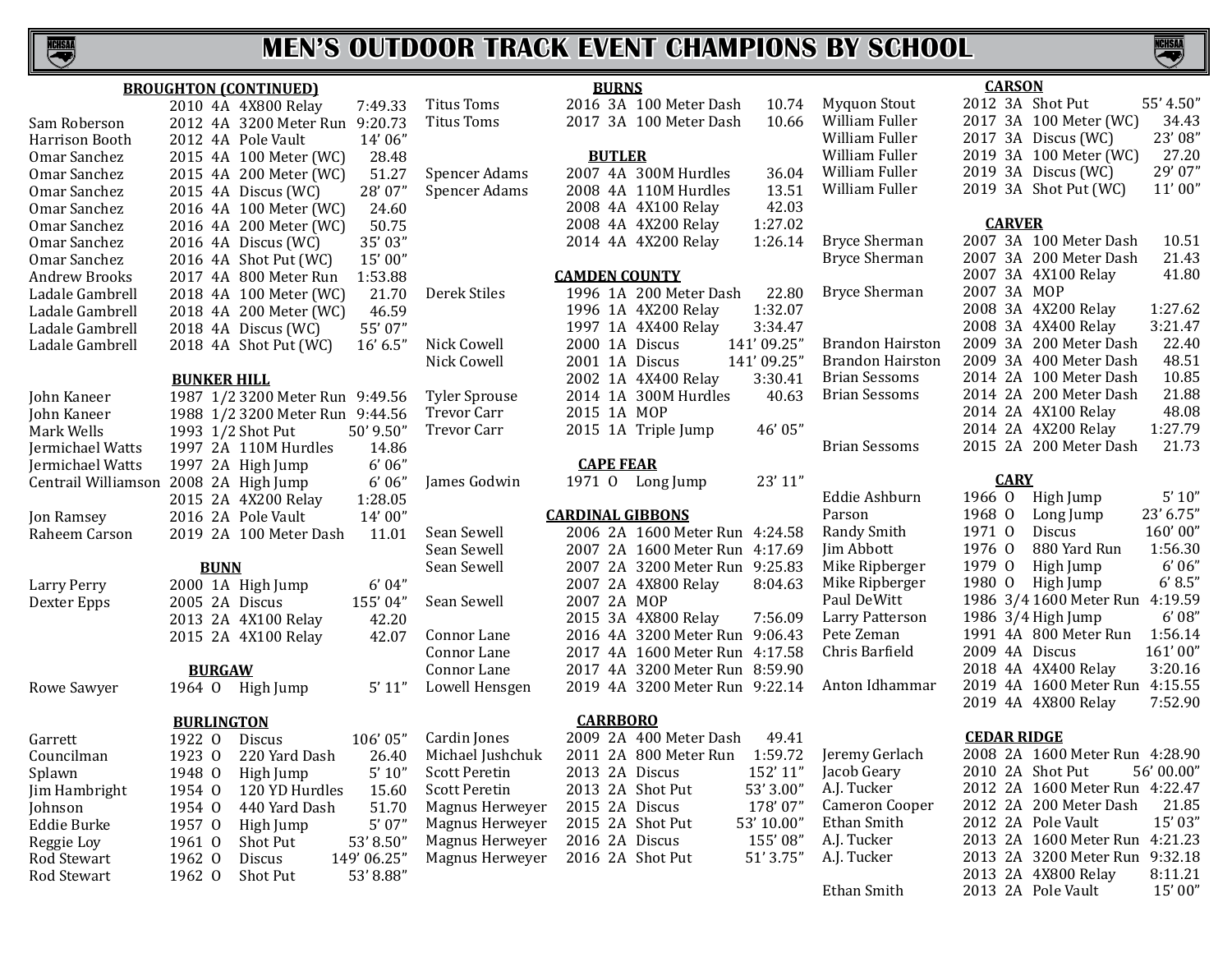

|                       | <b>CENTRAL ACADEMY</b>             |                      | <b>CHARLOTTE CENTRAL</b> |                               |                        | <b>CHARLOTTE CENTRAL (CONTINUED)</b> |  |  |
|-----------------------|------------------------------------|----------------------|--------------------------|-------------------------------|------------------------|--------------------------------------|--|--|
| Elijah Inuwa          | 2013 1A 800 Meter Run<br>1:58.75   | Thomas               | 1922 0                   | 19' 5.50"<br>Long Jump        | <b>Floyd Simmons</b>   | 120 YD Hurdles<br>1942 0<br>14.90    |  |  |
| Elijah Inuwa          | 1:55.78<br>2014 2A 800 Meter Run   | Ware                 | 1923 0                   | 120 YD Hurdles<br>16.40       | Jim Reid               | 2:02.30<br>1942 0<br>880 Yard Run    |  |  |
|                       | 3:23.95<br>2015 2A 4X400 Relay     | Schlits              | 1923 0                   | 9'3.5''<br>Pole Vault         | Roy McKnight           | 53.00<br>1944 0<br>440 Yard Dash     |  |  |
| Elijah Inuwa          | 2015 2A 800 Meter Run<br>1:51.70   | Gallagher            | 1924 0                   | 1 Mile Run<br>4:57.00         | Fred Boger             | 10' 7.75"<br>1944 0<br>Pole Vault    |  |  |
|                       |                                    | R.W. Smith           | 1924 0                   | 100 Yard Dash<br>10.60        | Murphy                 | 5'5.25''<br>1945 0<br>High Jump      |  |  |
|                       | <b>CENTRAL CABARRUS</b>            | R.W. Smith           | 1924 0                   | 24.30<br>220 Yard Dash        | Morow                  | 120 YD Hurdles<br>15.90<br>1946 0    |  |  |
| Lamont Reid           | 10.94<br>2000 3A 100 Meter Dash    | Gallagher            | 1924 0                   | 2:14.80<br>880 Yard Run       | Stegall                | 1947 0<br>2:04.10<br>880 Yard Run    |  |  |
|                       |                                    | Houston              | 1925 0                   | 9'02"<br>Pole Vault           | Hobbs                  | 5'03''<br>1947 0<br>High Jump        |  |  |
|                       | <b>CHADBOURN</b>                   | Milstead             | 1926 0                   | 15.00<br>120 YD Hurdles       | Mason                  | 5'03''<br>1947 0<br>High Jump        |  |  |
| Reggie Cox            | 1958 0<br>880 Yard Run<br>2:04.50  | Wade Ison            | 1926 0                   | 10.10<br>100 Yard Dash        | Ford                   | 1947 0<br>44' 0.00"<br>Shot Put      |  |  |
|                       |                                    | Wade Ison            | 1926 0                   | 22.60<br>220 Yard Dash        | Holder                 | 20' 3.75"<br>1948 0<br>Long Jump     |  |  |
|                       | <b>CHAPEL HILL</b>                 | Farris               | 1926 0                   | 53.80<br>440 Yard Dash        | Propst                 | 51.80<br>1949 0<br>440 Yard Dash     |  |  |
| McIver                | 120 YD Hurdles<br>1922 0<br>16.20  | <b>Barbee</b>        | 1926 0                   | 2:08.20<br>880 Yard Run       | <b>Thomas</b>          | 5'9.5''<br>1949 0<br>High Jump       |  |  |
| McIver                | 5' 4.5''<br>1922 0<br>High Jump    | Fort                 | 1926 0                   | 20'10''<br>Long Jump          | Rowe                   | 5'09''<br>1950 0<br>High Jump        |  |  |
| Roberts               | 1922 0<br>10' 0.25''<br>Pole Vault | Neiman               | 1926 0                   | 10'04"<br>Pole Vault          | Logan                  | 11'00''<br>1950 0<br>Pole Vault      |  |  |
| Roberts               | 1922 0<br>43' 2.75"<br>Shot Put    | Reid                 | 1927 0                   | 120 YD Hurdles<br>15.00       | Huffaker               | 5'09''<br>1951 0<br>High Jump        |  |  |
| McIver                | 1923 0<br>99'06"<br>Discus         | Reid                 | 1927 0                   | 5'7.25''<br>High Jump         | Logan                  | 1951 0<br>10'08''<br>Pole Vault      |  |  |
| McIver                | 1923 0<br>5' 4.75''<br>High Jump   | Neiman               | 1927 0                   | 21' 2.50"<br>Long Jump        | Jim Beatty             | 1952 0<br>4:40.50<br>1 Mile Run      |  |  |
| McIver                | 1923 0<br>40'8.00"<br>Shot Put     | Neiman               | 1927 0                   | Pole Vault<br>11'00''         | Garland Thomas         | 1952 0<br>15.30<br>120 YD Hurdles    |  |  |
| McIver                | 1924 0<br>95'08'<br>Discus         | Reid                 | 1928 0                   | 14.80<br>120 YD Hurdles       | Massey                 | 1952 0<br>440 Yard Dash<br>51.10     |  |  |
| McIver                | 42' 9.00"<br>1924 0<br>Shot Put    | Houston              | 1928 0                   | 10'01''<br>Pole Vault         | Whit Spearman          | 1952 0<br>2:04.40<br>880 Yard Run    |  |  |
| <b>Bill Mengel</b>    | 1937 0<br>120 YD Hurdles<br>15.80  | Meacham              | 1929 0                   | 53.80<br>440 Yard Dash        | Logan                  | 11'08"<br>1952 0<br>Pole Vault       |  |  |
| <b>Bill Mengel</b>    | 1938 0<br>20' 6.75"<br>Long Jump   | Mullis               | 1929 0                   | 122'10.25"<br>Discus          | Jim Beatty             | 1953 0<br>4:31.90<br>1 Mile Run      |  |  |
| Tom Hunter            | 1960 0<br>51.80<br>440 Yard Dash   | Woodside             | 1929 0                   | 20' 10.5"<br>Long Jump        | Don Moss               | 10.20<br>1955 0<br>100 Yard Dash     |  |  |
| Tim Farmer            | 160' 00.75"<br>1965 0<br>Discus    | Wood                 | 1930 0                   | 120 YD Hurdles<br>17.30       | Don Moss               | 1955 0<br>22.80<br>220 Yard Dash     |  |  |
| Tim Farmer            | 1965 0<br>Shot Put<br>53'8.88'     | Mullis               | 1930 0                   | 126' 0.5"<br>Discus           | Tommy Hutchins         | 1955 0<br>440 Yard Dash<br>52.00     |  |  |
| <b>Frank Spratt</b>   | 1967 0<br>1 Mile Run<br>4:17.70    | Mullis               | 1930 0                   | Shot Put<br>46' 9.75"         | Walker                 | 11'08"<br>1955 0<br>Pole Vault       |  |  |
| Dave Taylor           | 1967 0<br>55' 00.00"<br>Shot Put   | Hawthorne            | 1931 0                   | 120 YD Hurdles<br>16.20       | <b>Bartley Tarlton</b> | 1956 0<br>$5'$ 11.75"<br>High Jump   |  |  |
| Dave Taylor           | 1968 0<br>171'08"<br>Discus        | Turpie               | 1931 0                   | 2:05.80<br>880 Yard Run       | <b>Bartley Tarlton</b> | 11'08"<br>1956 0<br>Pole Vault       |  |  |
| Dave Taylor           | 58' 2.75"<br>1968 0<br>Shot Put    | Guy Soule            | 1931 0                   | 22' 01"<br>Long Jump          | <b>Howard Walker</b>   | 1957 0<br>12' 01"<br>Pole Vault      |  |  |
| Tom Ward              | 4:14.20<br>1972 0<br>1 Mile Run    | <b>Harold Sutton</b> | 1932 0                   | 111'11"<br>Discus             |                        |                                      |  |  |
| Tom Ward              | 1973 0<br>4:14.00<br>1 Mile Run    | <b>Guy Soule</b>     | 1932 0                   | 21' 08.75"<br>Long Jump       |                        | <b>CHASE</b>                         |  |  |
| <b>Bobby Hostler</b>  | 13'00"<br>1991 4A Pole Vault       | <b>Harold Sutton</b> | 1932 0                   | 46' 5.50"<br>Shot Put         | Oneal Chestnut         | 6' 10''<br>2004 2A High Jump         |  |  |
| Jack Bolas            | 2005 4A 1600 Meter Run 4:08.23     | Morse                | 1933 0                   | 1 Mile Run<br>4:43.20         | <b>Bruce Squires</b>   | 2016 2A 200 Meter Dash<br>21.89      |  |  |
| Jack Bolas            | 2006 4A 1600 Meter Run 4:04.38     | Isenhour             | 1933 0                   | 16.80<br>120 YD Hurdles       | <b>Bruce Squires</b>   | 2017 2A 100 Meter Dash<br>10.77      |  |  |
| <b>Taylor Gilland</b> | 2007 4A 3200 Meter Run 9:23.52     | Pickard              | 1933 0                   | $21'$ 6.75"<br>Long Jump      | <b>Bruce Squires</b>   | 22.10<br>2017 2A 200 Meter Dash      |  |  |
| <b>Taylor Gilland</b> | 2008 4A 3200 Meter Run 9:28.14     | Holder               | 1934 0                   | 21' 3.63"<br>Long Jump        |                        |                                      |  |  |
| <b>Taylor Gilland</b> | 2009 4A 3200 Meter Run 9:01.68     | Swinson              | 1935 0                   | $21'$ 1.5"<br>Long Jump       |                        | <b>CHATHAM CENTRAL</b>               |  |  |
| Mitch McLeod          | 2011 3A 3200 Meter Run 9:30.59     | Hanes                | 1937 0                   | 1 Mile Run<br>4:40.60         | Wyatt Grillo           | 2012 1A Discus<br>152'03"            |  |  |
| Mitch McLeod          | 2012 3A 3200 Meter Run 9:38.13     | <b>Bill Wartman</b>  |                          | 1937 0 100 Yard Dash<br>10.30 |                        |                                      |  |  |
|                       | 2013 3A 4X800 Relay<br>7:57.04     | <b>Bill Wartman</b>  | 1937 0                   | 220 Yard Dash<br>22.80        |                        |                                      |  |  |
| Ethan Mathis          | 2021 3A 800 Meter Run<br>1:53.83   | <b>Bill Wartman</b>  | 1938 0                   | 100 Yard Dash<br>10.10        |                        |                                      |  |  |
| Gordon Harwell        | 2021 3A Pole Vault<br>14'00.00"    | Bill Wartman         | 1938 0                   | 22.60<br>220 Yard Dash        |                        |                                      |  |  |
|                       |                                    | Wise                 | 1938 0                   | 2:09.30<br>880 Yard Run       |                        |                                      |  |  |
|                       | <b>CHARLOTTE CATHOLIC</b>          | <b>Hoot Brantley</b> | 1940 0                   | 15.50<br>120 YD Hurdles       |                        |                                      |  |  |
| Richard Bernard       | 2004 2A 1600 Meter Run 4:26.45     | Little               | 1940 0                   | 20' 9.25"<br>Long Jump        |                        |                                      |  |  |
|                       |                                    | <b>Floyd Simmons</b> | 1941 0                   | 120 YD Hurdles<br>16.20       |                        |                                      |  |  |
|                       |                                    | Jim Reid             | 1941 0                   | 880 Yard Run<br>2:04.10       |                        |                                      |  |  |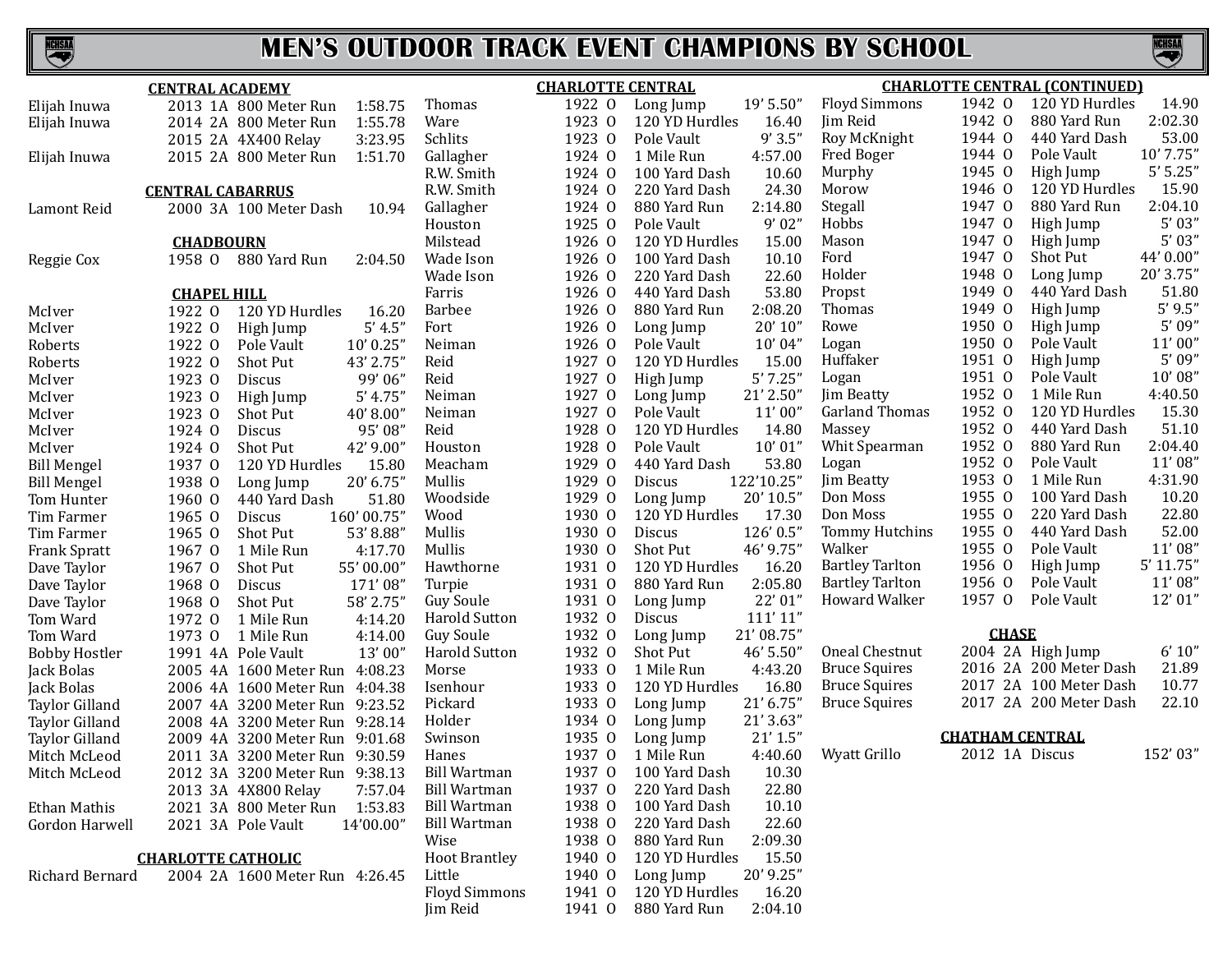

#### **CHERRYVILLE**

|                          | <u>.</u>         |                 | <u>.</u>                            |            |                       |
|--------------------------|------------------|-----------------|-------------------------------------|------------|-----------------------|
| <b>Trentavis Friday</b>  |                  |                 | 2012 1A 400 Meter Dash              | 48.12      | <b>Stan Bost</b>      |
| Trentavis Friday         | 2013 1A          |                 | 100 Meter Dash                      | 10.48      | Damon Josey           |
| Trentavis Friday         |                  |                 | 2013 1A 200 Meter Dash              | 21.71      | Rodney Edward         |
| Trentavis Friday         |                  |                 | 2013 1A 400 Meter Dash              | 48.00      | Gabriel Stainbac      |
| Trentavis Friday         | 2013 1A MOP      |                 |                                     |            |                       |
| <b>Trentavis Friday</b>  |                  |                 | 2014 1A 100 Meter Dash              | 10.59      |                       |
| Trentavis Friday         |                  |                 | 2014 1A 200 Meter Dash              | 20.95      | Elijah Goins          |
|                          | 2014 1A          |                 | 4X400 Relay                         | 3:28.00    |                       |
| Trentavis Friday         | 2014 1A          |                 | 400 Meter Dash                      | 47.87      |                       |
| Trentavis Friday         | 2014 1A MOP      |                 |                                     |            | Ricky Hamrick         |
|                          |                  |                 |                                     |            | <b>Travis Padgett</b> |
|                          |                  | <b>CLAYTON</b>  |                                     |            |                       |
| Travis Stephenson        |                  |                 | 1987 1/2 Discus                     | 155'07"    |                       |
| Kerry Hinton             |                  |                 | 1987 1/2 Shot Put                   | 50' 10.00" |                       |
| <b>Travis Stephenson</b> |                  |                 | 1988 1/2 Discus                     | 157'05"    | Kendall Kee           |
| <b>Chad Daniels</b>      |                  |                 | 1989 1/2 3200 Meter Run             | 9:45.33    |                       |
| Donald Tolley            |                  |                 | 1994 2A Discus                      | 142' 11"   |                       |
|                          |                  |                 | 1996 2A 4X800 Relay                 | 8:25.89    | Harvey McSwair        |
| Johnny Dutch             |                  |                 | 2004 3A 110M Hurdles                | 14.16      | Harvey McSwaii        |
| Johnny Dutch             |                  |                 | 2005 3A 110M Hurdles                | 13.88      | Demonte Wilsor        |
| Johnny Dutch             |                  |                 | 2005 3A 300M Hurdles                | 38.01      |                       |
| Johnny Dutch             | 2005 3A MOP      |                 |                                     |            |                       |
| Johnny Dutch             |                  |                 | 2006 4A 110M Hurdles                | 13.55      |                       |
| Johnny Dutch             |                  |                 | 2006 4A 300M Hurdles                | 36.60      | <b>Blake Floyd</b>    |
| Johnny Dutch             | 2006 4A MOP      |                 |                                     |            |                       |
| Ryan Twiford             |                  |                 | 2006 4A Pole Vault                  | 14'06"     |                       |
| Johnny Dutch             | 2007 4A          |                 | 110M Hurdles                        | 13.39      | <b>Brendon Hodge</b>  |
|                          | <b>CLEVELAND</b> |                 |                                     |            |                       |
| Kyzaiah Stone            |                  |                 | 2021 3A High Jump                   | 6'06.00"   | Michael Quispe        |
|                          |                  |                 |                                     |            | <b>Brendon Hodge</b>  |
|                          |                  | <b>CLEMMONS</b> |                                     |            | Brendon Hodge         |
| Snyder                   | 1938 0           |                 | High Jump                           | 5'06''     |                       |
|                          |                  |                 |                                     |            | <b>Brendon Hodge</b>  |
|                          |                  | <b>CLINTON</b>  |                                     |            |                       |
|                          |                  |                 | 1990 1/2 4X200 Relay                | 1:28.71    |                       |
| Jeremiah Williams        |                  |                 | 1990 1/2 400 Meter Dash             | 49.16      | <b>Mike Gattis</b>    |
| Travis Banks             |                  |                 | 1990 1/2 High Jump                  | 6'09''     | Dion Mapp             |
| Robert Lee               |                  |                 | 1990 1/2 Long Jump                  | 22' 08"    | Fred Gant             |
| Travis Banks             |                  |                 | 1991 1/2 100 Meter Dash             | 10.81      | Rakeem Felton         |
| Travis Banks             |                  |                 | 1991 1/2 High Jump                  | 6'08''     |                       |
| Robert Lee               |                  |                 | 1991 1/2 Long Jump                  | 23'04"     | Seneca Rogers         |
| Travis Banks             | 1991 1/2 MOP     |                 |                                     |            | Antonio King          |
| L.C. Stevens             |                  |                 | 1993 1/2 100 Meter Dash             | 11.06      |                       |
|                          |                  |                 | <b>COMMUNITY SCHOOL OF DAVIDSON</b> |            | Seneca Rogers         |
| Jake Baugher             |                  |                 | 2018 1A 3200 Meter Run              | 9:50.22    | <b>Steve Enoch</b>    |
|                          |                  |                 |                                     |            |                       |

Langston Samples 2019 1A Triple Jump 44' 07'

**CONCORD** Frank Bost 1986 3/4 Shot Put 56' 7.50"<br>1987 3A 800 Meter Run 1:55.5 Damon Josey 1987 3A 800 Meter Run 1:55.59 Rodney Edwards 1989 3A Shot Put 60' 4.25" 2017 3A High Jump **COX MILL** h Goins 2013 3A 110M Hurdles 14.6

Ricky Hamrick 1987 4A Triple Jump 47' 9.5"

dall Kee 2010 3A 100 Meter Dash 10.8<br>2010 3A 4X100 Relay 42.1 vey McSwain II 2011 3A 100 Meter Dash 10.8<br>vey McSwain II 2011 3A 200 Meter Dash 21.5 ey McSwain II 2011 3A 200 Meter Dash 21.5<br>1910 2011 3A 300M Hurdles 38.3

Seneca Rogers

#### **CROATAN**

|                      |             | 2005 2A 4X400 Relay    | 3:27.61 |
|----------------------|-------------|------------------------|---------|
| <b>Blake Floyd</b>   |             | 2005 2A 400 Meter Dash | 49.81   |
|                      |             | 2017 2A 4X400 Relay    | 3:22.58 |
|                      |             | 2017 2A 4X800 Relay    | 8:04.03 |
| Brendon Hodge        |             | 2018 2A 300M Hurdles   | 37.98   |
|                      |             | 2018 2A 4X400 Relay    | 3:22.65 |
|                      |             | 2018 2A 4X800 Relay    | 8:01.80 |
| Michael Quispe       |             | 2018 2A 800 Meter Run  | 1:54.89 |
| <b>Brendon Hodge</b> |             | 2019 2A 110M Hurdles   | 14.69   |
| Brendon Hodge        |             | 2019 2A 300M Hurdles   | 40.02   |
|                      |             | 2019 2A 4X400 Relay    | 3:22.29 |
| Brendon Hodge        | 2019 2A MOP |                        |         |
|                      |             |                        |         |

#### **CUMMINGS**

9 Gattis 1980 O Triple Jump 48' 0.7<br>Mapp 1989 3A 400 Meter Dash 47.6" Mapp 1989 3A 400 Meter Dash 6ant 1992 3A 3200 Meter Run Fred Gant 1992 3A 3200 Meter Run 9:32.17 1993 3A 400 Meter Dash 48.9<br>1995 2A 4X100 Relay 42.9 1995 2A 4X100 Relay 42.9<br>1998 1A 200 Meter Dash 22.7 Seneca Rogers 1998 1A 200 Meter Dash 22.75 1998 1A 300M Hurdles 39.2<br>1998 1A 4X200 Relay 1:30.1 1998 1A 4X200 Relay 1:30.1<br>1998 1A 4X400 Relay 3:26.8 1998 1A 4X400 Relay 3:26.83<br>1998 1A 400 Meter Dash 50.31 Seneca Rogers 1998 1A 400 Meter Dash 50.31<br>Steve Enoch 1998 1A Long Jump 23'04" 1998 1A Long Jump<br>1998 1A MOP

|                 | <b>CONCORD</b>  |                                |           |                                           |             |              | <b>CUMMINGS (CONTINUED)</b> |            |
|-----------------|-----------------|--------------------------------|-----------|-------------------------------------------|-------------|--------------|-----------------------------|------------|
|                 |                 | 1986 3/4 Shot Put              | 56' 7.50" | Steve Enoch                               | 1998 1A MOP |              |                             |            |
|                 |                 | 1987 3A 800 Meter Run          | 1:55.59   | Steve Enoch                               |             |              | 1998 1A Triple Jump         | 46'05"     |
|                 |                 | 1989 3A Shot Put               | 60' 4.25" | Mike Hinton                               |             |              | 1999 1A 300M Hurdles        | 41.11      |
|                 |                 | 2017 3A High Jump              | 6'06''    |                                           |             |              | 1999 1A 4X200 Relay         | 1:31.29    |
|                 |                 |                                |           | Dontae Morgan                             |             |              | 1999 1A 400 Meter Dash      | 50.16      |
|                 | <b>COX MILL</b> |                                |           | Steve Enoch                               |             |              | 1999 1A Long Jump           | 23' 05.5"  |
|                 |                 | 2013 3A 110M Hurdles           | 14.67     | Steve Enoch                               | 1999 1A MOP |              |                             |            |
|                 |                 |                                |           | Steve Enoch                               |             |              | 1999 1A Triple Jump         | 48' 10.5"  |
|                 | <b>CREST</b>    |                                |           | Antonio King                              |             |              | 2000 1A 110M Hurdles        | 14.59      |
|                 |                 | 1987 4A Triple Jump            | 47' 9.5"  | Antonio King                              |             |              | 2000 1A 300M Hurdles        | 38.81      |
|                 |                 | 2002 3A 100 Meter Dash         | 10.84     | Antonio King                              | 2000 1A MOP |              |                             |            |
|                 |                 | 2002 3A 4X100 Relay            | 42.45     | Antonio King                              |             |              | 2000 1A Triple Jump         | 45' 11.25" |
|                 |                 | 2004 3A 4X100 Relay            | 42.42     | Mike Hinton                               |             |              | 2001 1A 110M Hurdles        | 14.88      |
|                 |                 | 2005 3A 4X200 Relay            | 1:27.72   | Mike Hinton                               |             |              | 2001 1A 300M Hurdles        | 38.75      |
|                 |                 | 2010 3A 100 Meter Dash         | 10.84     | Mike Hinton                               | 2001 1A MOP |              |                             |            |
|                 |                 | 2010 3A 4X100 Relay            | 42.15     | Mike Hinton                               |             |              | 2001 1A Triple Jump         | 45' 01"    |
|                 |                 | 2010 3A 4X200 Relay            | 1:26.64   | Mike Hinton                               |             |              | 2002 2A 300M Hurdles        | 38.32      |
|                 |                 | 2011 3A 100 Meter Dash         | 10.83     | Mike Hinton                               | 2002 2A MOP |              |                             |            |
|                 |                 | 2011 3A 200 Meter Dash         | 21.50     | Michael Enzlow                            |             |              | 2003 2A 300M Hurdles        | 38.91      |
|                 |                 | 2011 3A 300M Hurdles           | 38.36     | Damien Burton                             |             |              | 2004 2A 110M Hurdles        | 14.63      |
|                 |                 |                                |           | Damien Burton                             |             |              | 2005 2A 110M Hurdles        | 14.44      |
|                 | <b>CROATAN</b>  |                                |           | Donte Wooden                              |             |              | 2006 2A 300M Hurdles        | 39.44      |
|                 |                 | 2005 2A 4X400 Relay            | 3:27.61   | Johnathan Watlington 2009 2A 110M Hurdles |             |              |                             | 15.23      |
|                 |                 | 2005 2A 400 Meter Dash         | 49.81     | Thomas Jones                              |             |              | 2011 2A 300M Hurdles        | 38.80      |
|                 |                 | 2017 2A 4X400 Relay            | 3:22.58   | Isaiah Moore                              |             |              | 2012 2A 110M Hurdles        | 14.33      |
|                 |                 | 2017 2A 4X800 Relay            | 8:04.03   | Thomas Jones                              |             |              | 2012 2A 300M Hurdles        | 38.26      |
|                 |                 | 2018 2A 300M Hurdles           | 37.98     | Isaiah Moore                              | 2012 2A MOP |              |                             |            |
|                 |                 | 2018 2A 4X400 Relay            | 3:22.65   | Isaiah Moore                              |             |              | 2013 2A 110M Hurdles        | 14.11      |
|                 |                 | 2018 2A 4X800 Relay            | 8:01.80   | Thomas Jones                              |             |              | 2013 2A 300M Hurdles        | 37.61      |
|                 |                 | 2018 2A 800 Meter Run          | 1:54.89   | Isiah Moore                               |             |              | 2013 2A Long Jump           | 23' 04"    |
|                 |                 | 2019 2A 110M Hurdles           | 14.69     | Isaiah Moore                              | 2013 2A MOP |              |                             |            |
|                 |                 | 2019 2A 300M Hurdles           | 40.02     | Isaiah Moore                              |             |              | 2014 2A 110M Hurdles        | 13.97      |
|                 |                 | 2019 2A 4X400 Relay            | 3:22.29   | Isaiah Moore                              |             |              | 2014 2A 300M Hurdles        | 37.61      |
| 2019 2A MOP     |                 |                                |           | Isiah Moore                               |             |              | 2014 2A Long Jump           | 23' 11.5"  |
|                 |                 |                                |           | Isaiah Moore                              | 2014 2A MOP |              |                             |            |
| <b>CUMMINGS</b> |                 |                                |           |                                           |             |              |                             |            |
| 1980 0          |                 | Triple Jump                    | 48' 0.75" |                                           |             | <b>CURRY</b> |                             |            |
|                 |                 | 1989 3A 400 Meter Dash         | 47.69     | Boren                                     | 1948 0      |              | Pole Vault                  | 11'00''    |
|                 |                 | 1992 3A 3200 Meter Run 9:32.17 |           | Boren                                     | 1949 0      |              | Pole Vault                  | 11'03''    |
|                 |                 | 1993 3A 400 Meter Dash         | 48.95     |                                           |             |              |                             |            |
|                 |                 | 1995 2A 4X100 Relay            | 42.90     |                                           |             |              | <b>CUTHBERTSON</b>          |            |
|                 |                 | 1998 1A 200 Meter Dash         | 22.75     |                                           |             |              | 2017 3A 4X400 Relay         | 3:19.91    |
|                 |                 | 1998 1A 300M Hurdles           | 39.22     | Dahlia Cutler                             |             |              | 2018 3A 400 Meter Dash      | 56.15      |
|                 |                 | 1998 1A 4X200 Relay            | 1:30.19   | Kyle Stamper                              |             |              | 2019 3A 1600 Meter Run      | 4:22.04    |
|                 |                 | 1998 1A 4X400 Relay            | 3:26.83   | <b>Trevor Grant</b>                       |             |              | 2019 3A Triple Jump         | 47' 2.75"  |
|                 |                 | 1998 1A 400 Meter Dash         | 50.31     | Aidan McNally                             |             |              | 2021 3A 400 Meter Dash      | 48.33      |
|                 |                 | 1998 1A Long Jump              | 23'04"    |                                           |             |              | 2021 3A 4X100 Relay         | 41.90      |

NCHSAI

2021 3A 4X100 Relay 41.90<br>2021 3A 4X200 Relay 1:26.41 2021 3A 4X200 Relay 1:26.41<br>2021 3A 4X400 Relay 3:19.40

2021 3A 4X400 Relay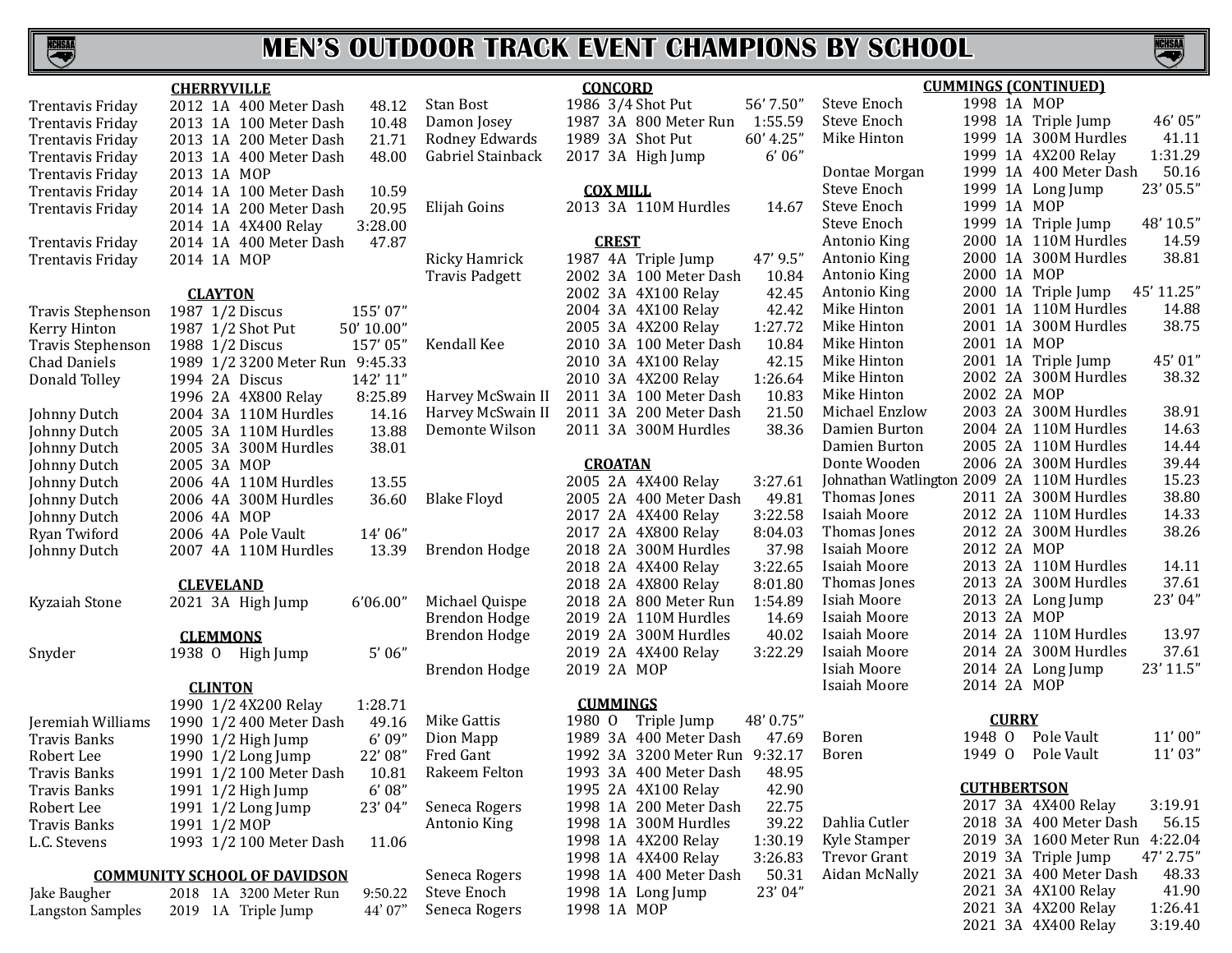KCHSAA

# **MEN'S OUTDOOR TRACK EVENT CHAMPIONS BY SCHOOL**

|                         | <b>DAVIE</b>                            |           |                            |               | <b>DUDLEY (CONTINUED)</b> |             |                            |                      | <b>DURHAM (CONTINUED)</b>       |
|-------------------------|-----------------------------------------|-----------|----------------------------|---------------|---------------------------|-------------|----------------------------|----------------------|---------------------------------|
| <b>Spencer Williams</b> | 2021 4A Shot Put                        | 60'02.00" | Mekhi Wall                 |               | 2021 3A 110M Hurdles      | 14.06       | Lewis Berry                | 1949 0               | 48' 10.75"<br>Shot Put          |
|                         |                                         |           | Mekhi Wall                 |               | 2021 3A 300M Hurdles      | 37.77       | <b>Bill McDaniels</b>      | 1950 0               | 100 Yard Dash<br>10.20          |
|                         | <b>D.H. CONLEY</b>                      |           |                            |               |                           |             | William McDaniels          | 1950 0               | 23.10<br>220 Yard Dash          |
| Demarcus Fox            | 2001 4A 100 Meter Dash                  | 10.69     |                            | <b>DURHAM</b> |                           |             | Lewis Berry                | 1950 0               | 50' 3.00"<br><b>Shot Put</b>    |
|                         |                                         |           | Spain                      | 1933 0        | 100 Yard Dash             | 10.60       | Stone                      | 1951 0               | 54.60<br>440 Yard Dash          |
|                         | <b>DIXON</b>                            |           | Worth                      | 1933 0        | 880 Yard Run              | 2:05.00     | Harold Sykes               | 1951 0               | 141'09.38"<br>Discus            |
|                         | Michael Washington 2006 1A 300M Hurdles | 40.24     | <b>Elmore Hackney</b>      | 1934 0        | 100 Yard Dash             | 10.20       | Long                       | 1951 0               | 21'8.50"<br>Long Jump           |
|                         | 2007 1A 4X400 Relay                     | 3:27.11   | Umstead                    | 1934 0        | 120 YD Hurdles            | 16.70       | <b>Bobby Honeycutt</b>     | 1952 0               | 10.10<br>100 Yard Dash          |
|                         |                                         |           | Elmore Hackney             | 1934 0        | 220 Yard Dash             | 22.00       | <b>Bobby Honeycutt</b>     | 1952 0               | 22.50<br>220 Yard Dash          |
|                         | <b>DOUGLAS BYRD</b>                     |           | Southerland                | 1934 0        | 440 Yard Dash             | 53.20       | Don Denning                | 1952 0               | 135'00.5"<br>Discus             |
|                         | 1987 4A 4X100 Relay                     | 41.62     | Worth                      | 1934 0        | 880 Yard Run              | 2:06.60     | <b>Bobby Honeycutt</b>     | 1953 0               | 10.30<br>100 Yard Dash          |
|                         | 1988 4A 4X200 Relay                     | 1:26.46   | Southerland                | 1935 0        | 100 Yard Dash             | 10.40       | Woodall                    | 1953 0               | 120 YD Hurdles<br>15.60         |
| Nelson Solorano         | 1989 4A 1600 Meter Run 4:25.71          |           | Southerland                | 1935 0        | 220 Yard Dash             | 22.90       | <b>Bobby Honeycutt</b>     | 1953 0               | 23.00<br>220 Yard Dash          |
|                         | 1989 4A 4X100 Relay                     | 41.91     | Jimmy Williams             | 1937 0        | 440 Yard Dash             | 52.70       | Don Denning                | 1953 0               | 52' 11.00"<br>Shot Put          |
|                         | 1989 4A 4X200 Relay                     | 1:27.01   | Jordan                     | 1937 0        | 880 Yard Run              | 2:05.90     | <b>Bobby Honeycutt</b>     | 1954 0               | 100 Yard Dash<br>10.20          |
|                         | 1991 4A 4X400 Relay                     | 3:20.69   | <b>Bob Gantt</b>           | 1938 0        | Discus                    | 121'05'     | <b>Bobby Honeycutt</b>     | 1954 0               | 22.40<br>220 Yard Dash          |
| Thomas Lewis            | 1999 4A 100 Meter Dash                  | 10.65     | Garland Pendergraft 1938 O |               | Pole Vault                | 10'05"      | Rogers                     | 1954 0               | 133'01"<br><b>Discus</b>        |
|                         | 1999 4A 4X100 Relay                     | 41.24     | <b>Bob Gantt</b>           | 1938 0        | Shot Put                  | 48' 4.75"   | <b>Brawley</b>             | 1954 0               | $20'$ 0.5"<br>Long Jump         |
|                         | 1999 4A 4X200 Relay                     | 1:26.97   | Joe Hornbuckle             | 1939 0        | 100 Yard Dash             | 10.40       | Warren Lacock              | 1955 0               | 143' 11.5"<br>Discus            |
| <b>Eric Winfrey</b>     | 2009 4A 400 Meter Dash                  | 47.77     | Joe Hornbuckle             | 1939 0        | 220 Yard Dash             | 23.10       | <b>Brawley</b>             | 1955 0               | 21'11''<br>Long Jump            |
| <b>Eric Winfrey</b>     | 2010 3A 200 Meter Dash                  | 21.58     | <b>Bob Gantt</b>           | 1939 0        | Discus                    | 126'00.5"   | Ross                       | 1955 0               | Shot Put<br>48' 1.50"           |
|                         | 2010 3A 4X400 Relay                     | 3:22.71   | Joe Taylor                 | 1939 0        | Long Jump                 | 21' 7.50"   | Dunson                     | 1956 0               | 21'08"<br>Long Jump             |
| Eric Winfrey            | 2010 3A 400 Meter Dash                  | 47.51     | Garland Pendergraft 1939 O |               | Pole Vault                | 11'06''     | Johnson                    | 1956 0               | 11'06''<br>Pole Vault           |
|                         | 2011 3A 4X400 Relay                     | 3:24.14   | <b>Bob Gantt</b>           | 1939 0        | Shot Put                  | 51' 4.88"   | Ross                       | 1956 0               | 49' 7.75"<br>Shot Put           |
| Eric Winfrey            | 2011 3A 400 Meter Dash                  | 48.73     | <b>Bill Lyon</b>           | 1940 0        | 100 Yard Dash             | 10.20       | Tom White                  | 1957 0               | 100 Yard Dash<br>10.10          |
| <b>Eric Winfrey</b>     | 2011 3A MOP                             |           | <b>Bill Lyon</b>           | 1940 0        | 220 Yard Dash             | 22.50       | <b>Bill Croom</b>          | 1957 0               | 5'07''<br>High Jump             |
| <b>Frank Quarles</b>    | 2012 3A Long Jump                       | 23' 4.5"  | <b>Bob Gantt</b>           | 1940 0        | Discus                    | 133'04"     | Chippy Harris              | 1957 0               | 5'07''<br>High Jump             |
| <b>Frank Quarles</b>    | 2013 3A Long Jump                       | 23' 05"   | <b>Bob Gantt</b>           | 1940 0        | Shot Put                  | 52' 2.75"   | Eddie Mizell               | 1957 0               | 5'07''<br>High Jump             |
|                         |                                         |           | Ausbon                     | 1941 0        | Long Jump                 | 20'08"      | John Kay                   | 1958 0               | $5'$ 11.75"<br>High Jump        |
|                         | <b>DRAUGHN</b>                          |           | <b>Bullock</b>             | 1944 0        | 880 Yard Run              | 2:10.40     | Larry Jones                | 1958 0               | 21'00"<br>Long Jump             |
| <b>Adam Manns</b>       | 2011 2A Discus                          | 167'00"   | Powell                     | 1945 0        | 1 Mile Run                | 4:50.50     | <b>Bobby Beasley</b>       | 1959 0               | 130'07"<br>Discus               |
| Adam Manns              | 2011 2A Shot Put                        | 52' 5.25" | <b>Bullock</b>             | 1945 0        | 880 Yard Run              | 2:11.00     | <b>Bill Croom</b>          | 1959 0               | 6' 0.25''<br>High Jump          |
| Adam Manns              | 2012 2A Discus                          | 160'08"   | R.L. McDonald              | 1945 0        | Discus                    | 121'04"     | <b>Bill Croom</b>          | 1959 0               | 21' 2.75"<br>Long Jump          |
| Adam Manns              | 2012 2A Shot Put                        | 56' 1.25" | <b>Bullock</b>             | 1945 0        | High Jump                 | 5' 5.25'    | Jim Poole                  | 1960 0               | Shot Put<br>50' 7.00"           |
| Chris Bumgarner         | 2014 2A Discus                          | 160'00"   | Bobby Byrd                 | 1946 0        | 1 Mile Run                | 4:44.00     | <b>Steve Parker</b>        | 1961 0               | 146'06.75"<br>Discus            |
|                         |                                         |           | <b>Bullock</b>             | 1946 0        | 880 Yard Run              | 2:08.10     | Truett Goodwin             | 1964 0               | 4:28.90<br>1 Mile Run           |
|                         | <b>DUDLEY</b>                           |           | R.L. McDonald              | 1946 0        | Discus                    | 122' 05"    | Truett Goodwin             | 1965 0               | 4:22.00<br>1 Mile Run           |
| Marcus O'Neal           | 1995 4A Long Jump                       | 23' 3.5"  | Warren                     | 1946 0        | Long Jump                 | 20' 05"     | Ron Davis                  | 1974 0               | 440 Yard Dash<br>48.50          |
| Marcus O'Neal           | 1996 4A Long Jump                       | 23' 08"   | R.L. McDonald              | $1946 \Omega$ | <b>Shot Put</b>           | 46' 9.50"   | Ronnie Glover              |                      | 39.45<br>1994 3A 300M Hurdles   |
| Chris Justice           | 1997 4A 100 Meter Dash                  | 10.52     | Bobby Byrd                 | 1947 0        | 1 Mile Run                | 4:44.00     | Spain                      |                      | 1933 0 220 Yard Dash<br>NA      |
| Marcus O'Neal           | 1998 3A 200 Meter Dash                  | 21.53     | House                      | 1947 0        | Pole Vault                | 10'08"      | Garland Pendergraft 1939 O |                      | $5'$ 9.63"<br>High Jump         |
|                         | 1998 3A 4X200 Relay                     | 1:27.30   | Bobby Byrd                 | 1948 0        | 1 Mile Run                | 4:36.90     |                            |                      |                                 |
|                         | 2002 3A 4X400 Relay                     | 3:20.71   | Bobby Byrd                 | 1948 0        | Discus                    | 114'00.75"  |                            | <b>DURHAM MAGNET</b> |                                 |
| Gerald Kennedy          | 2003 3A 300M Hurdles                    | 39.10     | Lewis Berry                | 1948 0        | Shot Put                  | 48' 7.75"   | D.J. Dore                  |                      | 1999 1A 1600 Meter Run 4:34.20  |
|                         | 2003 3A 4X400 Relay                     | 3:25.40   | Bobby Byrd                 | 1949 0        | 1 Mile Run                | 4:31.60     | D.J. Dore                  |                      | 1999 1A 3200 Meter Run 10:08.04 |
| Avery Griffin           | 2009 3A Long Jump                       | 24' 1.5"  | <b>Bill McDaniels</b>      | 1949 0        | 100 Yard Dash             | 10.10       |                            |                      |                                 |
| Avery Griffin           | 2009 3A Triple Jump                     | 47' 7.5"  | Curtis Landon              | 1949 0        | 120 YD Hurdles            | 15.10       |                            |                      |                                 |
| Isaiah Monroe           | 2021 3A 200 Meter Dash                  | 21.35     | Whitfield                  | 1949 0        | Discus                    | 119' 02.75" |                            |                      |                                 |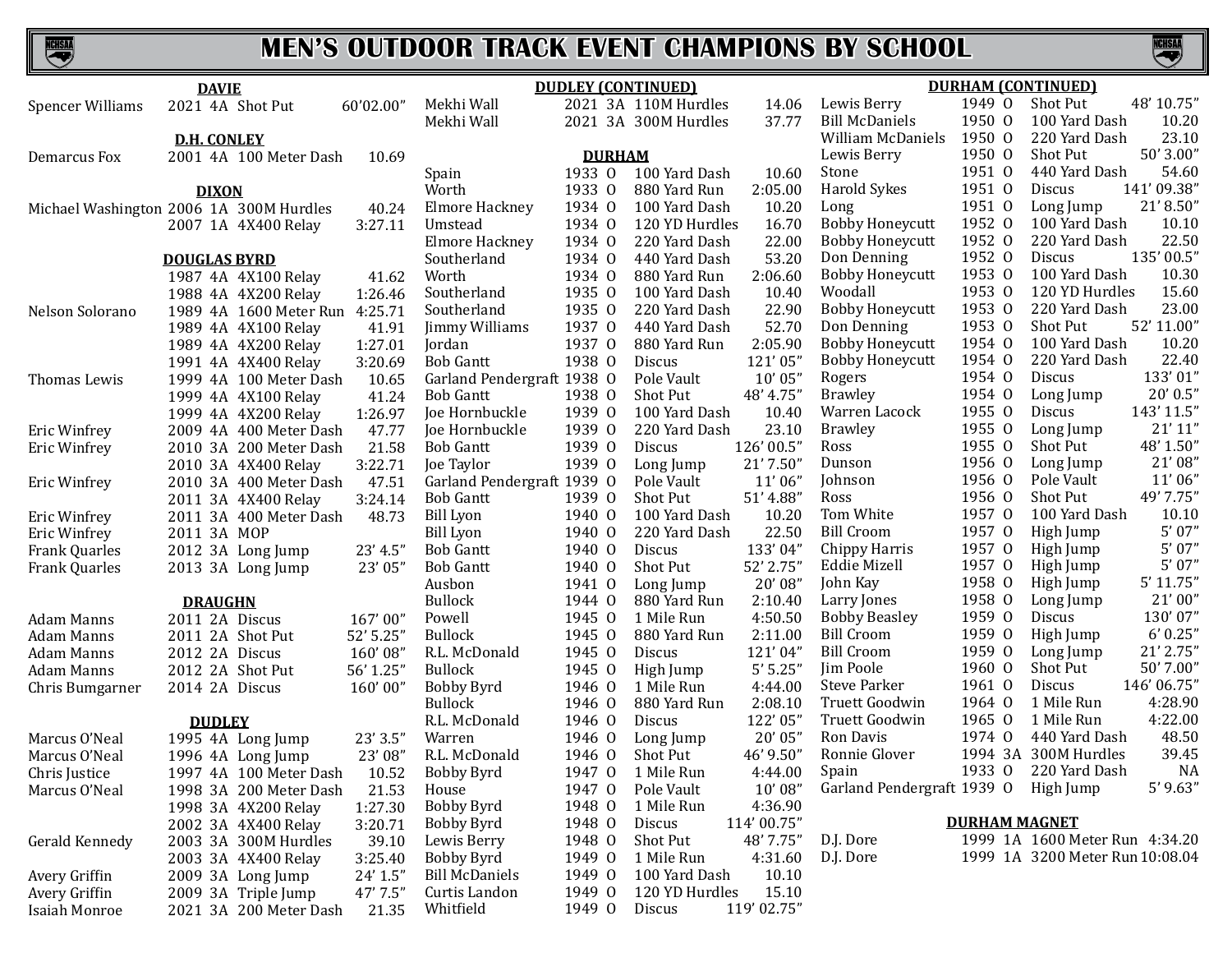

#### **DURHAM SCHOOL OF THE ARTS** Xavier Hoggs 2011 2A Triple Jump 45' 10.5"<br>Xavier Hoggs 2012 2A Triple Jump 44' 9.75" 2012 2A Triple Jump **E.E. SMITH** Reuben Pierce 1981 O 400 Meter Dash 48.17<br>Dennis Best 1998 4A Triple Jump 47' 1.75" 1998 4A Triple Jump 47' 1.75"<br>1999 4A 4X400 Relay 3:22.32 1999 4A 4X400 Relay 3:22.32<br>2008 4A High Jump 6'07" Darius Purcell 2008 4A High Jump 6' 07"<br>Ben Major 2009 4A 300M Hurdles 36.84 2009 4A 300M Hurdles **EAST BLADEN** Marvin Washington 1991 1/2 110M Hurdles 14.86 **EAST BURKE** Tyler Shatley 2008 4A Shot Put 55' 11.00"<br>Tyler Shatley 2009 4A Shot Put 59' 9.00" Tyler Shatley 2009 4A Shot Put 59' 9.00"<br>Tanner Anderson 2010 2A High Jump 7' 2.5" Tanner Anderson 2010 2A High Jump 7' 2.5"<br>Kenneth Byrd 2021 2A Pole Vault 15'00.00" Kenneth Byrd 2021 2A Pole Vault 15'00.00"<br>Noah Rooks 2021 2A Discus 163'00" 2021 2A Discus **EAST CARTERET** Joe Montford 1989 3A High Jump 6'06"<br>
0dell Benders 1993 1/2 High Jump 6' 10.25" Odell Benders 1993 1/2 High Jump 6' 10.25"<br>Odell Benders 1994 2A High Jump 6' 06" Odell Benders 1994 2A High Jump 6'06"<br>Darron Frazier 1994 2A Triple Jump 48'5.5" Darron Frazier 1994 2A Triple Jump 48' 5.5"<br>Antoinne McNeill 2006 1A 100 Meter Dash 11.16 Antoinne McNeill 2006 1A 100 Meter Dash 11.16<br>Antoinne McNeill 2006 1A 200 Meter Dash 21.72 2006 1A 200 Meter Dash **EAST CHAPEL HILL** Antonio Sales 2007 4A 200 Meter Dash 21.34<br>
Jon Beyle 2012 4A Discus 161'03" Jon Beyle 2012 4A Discus 161' 03" 2012 4A Shot Put **EAST COLUMBUS** Ricky Ratliff 2013 1A Long Jump 23' 06" **EAST DUPLIN** Jeffrey Waters 1989 1/2 300M Hurdles 38.77<br>Doug Linen 1990 1/2 Discus 158'07" Doug Linen 1990 1/2 Discus<br>Doug Linen 1990 1/2 MOP Doug Linen 1990 1/2 MOP<br>Reggie Pickett 1991 1/2 Pole Reggie Pickett 1991 1/2 Pole Vault 12' 00"<br>Michael Miller 1995 2A 400 Meter Dash 48.72 Michael Miller 1995 2A 400 Meter Dash 48.72<br>Tyreck McFadden 2007 2A Long Jump 21'11.5" Tyreck McFadden 2007 2A Long Jump 21' 11.5"  $2008$  2A Long Jump **EAST DURHAM** David Eakins 1976 O 1 Mile Run 4:19.90 **EAST FORSYTH** William Cooper Brent LaRue Dylan Ferris Dylan Ferris Dylan Ferris Dylan Ferris Dylan Ferris Dylan Ferris Aaron Zakula Brandon Johnson Jarnard Abernathy Corey Thompson Corey Thompson Charlie Miller **Jimmy Phillips** Jimmy Phillips Wesley Garren **Tyler Samotis** Tanis Baldwin Tanis Baldwin Tanis Baldwin Tanis Baldwin Nate McCall Brad Popple Thomas Huntley Thomas Huntley Thomas Huntley Thomas Huntley Spenser Sydney<br>Brather Cline Brather Cline 2011 2A 1600 Meter Run 4:30.36<br>Marcus McDowell 2012 2A 400 Meter Dash 48.72 2012 2A 400 Meter Dash

| William Cooper        | 1981    | $\Omega$ | 110M Hurdles          | 13.86   |
|-----------------------|---------|----------|-----------------------|---------|
| <b>Brent LaRue</b>    | 2005    | 4A       | 300M Hurdles          | 37.14   |
| Dylan Ferris          | 2006    | 4A       | 800 Meter Run         | 1:51.95 |
| Dylan Ferris          | 2007    | 4A       | 1600 Meter Run        | 4:14.12 |
| Dylan Ferris          | 2007    | 4A       | 800 Meter Run         | 1:51.48 |
| Dylan Ferris          | 2008    | 4A       | 1600 Meter Run        | 4:17.96 |
| Dylan Ferris          | 2008 4A |          | 800 Meter Run         | 1:52.32 |
| Dylan Ferris          | 2008 4A |          | <b>MOP</b>            |         |
| Aaron Zakula          | 2009 4A |          | Pole Vault            | 15'06"  |
| Brandon Johnson       | 2021 4A |          | 110M Hurdles          | 14.23   |
|                       |         |          | <b>EAST GASTON</b>    |         |
| Jon Austin            | 1992    | 4A       | 800 Meter Run         | 1:55.90 |
| Jarnard Abernathy     | 2003 3A |          | 100 Meter Dash        | 10.78   |
| Corey Thompson        | 2015 3A |          | 110M Hurdles          | 14.49   |
| Corey Thompson        | 2015 3A |          | 300M Hurdles          | 38.03   |
|                       |         |          | <b>EAST HENDERSON</b> |         |
| Charlie Miller        | 1992    | 3A       | <b>Discus</b>         | 159'08" |
| <b>Jimmy Phillips</b> | 1995    | 2A       | 800 Meter Run         | 1:59.56 |
| Jimmy Phillips        | 1996 2A |          | 800 Meter Run         | 1:57.01 |
| Wesley Garren         | 2006 2A |          | Pole Vault            | 14' 01" |
| <b>Tyler Samotis</b>  | 2009 2A |          | Pole Vault            | 14'00"  |
| Tanis Baldwin         | 2013    | 3A       | 3200 Meter Run        | 9:31.00 |
| Tanis Baldwin         | 2014    | 3A       | 3200 Meter Run        | 9:26.31 |
| Tanis Baldwin         | 2015 3A |          | 1600 Meter Run        | 4:17.10 |
| Tanis Baldwin         | 2015 3A |          | 800 Meter Run         | 1:52.11 |
|                       |         |          | <b>EAST LINCOLN</b>   |         |
| Nate McCall           | 2000 3A |          | 1600 Meter Run        | 4:27.97 |
| <b>Brad Popple</b>    | 2006    | 2A       | 3200 Meter Run        | 9:45.70 |
| Thomas Huntley        | 2006    | 2A       | High Jump             | 6'06''  |
| Thomas Huntley        | 2006    | 2A       | Long Jump             | 22' 04" |
| <b>Thomas Huntley</b> | 2006 2A |          | <b>MOP</b>            |         |
| Thomas Huntley        | 2006 2A |          | Triple Jump           | 44'06"  |
| Spenser Sydney        | 2009 2A |          | High Jump             | 6'08''  |
|                       |         |          |                       |         |

#### **EAST MECKLENBURG**

| Jerry Fincher            | 1957 0        | 1 Mile Run    | 4:34.00 |
|--------------------------|---------------|---------------|---------|
| Fred Wilson              | $1957 \Omega$ | 880 Yard Run  | 2:01.00 |
| <b>Wayne Serett</b>      | $1961 \Omega$ | 100 Yard Dash | 10.20   |
| <b>Wayne Serett</b>      | $1961 \Omega$ | 220 Yard Dash | 22.70   |
| Ken Helms                | 1966 0        | 1 Mile Run    | 4:24.30 |
| Mac Crews                | 19660         | Pole Vault    | 13'00"  |
| <b>Broderick Bennett</b> | 1977 0        | 440 Yard Dash | 48.52   |
| <b>Carlton Frazier</b>   | 1979.0        | 440 Yard Dash | 48.31   |
|                          |               |               |         |

#### 1980 O 400 Meter Dash 47.36<br>1995 4A 4X800 Relay 8:00.27 1995 4A 4X800 Relay 8:00.27<br>1997 4A 200 Meter Dash 21.37 Darren Tuitt 1997 4A 200 Meter Dash 21.37 1997 4A 4X200 Relay 1:26.70<br>1997 4A 4X400 Relay 3:18.55 1997 4A 4X400 Relay 3:18.55<br>1997 4A Discus 163'07" Duston Obermeyer 1997 4A Discus 163' 07" 1998 4A 4X400 Relay 3:18.21 2000 4A 4X400 Relay 3:19.61<br>2000 4A 400 Meter Dash 48.06 Chris Martin 2000 4A 400 Meter Dash 48.06<br>2019 4A 4X400 Relay 3:21.34 2019 4A 4X400 Relay 3:21.34<br>2019 4A 800 Meter Run 1:51.97 Kyle Goodman 2019 4A 800 Meter Run **EAST MONTGOMERY** Jerry Stancil Mike Dowby Turell Little

Turell Little Turell Little Reggie Ingram Dakota Dunn Dakota Dunn Dakota Dunn

**EAST MECKLENBURG (CONTINUED)**<br>Carlton Frazier 1980 0 400 Meter Dash

|                   |  |  | 1970 O 100 Yard Dash    | 9.80    |  |  |  |  |
|-------------------|--|--|-------------------------|---------|--|--|--|--|
|                   |  |  | 1991 1/2 200 Meter Dash | 22.11   |  |  |  |  |
|                   |  |  | 1994 1A 100 Meter Dash  | 10.85   |  |  |  |  |
|                   |  |  | 1995 1A 100 Meter Dash  | 11.02   |  |  |  |  |
|                   |  |  | 1995 1A 200 Meter Dash  | 22.70   |  |  |  |  |
|                   |  |  | 1997 1A Discus          | 146'05" |  |  |  |  |
|                   |  |  | 2002 1A High Jump       | 6'08''  |  |  |  |  |
|                   |  |  | 2003 1A High Jump       | 7'00''  |  |  |  |  |
|                   |  |  | 2004 1A High Jump       | 6'08''  |  |  |  |  |
| <b>FAST ROWAN</b> |  |  |                         |         |  |  |  |  |

#### **EAST ROWAN**

| Alvin Charleston                    | 1978 0 | Pole Vault            | 15' 01"   |
|-------------------------------------|--------|-----------------------|-----------|
| Alvin Charleston                    | 1979 0 | Pole Vault            | 14'00"    |
| Joshua Charleston                   | 1980 0 | Pole Vault            | 14'00"    |
| Jeremy Cauble                       |        | 1995 3A Discus        | 158'08"   |
| Matt Price                          |        | 1997 3A Pole Vault    | 14' 06"   |
| Ike Oglesby                         |        | 1998 3A Discus        | 171'08"   |
| Matt Price                          |        | 1998 3A Pole Vault    | 14'06''   |
| Matt Price                          |        | 1999 3A Pole Vault    | 15'00"    |
| Danny Miesenheimer 2000 3A Shot Put |        |                       | 52' 3.25" |
| Evan Webb                           |        | 2010 3A Pole Vault    | 14'00"    |
| Taylor Kirk                         |        | 2016 3A Shot Put (WC) | 8' 11.5"  |
|                                     |        |                       |           |

#### **EAST RUTHERFORD**

Trenell Mosely 2005 2A Shot Put 51' 9.00"

#### **EAST WAKE**

|              |             | 1987 3A 4X400 Relay    | 3:23.19   |
|--------------|-------------|------------------------|-----------|
| Jeff Allen   | 1989 3A MOP |                        |           |
| Jeff Allen-  |             | 1989 3A Pole Vault     | 14' 7.75" |
| Lamarr Davis |             | 2005 4A 800 Meter Run  | 1:53.74   |
| Lamarr Davis |             | 2007 4A 400 Meter Dash | -47.46    |
|              |             |                        |           |

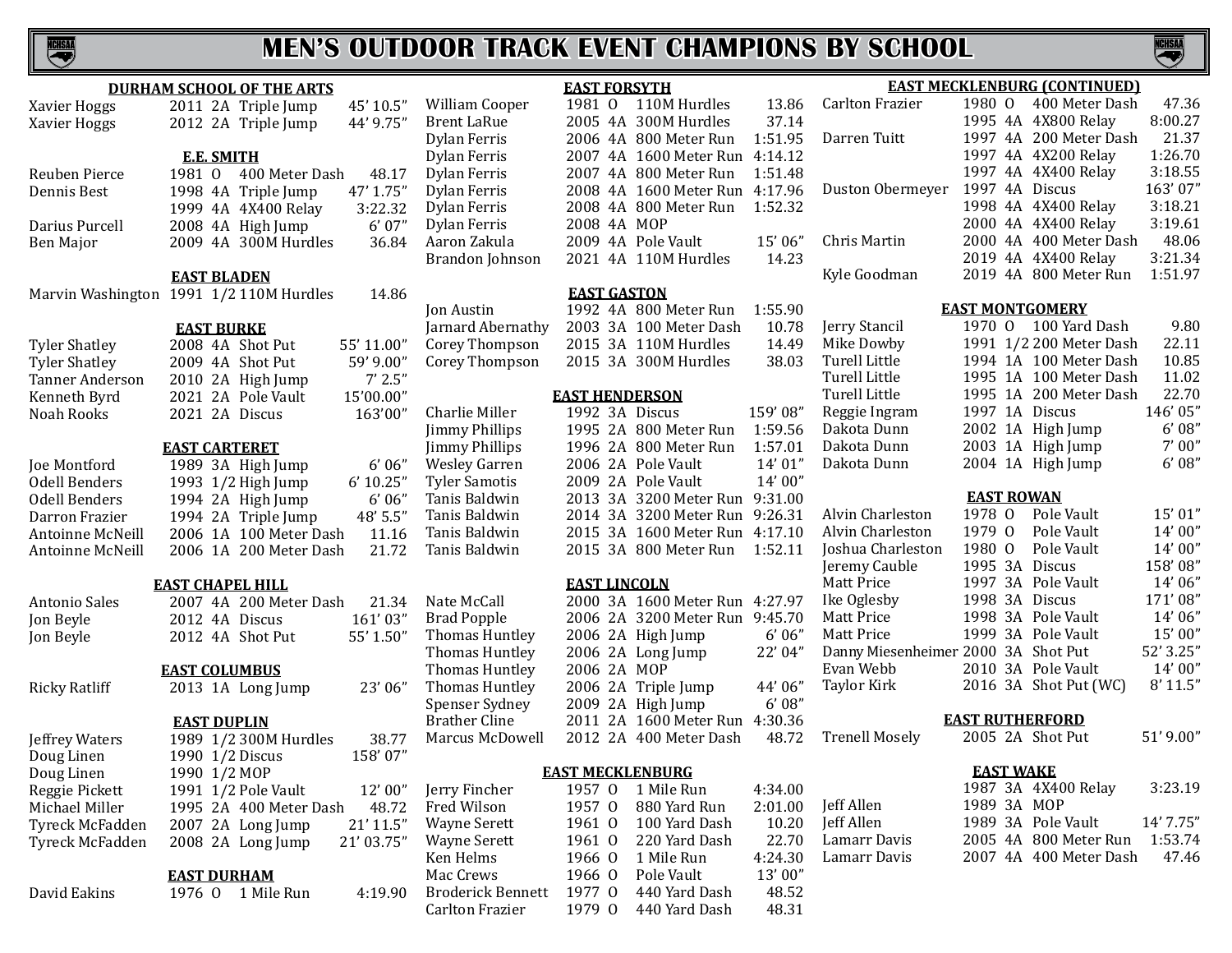

|                      | <b>EAST WILKES</b>               |                                          | <b>ENKA</b>              |                                |             |                                      | <b>FIKE</b>         |                                |            |
|----------------------|----------------------------------|------------------------------------------|--------------------------|--------------------------------|-------------|--------------------------------------|---------------------|--------------------------------|------------|
|                      | 2008 1A 4X800 Relay<br>8:11.61   | Eddi McGill                              | 1978 0                   | Long Jump                      | 23' 10"     | Carlester Crumpler 1969 O            |                     | 120 YD Hurdles                 | 14.50      |
| Jathen Sales         | 2014 1A 110M Hurdles<br>15.52    | <b>Brian Ponder</b>                      | 1983 0                   | 800 Meter Run                  | 1:56.49     | Carlester Crumpler 1970 O            |                     | 120 YD Hurdles                 | 14.30      |
|                      |                                  | David Honea                              |                          | 1987 3A 3200 Meter Run 9:39.11 |             | Dan Quinn                            | 1972 0              | 880 Yard Run                   | 1:54.10    |
|                      | <b>EASTERN ALAMANCE</b>          | Jeff Pflaumbaum                          | 1993 3A Discus           |                                | 150'10"     | Greg Artis                           | 1976 0              | Triple Jump                    | 48'06"     |
| Jontae Snipes        | 1997 2A 200 Meter Dash<br>22.11  | Jeff Pflaumbaum                          | 1994 3A Discus           |                                | 180'10"     | Greg Artis                           | 1977 0              | Long Jump                      | 24' 08"    |
| Jontae Snipes        | 1997 2A 400 Meter Dash<br>49.86  | Jeff Pflaumbaum                          |                          | 1994 3A Shot Put               | 55' 11.25"  | Greg Artis                           | 1977 0              | Triple Jump                    | $51'$ 5.5" |
| <b>Bryan Burney</b>  | 2002 2A 800 Meter Run<br>1:54.68 | Rocco Papazachariou 1997 3A 110M Hurdles |                          |                                | 14.92       |                                      |                     | 1990 4A 4X400 Relay            | 3:17.81    |
|                      | 2003 2A 4X400 Relay<br>3:24.21   | <b>Travis Campbell</b>                   |                          | 2002 3A 800 Meter Run          | 1:59.02     | Jeff Savage                          |                     | 1992 4A 110M Hurdles           | 14.44      |
| Bryan Burney         | 2003 2A 400 Meter Dash<br>49.15  | Matt Pritchett                           |                          | 2004 3A 100 Meter Dash         | 10.78       | Jeff Savage                          |                     | 1993 4A 110M Hurdles           | 14.47      |
| Jake Hurysz          | 2010 3A 3200 Meter Run 9:11.88   | Matt Pritchett                           |                          | 2004 3A 200 Meter Dash         | 21.55       | Jeff Savage                          |                     | 1993 4A 300M Hurdles           | 37.93      |
|                      | 7:48.48<br>2010 3A 4X800 Relay   |                                          |                          |                                |             | Kishara Hamilton                     |                     | 1993 4A Long Jump              | 23' 9.25"  |
|                      | 2011 3A 4X800 Relay<br>7:48.64   |                                          | <b>ENLOE</b>             |                                |             |                                      |                     | 1994 3A 4X100 Relay            | 42.93      |
| Michael Tamayo       | 2011 3A 800 Meter Run<br>1:54.05 |                                          |                          | 2012 4A 4X200 Relay            | 1:26.61     | Kishara Hamilton                     |                     | 1994 3A Long Jump              | 23' 9.5"   |
|                      |                                  | Jonathan Addison                         |                          | 2012 4A High Jump              | 6'08''      | Tim Wells                            |                     | 1998 3A 400 Meter Dash         | 50.05      |
|                      | <b>EASTERN GUILFORD</b>          |                                          |                          |                                |             | B.J. Eddie                           |                     | 2001 3A Long Jump              | 22' 08"    |
| Chris Griggs         | 1988 3A 1600 Meter Run 4:20.80   |                                          | <b>ERWIN</b>             |                                |             | Charles Jones                        |                     | 2001 3A Triple Jump            | 46' 8.5"   |
| Chris Griggs         | 1988 3A 800 Meter Run<br>1:56.15 | <b>Ben Dorsey</b>                        |                          | 1995 3A Pole Vault             | 14' 00"     | Nathan Summerville 2005 3A High Jump |                     |                                | 6' 10''    |
| <b>Scott Youmans</b> | 159'01"<br>1989 3A Discus        |                                          |                          |                                |             | Corey Whitley                        |                     | 2005 3A Triple Jump            | 46' 5.25"  |
| Jamie Griggs         | 1990 4A 1600 Meter Run 4:24.88   |                                          | <b>FARMVILLE CENTRAL</b> |                                |             | Josh King                            |                     | 2012 3A High Jump              | 6'08''     |
| Jamie Griggs         | 1990 3A 1600 Meter Run 4:24.88   | Tyrone Joyner                            | 1987 1/2 MOP             |                                |             | Ian West                             |                     | 2012 3A Pole Vault             | 14'00"     |
| Tony Leath           | 2002 2A 100 Meter Dash<br>10.88  | Tyrone Joyner                            |                          | 1987 1/2 Triple Jump           | 48' 8.5"    | Josh King                            |                     | 2012 3A Triple Jump            | 47'09"     |
|                      |                                  | Tyrone Joyner                            |                          | 1988 1/2 Long Jump             | 23' 7.5"    | Ian West                             |                     | 2013 3A Pole Vault             | 15' 01"    |
|                      | <b>EASTERN RANDOLPH</b>          | Tyrone Joyner                            | 1988 1/2 MOP             |                                |             | Ian West                             |                     | 2014 3A Pole Vault             | 15'06"     |
| Eric Davis           | 6'04"<br>2006 3A High Jump       | Tyrone Joyner                            |                          | 1988 1/2 Triple Jump           | 49' 5.5"    | Ian West                             |                     | 2015 3A Pole Vault             | 16'00"     |
| Donavan Lara         | 2021 2A High Jump<br>6'08.00"    | Dan Keltner                              | 1993 1/2 Discus          |                                | 166'06"     |                                      |                     |                                |            |
|                      |                                  | Andrea Wooten                            | 2002 1A Discus           |                                | 141'00.5"   |                                      | <b>FIRST FLIGHT</b> |                                |            |
|                      | <b>EASTERN WAYNE</b>             | Robert Brady                             | 2003 1A Discus           |                                | 139'00"     | Weston Lawler                        |                     | 2005 2A 800 Meter Run          | 1:56.48    |
| Manny Lawson         | 2002 3A 110M Hurdles<br>14.97    | Darren Cannon                            |                          | 2003 1A Shot Put               | 51' 7.50"   | Skylar Stultz                        |                     | 2018 2A 1600 Meter Run 4:20.52 |            |
| Manny Lawson         | 2002 3A 200 Meter Dash<br>22.09  | Robert Brady                             | 2004 1A Discus           |                                | 157'03"     |                                      |                     | 2019 2A 4X800 Relay            | 8:12.80    |
| Manny Lawson         | 22' 6.75"<br>2002 3A Long Jump   | <b>Torrey Prayer</b>                     |                          | 2005 1A Shot Put               | 60' 10.25"  | Zach Hughes                          |                     | 2019 2A 800 Meter Run          | 1:55.89    |
| Manny Lawson         | 2002 3A MOP                      | Adrian Little                            |                          | 2007 2A Shot Put               | 56' 2.50"   |                                      |                     | 2021 2A 4X800 Relay            | 8:07.89    |
| Will Collins         | 2005 3A 1600 Meter Run 4:23.60   |                                          |                          |                                |             |                                      |                     |                                |            |
| Will Collins         | 2005 3A 3200 Meter Run 9:38.52   |                                          | <b>FAYETTEVILLE</b>      |                                |             |                                      | <b>FORBUSH</b>      |                                |            |
|                      |                                  | <b>Bill Yancey</b>                       | 1941 0                   | <b>Discus</b>                  | 112' 04.75" | Dylan Andrade                        |                     | 2015 2A 300M Hurdles           | 37.48      |
|                      | <b>EDENTON</b>                   | <b>Bill Yancey</b>                       | 1941 0                   | Shot Put                       | 44' 3.50"   | Zane Johnson                         | 2017 2A Discus      |                                | 148'09"    |
| <b>Bill Griffin</b>  | Shot Put<br>55' 11.00"<br>1966 0 | Donald Clayton                           | 1943 0                   | Discus                         | <b>NA</b>   |                                      |                     |                                |            |
|                      |                                  | Donald Clayton                           | 1943 0                   | High Jump                      | 6'00.06"    |                                      | <b>FOREST HILLS</b> |                                |            |
|                      | <b>EDWARD BEST</b>               | Nick Johnson                             | 1944 0                   | Pole Vault                     | 10' 7.75"   | Jimmy Allen                          |                     | 1982 O Long Jump               | 23' 10.75" |
| Sikes                | 10'09"<br>Pole Vault<br>19290    | Johnson                                  | 1945 0                   | High Jump                      | 5'5.25''    | <b>Bobby Bogan</b>                   |                     | 1988 3A 110M Hurdles           | 14.75      |
|                      |                                  | Nick Johnson                             | 1945 0                   | Pole Vault                     | 10' 10''    |                                      |                     | 1991 1/2 4X100 Relay           | 43.17      |
|                      | <b>ELKIN</b>                     | H. McDonald                              | 1946 0                   | 100 Yard Dash                  | 10.40       | Kevin Lotharp                        |                     | 1992 1/2 100 Meter Dash        | 10.99      |
| B.J. Jessup          | 1999 1A 100 Meter Dash<br>10.93  | Nick Johnson                             | 1946 0                   | High Jump                      | 5'09''      | Kevin Lotharp                        |                     | 1992 1/2 200 Meter Dash        | 21.95      |
| B.J. Jessup          | 22.57<br>1999 1A 200 Meter Dash  | Nick Johnson                             | 1946 0                   | Pole Vault                     | 10' 09"     |                                      |                     | 1992 1/2 4X200 Relay           | 1:30.36    |
| Zach Millsaps        | 1:58.94<br>2012 1A 800 Meter Run | McDonald                                 | 1947 0                   | 100 Yard Dash                  | 10.60       | Kevin Lotharp                        | 1992 1/2 MOP        |                                |            |
| Christopher Lomax    | 2019 1A 800 Meter Run<br>1:56.78 | Wiggs                                    | 1947 0                   | High Jump                      | 5' 03''     | Kevin Lotharp                        |                     | 1993 1/2 200 Meter Dash        | 22.21      |
|                      |                                  | Wiggs                                    | 1947 0                   | Long Jump                      | 20' 1.50"   | Marque Hall                          |                     | 2002 2A Shot Put               | 52' 9.50"  |
|                      |                                  | Wooten                                   | 1949 0                   | Long Jump                      | 21' 03"     | Marque Hall                          | 2003 2A Discus      |                                | 150'00"    |
|                      |                                  |                                          |                          |                                |             | Marque Hall                          |                     | 2004 2A Shot Put               | 51' 11.25" |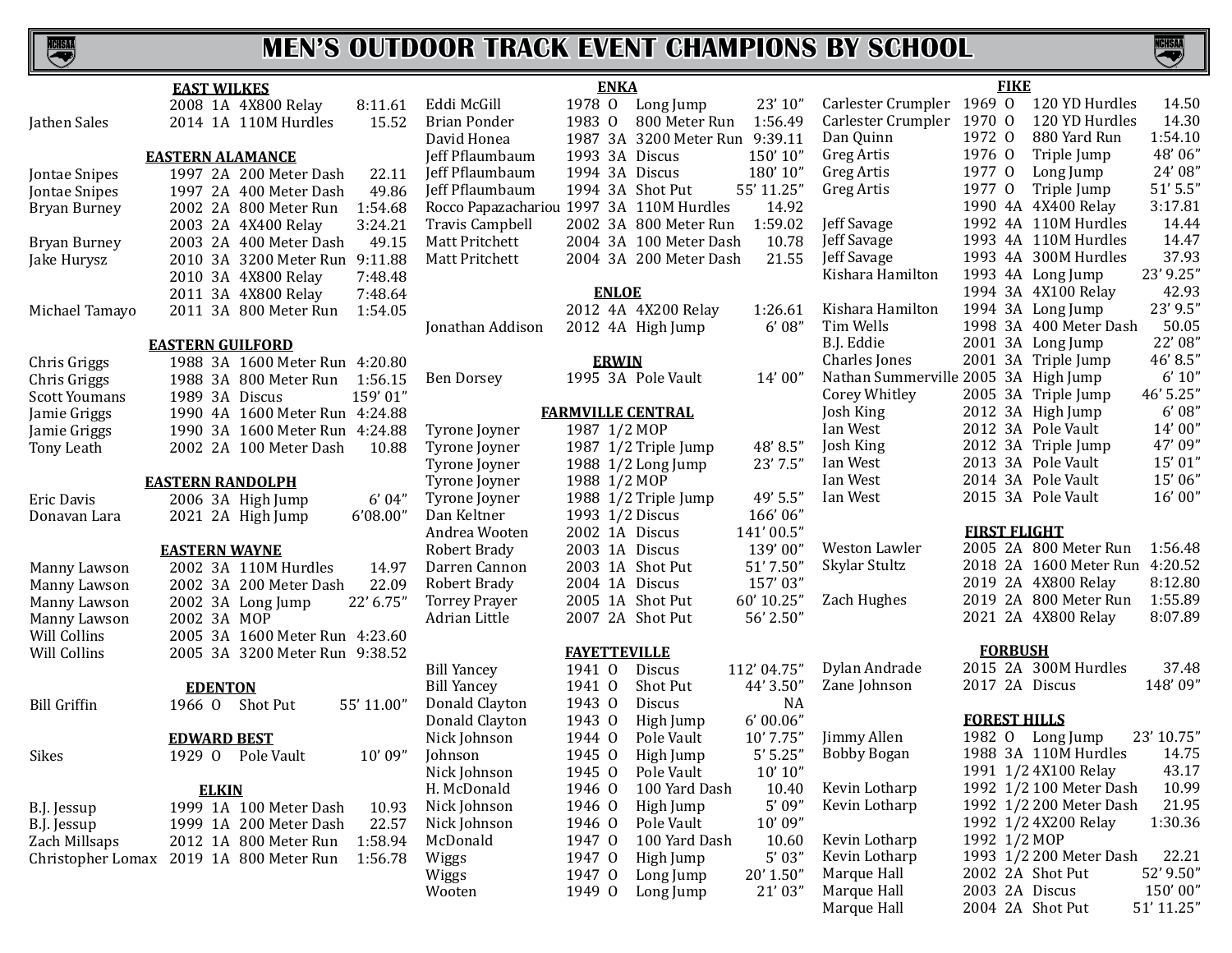

**FREEDOM**

| <b>FOREST HILLS (CONTINUED)</b> |                         |                                |           |  |  |  |  |  |
|---------------------------------|-------------------------|--------------------------------|-----------|--|--|--|--|--|
|                                 |                         | 2006 2A 4X100 Relay            | 42.87     |  |  |  |  |  |
|                                 | 2007 2A                 | 4X100 Relay                    | 43.25     |  |  |  |  |  |
|                                 | 2007 2A                 | 4X400 Relay                    | 3:28.94   |  |  |  |  |  |
|                                 | 2012 2A                 | 4X100 Relay                    | 42.37     |  |  |  |  |  |
|                                 | 2012 2A                 | 4X200 Relay                    | 1:28.39   |  |  |  |  |  |
|                                 | 2013 2A                 | 4X200 Relay                    | 1:27.98   |  |  |  |  |  |
| Desmont Lindsey                 | 2015<br>2A              | High Jump                      | 6'06''    |  |  |  |  |  |
| Desmont Lindsey                 | 2016 2A                 | High Jump                      | 6'08''    |  |  |  |  |  |
|                                 | 2017 2A                 | 4X100 Relay                    | 42.24     |  |  |  |  |  |
|                                 | 2018 2A                 | 4X100 Relay                    | 42.20     |  |  |  |  |  |
|                                 | 2018 2A                 | 4X200 Relay                    | 1:28.29   |  |  |  |  |  |
| Scott McClendon                 | 2018 2A                 | Long Jump                      | 22' 05"   |  |  |  |  |  |
| Scott McClendon                 | 2018 2A                 | MOP                            |           |  |  |  |  |  |
| Scott McClendon                 | 2018 2A                 | Triple Jump                    | 45' 4.25" |  |  |  |  |  |
|                                 |                         |                                |           |  |  |  |  |  |
|                                 | <b>FORESTVIEW</b>       |                                |           |  |  |  |  |  |
| Monterrio Adams                 |                         | 2000 3A 400 Meter Dash         | 48.71     |  |  |  |  |  |
| D. Breedlove                    | 2010 3A                 | 300M Hurdles                   | 39.39     |  |  |  |  |  |
| Aveon Reid                      | 2018 3A                 | 110M Hurdles                   | 14.52     |  |  |  |  |  |
|                                 |                         |                                |           |  |  |  |  |  |
|                                 | <b>FRANKLIN</b>         |                                |           |  |  |  |  |  |
|                                 | 1993<br>3A              | 4X800 Relay                    | 8:08.40   |  |  |  |  |  |
| Eli Huge                        | 1994 3A                 | 1600 Meter Run                 | 4:19.33   |  |  |  |  |  |
|                                 | 1994 3A                 | 4X400 Relay                    | 3:24.12   |  |  |  |  |  |
|                                 | 3A<br>1994              | 4X800 Relay                    | 8:15.16   |  |  |  |  |  |
| Eli Huge                        | 1994<br>3A              | 800 Meter Run                  | 1:55.80   |  |  |  |  |  |
| Eli Huge                        | 1994<br>3A              | <b>MOP</b>                     |           |  |  |  |  |  |
| <b>Corby Pons</b>               | 1995<br>3A              | 3200 Meter Run                 | 9:50.56   |  |  |  |  |  |
|                                 | 3A<br>1995              | 4X800 Relay                    | 8:03.67   |  |  |  |  |  |
| <b>Chris Waters</b>             | 1995<br>3A              | 400 Meter Dash                 | 49.08     |  |  |  |  |  |
| <b>Spencer Harris</b>           | 3A<br>1995              | 800 Meter Run                  | 1:58.13   |  |  |  |  |  |
|                                 | 1996<br>3A              | 4X800 Relay                    | 8:07.09   |  |  |  |  |  |
| <b>Chris Waters</b>             | 3A<br>1996              | 400 Meter Dash                 | 49.19     |  |  |  |  |  |
| Cam Holland                     | 3A<br>1996              | <b>Shot Put</b>                | 55' 2.50" |  |  |  |  |  |
| Jeremiah Manning                | 3A<br>1996              | Triple Jump                    | 47' 8.25" |  |  |  |  |  |
| Clinton Taylor                  | 3A<br>2000              | Pole Vault                     | 13'00"    |  |  |  |  |  |
|                                 | 2007<br>3A              | 4X800 Relay                    | 7:59.57   |  |  |  |  |  |
| Evan Spence                     | 3A<br>2009              | Pole Vault                     | 14'00"    |  |  |  |  |  |
| James Emrick                    | 3A<br>2011              | Pole Vault                     | 13'06"    |  |  |  |  |  |
| Harrison Conner                 |                         | 2015 2A 3200 Meter Run 9:57.89 |           |  |  |  |  |  |
|                                 |                         |                                |           |  |  |  |  |  |
|                                 | <b>FRANKLIN ACADEMY</b> | 2021 1A 1600 Meter Run 4:17.39 |           |  |  |  |  |  |
| Aaron Rovnak                    |                         |                                |           |  |  |  |  |  |
| Aaron Rovnak                    |                         | 2021 1A 3200 Meter Run 9:27.48 |           |  |  |  |  |  |
|                                 | <b>FRANKLINTON</b>      |                                |           |  |  |  |  |  |
| Antoine Perry                   |                         | 2015 2A 400 Meter (WC) 2:14.14 |           |  |  |  |  |  |
|                                 |                         |                                |           |  |  |  |  |  |

| Larry Whiteside         | 1985                 | O               | <b>110M Hurdles</b> | 14.16      |
|-------------------------|----------------------|-----------------|---------------------|------------|
| Darrin Evans            | 1990                 | 4A              | 110M Hurdles        | 14.18      |
| Leon Johnson            | 1991                 | 4A              | Long Jump           | 23' 08.75" |
| Leon Johnson            | 1992                 | 4A              | Long Jump           | 24' 7.75"  |
|                         | 1996 4A              |                 | Pole Vault          | 13'06"     |
| Lito Ajejo              |                      |                 |                     |            |
|                         | 2014 3A              |                 | 4X100 Relay         | 41.99      |
|                         | <b>FRIENDSHIP</b>    |                 |                     |            |
| Isley                   | 1923 0               |                 | 880 Yard Run        | 2:21.60    |
| Isley                   | 1923 0               |                 | Long Jump           | 18' 9.50"  |
|                         |                      |                 |                     |            |
|                         | <b>FUQUAY-VARINA</b> |                 |                     |            |
| James Patterson         | 1983                 | 0               | High Jump           | 6'09''     |
|                         | 1988                 |                 | 1/2 4X100 Relay     | 42.87      |
| <b>Teddy Sherrod</b>    | 1989                 |                 | 1/2 110M Hurdles    | 14.90      |
| Chris Coleman           | 1990                 |                 | 1/2 Triple Jump     | 46' 9.25"  |
| Chris Coleman           | 1991                 |                 | 1/2 Triple Jump     | 50'00"     |
| Cameron McIver          | 1992                 |                 | 1/2 Pole Vault      | 13'06"     |
| Jessie Norman           | 1998                 | 3A              | 3200 Meter Run      | 9:44.00    |
| Jessie Norman           | 1999 3A              |                 | 1600 Meter Run      | 4:25.13    |
| Jessie Norman           | 1999                 | 3A              | 3200 Meter Run      | 9:43.47    |
| <b>Bobby Moffat</b>     | 2000                 | 3A              | 800 Meter Run       | 1:56.91    |
|                         |                      |                 |                     |            |
| <b>Timothy Holloway</b> | 2000 3A              |                 | <b>Discus</b>       | 159'05"    |
| <b>Timothy Holloway</b> | 2001                 | 3A              | Discus              | 156'09"    |
| Joe Kindred             | 2004                 | 4A              | Triple Jump         | 47' 8.75"  |
| Joe Kindred             | 2005                 | 4Α              | High Jump           | 6'06''     |
| Joe Kindred             | 2005                 | 4A              | <b>MOP</b>          |            |
| Shawn Underwood         | 2010                 | 4A              | <b>Shot Put</b>     | 55' 1.50"  |
|                         |                      | <b>GARINGER</b> |                     |            |
| Rocky Soderburg         | 1960                 | 0               | 1 Mile Run          | 4:23.00    |
| John McNinch            | 1960                 | 0               | 100 Yard Dash       | 10.40      |
| John McNinch            | 1960                 | $\overline{0}$  | 220 Yard Dash       | 22.70      |
|                         |                      | $\overline{0}$  | 1 Mile Run          |            |
| Rocky Soderburg         | 1961                 |                 |                     | 4:28.40    |
| Gibbons                 | 1963                 | $\Omega$        | 1 Mile Run          | 4:28.00    |
| <b>Steve Laney</b>      | 1964                 | $\overline{0}$  | 120 YD Hurdles      | 14.80      |
| Tommy Gibbons           | 1968                 | $\overline{0}$  | 880 Yard Run        | 1:56.80    |
| Stan Cunningham         | 1976                 | $\overline{0}$  | Shot Put            | 57' 11.50" |
| Mike Rodriguez          | 1978                 | $\Omega$        | Discus              | 172'05"    |
| Thayne Harmon           | 1985                 | $\overline{0}$  | 1600 Meter Run      | 4:19.41    |
| Thayne Harmon           | 1985                 | $\overline{0}$  | 800 Meter Run       | 1:55.54    |
| Vernon Grier            | 1987                 | 4A              | <b>Discus</b>       | 161'01"    |
| Vernon Grier            | 1988                 | 4Α              | Discus              | 166'07"    |
| Dave Adair              | 1990                 | 4A              | 200 Meter Dash      | 21.42      |
| Rico Moser              | 1990                 | 4A              | 300M Hurdles        | 39.23      |
|                         |                      |                 |                     |            |
| Dave Adair              | 1990                 | 4A              | 400 Meter Dash      | 47.20      |
| Dave Adair              | 1991                 | 4Α              | 100 Meter Dash      | 10.61      |
| Dave Adair              | 1991                 | 4A              | 200 Meter Dash      | 21.31      |

|                         |                      |                  |               | <b>GARINGER (CONTINUED)</b> |            |
|-------------------------|----------------------|------------------|---------------|-----------------------------|------------|
| 14.16<br>ırdles         | Dave Adair           |                  |               | 1991 4A 400 Meter Dash      | 46.91      |
| ırdles<br>14.18         | Dave Adair           | 1991 4A MOP      |               |                             |            |
| 23' 08.75"<br>ıp        | Robert Easter        |                  |               | 1993 4A 1600 Meter Run      | 4:19.01    |
| 24' 7.75"<br>ıp         | Robert Easter        |                  |               | 1993 4A 3200 Meter Run      | 9:26.26    |
| 13'06"<br>lt            |                      |                  |               | 1996 4A 4X100 Relay         | 42.01      |
| 41.99<br>elay           |                      |                  |               | 1996 4A 4X200 Relay         | 1:26.35    |
|                         | Zebedee Johnson      |                  |               | 2004 4A 400 Meter Dash      | 48.28      |
|                         |                      |                  |               |                             |            |
| l Run<br>2:21.60        |                      |                  | <b>GARNER</b> |                             |            |
| 18' 9.50"<br>ıp         | Swade Carroll        | 1973 0           |               | Long Jump                   | 22' 11.75" |
|                         | Daniel Adams         | 1982 0           |               | <b>Discus</b>               | 157'08"    |
|                         |                      |                  |               | 2000 4A 4X100 Relay         | 41.30      |
| 6'09''<br>ıp            |                      |                  |               | 2000 4A 4X200 Relay         | 1:26.87    |
| 42.87<br>elay           | Brandon Banks        |                  |               | 2006 4A 200 Meter Dash      | 21.55      |
| ırdles<br>14.90         | Tim Lovick           |                  |               | 2006 4A High Jump           | 6'08''     |
| 46' 9.25"<br>mp         | <b>Brandon Banks</b> |                  |               | 2006 4A Long Jump           | 22'06"     |
| 50'00"<br>mp            | Daryl Saunders       |                  |               | 2011 4A High Jump           | 6'08''     |
| lt<br>13'06"            | Randolph Ross        |                  |               | 2018 4A 400 Meter Dash      | 47.58      |
| ter Run<br>9:44.00      | Randolph Ross        | 2018 4A MOP      |               |                             |            |
| 4:25.13<br>ter Run      | Randolph Ross        |                  |               | 2019 4A 400 Meter Dash      | 46.80      |
|                         |                      |                  |               |                             |            |
| ter Run<br>9:43.47      |                      |                  | <b>GLENN</b>  |                             |            |
| er Run<br>1:56.91       |                      |                  |               | 1984 0 800 Meter Run        |            |
| 159'05"                 | <b>Jimmy Scott</b>   |                  |               |                             | 1:52.21    |
| 156'09"                 | Randy Jones          |                  |               | 1986 3/4 200 Meter Dash     | 21.30      |
| 47' 8.75"<br>mp         |                      |                  |               | 1986 3/4 4X200 Relay        | 1:26.44    |
| 6'06''<br>ıp            | <b>Jimmy Scott</b>   |                  |               | 1986 3/4 800 Meter Run      | 1:52.21    |
|                         | Randy Jones          | 1986 3/4 MOP     |               |                             |            |
| 55' 1.50"               | Randy Jones          |                  |               | 1987 4A 100 Meter Dash      | 10.40      |
|                         | Randy Jones          |                  |               | 1987 4A 200 Meter Dash      | 21.55      |
|                         | <b>Robert Thomas</b> |                  |               | 1989 4A High Jump           | 7' 00''    |
| 4:23.00<br>ın           | Pablo Smith          |                  |               | 1992 4A 200 Meter Dash      | 21.62      |
| Dash<br>10.40           |                      |                  |               |                             |            |
| l Dash<br>22.70         |                      | <b>GOLDSBORO</b> |               |                             |            |
| 4:28.40<br>ın           | James                | 1935 0           |               | 440 Yard Dash               | 54.20      |
| 4:28.00<br>ın           | Davis                | 1935 0           |               | 880 Yard Run                | 2:04.20    |
| <b>Iurdles</b><br>14.80 | Pate                 | 1935 0           |               | Shot Put                    | 45' 7.88"  |
| Run<br>1:56.80          | Pollock              | 1937 0           |               | High Jump                   | 5' 6.5''   |
| 57' 11.50"              |                      |                  |               |                             |            |
| 172'05"                 |                      |                  | <b>GRAHAM</b> |                             |            |
| ter Run 4:19.41         | Chris Stone          |                  |               | 1988 3A Triple Jump         | 45' 6.5"   |
| er Run<br>1:55.54       | K.J. Stone           |                  |               | 1998 1A 100 Meter Dash      | 10.89      |
| 161'01"                 | <b>Randy Sutton</b>  |                  |               | 1998 1A Pole Vault          | 11'06"     |
| 166'07"                 | Marcus Poteat        |                  |               | 2001 1A High Jump           | 6'06''     |
| 21.42<br>er Dash        | David Bowes          |                  |               | 2002 2A Discus              | 159'10"    |
| ırdles<br>39.23         | Marcus Poteat        |                  |               | 2002 2A High Jump           | 6' 10''    |
| er Dash<br>47.20        |                      |                  |               | 2005 2A 4X100 Relay         | 43.08      |
| er Dash<br>10.61        |                      |                  |               |                             |            |
|                         |                      |                  |               |                             |            |

**NGHSA**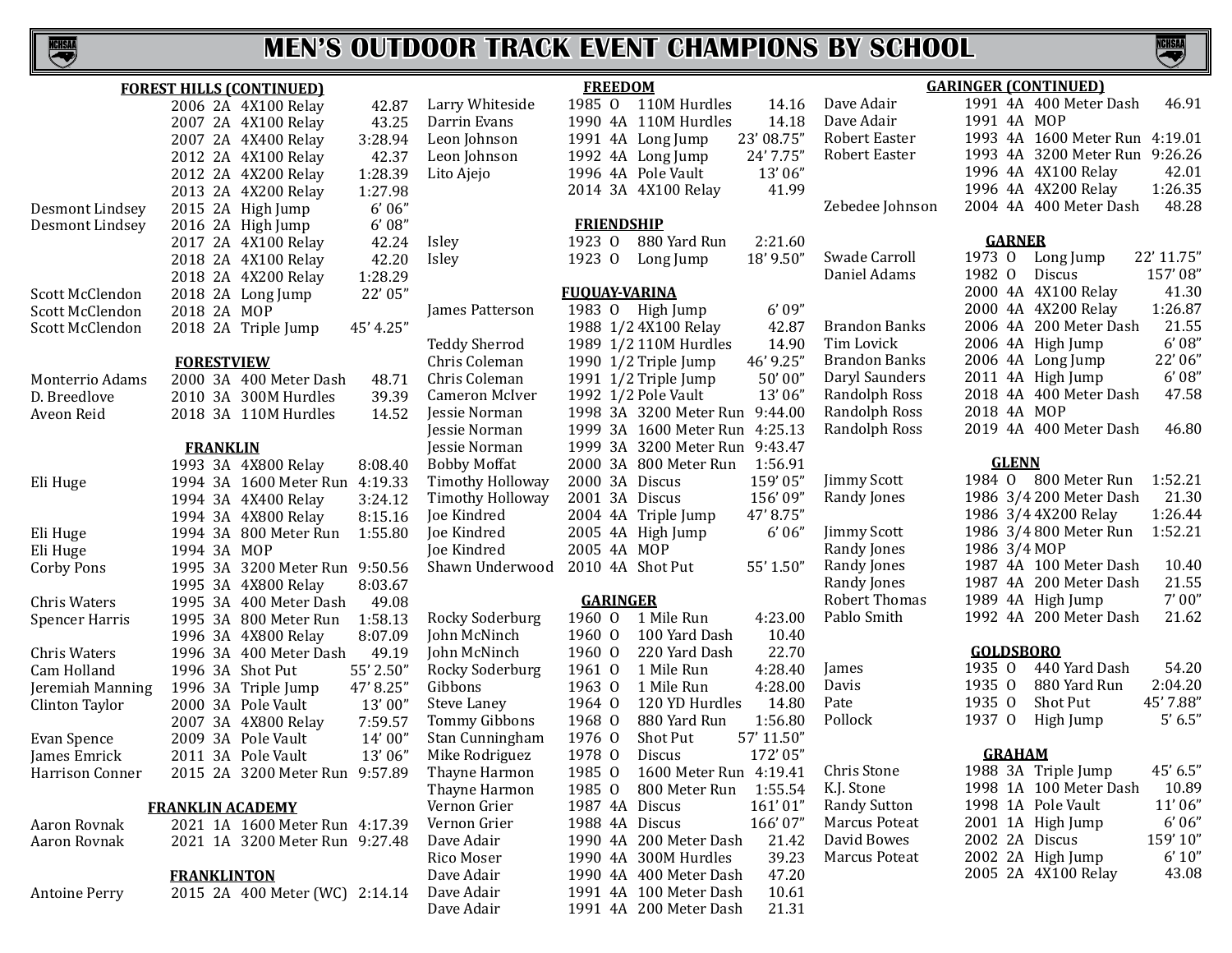**NCHSAA** 

 $Cliff$  Etheridge 1987 1/2 Long Jump 23' 6.5"

|                    | <b>GRANVILLE CENTRAL</b>             |                    |                   | <b>GREENSBORO (CONTINUED)</b> |             |                      | <b>HARNETT CENTRAL</b>         |           |
|--------------------|--------------------------------------|--------------------|-------------------|-------------------------------|-------------|----------------------|--------------------------------|-----------|
| Tevin Hester       | 2012 2A 100 Meter Dash<br>10.56      | Hendrix            |                   | 1935 0 1 Mile Run             | 4:46.00     | Robert Tucker        | 1991 3A High Jump              | 6'09''    |
|                    |                                      | Piephoff           | 1944 0            | 1 Mile Run                    | 4:47.00     |                      | 1997 3A 4X100 Relay            | 43.11     |
|                    | <b>GRAY STONE DAY</b>                | Phil Feeney        | 1944 0            | 100 Yard Dash                 | 10.80       | John Judd            | 1997 3A Shot Put               | 55' 3.75" |
| Dalton Wally       | 2010 1A 3200 Meter Run 10:17.71      | Phil Feeney        | 1944 0            | 220 Yard Dash                 | 23.50       | Jesse Freeman        | 2013 4A High Jump              | 6'06''    |
| Jason Reynolds     | 2018 1A Shot Put<br>49' 7.00"        | Travis             | 1945 0            | High Jump                     | 5'5.25''    | Laderique McNeill    | 2018 3A 1600 Meter Run 4:14.14 |           |
|                    |                                      | Breedon            | 1946 0            | 220 Yard Dash                 | 23.00       |                      |                                |           |
|                    | <b>GRAY'S CREEK</b>                  | Dobbins            | 1947 0            | High Jump                     | 5'03''      |                      | <b>HAVELOCK</b>                |           |
| Alexis Torre       | 2005 2A 1600 Meter Run 4:23.06       | Talmadge Henry     | 1948 0            | 220 Yard Dash                 | 22.90       | Yieta Johnson        | 1995 3A 200 Meter Dash         | 22.26     |
|                    |                                      | Jimmy Hale         | 1951 0            | 100 Yard Dash                 | 10.40       | Yieta Johnson        | 1996 3A 200 Meter Dash         | 22.28     |
|                    | <b>GREEN HOPE</b>                    | Jimmy Hale         | 1951 0            | 220 Yard Dash                 | 22.40       | Ricardo Bell         | 1998 3A 800 Meter Run          | 1:55.73   |
| Zak Roshdy         | 2009 4A 1600 Meter Run 4:16.32       | Dave Scurlock      | 1954 0            | 880 Yard Run                  | 2:01.80     | Ricardo Bell         | 1999 3A 800 Meter Run          | 1:54.45   |
| John Mangum        | 15'00"<br>2011 4A Pole Vault         | Lou Glascock       | 1955 0            | 120 YD Hurdles                | 15.20       |                      |                                |           |
|                    | 7:38.83<br>2016 4A 4X800 Relay       | Dave Scurlock      | 1955 0            | 880 Yard Run                  | 1:56.20     |                      | <b>HAYESVILLE</b>              |           |
| Jayquan Williams   | 1:51.46<br>2016 4A 800 Meter Run     | Lou Glascock       | 1956 0            | 120 YD Hurdles                | 14.90       | Milton Landers       | 1994 1A High Jump              | 6' 04''   |
|                    | 7:47.17<br>2017 4A 4X800 Relay       | <b>Burt Wilder</b> | 1957 0            | Shot Put                      | 50' 5.00"   |                      | 1996 1A 4X400 Relay            | 3:33.11   |
|                    | 7:54.09<br>2018 4A 4X800 Relay       | Tom Clark          | 1960 0            | High Jump                     | 6' 1.25''   | Jared Maliska        | 1996 1A 400 Meter Dash         | 50.80     |
| Ian Delgado        | 1:53.38<br>2018 4A 800 Meter Run     |                    |                   |                               |             | Jared Maliska        | 1997 1A 400 Meter Dash         | 50.22     |
| Ian Delgado        | 2018 4A 1600 Meter Run 4:18.56       |                    | <b>GREENVILLE</b> |                               |             |                      | 2003 1A 4X800 Relay            | 8:58.04   |
|                    |                                      | Tyndall            |                   | 1940 O 1 Mile Run             | 4:42.80     | Tyler Leek           | 2015 1A Long Jump              | 22' 01"   |
|                    | <b>GREENE CENTRAL</b>                | John Spearman      | 1941 0            | 100 Yard Dash                 | 10.40       | Adam Urbaniuk        | 2016 1A 1600 Meter Run         | 4:30.29   |
| Reginald Atkinson  | 1989 1/2 100 Meter Dash<br>11.12     | John Spearman      | 1941 0            | 220 Yard Dash                 | 23.20       | Jake McTaggart       | 2021 1A Discus                 | 154'05"   |
| <b>Tevin Bates</b> | 6'06''<br>2013 2A High Jump          | Harold Edwards     | 1954 0            | High Jump                     | 5'09''      |                      |                                |           |
|                    |                                      | Harold Edwards     | 1955 0            | High Jump                     | 6' 0.38''   |                      | <b>HEIDE TRASK</b>             |           |
|                    | <b>GREENSBORO</b>                    | West               | 1956 0            | 220 Yard Dash                 | 22.70       |                      | 2004 1A 4X100 Relay            | 43.03     |
| Andrew Bell        | 4:54.20<br>1921 0 1 Mile Run         | Harold Edwards     | 1956 0            | High Jump                     | $5'$ 11.75" |                      | 2004 1A 4X200 Relay            | 1:30.06   |
| Koenig             | 53.60<br>1921 0<br>440 Yard Dash     |                    |                   |                               |             | Philip Hardman       | 2004 1A 400 Meter Dash         | 49.55     |
| Andrew Bell        | 1922 0<br>4:51.00<br>1 Mile Run      |                    | <b>GRIMSLEY</b>   |                               |             | Philip Hardman       | 2004 1A Long Jump              | 22' 9.5"  |
| Andrew Bell        | 1922 0<br>880 Yard Run<br>2:11.00    | Bob Jamieson, Jr.  | 1960 0            | Discus                        | 153'03"     | Philip Hardman       | 2004 1A MOP                    |           |
| Wyrick             | 1923 0<br>57.60<br>440 Yard Dash     | Joe Browder        | 1971 0            | 1 Mile Run                    | 4:18.60     |                      | 2006 1A 4X400 Relay            | 3:33.43   |
| R. Wilkins         | 57.40<br>1924 0<br>440 Yard Dash     | <b>Gil Vance</b>   | 1973 0            | Discus                        | 165' 10"    | Raphael Nixon        | 2007 1A 400 Meter Dash         | 49.89     |
| Hackney            | 10.30<br>1925 0<br>100 Yard Dash     | Delton Hall        | 1983 0            | 400 Meter Dash                | 46.41       | Connor Hansen        | 2010 1A Discus                 | 137'07"   |
| Harney             | 880 Yard Run<br>2:06.80<br>1925 0    | Reuben Davis       | 1983 0            | Discus                        | 165'01"     | Ethan Bischof        | 2013 1A 300M Hurdles           | 39.82     |
| Goodwin            | 100'04.5"<br>1925 0<br><b>Discus</b> |                    |                   | 1986 3/4 4X400 Relay          | 3:19.60     | Joshua Smith         | 2013 1A Discus                 | 147'01"   |
| Phoenix            | 1926 0<br>1 Mile Run<br>4:49.00      | Keith Malone       |                   | 1986 3/4 400 Meter Dash       | 48.25       | <b>Wesley Porter</b> | 2013 1A Shot Put               | 51' 3.75" |
| Phoenix            | 1927 0<br>4:47.30<br>1 Mile Run      |                    |                   | 1992 4A 4X200 Relay           | 1:28.56     |                      |                                |           |
| Phoenix            | 1927 0<br>880 Yard Run<br>2:05.40    | Chris Justice      |                   | 1996 4A 100 Meter Dash        | 10.88       |                      | <b>HENDERSONVILLE</b>          |           |
| Theron Brown       | 1927 0<br>Discus<br>124'01.5"        |                    |                   |                               |             | Carroll Maxwell      | 440 Yard Dash<br>1963 0        | 50.00     |
| Phoenix            | 1928 0<br>1 Mile Run<br>4:46.20      |                    | <b>HARDING</b>    |                               |             | Carroll Maxwell      | 1964 0<br>220 Yard Dash        | 21.40     |
| Theron Brown       | 123'09"<br>1928 0<br>Discus          | Fred Stewart       |                   | 1959 0 Shot Put               | 49' 8.75"   | Carroll Maxwell      | 1964 0<br>440 Yard Dash        | 48.30     |
| Theron Brown       | 1928 O Long Jump<br>$20'$ $10''$     | Gary Tratton       |                   | 1966 0 440 Yard Dash          | 50.50       | David Starnes        | 1964 0 880 Yard Run            | 1:56.90   |
| Johnson            | 5'8.5''<br>1929 0<br>High Jump       |                    |                   | 1990 4A 4X800 Relay           | 7:59.12     | Mike Lemmons         | 1967 O Long Jump               | 21'11''   |
| Goodwin            | 1930 0<br>100 Yard Dash<br>10.40     | Michael James      |                   | 1990 4A 800 Meter Run         | 1:51.99     | Grover Hill          | 1986 1/2 110M Hurdles          | 14.75     |
| Goodwin            | 23.20<br>1930 0<br>220 Yard Dash     | Jasmine Johnson    |                   | 1994 4A 400 Meter Dash        | 48.49       |                      | 1986 1/2 4X200 Relay           | 1:30.04   |
| Goodwin            | 10' 10.25"<br>1930 0<br>Pole Vault   | Justin McCorkle    |                   | 1999 3A Long Jump             | 23'00"      |                      | 1986 1/2 4X400 Relay           | 3:24.14   |
| Gunter             | 10.50<br>1931 0<br>100 Yard Dash     | Justin McCorkle    |                   | 2000 3A Long Jump             | 24' 03.5"   | Cliff Etheridge      | 1986 1/2 Long Jump             | 25'00"    |
| Norman             | 11' 1.75"<br>1931 0<br>Pole Vault    | Nigel Orr          |                   | 2005 4A Triple Jump           | 48' 4.5"    | Cliff Ethridge       | 1986 1/2 MOP                   |           |
| Wren               | 1933 0<br>Discus<br>NA               | Walter Aikens      |                   | 2009 4A Long Jump             | 23' 08.25"  | Grover Hill          | 1986 1/2 MOP                   |           |
| Wren               | 1933 0 Shot Put<br>45' 4.00"         |                    |                   |                               |             | Cliff Etheridge      | 1987 1/2 Long Jump             | 23' 6.5"  |
|                    |                                      |                    |                   |                               |             |                      |                                |           |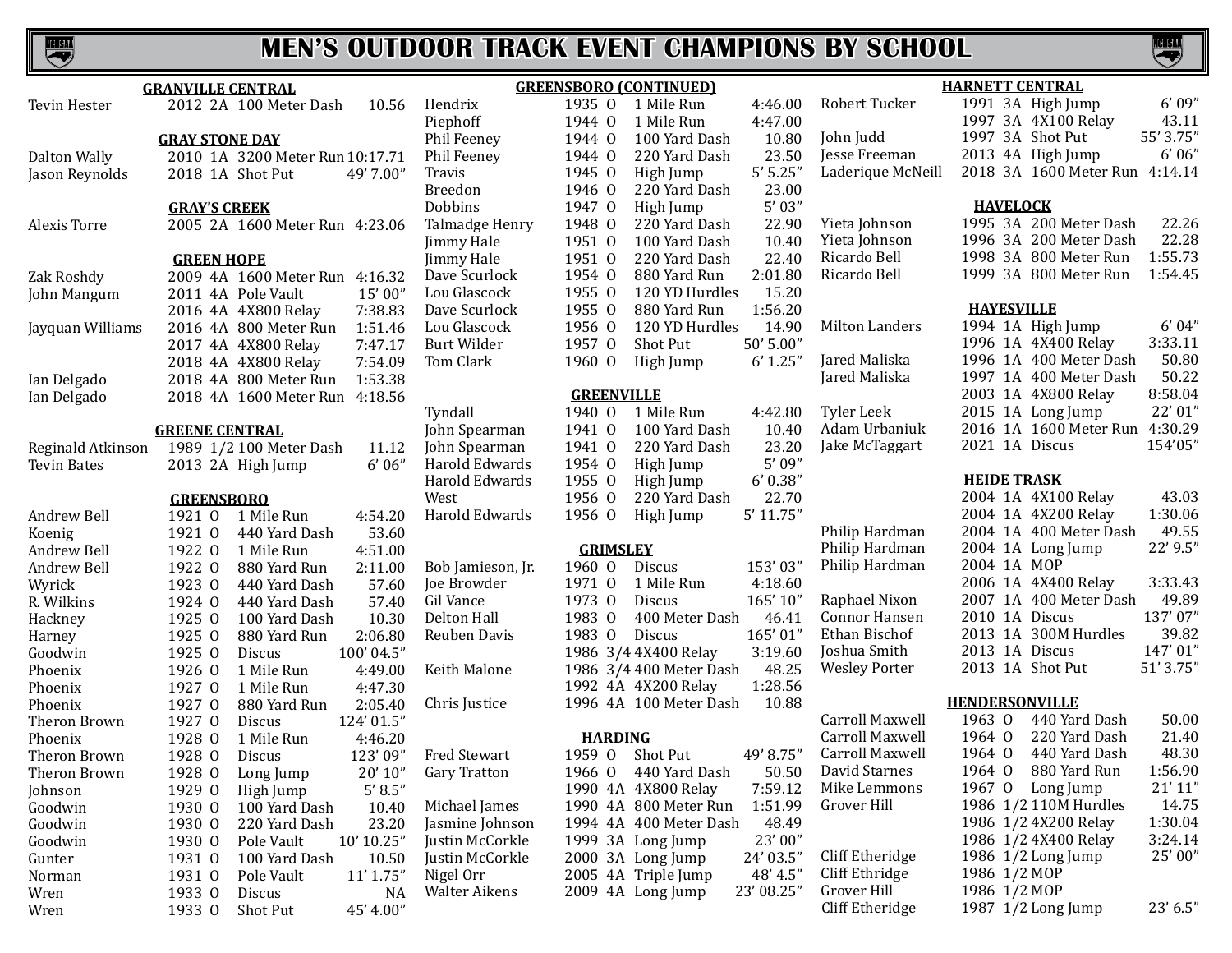



| 2010 1A 400 Meter Dash<br>Aaron Tribble<br>48.40<br>1923 0<br>4:55.40<br>1 Mile Run<br>Maxwell Thompson 1987 1/2 Pole Vault<br>13'06"<br>Fogleman<br>1925 0<br>120 YD Hurdles<br>15.20<br>14'00"<br>Packer<br>Maxwell Thompson 1988 1/2 Pole Vault<br><b>HILLSBOROUGH</b><br>1925 0<br>440 Yard Dash<br>55.00<br>Packer<br>43.18<br>1989 1/2 4X100 Relay<br>1952 0<br>5' 10''<br>19'08"<br>Dickie Barber<br>High Jump<br>Packer<br>1925 0<br>1:56.56<br>Long Jump<br>Jeff Gallagher<br>1989 1/2 800 Meter Run<br>$5'$ $11''$<br>1953 0<br>Dickie Barber<br>High Jump<br>1930 0<br>4:41.00<br>Williamson<br>1 Mile Run<br>3:25.45<br>1993 1/2 4X400 Relay<br>$21'$ $2.5"$<br>1953 0<br><b>Frank Sizemore</b><br>1931 0<br>220 Yard Dash<br>22.40<br>Dickie Barber<br>Long Jump<br>3:25.85<br>1994 2A 4X400 Relay<br>1954 0<br>4:43.70<br>1 Mile Run<br>1931 0<br>53.00<br>Rigsbee<br>23' 3.25"<br>440 Yard Dash<br>James Montgomery<br><b>Quincy Foster</b><br>1994 2A Long Jump<br>1932 0<br>22.80<br>12'06"<br><b>Frank Sizemore</b><br>220 Yard Dash<br>1997 2A Pole Vault<br>Galen Foreman<br>52.80<br><b>HILLSIDE</b><br>1932 0<br>James Montgomery<br>440 Yard Dash<br>8:28.30<br>1999 1A 4X800 Relay<br>1968 0 1 Mile Run<br>4:17.30<br>1932 0<br>10'08"<br>Silas Mayfield<br>Norman Hendrix<br>11.01<br>Pole Vault<br>2003 1A 100 Meter Dash<br>Jimmy Russell<br>158'06"<br>1969 0<br>Discus<br>Umstead<br>1933 0<br>12'00"<br>22.17<br>Norman Hendrix<br>Pole Vault<br>2003 1A 200 Meter Dash<br>Jimmy Russell<br>1970 0<br>49.70<br>5'08''<br>Whitfield<br>440 Yard Dash<br>1934 0<br>23' 00.5"<br><b>Marion Sams</b><br>High Jump<br>Marcus Vance<br>2003 1A Long Jump<br>1972 0<br>120 YD Hurdles<br>13.60<br>11'08"<br><b>Charles Rhomes</b><br>1934 0<br>Norman Hendrix<br>Pole Vault<br>2003 1A MOP<br>Jimmy Russell<br>21.90<br>1972 0<br>220 Yard Dash<br>1935 0<br>17.20<br><b>Charles Romes</b><br>120 YD Hurdles<br>13'06"<br>Potts<br>2005 1A Pole Vault<br>Caleb Benton<br>1:51.39<br>5' 6.75'<br>Greg Roseboro<br>1980 0<br>800 Meter Run<br><b>Marion Sams</b><br>1935 0<br>High Jump<br>2006 1A Discus<br>141'00"<br>David Walker<br>37.29<br>Elbert Ellis<br>1986 3/4 300M Hurdles<br>4:53.00<br>Chastain<br>1936 0<br>1 Mile Run<br>1:30.27<br>2008 1A 4X200 Relay<br>36.84<br>1987 4A 300M Hurdles<br>16.20<br>Elbert Ellis<br>1936 0<br>120 YD Hurdles<br>3:24.50<br>Potts<br>2008 1A 4X400 Relay<br>1:26.44<br>52.90<br>1987 4A 4X200 Relay<br>1936 0<br>440 Yard Dash<br>Sprye<br>2009 1A 4X200 Relay<br>1:28.10<br>3:13.92<br>2:05.50<br>1987 4A 4X400 Relay<br>1936 0<br>880 Yard Run<br>3:20.42<br>Sprye<br>2009 1A 4X400 Relay<br>1987 4A MOP<br>5'7.75''<br>Elbert Ellis<br>1936 0<br>8:09.33<br>High Jump<br>2009 1A 4X800 Relay<br>Potts<br>21'0.25"<br><b>Burnice Cross</b><br>1987 4A Shot Put<br>57' 6.50"<br>1936 0<br>Long Jump<br>49.24<br>Potts<br>Darryl Demps<br>2009 1A 400 Meter Dash<br>Doramus Brewer<br>1988 4A 400 Meter Dash<br>47.63<br>1940 0<br>880 Yard Run<br>2:06.40<br>Montgomery<br>2010 1A 4X200 Relay<br>1:29.64<br>1989 4A 200 Meter Dash<br>21.92<br>10'09"<br>Clyde Stephens<br>1940 0<br>Pole Vault<br>8:19.12<br>Saunders<br>2010 1A 4X800 Relay<br>3:16.21<br>1989 4A 4X400 Relay<br>1947 0<br>16.00<br>6'04"<br>Beck<br>120 YD Hurdles<br><b>Grant Rivers</b><br>2011 1A High Jump<br>3:21.12<br>15.70<br>1992 4A 4X400 Relay<br>1948 0<br>120 YD Hurdles<br>6'06''<br>Beck<br><b>Grant Rivers</b><br>2012 1A High Jump<br>42.42<br>52.80<br>1993 4A 4X100 Relay<br>1948 0<br>440 Yard Dash<br>Jones<br>48.34<br>Reggie Love<br>1993 4A 400 Meter Dash<br>1948 0<br>880 Yard Run<br>NA<br>Garrison<br><b>HERTFORD COUNTY</b><br>10.87<br>22.80<br>Theodore Chavis<br>1994 4A 100 Meter Dash<br>1949 0<br>220 Yard Dash<br>6'08''<br>Namier Majette<br>2001 3A High Jump<br>Jones<br>21.59<br>1994 4A 200 Meter Dash<br>4:53.70<br>Theodore Chavis<br>1951 0<br>1 Mile Run<br>2003 3A Discus<br>154'00"<br>Newman<br>Tommie Parker<br>41.90<br>$5'$ 9.38"<br>1994 4A 4X100 Relay<br>1933 0<br><b>Marion Sams</b><br>High Jump<br>2003 3A Shot Put<br>52' 6.50"<br><b>Tommie Parker</b><br>1:28.82<br>1994 4A 4X200 Relay<br>Moffit<br>1930 0<br>20' 4.25"<br>6'06''<br>Long Jump<br>2017 2A High Jump<br>Jaquarii Roberson<br>22' 2.25"<br>1994 4A Long Jump<br><b>Frank Sizemore</b><br>1932 0<br>10.20<br>Reggie Love<br>100 Yard Dash<br>Theodore Chavis<br>1994 4A MOP<br>1932 0<br>16.80<br>Shipman<br>120 YD Hurdles<br><b>HIBRITEN</b><br>Lamont Pennington 1996 4A 1600 Meter Run 4:22.24<br>1933 0<br>2:05.00<br>880 Yard Run<br>1993 3A 3200 Meter Run 9:21.40<br>Sprye<br><b>Brandon Coonse</b><br>Lamont Pennington 1996 4A 800 Meter Run<br>22' 09"<br>1:56.02<br>1976 0<br>Andrew Golden<br>Long Jump<br>13'06"<br>Lamont Pennington 1997 4A 1600 Meter Run 4:18.42<br>1987 3A Pole Vault<br>John Madsen<br><b>HICKORY</b><br>23' 11.5"<br>Lamont Pennington 1997 4A 800 Meter Run<br>1:54.48<br>1990 3A Long Jump<br>Eric Alford<br>1984 0<br>Shot Put<br>57' 1.00"<br>Tommy Eckard<br>Lamont Pennington 1997 4A MOP<br>25' 0.75"<br>1991 3A Long Jump<br>Eric Alford<br>2004 3A 1600 Meter Run 4:23.96<br>Jeremy Hyder<br>1998 3A 4X100 Relay<br>42.66<br>42.63<br>1993 3A 4X100 Relay<br>Ryan Hill<br>2006 3A 3200 Meter Run 9:40.34<br>1999 3A 4X100 Relay<br>42.46<br>1996 3A 300M Hurdles<br>39.76<br>Frank Harris<br>Ryan Hill<br>2007 3A 1600 Meter Run 4:23.96<br>1999 3A 4X200 Relay<br>1:28.33<br>Chuckie Reed<br>2000 2A 100 Meter Dash<br>10.68<br>Ryan Hill<br>2007 3A 3200 Meter Run 9:24.87<br>22.16<br>Jeremy Holman<br>2000 3A 200 Meter Dash<br>Chuckie Reed<br>2000 2A MOP<br>Ryan Hill<br>2008 3A 3200 Meter Run 9:24.80<br>38.70<br>Freddy Turner<br>2000 3A 300M Hurdles<br>2001 2A 4X400 Relay<br>3:27.65<br>1:27.62<br>2000 3A 4X200 Relay<br>22' 03"<br>Derreck Bryant<br>2001 2A Long Jump<br><b>HICKORY RIDGE</b><br>23'01"<br>Marcus Krah<br>2013 4A Long Jump<br>Derrek Bryant<br>2001 2A MOP<br>22' 10"<br>Coye Still<br>2010 3A Long Jump<br>Desmond Jackson<br>2014 4A 100 Meter (Amb)<br>46' 04"<br>14.43<br>Derrek Bryant<br>2001 2A Triple Jump<br>2017 3A Triple Jump<br>48' 6.25"<br>Jamin Glenn<br>2014 4A 110M Hurdles<br>Marcus Krah<br>14.06<br>Montray Gilchrist<br>2003 3A 110M Hurdles<br>14.99<br><b>Cameron Rose</b><br>2018 4A 200 Meter Dash<br>21.74<br>2014 4A 200 Meter (Amb)<br>31.78<br>47' 2.5"<br>Desmond Jackson<br>Desmeion Kennedy<br>2009 4A Triple Jump<br>10.58<br><b>Cameron Rose</b><br>2019 4A 100 Meter Dash<br>Raymonte Dow<br>2016 4A 300M Hurdles<br>37.39<br>Cameron Rose<br>2019 4A 200 Meter Dash<br>21.37 | <b>HENDERSONVILLE (CONTINUED)</b> |  | <b>HIGH POINT CENTRAL</b> |  | <b>HIGHLAND TECH</b> |  |
|-----------------------------------------------------------------------------------------------------------------------------------------------------------------------------------------------------------------------------------------------------------------------------------------------------------------------------------------------------------------------------------------------------------------------------------------------------------------------------------------------------------------------------------------------------------------------------------------------------------------------------------------------------------------------------------------------------------------------------------------------------------------------------------------------------------------------------------------------------------------------------------------------------------------------------------------------------------------------------------------------------------------------------------------------------------------------------------------------------------------------------------------------------------------------------------------------------------------------------------------------------------------------------------------------------------------------------------------------------------------------------------------------------------------------------------------------------------------------------------------------------------------------------------------------------------------------------------------------------------------------------------------------------------------------------------------------------------------------------------------------------------------------------------------------------------------------------------------------------------------------------------------------------------------------------------------------------------------------------------------------------------------------------------------------------------------------------------------------------------------------------------------------------------------------------------------------------------------------------------------------------------------------------------------------------------------------------------------------------------------------------------------------------------------------------------------------------------------------------------------------------------------------------------------------------------------------------------------------------------------------------------------------------------------------------------------------------------------------------------------------------------------------------------------------------------------------------------------------------------------------------------------------------------------------------------------------------------------------------------------------------------------------------------------------------------------------------------------------------------------------------------------------------------------------------------------------------------------------------------------------------------------------------------------------------------------------------------------------------------------------------------------------------------------------------------------------------------------------------------------------------------------------------------------------------------------------------------------------------------------------------------------------------------------------------------------------------------------------------------------------------------------------------------------------------------------------------------------------------------------------------------------------------------------------------------------------------------------------------------------------------------------------------------------------------------------------------------------------------------------------------------------------------------------------------------------------------------------------------------------------------------------------------------------------------------------------------------------------------------------------------------------------------------------------------------------------------------------------------------------------------------------------------------------------------------------------------------------------------------------------------------------------------------------------------------------------------------------------------------------------------------------------------------------------------------------------------------------------------------------------------------------------------------------------------------------------------------------------------------------------------------------------------------------------------------------------------------------------------------------------------------------------------------------------------------------------------------------------------------------------------------------------------------------------------------------------------------------------------------------------------------------------------------------------------------------------------------------------------------------------------------------------------------------------------------------------------------------------------------------------------------------------------------------------------------------------------------------------------------------------------------------------------------------------------------------------------------------------------------------------------------------------------------------------------------------------------------------------------------------------------------------------------------------------------------------------------------------------------------------------------------------------------------------------------------------------------------------------------------------------------------------------------------------------------------------------------------------------------------------------------------------------------------------------------------------------------------------------------------------------------------------------------------------------------------------------------------------------------------------------------------------------------------------------|-----------------------------------|--|---------------------------|--|----------------------|--|
|                                                                                                                                                                                                                                                                                                                                                                                                                                                                                                                                                                                                                                                                                                                                                                                                                                                                                                                                                                                                                                                                                                                                                                                                                                                                                                                                                                                                                                                                                                                                                                                                                                                                                                                                                                                                                                                                                                                                                                                                                                                                                                                                                                                                                                                                                                                                                                                                                                                                                                                                                                                                                                                                                                                                                                                                                                                                                                                                                                                                                                                                                                                                                                                                                                                                                                                                                                                                                                                                                                                                                                                                                                                                                                                                                                                                                                                                                                                                                                                                                                                                                                                                                                                                                                                                                                                                                                                                                                                                                                                                                                                                                                                                                                                                                                                                                                                                                                                                                                                                                                                                                                                                                                                                                                                                                                                                                                                                                                                                                                                                                                                                                                                                                                                                                                                                                                                                                                                                                                                                                                                                                                                                                                                                                                                                                                                                                                                                                                                                                                                                                                                                                                                                       |                                   |  |                           |  |                      |  |
|                                                                                                                                                                                                                                                                                                                                                                                                                                                                                                                                                                                                                                                                                                                                                                                                                                                                                                                                                                                                                                                                                                                                                                                                                                                                                                                                                                                                                                                                                                                                                                                                                                                                                                                                                                                                                                                                                                                                                                                                                                                                                                                                                                                                                                                                                                                                                                                                                                                                                                                                                                                                                                                                                                                                                                                                                                                                                                                                                                                                                                                                                                                                                                                                                                                                                                                                                                                                                                                                                                                                                                                                                                                                                                                                                                                                                                                                                                                                                                                                                                                                                                                                                                                                                                                                                                                                                                                                                                                                                                                                                                                                                                                                                                                                                                                                                                                                                                                                                                                                                                                                                                                                                                                                                                                                                                                                                                                                                                                                                                                                                                                                                                                                                                                                                                                                                                                                                                                                                                                                                                                                                                                                                                                                                                                                                                                                                                                                                                                                                                                                                                                                                                                                       |                                   |  |                           |  |                      |  |
|                                                                                                                                                                                                                                                                                                                                                                                                                                                                                                                                                                                                                                                                                                                                                                                                                                                                                                                                                                                                                                                                                                                                                                                                                                                                                                                                                                                                                                                                                                                                                                                                                                                                                                                                                                                                                                                                                                                                                                                                                                                                                                                                                                                                                                                                                                                                                                                                                                                                                                                                                                                                                                                                                                                                                                                                                                                                                                                                                                                                                                                                                                                                                                                                                                                                                                                                                                                                                                                                                                                                                                                                                                                                                                                                                                                                                                                                                                                                                                                                                                                                                                                                                                                                                                                                                                                                                                                                                                                                                                                                                                                                                                                                                                                                                                                                                                                                                                                                                                                                                                                                                                                                                                                                                                                                                                                                                                                                                                                                                                                                                                                                                                                                                                                                                                                                                                                                                                                                                                                                                                                                                                                                                                                                                                                                                                                                                                                                                                                                                                                                                                                                                                                                       |                                   |  |                           |  |                      |  |
|                                                                                                                                                                                                                                                                                                                                                                                                                                                                                                                                                                                                                                                                                                                                                                                                                                                                                                                                                                                                                                                                                                                                                                                                                                                                                                                                                                                                                                                                                                                                                                                                                                                                                                                                                                                                                                                                                                                                                                                                                                                                                                                                                                                                                                                                                                                                                                                                                                                                                                                                                                                                                                                                                                                                                                                                                                                                                                                                                                                                                                                                                                                                                                                                                                                                                                                                                                                                                                                                                                                                                                                                                                                                                                                                                                                                                                                                                                                                                                                                                                                                                                                                                                                                                                                                                                                                                                                                                                                                                                                                                                                                                                                                                                                                                                                                                                                                                                                                                                                                                                                                                                                                                                                                                                                                                                                                                                                                                                                                                                                                                                                                                                                                                                                                                                                                                                                                                                                                                                                                                                                                                                                                                                                                                                                                                                                                                                                                                                                                                                                                                                                                                                                                       |                                   |  |                           |  |                      |  |
|                                                                                                                                                                                                                                                                                                                                                                                                                                                                                                                                                                                                                                                                                                                                                                                                                                                                                                                                                                                                                                                                                                                                                                                                                                                                                                                                                                                                                                                                                                                                                                                                                                                                                                                                                                                                                                                                                                                                                                                                                                                                                                                                                                                                                                                                                                                                                                                                                                                                                                                                                                                                                                                                                                                                                                                                                                                                                                                                                                                                                                                                                                                                                                                                                                                                                                                                                                                                                                                                                                                                                                                                                                                                                                                                                                                                                                                                                                                                                                                                                                                                                                                                                                                                                                                                                                                                                                                                                                                                                                                                                                                                                                                                                                                                                                                                                                                                                                                                                                                                                                                                                                                                                                                                                                                                                                                                                                                                                                                                                                                                                                                                                                                                                                                                                                                                                                                                                                                                                                                                                                                                                                                                                                                                                                                                                                                                                                                                                                                                                                                                                                                                                                                                       |                                   |  |                           |  |                      |  |
|                                                                                                                                                                                                                                                                                                                                                                                                                                                                                                                                                                                                                                                                                                                                                                                                                                                                                                                                                                                                                                                                                                                                                                                                                                                                                                                                                                                                                                                                                                                                                                                                                                                                                                                                                                                                                                                                                                                                                                                                                                                                                                                                                                                                                                                                                                                                                                                                                                                                                                                                                                                                                                                                                                                                                                                                                                                                                                                                                                                                                                                                                                                                                                                                                                                                                                                                                                                                                                                                                                                                                                                                                                                                                                                                                                                                                                                                                                                                                                                                                                                                                                                                                                                                                                                                                                                                                                                                                                                                                                                                                                                                                                                                                                                                                                                                                                                                                                                                                                                                                                                                                                                                                                                                                                                                                                                                                                                                                                                                                                                                                                                                                                                                                                                                                                                                                                                                                                                                                                                                                                                                                                                                                                                                                                                                                                                                                                                                                                                                                                                                                                                                                                                                       |                                   |  |                           |  |                      |  |
|                                                                                                                                                                                                                                                                                                                                                                                                                                                                                                                                                                                                                                                                                                                                                                                                                                                                                                                                                                                                                                                                                                                                                                                                                                                                                                                                                                                                                                                                                                                                                                                                                                                                                                                                                                                                                                                                                                                                                                                                                                                                                                                                                                                                                                                                                                                                                                                                                                                                                                                                                                                                                                                                                                                                                                                                                                                                                                                                                                                                                                                                                                                                                                                                                                                                                                                                                                                                                                                                                                                                                                                                                                                                                                                                                                                                                                                                                                                                                                                                                                                                                                                                                                                                                                                                                                                                                                                                                                                                                                                                                                                                                                                                                                                                                                                                                                                                                                                                                                                                                                                                                                                                                                                                                                                                                                                                                                                                                                                                                                                                                                                                                                                                                                                                                                                                                                                                                                                                                                                                                                                                                                                                                                                                                                                                                                                                                                                                                                                                                                                                                                                                                                                                       |                                   |  |                           |  |                      |  |
|                                                                                                                                                                                                                                                                                                                                                                                                                                                                                                                                                                                                                                                                                                                                                                                                                                                                                                                                                                                                                                                                                                                                                                                                                                                                                                                                                                                                                                                                                                                                                                                                                                                                                                                                                                                                                                                                                                                                                                                                                                                                                                                                                                                                                                                                                                                                                                                                                                                                                                                                                                                                                                                                                                                                                                                                                                                                                                                                                                                                                                                                                                                                                                                                                                                                                                                                                                                                                                                                                                                                                                                                                                                                                                                                                                                                                                                                                                                                                                                                                                                                                                                                                                                                                                                                                                                                                                                                                                                                                                                                                                                                                                                                                                                                                                                                                                                                                                                                                                                                                                                                                                                                                                                                                                                                                                                                                                                                                                                                                                                                                                                                                                                                                                                                                                                                                                                                                                                                                                                                                                                                                                                                                                                                                                                                                                                                                                                                                                                                                                                                                                                                                                                                       |                                   |  |                           |  |                      |  |
|                                                                                                                                                                                                                                                                                                                                                                                                                                                                                                                                                                                                                                                                                                                                                                                                                                                                                                                                                                                                                                                                                                                                                                                                                                                                                                                                                                                                                                                                                                                                                                                                                                                                                                                                                                                                                                                                                                                                                                                                                                                                                                                                                                                                                                                                                                                                                                                                                                                                                                                                                                                                                                                                                                                                                                                                                                                                                                                                                                                                                                                                                                                                                                                                                                                                                                                                                                                                                                                                                                                                                                                                                                                                                                                                                                                                                                                                                                                                                                                                                                                                                                                                                                                                                                                                                                                                                                                                                                                                                                                                                                                                                                                                                                                                                                                                                                                                                                                                                                                                                                                                                                                                                                                                                                                                                                                                                                                                                                                                                                                                                                                                                                                                                                                                                                                                                                                                                                                                                                                                                                                                                                                                                                                                                                                                                                                                                                                                                                                                                                                                                                                                                                                                       |                                   |  |                           |  |                      |  |
|                                                                                                                                                                                                                                                                                                                                                                                                                                                                                                                                                                                                                                                                                                                                                                                                                                                                                                                                                                                                                                                                                                                                                                                                                                                                                                                                                                                                                                                                                                                                                                                                                                                                                                                                                                                                                                                                                                                                                                                                                                                                                                                                                                                                                                                                                                                                                                                                                                                                                                                                                                                                                                                                                                                                                                                                                                                                                                                                                                                                                                                                                                                                                                                                                                                                                                                                                                                                                                                                                                                                                                                                                                                                                                                                                                                                                                                                                                                                                                                                                                                                                                                                                                                                                                                                                                                                                                                                                                                                                                                                                                                                                                                                                                                                                                                                                                                                                                                                                                                                                                                                                                                                                                                                                                                                                                                                                                                                                                                                                                                                                                                                                                                                                                                                                                                                                                                                                                                                                                                                                                                                                                                                                                                                                                                                                                                                                                                                                                                                                                                                                                                                                                                                       |                                   |  |                           |  |                      |  |
|                                                                                                                                                                                                                                                                                                                                                                                                                                                                                                                                                                                                                                                                                                                                                                                                                                                                                                                                                                                                                                                                                                                                                                                                                                                                                                                                                                                                                                                                                                                                                                                                                                                                                                                                                                                                                                                                                                                                                                                                                                                                                                                                                                                                                                                                                                                                                                                                                                                                                                                                                                                                                                                                                                                                                                                                                                                                                                                                                                                                                                                                                                                                                                                                                                                                                                                                                                                                                                                                                                                                                                                                                                                                                                                                                                                                                                                                                                                                                                                                                                                                                                                                                                                                                                                                                                                                                                                                                                                                                                                                                                                                                                                                                                                                                                                                                                                                                                                                                                                                                                                                                                                                                                                                                                                                                                                                                                                                                                                                                                                                                                                                                                                                                                                                                                                                                                                                                                                                                                                                                                                                                                                                                                                                                                                                                                                                                                                                                                                                                                                                                                                                                                                                       |                                   |  |                           |  |                      |  |
|                                                                                                                                                                                                                                                                                                                                                                                                                                                                                                                                                                                                                                                                                                                                                                                                                                                                                                                                                                                                                                                                                                                                                                                                                                                                                                                                                                                                                                                                                                                                                                                                                                                                                                                                                                                                                                                                                                                                                                                                                                                                                                                                                                                                                                                                                                                                                                                                                                                                                                                                                                                                                                                                                                                                                                                                                                                                                                                                                                                                                                                                                                                                                                                                                                                                                                                                                                                                                                                                                                                                                                                                                                                                                                                                                                                                                                                                                                                                                                                                                                                                                                                                                                                                                                                                                                                                                                                                                                                                                                                                                                                                                                                                                                                                                                                                                                                                                                                                                                                                                                                                                                                                                                                                                                                                                                                                                                                                                                                                                                                                                                                                                                                                                                                                                                                                                                                                                                                                                                                                                                                                                                                                                                                                                                                                                                                                                                                                                                                                                                                                                                                                                                                                       |                                   |  |                           |  |                      |  |
|                                                                                                                                                                                                                                                                                                                                                                                                                                                                                                                                                                                                                                                                                                                                                                                                                                                                                                                                                                                                                                                                                                                                                                                                                                                                                                                                                                                                                                                                                                                                                                                                                                                                                                                                                                                                                                                                                                                                                                                                                                                                                                                                                                                                                                                                                                                                                                                                                                                                                                                                                                                                                                                                                                                                                                                                                                                                                                                                                                                                                                                                                                                                                                                                                                                                                                                                                                                                                                                                                                                                                                                                                                                                                                                                                                                                                                                                                                                                                                                                                                                                                                                                                                                                                                                                                                                                                                                                                                                                                                                                                                                                                                                                                                                                                                                                                                                                                                                                                                                                                                                                                                                                                                                                                                                                                                                                                                                                                                                                                                                                                                                                                                                                                                                                                                                                                                                                                                                                                                                                                                                                                                                                                                                                                                                                                                                                                                                                                                                                                                                                                                                                                                                                       |                                   |  |                           |  |                      |  |
|                                                                                                                                                                                                                                                                                                                                                                                                                                                                                                                                                                                                                                                                                                                                                                                                                                                                                                                                                                                                                                                                                                                                                                                                                                                                                                                                                                                                                                                                                                                                                                                                                                                                                                                                                                                                                                                                                                                                                                                                                                                                                                                                                                                                                                                                                                                                                                                                                                                                                                                                                                                                                                                                                                                                                                                                                                                                                                                                                                                                                                                                                                                                                                                                                                                                                                                                                                                                                                                                                                                                                                                                                                                                                                                                                                                                                                                                                                                                                                                                                                                                                                                                                                                                                                                                                                                                                                                                                                                                                                                                                                                                                                                                                                                                                                                                                                                                                                                                                                                                                                                                                                                                                                                                                                                                                                                                                                                                                                                                                                                                                                                                                                                                                                                                                                                                                                                                                                                                                                                                                                                                                                                                                                                                                                                                                                                                                                                                                                                                                                                                                                                                                                                                       |                                   |  |                           |  |                      |  |
|                                                                                                                                                                                                                                                                                                                                                                                                                                                                                                                                                                                                                                                                                                                                                                                                                                                                                                                                                                                                                                                                                                                                                                                                                                                                                                                                                                                                                                                                                                                                                                                                                                                                                                                                                                                                                                                                                                                                                                                                                                                                                                                                                                                                                                                                                                                                                                                                                                                                                                                                                                                                                                                                                                                                                                                                                                                                                                                                                                                                                                                                                                                                                                                                                                                                                                                                                                                                                                                                                                                                                                                                                                                                                                                                                                                                                                                                                                                                                                                                                                                                                                                                                                                                                                                                                                                                                                                                                                                                                                                                                                                                                                                                                                                                                                                                                                                                                                                                                                                                                                                                                                                                                                                                                                                                                                                                                                                                                                                                                                                                                                                                                                                                                                                                                                                                                                                                                                                                                                                                                                                                                                                                                                                                                                                                                                                                                                                                                                                                                                                                                                                                                                                                       |                                   |  |                           |  |                      |  |
|                                                                                                                                                                                                                                                                                                                                                                                                                                                                                                                                                                                                                                                                                                                                                                                                                                                                                                                                                                                                                                                                                                                                                                                                                                                                                                                                                                                                                                                                                                                                                                                                                                                                                                                                                                                                                                                                                                                                                                                                                                                                                                                                                                                                                                                                                                                                                                                                                                                                                                                                                                                                                                                                                                                                                                                                                                                                                                                                                                                                                                                                                                                                                                                                                                                                                                                                                                                                                                                                                                                                                                                                                                                                                                                                                                                                                                                                                                                                                                                                                                                                                                                                                                                                                                                                                                                                                                                                                                                                                                                                                                                                                                                                                                                                                                                                                                                                                                                                                                                                                                                                                                                                                                                                                                                                                                                                                                                                                                                                                                                                                                                                                                                                                                                                                                                                                                                                                                                                                                                                                                                                                                                                                                                                                                                                                                                                                                                                                                                                                                                                                                                                                                                                       |                                   |  |                           |  |                      |  |
|                                                                                                                                                                                                                                                                                                                                                                                                                                                                                                                                                                                                                                                                                                                                                                                                                                                                                                                                                                                                                                                                                                                                                                                                                                                                                                                                                                                                                                                                                                                                                                                                                                                                                                                                                                                                                                                                                                                                                                                                                                                                                                                                                                                                                                                                                                                                                                                                                                                                                                                                                                                                                                                                                                                                                                                                                                                                                                                                                                                                                                                                                                                                                                                                                                                                                                                                                                                                                                                                                                                                                                                                                                                                                                                                                                                                                                                                                                                                                                                                                                                                                                                                                                                                                                                                                                                                                                                                                                                                                                                                                                                                                                                                                                                                                                                                                                                                                                                                                                                                                                                                                                                                                                                                                                                                                                                                                                                                                                                                                                                                                                                                                                                                                                                                                                                                                                                                                                                                                                                                                                                                                                                                                                                                                                                                                                                                                                                                                                                                                                                                                                                                                                                                       |                                   |  |                           |  |                      |  |
|                                                                                                                                                                                                                                                                                                                                                                                                                                                                                                                                                                                                                                                                                                                                                                                                                                                                                                                                                                                                                                                                                                                                                                                                                                                                                                                                                                                                                                                                                                                                                                                                                                                                                                                                                                                                                                                                                                                                                                                                                                                                                                                                                                                                                                                                                                                                                                                                                                                                                                                                                                                                                                                                                                                                                                                                                                                                                                                                                                                                                                                                                                                                                                                                                                                                                                                                                                                                                                                                                                                                                                                                                                                                                                                                                                                                                                                                                                                                                                                                                                                                                                                                                                                                                                                                                                                                                                                                                                                                                                                                                                                                                                                                                                                                                                                                                                                                                                                                                                                                                                                                                                                                                                                                                                                                                                                                                                                                                                                                                                                                                                                                                                                                                                                                                                                                                                                                                                                                                                                                                                                                                                                                                                                                                                                                                                                                                                                                                                                                                                                                                                                                                                                                       |                                   |  |                           |  |                      |  |
|                                                                                                                                                                                                                                                                                                                                                                                                                                                                                                                                                                                                                                                                                                                                                                                                                                                                                                                                                                                                                                                                                                                                                                                                                                                                                                                                                                                                                                                                                                                                                                                                                                                                                                                                                                                                                                                                                                                                                                                                                                                                                                                                                                                                                                                                                                                                                                                                                                                                                                                                                                                                                                                                                                                                                                                                                                                                                                                                                                                                                                                                                                                                                                                                                                                                                                                                                                                                                                                                                                                                                                                                                                                                                                                                                                                                                                                                                                                                                                                                                                                                                                                                                                                                                                                                                                                                                                                                                                                                                                                                                                                                                                                                                                                                                                                                                                                                                                                                                                                                                                                                                                                                                                                                                                                                                                                                                                                                                                                                                                                                                                                                                                                                                                                                                                                                                                                                                                                                                                                                                                                                                                                                                                                                                                                                                                                                                                                                                                                                                                                                                                                                                                                                       |                                   |  |                           |  |                      |  |
|                                                                                                                                                                                                                                                                                                                                                                                                                                                                                                                                                                                                                                                                                                                                                                                                                                                                                                                                                                                                                                                                                                                                                                                                                                                                                                                                                                                                                                                                                                                                                                                                                                                                                                                                                                                                                                                                                                                                                                                                                                                                                                                                                                                                                                                                                                                                                                                                                                                                                                                                                                                                                                                                                                                                                                                                                                                                                                                                                                                                                                                                                                                                                                                                                                                                                                                                                                                                                                                                                                                                                                                                                                                                                                                                                                                                                                                                                                                                                                                                                                                                                                                                                                                                                                                                                                                                                                                                                                                                                                                                                                                                                                                                                                                                                                                                                                                                                                                                                                                                                                                                                                                                                                                                                                                                                                                                                                                                                                                                                                                                                                                                                                                                                                                                                                                                                                                                                                                                                                                                                                                                                                                                                                                                                                                                                                                                                                                                                                                                                                                                                                                                                                                                       |                                   |  |                           |  |                      |  |
|                                                                                                                                                                                                                                                                                                                                                                                                                                                                                                                                                                                                                                                                                                                                                                                                                                                                                                                                                                                                                                                                                                                                                                                                                                                                                                                                                                                                                                                                                                                                                                                                                                                                                                                                                                                                                                                                                                                                                                                                                                                                                                                                                                                                                                                                                                                                                                                                                                                                                                                                                                                                                                                                                                                                                                                                                                                                                                                                                                                                                                                                                                                                                                                                                                                                                                                                                                                                                                                                                                                                                                                                                                                                                                                                                                                                                                                                                                                                                                                                                                                                                                                                                                                                                                                                                                                                                                                                                                                                                                                                                                                                                                                                                                                                                                                                                                                                                                                                                                                                                                                                                                                                                                                                                                                                                                                                                                                                                                                                                                                                                                                                                                                                                                                                                                                                                                                                                                                                                                                                                                                                                                                                                                                                                                                                                                                                                                                                                                                                                                                                                                                                                                                                       |                                   |  |                           |  |                      |  |
|                                                                                                                                                                                                                                                                                                                                                                                                                                                                                                                                                                                                                                                                                                                                                                                                                                                                                                                                                                                                                                                                                                                                                                                                                                                                                                                                                                                                                                                                                                                                                                                                                                                                                                                                                                                                                                                                                                                                                                                                                                                                                                                                                                                                                                                                                                                                                                                                                                                                                                                                                                                                                                                                                                                                                                                                                                                                                                                                                                                                                                                                                                                                                                                                                                                                                                                                                                                                                                                                                                                                                                                                                                                                                                                                                                                                                                                                                                                                                                                                                                                                                                                                                                                                                                                                                                                                                                                                                                                                                                                                                                                                                                                                                                                                                                                                                                                                                                                                                                                                                                                                                                                                                                                                                                                                                                                                                                                                                                                                                                                                                                                                                                                                                                                                                                                                                                                                                                                                                                                                                                                                                                                                                                                                                                                                                                                                                                                                                                                                                                                                                                                                                                                                       |                                   |  |                           |  |                      |  |
|                                                                                                                                                                                                                                                                                                                                                                                                                                                                                                                                                                                                                                                                                                                                                                                                                                                                                                                                                                                                                                                                                                                                                                                                                                                                                                                                                                                                                                                                                                                                                                                                                                                                                                                                                                                                                                                                                                                                                                                                                                                                                                                                                                                                                                                                                                                                                                                                                                                                                                                                                                                                                                                                                                                                                                                                                                                                                                                                                                                                                                                                                                                                                                                                                                                                                                                                                                                                                                                                                                                                                                                                                                                                                                                                                                                                                                                                                                                                                                                                                                                                                                                                                                                                                                                                                                                                                                                                                                                                                                                                                                                                                                                                                                                                                                                                                                                                                                                                                                                                                                                                                                                                                                                                                                                                                                                                                                                                                                                                                                                                                                                                                                                                                                                                                                                                                                                                                                                                                                                                                                                                                                                                                                                                                                                                                                                                                                                                                                                                                                                                                                                                                                                                       |                                   |  |                           |  |                      |  |
|                                                                                                                                                                                                                                                                                                                                                                                                                                                                                                                                                                                                                                                                                                                                                                                                                                                                                                                                                                                                                                                                                                                                                                                                                                                                                                                                                                                                                                                                                                                                                                                                                                                                                                                                                                                                                                                                                                                                                                                                                                                                                                                                                                                                                                                                                                                                                                                                                                                                                                                                                                                                                                                                                                                                                                                                                                                                                                                                                                                                                                                                                                                                                                                                                                                                                                                                                                                                                                                                                                                                                                                                                                                                                                                                                                                                                                                                                                                                                                                                                                                                                                                                                                                                                                                                                                                                                                                                                                                                                                                                                                                                                                                                                                                                                                                                                                                                                                                                                                                                                                                                                                                                                                                                                                                                                                                                                                                                                                                                                                                                                                                                                                                                                                                                                                                                                                                                                                                                                                                                                                                                                                                                                                                                                                                                                                                                                                                                                                                                                                                                                                                                                                                                       |                                   |  |                           |  |                      |  |
|                                                                                                                                                                                                                                                                                                                                                                                                                                                                                                                                                                                                                                                                                                                                                                                                                                                                                                                                                                                                                                                                                                                                                                                                                                                                                                                                                                                                                                                                                                                                                                                                                                                                                                                                                                                                                                                                                                                                                                                                                                                                                                                                                                                                                                                                                                                                                                                                                                                                                                                                                                                                                                                                                                                                                                                                                                                                                                                                                                                                                                                                                                                                                                                                                                                                                                                                                                                                                                                                                                                                                                                                                                                                                                                                                                                                                                                                                                                                                                                                                                                                                                                                                                                                                                                                                                                                                                                                                                                                                                                                                                                                                                                                                                                                                                                                                                                                                                                                                                                                                                                                                                                                                                                                                                                                                                                                                                                                                                                                                                                                                                                                                                                                                                                                                                                                                                                                                                                                                                                                                                                                                                                                                                                                                                                                                                                                                                                                                                                                                                                                                                                                                                                                       |                                   |  |                           |  |                      |  |
|                                                                                                                                                                                                                                                                                                                                                                                                                                                                                                                                                                                                                                                                                                                                                                                                                                                                                                                                                                                                                                                                                                                                                                                                                                                                                                                                                                                                                                                                                                                                                                                                                                                                                                                                                                                                                                                                                                                                                                                                                                                                                                                                                                                                                                                                                                                                                                                                                                                                                                                                                                                                                                                                                                                                                                                                                                                                                                                                                                                                                                                                                                                                                                                                                                                                                                                                                                                                                                                                                                                                                                                                                                                                                                                                                                                                                                                                                                                                                                                                                                                                                                                                                                                                                                                                                                                                                                                                                                                                                                                                                                                                                                                                                                                                                                                                                                                                                                                                                                                                                                                                                                                                                                                                                                                                                                                                                                                                                                                                                                                                                                                                                                                                                                                                                                                                                                                                                                                                                                                                                                                                                                                                                                                                                                                                                                                                                                                                                                                                                                                                                                                                                                                                       |                                   |  |                           |  |                      |  |
|                                                                                                                                                                                                                                                                                                                                                                                                                                                                                                                                                                                                                                                                                                                                                                                                                                                                                                                                                                                                                                                                                                                                                                                                                                                                                                                                                                                                                                                                                                                                                                                                                                                                                                                                                                                                                                                                                                                                                                                                                                                                                                                                                                                                                                                                                                                                                                                                                                                                                                                                                                                                                                                                                                                                                                                                                                                                                                                                                                                                                                                                                                                                                                                                                                                                                                                                                                                                                                                                                                                                                                                                                                                                                                                                                                                                                                                                                                                                                                                                                                                                                                                                                                                                                                                                                                                                                                                                                                                                                                                                                                                                                                                                                                                                                                                                                                                                                                                                                                                                                                                                                                                                                                                                                                                                                                                                                                                                                                                                                                                                                                                                                                                                                                                                                                                                                                                                                                                                                                                                                                                                                                                                                                                                                                                                                                                                                                                                                                                                                                                                                                                                                                                                       |                                   |  |                           |  |                      |  |
|                                                                                                                                                                                                                                                                                                                                                                                                                                                                                                                                                                                                                                                                                                                                                                                                                                                                                                                                                                                                                                                                                                                                                                                                                                                                                                                                                                                                                                                                                                                                                                                                                                                                                                                                                                                                                                                                                                                                                                                                                                                                                                                                                                                                                                                                                                                                                                                                                                                                                                                                                                                                                                                                                                                                                                                                                                                                                                                                                                                                                                                                                                                                                                                                                                                                                                                                                                                                                                                                                                                                                                                                                                                                                                                                                                                                                                                                                                                                                                                                                                                                                                                                                                                                                                                                                                                                                                                                                                                                                                                                                                                                                                                                                                                                                                                                                                                                                                                                                                                                                                                                                                                                                                                                                                                                                                                                                                                                                                                                                                                                                                                                                                                                                                                                                                                                                                                                                                                                                                                                                                                                                                                                                                                                                                                                                                                                                                                                                                                                                                                                                                                                                                                                       |                                   |  |                           |  |                      |  |
|                                                                                                                                                                                                                                                                                                                                                                                                                                                                                                                                                                                                                                                                                                                                                                                                                                                                                                                                                                                                                                                                                                                                                                                                                                                                                                                                                                                                                                                                                                                                                                                                                                                                                                                                                                                                                                                                                                                                                                                                                                                                                                                                                                                                                                                                                                                                                                                                                                                                                                                                                                                                                                                                                                                                                                                                                                                                                                                                                                                                                                                                                                                                                                                                                                                                                                                                                                                                                                                                                                                                                                                                                                                                                                                                                                                                                                                                                                                                                                                                                                                                                                                                                                                                                                                                                                                                                                                                                                                                                                                                                                                                                                                                                                                                                                                                                                                                                                                                                                                                                                                                                                                                                                                                                                                                                                                                                                                                                                                                                                                                                                                                                                                                                                                                                                                                                                                                                                                                                                                                                                                                                                                                                                                                                                                                                                                                                                                                                                                                                                                                                                                                                                                                       |                                   |  |                           |  |                      |  |
|                                                                                                                                                                                                                                                                                                                                                                                                                                                                                                                                                                                                                                                                                                                                                                                                                                                                                                                                                                                                                                                                                                                                                                                                                                                                                                                                                                                                                                                                                                                                                                                                                                                                                                                                                                                                                                                                                                                                                                                                                                                                                                                                                                                                                                                                                                                                                                                                                                                                                                                                                                                                                                                                                                                                                                                                                                                                                                                                                                                                                                                                                                                                                                                                                                                                                                                                                                                                                                                                                                                                                                                                                                                                                                                                                                                                                                                                                                                                                                                                                                                                                                                                                                                                                                                                                                                                                                                                                                                                                                                                                                                                                                                                                                                                                                                                                                                                                                                                                                                                                                                                                                                                                                                                                                                                                                                                                                                                                                                                                                                                                                                                                                                                                                                                                                                                                                                                                                                                                                                                                                                                                                                                                                                                                                                                                                                                                                                                                                                                                                                                                                                                                                                                       |                                   |  |                           |  |                      |  |
|                                                                                                                                                                                                                                                                                                                                                                                                                                                                                                                                                                                                                                                                                                                                                                                                                                                                                                                                                                                                                                                                                                                                                                                                                                                                                                                                                                                                                                                                                                                                                                                                                                                                                                                                                                                                                                                                                                                                                                                                                                                                                                                                                                                                                                                                                                                                                                                                                                                                                                                                                                                                                                                                                                                                                                                                                                                                                                                                                                                                                                                                                                                                                                                                                                                                                                                                                                                                                                                                                                                                                                                                                                                                                                                                                                                                                                                                                                                                                                                                                                                                                                                                                                                                                                                                                                                                                                                                                                                                                                                                                                                                                                                                                                                                                                                                                                                                                                                                                                                                                                                                                                                                                                                                                                                                                                                                                                                                                                                                                                                                                                                                                                                                                                                                                                                                                                                                                                                                                                                                                                                                                                                                                                                                                                                                                                                                                                                                                                                                                                                                                                                                                                                                       |                                   |  |                           |  |                      |  |
|                                                                                                                                                                                                                                                                                                                                                                                                                                                                                                                                                                                                                                                                                                                                                                                                                                                                                                                                                                                                                                                                                                                                                                                                                                                                                                                                                                                                                                                                                                                                                                                                                                                                                                                                                                                                                                                                                                                                                                                                                                                                                                                                                                                                                                                                                                                                                                                                                                                                                                                                                                                                                                                                                                                                                                                                                                                                                                                                                                                                                                                                                                                                                                                                                                                                                                                                                                                                                                                                                                                                                                                                                                                                                                                                                                                                                                                                                                                                                                                                                                                                                                                                                                                                                                                                                                                                                                                                                                                                                                                                                                                                                                                                                                                                                                                                                                                                                                                                                                                                                                                                                                                                                                                                                                                                                                                                                                                                                                                                                                                                                                                                                                                                                                                                                                                                                                                                                                                                                                                                                                                                                                                                                                                                                                                                                                                                                                                                                                                                                                                                                                                                                                                                       |                                   |  |                           |  |                      |  |
|                                                                                                                                                                                                                                                                                                                                                                                                                                                                                                                                                                                                                                                                                                                                                                                                                                                                                                                                                                                                                                                                                                                                                                                                                                                                                                                                                                                                                                                                                                                                                                                                                                                                                                                                                                                                                                                                                                                                                                                                                                                                                                                                                                                                                                                                                                                                                                                                                                                                                                                                                                                                                                                                                                                                                                                                                                                                                                                                                                                                                                                                                                                                                                                                                                                                                                                                                                                                                                                                                                                                                                                                                                                                                                                                                                                                                                                                                                                                                                                                                                                                                                                                                                                                                                                                                                                                                                                                                                                                                                                                                                                                                                                                                                                                                                                                                                                                                                                                                                                                                                                                                                                                                                                                                                                                                                                                                                                                                                                                                                                                                                                                                                                                                                                                                                                                                                                                                                                                                                                                                                                                                                                                                                                                                                                                                                                                                                                                                                                                                                                                                                                                                                                                       |                                   |  |                           |  |                      |  |
|                                                                                                                                                                                                                                                                                                                                                                                                                                                                                                                                                                                                                                                                                                                                                                                                                                                                                                                                                                                                                                                                                                                                                                                                                                                                                                                                                                                                                                                                                                                                                                                                                                                                                                                                                                                                                                                                                                                                                                                                                                                                                                                                                                                                                                                                                                                                                                                                                                                                                                                                                                                                                                                                                                                                                                                                                                                                                                                                                                                                                                                                                                                                                                                                                                                                                                                                                                                                                                                                                                                                                                                                                                                                                                                                                                                                                                                                                                                                                                                                                                                                                                                                                                                                                                                                                                                                                                                                                                                                                                                                                                                                                                                                                                                                                                                                                                                                                                                                                                                                                                                                                                                                                                                                                                                                                                                                                                                                                                                                                                                                                                                                                                                                                                                                                                                                                                                                                                                                                                                                                                                                                                                                                                                                                                                                                                                                                                                                                                                                                                                                                                                                                                                                       |                                   |  |                           |  |                      |  |
|                                                                                                                                                                                                                                                                                                                                                                                                                                                                                                                                                                                                                                                                                                                                                                                                                                                                                                                                                                                                                                                                                                                                                                                                                                                                                                                                                                                                                                                                                                                                                                                                                                                                                                                                                                                                                                                                                                                                                                                                                                                                                                                                                                                                                                                                                                                                                                                                                                                                                                                                                                                                                                                                                                                                                                                                                                                                                                                                                                                                                                                                                                                                                                                                                                                                                                                                                                                                                                                                                                                                                                                                                                                                                                                                                                                                                                                                                                                                                                                                                                                                                                                                                                                                                                                                                                                                                                                                                                                                                                                                                                                                                                                                                                                                                                                                                                                                                                                                                                                                                                                                                                                                                                                                                                                                                                                                                                                                                                                                                                                                                                                                                                                                                                                                                                                                                                                                                                                                                                                                                                                                                                                                                                                                                                                                                                                                                                                                                                                                                                                                                                                                                                                                       |                                   |  |                           |  |                      |  |
|                                                                                                                                                                                                                                                                                                                                                                                                                                                                                                                                                                                                                                                                                                                                                                                                                                                                                                                                                                                                                                                                                                                                                                                                                                                                                                                                                                                                                                                                                                                                                                                                                                                                                                                                                                                                                                                                                                                                                                                                                                                                                                                                                                                                                                                                                                                                                                                                                                                                                                                                                                                                                                                                                                                                                                                                                                                                                                                                                                                                                                                                                                                                                                                                                                                                                                                                                                                                                                                                                                                                                                                                                                                                                                                                                                                                                                                                                                                                                                                                                                                                                                                                                                                                                                                                                                                                                                                                                                                                                                                                                                                                                                                                                                                                                                                                                                                                                                                                                                                                                                                                                                                                                                                                                                                                                                                                                                                                                                                                                                                                                                                                                                                                                                                                                                                                                                                                                                                                                                                                                                                                                                                                                                                                                                                                                                                                                                                                                                                                                                                                                                                                                                                                       |                                   |  |                           |  |                      |  |
|                                                                                                                                                                                                                                                                                                                                                                                                                                                                                                                                                                                                                                                                                                                                                                                                                                                                                                                                                                                                                                                                                                                                                                                                                                                                                                                                                                                                                                                                                                                                                                                                                                                                                                                                                                                                                                                                                                                                                                                                                                                                                                                                                                                                                                                                                                                                                                                                                                                                                                                                                                                                                                                                                                                                                                                                                                                                                                                                                                                                                                                                                                                                                                                                                                                                                                                                                                                                                                                                                                                                                                                                                                                                                                                                                                                                                                                                                                                                                                                                                                                                                                                                                                                                                                                                                                                                                                                                                                                                                                                                                                                                                                                                                                                                                                                                                                                                                                                                                                                                                                                                                                                                                                                                                                                                                                                                                                                                                                                                                                                                                                                                                                                                                                                                                                                                                                                                                                                                                                                                                                                                                                                                                                                                                                                                                                                                                                                                                                                                                                                                                                                                                                                                       |                                   |  |                           |  |                      |  |
|                                                                                                                                                                                                                                                                                                                                                                                                                                                                                                                                                                                                                                                                                                                                                                                                                                                                                                                                                                                                                                                                                                                                                                                                                                                                                                                                                                                                                                                                                                                                                                                                                                                                                                                                                                                                                                                                                                                                                                                                                                                                                                                                                                                                                                                                                                                                                                                                                                                                                                                                                                                                                                                                                                                                                                                                                                                                                                                                                                                                                                                                                                                                                                                                                                                                                                                                                                                                                                                                                                                                                                                                                                                                                                                                                                                                                                                                                                                                                                                                                                                                                                                                                                                                                                                                                                                                                                                                                                                                                                                                                                                                                                                                                                                                                                                                                                                                                                                                                                                                                                                                                                                                                                                                                                                                                                                                                                                                                                                                                                                                                                                                                                                                                                                                                                                                                                                                                                                                                                                                                                                                                                                                                                                                                                                                                                                                                                                                                                                                                                                                                                                                                                                                       |                                   |  |                           |  |                      |  |
|                                                                                                                                                                                                                                                                                                                                                                                                                                                                                                                                                                                                                                                                                                                                                                                                                                                                                                                                                                                                                                                                                                                                                                                                                                                                                                                                                                                                                                                                                                                                                                                                                                                                                                                                                                                                                                                                                                                                                                                                                                                                                                                                                                                                                                                                                                                                                                                                                                                                                                                                                                                                                                                                                                                                                                                                                                                                                                                                                                                                                                                                                                                                                                                                                                                                                                                                                                                                                                                                                                                                                                                                                                                                                                                                                                                                                                                                                                                                                                                                                                                                                                                                                                                                                                                                                                                                                                                                                                                                                                                                                                                                                                                                                                                                                                                                                                                                                                                                                                                                                                                                                                                                                                                                                                                                                                                                                                                                                                                                                                                                                                                                                                                                                                                                                                                                                                                                                                                                                                                                                                                                                                                                                                                                                                                                                                                                                                                                                                                                                                                                                                                                                                                                       |                                   |  |                           |  |                      |  |
|                                                                                                                                                                                                                                                                                                                                                                                                                                                                                                                                                                                                                                                                                                                                                                                                                                                                                                                                                                                                                                                                                                                                                                                                                                                                                                                                                                                                                                                                                                                                                                                                                                                                                                                                                                                                                                                                                                                                                                                                                                                                                                                                                                                                                                                                                                                                                                                                                                                                                                                                                                                                                                                                                                                                                                                                                                                                                                                                                                                                                                                                                                                                                                                                                                                                                                                                                                                                                                                                                                                                                                                                                                                                                                                                                                                                                                                                                                                                                                                                                                                                                                                                                                                                                                                                                                                                                                                                                                                                                                                                                                                                                                                                                                                                                                                                                                                                                                                                                                                                                                                                                                                                                                                                                                                                                                                                                                                                                                                                                                                                                                                                                                                                                                                                                                                                                                                                                                                                                                                                                                                                                                                                                                                                                                                                                                                                                                                                                                                                                                                                                                                                                                                                       |                                   |  |                           |  |                      |  |
|                                                                                                                                                                                                                                                                                                                                                                                                                                                                                                                                                                                                                                                                                                                                                                                                                                                                                                                                                                                                                                                                                                                                                                                                                                                                                                                                                                                                                                                                                                                                                                                                                                                                                                                                                                                                                                                                                                                                                                                                                                                                                                                                                                                                                                                                                                                                                                                                                                                                                                                                                                                                                                                                                                                                                                                                                                                                                                                                                                                                                                                                                                                                                                                                                                                                                                                                                                                                                                                                                                                                                                                                                                                                                                                                                                                                                                                                                                                                                                                                                                                                                                                                                                                                                                                                                                                                                                                                                                                                                                                                                                                                                                                                                                                                                                                                                                                                                                                                                                                                                                                                                                                                                                                                                                                                                                                                                                                                                                                                                                                                                                                                                                                                                                                                                                                                                                                                                                                                                                                                                                                                                                                                                                                                                                                                                                                                                                                                                                                                                                                                                                                                                                                                       |                                   |  |                           |  |                      |  |
|                                                                                                                                                                                                                                                                                                                                                                                                                                                                                                                                                                                                                                                                                                                                                                                                                                                                                                                                                                                                                                                                                                                                                                                                                                                                                                                                                                                                                                                                                                                                                                                                                                                                                                                                                                                                                                                                                                                                                                                                                                                                                                                                                                                                                                                                                                                                                                                                                                                                                                                                                                                                                                                                                                                                                                                                                                                                                                                                                                                                                                                                                                                                                                                                                                                                                                                                                                                                                                                                                                                                                                                                                                                                                                                                                                                                                                                                                                                                                                                                                                                                                                                                                                                                                                                                                                                                                                                                                                                                                                                                                                                                                                                                                                                                                                                                                                                                                                                                                                                                                                                                                                                                                                                                                                                                                                                                                                                                                                                                                                                                                                                                                                                                                                                                                                                                                                                                                                                                                                                                                                                                                                                                                                                                                                                                                                                                                                                                                                                                                                                                                                                                                                                                       |                                   |  |                           |  |                      |  |
|                                                                                                                                                                                                                                                                                                                                                                                                                                                                                                                                                                                                                                                                                                                                                                                                                                                                                                                                                                                                                                                                                                                                                                                                                                                                                                                                                                                                                                                                                                                                                                                                                                                                                                                                                                                                                                                                                                                                                                                                                                                                                                                                                                                                                                                                                                                                                                                                                                                                                                                                                                                                                                                                                                                                                                                                                                                                                                                                                                                                                                                                                                                                                                                                                                                                                                                                                                                                                                                                                                                                                                                                                                                                                                                                                                                                                                                                                                                                                                                                                                                                                                                                                                                                                                                                                                                                                                                                                                                                                                                                                                                                                                                                                                                                                                                                                                                                                                                                                                                                                                                                                                                                                                                                                                                                                                                                                                                                                                                                                                                                                                                                                                                                                                                                                                                                                                                                                                                                                                                                                                                                                                                                                                                                                                                                                                                                                                                                                                                                                                                                                                                                                                                                       |                                   |  |                           |  |                      |  |
|                                                                                                                                                                                                                                                                                                                                                                                                                                                                                                                                                                                                                                                                                                                                                                                                                                                                                                                                                                                                                                                                                                                                                                                                                                                                                                                                                                                                                                                                                                                                                                                                                                                                                                                                                                                                                                                                                                                                                                                                                                                                                                                                                                                                                                                                                                                                                                                                                                                                                                                                                                                                                                                                                                                                                                                                                                                                                                                                                                                                                                                                                                                                                                                                                                                                                                                                                                                                                                                                                                                                                                                                                                                                                                                                                                                                                                                                                                                                                                                                                                                                                                                                                                                                                                                                                                                                                                                                                                                                                                                                                                                                                                                                                                                                                                                                                                                                                                                                                                                                                                                                                                                                                                                                                                                                                                                                                                                                                                                                                                                                                                                                                                                                                                                                                                                                                                                                                                                                                                                                                                                                                                                                                                                                                                                                                                                                                                                                                                                                                                                                                                                                                                                                       |                                   |  |                           |  |                      |  |
|                                                                                                                                                                                                                                                                                                                                                                                                                                                                                                                                                                                                                                                                                                                                                                                                                                                                                                                                                                                                                                                                                                                                                                                                                                                                                                                                                                                                                                                                                                                                                                                                                                                                                                                                                                                                                                                                                                                                                                                                                                                                                                                                                                                                                                                                                                                                                                                                                                                                                                                                                                                                                                                                                                                                                                                                                                                                                                                                                                                                                                                                                                                                                                                                                                                                                                                                                                                                                                                                                                                                                                                                                                                                                                                                                                                                                                                                                                                                                                                                                                                                                                                                                                                                                                                                                                                                                                                                                                                                                                                                                                                                                                                                                                                                                                                                                                                                                                                                                                                                                                                                                                                                                                                                                                                                                                                                                                                                                                                                                                                                                                                                                                                                                                                                                                                                                                                                                                                                                                                                                                                                                                                                                                                                                                                                                                                                                                                                                                                                                                                                                                                                                                                                       |                                   |  |                           |  |                      |  |
|                                                                                                                                                                                                                                                                                                                                                                                                                                                                                                                                                                                                                                                                                                                                                                                                                                                                                                                                                                                                                                                                                                                                                                                                                                                                                                                                                                                                                                                                                                                                                                                                                                                                                                                                                                                                                                                                                                                                                                                                                                                                                                                                                                                                                                                                                                                                                                                                                                                                                                                                                                                                                                                                                                                                                                                                                                                                                                                                                                                                                                                                                                                                                                                                                                                                                                                                                                                                                                                                                                                                                                                                                                                                                                                                                                                                                                                                                                                                                                                                                                                                                                                                                                                                                                                                                                                                                                                                                                                                                                                                                                                                                                                                                                                                                                                                                                                                                                                                                                                                                                                                                                                                                                                                                                                                                                                                                                                                                                                                                                                                                                                                                                                                                                                                                                                                                                                                                                                                                                                                                                                                                                                                                                                                                                                                                                                                                                                                                                                                                                                                                                                                                                                                       |                                   |  |                           |  |                      |  |
|                                                                                                                                                                                                                                                                                                                                                                                                                                                                                                                                                                                                                                                                                                                                                                                                                                                                                                                                                                                                                                                                                                                                                                                                                                                                                                                                                                                                                                                                                                                                                                                                                                                                                                                                                                                                                                                                                                                                                                                                                                                                                                                                                                                                                                                                                                                                                                                                                                                                                                                                                                                                                                                                                                                                                                                                                                                                                                                                                                                                                                                                                                                                                                                                                                                                                                                                                                                                                                                                                                                                                                                                                                                                                                                                                                                                                                                                                                                                                                                                                                                                                                                                                                                                                                                                                                                                                                                                                                                                                                                                                                                                                                                                                                                                                                                                                                                                                                                                                                                                                                                                                                                                                                                                                                                                                                                                                                                                                                                                                                                                                                                                                                                                                                                                                                                                                                                                                                                                                                                                                                                                                                                                                                                                                                                                                                                                                                                                                                                                                                                                                                                                                                                                       |                                   |  |                           |  |                      |  |
|                                                                                                                                                                                                                                                                                                                                                                                                                                                                                                                                                                                                                                                                                                                                                                                                                                                                                                                                                                                                                                                                                                                                                                                                                                                                                                                                                                                                                                                                                                                                                                                                                                                                                                                                                                                                                                                                                                                                                                                                                                                                                                                                                                                                                                                                                                                                                                                                                                                                                                                                                                                                                                                                                                                                                                                                                                                                                                                                                                                                                                                                                                                                                                                                                                                                                                                                                                                                                                                                                                                                                                                                                                                                                                                                                                                                                                                                                                                                                                                                                                                                                                                                                                                                                                                                                                                                                                                                                                                                                                                                                                                                                                                                                                                                                                                                                                                                                                                                                                                                                                                                                                                                                                                                                                                                                                                                                                                                                                                                                                                                                                                                                                                                                                                                                                                                                                                                                                                                                                                                                                                                                                                                                                                                                                                                                                                                                                                                                                                                                                                                                                                                                                                                       |                                   |  |                           |  |                      |  |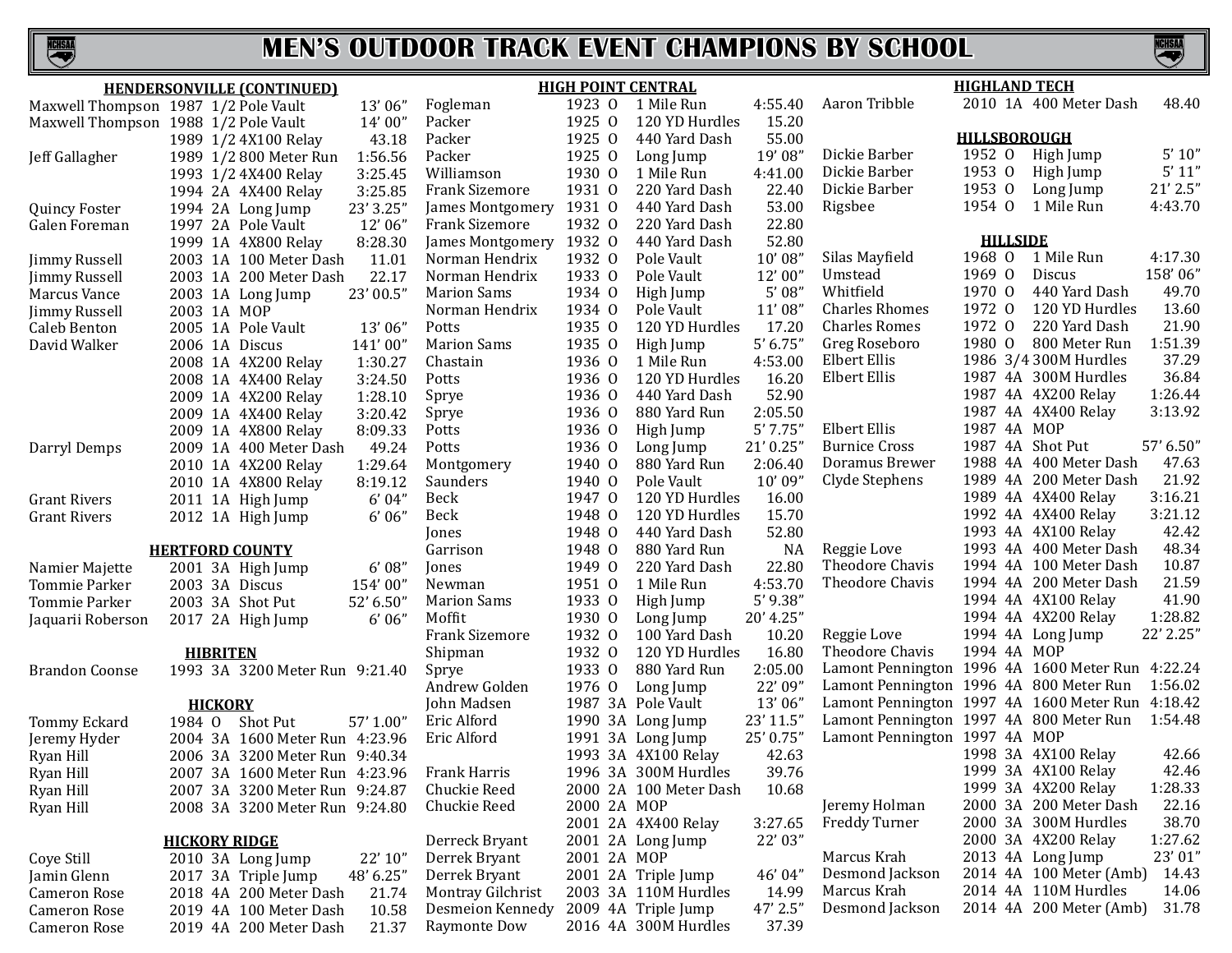

#### **HILLSIDE (CONTINUED)**

| Desmond Jackson      |             | 2014 4A 400 Meter (Amb) 1:17.96  |  |
|----------------------|-------------|----------------------------------|--|
| Desmond Jackson      |             | 2014 4A Long Jump (Amb)14' 7.50" |  |
| Desmond Jackson      |             | 2015 4A 100 Meter (Amb)<br>13.43 |  |
| Desmond Jackson      |             | 2015 4A 200 Meter (Amb)<br>29.65 |  |
| <b>McKinly Brown</b> |             | 37.10<br>2015 4A 300M Hurdles    |  |
| Desmond Jackson      |             | 2015 4A Long Jump (Amb) 15' 10"  |  |
| Desmond Jackson      |             | 2016 4A 100 Meter (Amb)<br>13.03 |  |
| Marcus Krah          |             | 2016 4A 110M Hurdles<br>13.32    |  |
| Desmond Jackson      |             | 29.46<br>2016 4A 200 Meter (Amb) |  |
| Desmond Jackson      |             | 2016 4A 400 Meter (Amb) 1:10.76  |  |
| Marcus Krah          |             | 23'00''<br>2016 4A Long Jump     |  |
| Marcus Krah-         | 2016 4A MOP |                                  |  |
| Marcus Krah          |             | 48' 08"<br>2016 4A Triple Jump   |  |
| Desmond Jackson      |             | 2017 4A 100 Meter (Amb)<br>12.67 |  |
| Desmond Jackson      |             | 27.83<br>2017 4A 200 Meter (Amb) |  |
|                      |             |                                  |  |

#### **HOBBTON**

| Samson Bradsher | 2014 |
|-----------------|------|
| Samson Bradsher | 2014 |
| Josh Polk       | 2016 |
| Josh Polk       | 2017 |
| Josh Polk       | 2017 |
| Josh Polk       | 2018 |
| Josh Polk       | 2018 |
| Josh Polk       | 2018 |

Chip Taylor 1971 O Shot Put 56' 9.75"<br>George Jackson 1974 O Triple Jump 47' 11.5" George Jackson 1974 O Triple Jump 47' 11.5"<br>Bobby Morrison 1980 O Shot Put 59' 9.00" Bobby Morrison 1980 O Shot Put 59' 9.00"<br>Anthony Greer 2002 4A Discus 159' 03"

| <b>Tarrell Carpenter</b> |
|--------------------------|
| <b>Tarrell Carpenter</b> |
| Michael McDuffie         |
| Darryl Barnett           |
| Deonnonti McClean        |
|                          |
| Ialon Jones              |

Daniel Ligons

| 11VDD I VII     |             |  |                              |  |         |  |  |  |  |  |
|-----------------|-------------|--|------------------------------|--|---------|--|--|--|--|--|
| Samson Bradsher |             |  | 2014 1A Discus               |  | 144'07" |  |  |  |  |  |
| Samson Bradsher |             |  | 2014 1A Shot Put 50' 11.00"  |  |         |  |  |  |  |  |
| Josh Polk       |             |  | 2016 1A 200 Meter Dash       |  | 21.82   |  |  |  |  |  |
| Josh Polk       |             |  | 2017 1A 100 Meter Dash 10.92 |  |         |  |  |  |  |  |
| Josh Polk       |             |  | 2017 1A 200 Meter Dash       |  | 21.76   |  |  |  |  |  |
| Josh Polk       |             |  | 2018 1A 100 Meter Dash       |  | 10.92   |  |  |  |  |  |
| Josh Polk       |             |  | 2018 1A 200 Meter Dash       |  | 21.94   |  |  |  |  |  |
| Josh Polk       | 2018 1A MOP |  |                              |  |         |  |  |  |  |  |
|                 |             |  |                              |  |         |  |  |  |  |  |
|                 |             |  |                              |  |         |  |  |  |  |  |

# **HOGGARD**<br>971 0 Shot Put

2002 4A Discus

#### **HOKE COUNTY**

1985 O Long Jump 24' 05"<br>1986 3/4 Long Jump 23' 09" 1986 3/4 Long Jump 23' 09"<br>1993 4A Triple Jump 47' 5.25" 1993 4A Triple Jump 47' 5.25"<br>2003 4A Long Jump 23' 05.5" 2003 4A Long Jump 23' 05.5"<br>2011 4A Triple Jump 47' 04" 2011 4A Triple Jump 47' 04"<br>2016 4A 4X200 Relay 1:25.89 2016 4A 4X200 Relay 1:25.89<br>2016 4A 400 Meter Dash 47.91 Jalen Jones 2016 4A 400 Meter Dash 47.91 Jalen Jones 2017 4A 400 Meter Dash 47.89 2021 4A 200 Meter Dash

#### **HOLLY SPRINGS**

| Josh McClam   |  | 2011 4A Long Jump | 24'02"   |
|---------------|--|-------------------|----------|
| Lamar Nobles  |  | 2014 4A High Jump | 6'06''   |
| Daniel Ligons |  | 2015 4A Shot Put  | 57'8.00" |

Mike Lavender 1995 3A MOP<br>Kyle Trevor 2012 3A Discu Kyle Trevor 2012 3A Discus 153' 07"

Rufus Crawford

Cedrick Wilkerson 2004 3A High Jump

**HOPEWELL** Eric Frasure 2003 4A Shot Put 55' 6.00" Alphonso Jordan 2006 4A Triple Jump 48' 02"  $2011$  4A  $200$  Meter Dash

#### **HUNT** Mike Lavendar 1995 3A Long Jump<br>Mike Lavender 1995 3A MOP

 $2018$  3A High Jump

#### **HUSS**

Rufus Crawford 1973 O High Jump 6' 5.75"

#### **INDEPENDENCE**

Donnie Beamer 2000 4A 200 Meter Dash<br>Donnie Beamer 2001 4A 200 Meter Dash Donnie Beamer 2001 4A 200 Meter Dash<br>Brandon Jones 2004 4A 800 Meter Run Brandon Jones 2004 4A 800 Meter Run<br>Rayford Phillips 1988 4A 200 Meter Dasl 1988 4A 200 Meter Dash

#### **J.F. WEBB**

Clyde Hunt 1980 O 110M Hurdles 1995 3A 4X100 Relay Delvin Barker 1997 3A Triple Jump 2000 3A 4X100 Relay Martin Hicks 2001 3A 100 Meter Dash 2001 3A 4X200 Relay 1:29.05<br>2004 3A High Jump 6'06"

**<u>J.H. ROSE</u><br>70 0 880 Yard Run** Allen McDevitt 1970 0 880 Yard Run 1:56.60<br>Calvin Moore 1972 0 Long Jump 22'10.5" Calvin Moore 1972 O Long Jump 22' 10.5"<br>
Mike Thurber 1981 O Pole Vault 15' 02" Mike Thurber 1981 O Pole Vault 15' 02"<br>Darren Moore 1987 4A High Jump 7' 01" Darren Moore 1987 4A High Jump 7' 01"<br>Tracey Johnson 1987 4A Long Jump 23' 00" Tracey Johnson 1987 4A Long Jump<br>Darrin Moore 1987 4A MOP 1987 4A MOP 1992 4A 4X100 Relay 42.09<br>1997 4A 110M Hurdles 14.38 Alvin Grimes 1997 4A 110M Hurdles 14.38<br>
Jeffrey Johnson 2009 4A High Jump 6'08"  $2009$  4A High Jump

#### **JACK BRITT**

Clyde Wilson 2010 4A 800 Meter Run 1:54.72<br>Diondre Butler 2012 4A Long Jump 23'00" Diondre Butler 2012 4A Long Jump 23' 00" 2015 4A Triple Jump

#### **JACKSONVILLE**

Gregory Steele 1960 O Long Jump 22' 07"<br>Gregory Steele 1961 O Long Jump NA 1961  $0$  Long Jump

|   | 48'02"     | Dave Dunaway         | 1962    | $\overline{0}$ | 220 Yard Dash          | 21.60      |
|---|------------|----------------------|---------|----------------|------------------------|------------|
| ı | 21.33      | Dave Dunaway         | 1963    | $\overline{0}$ | 100 Yard Dash          | 10.00      |
|   |            | Dave Duanaway        | 1963 0  |                | 220 Yard Dash          | 21.50      |
|   |            | Dave Dunaway         | 1963    | $\Omega$       | High Jump              | 6'02"      |
|   | 24'00"     | McGrew Booker        | 1968    | $\Omega$       | 220 Yard Dash          | 22.00      |
|   |            | Ron Hunt             | 1969    | $\overline{0}$ | 440 Yard Dash          | 49.50      |
|   | 153'07"    | Nate Wigfall         | 1977 0  |                | <b>Discus</b>          | 167'09"    |
|   | 6'06''     | Nate Wigfall         | 1977 0  |                | Shot Put               | 55' 4.50"  |
|   |            | Jeff Cairo           | 1978    | $\overline{0}$ | 220 Yard Dash          | 21.66      |
|   |            | Ellis Dillahunt      | 1983    | $\overline{0}$ | 110M Hurdles           | 14.61      |
|   | $6'$ 5.75" | Maurice Monk         | 1983    | 0              | Long Jump              | 23' 10.5"  |
|   | $6'$ 9.25" |                      | 1988 4A |                | 4X100 Relay            | 41.47      |
|   |            | Terrance Brown       |         |                | 1989 4A Shot Put       | 53' 10.00" |
|   |            | Jermaine Eldridge    |         |                | 1992 4A Triple Jump    | 47' 5.25"  |
| ı | 21.44      |                      |         |                | 1993 4A 4X400 Relay    | 3:19.54    |
| ı | 21.22      | Jacobi Jones         |         |                | 1995 4A 110M Hurdles   | 14.12      |
|   | 1:52.72    | Theron Wigfall       |         |                | 1995 4A Triple Jump    | 48' 3.25"  |
| ı | 21.63      |                      |         |                | 2001 4A 4X400 Relay    | 3:19.47    |
|   |            | <b>Brandon Small</b> |         |                | 2005 3A 400 Meter Dash | 48.79      |
|   |            |                      |         |                | 2006 3A 4X400 Relay    | 3:22.72    |
|   | 14.44      | Marcelis Martis      |         |                | 2006 3A 400 Meter Dash | 49.23      |
|   | 43.11      | Tarik Norman         |         |                | 2009 3A Discus         | 161'03"    |
|   | 47' 04"    | Ahmad Norman         | 2011 3A |                | Discus                 | 162' 10"   |
|   | 42.28      | <b>Wesley Tucker</b> | 2012 3A |                | 110M Hurdles           | 14.22      |
| ı | 10.78      | <b>Wesley Tucker</b> |         |                | 2012 3A 300M Hurdles   | 38.17      |
|   | 1:29.05    |                      |         |                | 2016 3A 4X400 Relay    | 3:19.71    |

- Jake Wainwright
	- Braedon Koerwitz
	-
- J.T. Elliot Trey'l Beasley Aaron Pryce **Ckayvion Everett** Aaron Pryce

| Jermaine Eldridge |  | 1992 4A Triple Jump    | 47' 5.25" |
|-------------------|--|------------------------|-----------|
|                   |  | 1993 4A 4X400 Relay    | 3:19.54   |
| Jacobi Jones      |  | 1995 4A 110M Hurdles   | 14.12     |
| Theron Wigfall    |  | 1995 4A Triple Jump    | 48' 3.25" |
|                   |  | 2001 4A 4X400 Relay    | 3:19.47   |
| Brandon Small     |  | 2005 3A 400 Meter Dash | 48.79     |
|                   |  | 2006 3A 4X400 Relay    | 3:22.72   |
| Marcelis Martis   |  | 2006 3A 400 Meter Dash | 49.23     |
| Tarik Norman      |  | 2009 3A Discus         | 161'03"   |
| Ahmad Norman      |  | 2011 3A Discus         | 162' 10"  |
| Wesley Tucker     |  | 2012 3A 110M Hurdles   | 14.22     |
|                   |  |                        |           |

**JACKSONVILLE (CONTINUED)** Dave Dunaway 1962 O 100 Yard Dash 10.10

#### Wesley Tucker 2012 3A 110M Hurdles 14.22 2012 3A 300M Hurdles 38.17<br>2016 3A 4X400 Relay 3:19.71 2016 3A 4X400 Relay 3:19.71<br>2017 3A 300M Hurdles 37.95 Jacobi Lloyd 2017 3A 300M Hurdles

#### **JAMES KENAN**

James Farrior 1996 2A High Jump 6' 08"<br>Marcellous Sutton 2014 1A Triple Jump 45' 5.5" 2014 1A Triple Jump

#### **JAY M. ROBINSON**

|  | 2007 4A High Jump              | 6'06'' |
|--|--------------------------------|--------|
|  | 2011 3A 1600 Meter Run 4:18.80 |        |

#### **JOHN A. HOLMES**

|  | 1999 2A Shot Put       | 51' 5.25" |
|--|------------------------|-----------|
|  | 2015 2A 100 Meter Dash | 10.88     |
|  | 2018 1A 300M Hurdles   | 39.81     |
|  | 2018 1A 4X200 Relay    | 1:31.18   |
|  | 2018 1A Long Jump      | 22' 02"   |
|  | 2019 1A 300M Hurdles   | 40.73     |
|  | 2019 1A 4X100 Relay    | 42.14     |
|  | 2019 1A 4X200 Relay    | 1:28.70   |
|  |                        |           |

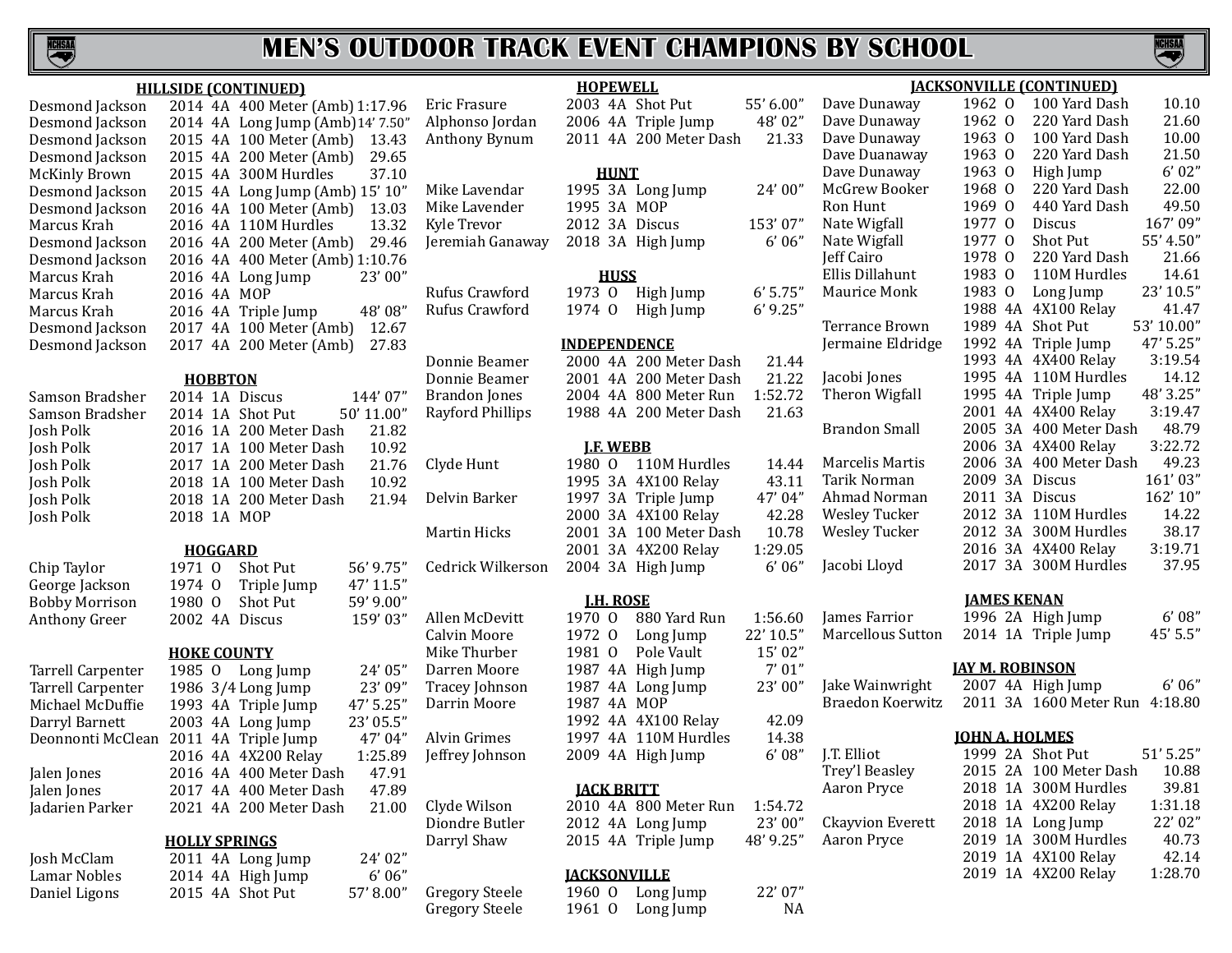NCHSAA

# **MEN'S OUTDOOR TRACK EVENT CHAMPIONS BY SCHOOL**

|                       | <b>IONES</b>                     |                                            | <b>KNIGHTDALE (CONTINUED)</b>  |           |                    | <b>LEJEUNE</b>                   |
|-----------------------|----------------------------------|--------------------------------------------|--------------------------------|-----------|--------------------|----------------------------------|
| Thomas Fryar          | 2009 1A 200 Meter Dash<br>21.90  |                                            | 2013 4A 4X800 Relay            | 7:46.19   | Mike Perry         | 1995 1A 1600 Meter Run 4:30.60   |
|                       |                                  | Marquavious Johnson 2013 4A 400 Meter Dash |                                | 47.16     | Mike Perry         | 1995 1A 3200 Meter Run 10:03.00  |
|                       | <b>JORDAN</b>                    | Kimani Hoffman                             | 2013 4A Triple Jump            | 46'08"    |                    | 1995 1A 4X100 Relay<br>44.32     |
|                       | 1993 4A 4X200 Relay<br>1:28.39   | Jamie Brown                                | 2015 4A Long Jump              | 22' 11"   | Mike Perry         | 1995 1A MOP                      |
|                       | 3:22.19<br>2021 4A 4X400 Relay   |                                            |                                |           | Justin Scott       | 1996 1A Pole Vault<br>12'06"     |
|                       |                                  |                                            | <b>LAKE NORMAN</b>             |           | Ron Bailey         | 1996 1A Triple Jump<br>44' 03"   |
|                       | <b>JORDAN-MATTHEWS</b>           | <b>Spencer Evans</b>                       | 2018 4A Pole Vault             | 15'06"    | Calvin Small       | 45' 10"<br>2003 1A Triple Jump   |
|                       | 2006 1A 4X100 Relay<br>42.41     | <b>Spencer Evans</b>                       | 2019 4A Pole Vault             | 16'02"    | Brandon Small      | 22.56<br>2004 1A 200 Meter Dash  |
|                       | 1:28.32<br>2006 1A 4X200 Relay   |                                            |                                |           | James Richardson   | 23' 2.5"<br>2014 1A Long Jump    |
| Corey Wilkerson       | 10.89<br>2007 1A 100 Meter Dash  |                                            | <b>LAKE NORMAN CHARTER</b>     |           | Da'Rod Crutchfield | 22' 06.5"<br>2016 1A Long Jump   |
|                       | 2007 1A 4X100 Relay<br>41.68     | Chris Hack                                 | 2011 1A 800 Meter Run          | 1:59.83   | Karl Benson        | 1:58.39<br>2021 1A 800 Meter Run |
|                       | 1:28.11<br>2007 1A 4X200 Relay   | <b>Blaise Atkinson</b>                     | 2021 2A 100 Meter Dash         | 10.98     |                    | 3:31.27<br>2021 1A 4X400 Relay   |
| Corey Wilkerson       | 22' 06"<br>2007 1A Long Jump     | <b>Blaise Atkinson</b>                     | 2021 2A 200 Meter Dash         | 22.15     |                    |                                  |
| Corey Wilkerson       | 2008 1A 100 Meter Dash<br>10.71  | <b>Blaise Atkinson</b>                     | 2021 2A 110M Hurdles           | 14.34     |                    | <b>LEWISVILLE</b>                |
| Corey Wilkerson       | 22.02<br>2008 1A 200 Meter Dash  | <b>Blaise Atkinson</b>                     | 2021 2A 300M Hurdles           | 38.94     | Crater             | 1938 O Pole Vault<br>10'05"      |
| Maurice Eaddy         | 2013 2A 100 Meter Dash<br>10.66  | <b>Grant Howlett</b>                       | 2021 2A 800 Meter Run          | 1:53.78   |                    |                                  |
|                       |                                  | <b>Grant Howlett</b>                       | 2021 2A 1600 Meter Run 4:21.65 |           |                    | <b>LEXINGTON</b>                 |
|                       | <b>KERNERSVILLE</b>              |                                            |                                |           |                    | 1989 1/2 4X200 Relay<br>1:28.58  |
| Willard               | 1934 0<br>111'00"<br>Discus      |                                            | <b>LAKEWOOD</b>                |           | Marcus Caldwell    | 6'9.5"<br>1993 3A High Jump      |
| Willard               | 47' 1.00"<br>Shot Put<br>1934 0  | Chris Bennett                              | 1995 1A 110M Hurdles           | 15.57     |                    | 43.12<br>2000 2A 4X100 Relay     |
| Edwards               | 11'04"<br>1936 0<br>Pole Vault   |                                            |                                |           | Markes Hardin      | 2001 2A 300M Hurdles<br>39.62    |
|                       |                                  |                                            | <b>LANEY</b>                   |           |                    | 42.73<br>2001 2A 4X100 Relay     |
|                       | <b>KINGS MOUNTAIN</b>            | Chris Lamb                                 | 1988 4A Pole Vault             | 13'06"    |                    | 1:28.38<br>2001 2A 4X200 Relay   |
| Kareem Marshall       | 1999 3A Discus<br>151'07"        |                                            |                                |           |                    | 2002 2A 4X100 Relay<br>42.97     |
| Kareem Marshall       | 1999 3A Shot Put<br>56' 7.25"    |                                            | <b>LAURINBURG</b>              |           | James Drummond     | 2013 2A 200 Meter Dash<br>21.23  |
|                       | 1:29.29<br>2011 3A 4X200 Relay   | 1923 0<br>Tucker                           | 100 Yard Dash                  | 10.60     |                    |                                  |
| <b>Titus Phillips</b> | 23'00.00"<br>2021 3A Long Jump   | 1971 0<br>David Bracey                     | 120 YD Hurdles                 | 14.00     |                    | <b>LIGON</b>                     |
|                       |                                  |                                            |                                |           | Haywood Ray        | 1971 0 100 Yard Dash<br>9.60     |
|                       | <b>KINSTON</b>                   |                                            | <b>LEDFORD</b>                 |           |                    |                                  |
| <b>Ricky White</b>    | 1979 0 100 Yard Dash<br>9.98     | Tim Swain<br>1985 0                        | Pole Vault                     | 14'00''   |                    | <b>LINCOLN CHARTER</b>           |
| Raphael Hightower     | 1:55.39<br>1987 4A 800 Meter Run | <b>Curley Miles</b>                        | 1997 2A Shot Put               | 51'00.50" |                    | 2018 1A 4X800 Relay<br>8:17.42   |
| Kelly Hardy           | 1998 3A 100 Meter Dash<br>10.70  | Dalton Zimmerman                           | 2021 2A 400 Meter Dash         | 49.86     |                    | 8:27.78<br>2021 1A 4X800 Relay   |
| Kelly Hardy           | 1999 3A 100 Meter Dash<br>10.81  |                                            | 2021 2A 4X200 Relay            | 1:30.25   |                    |                                  |
| Kewitt Koonce         | 39.13<br>2010 2A 300M Hurdles    |                                            | 2021 2A 4X400 Relay            | 3:28.62   |                    | <b>LINCOLNTON</b>                |
|                       | 2010 2A 4X400 Relay<br>3:25.50   |                                            |                                |           |                    | 2000 2A 4X800 Relay<br>8:10.41   |
| Niejel Wilkins        | 48' 9.25"<br>2019 2A Triple Jump |                                            | <b>LEE COUNTY</b>              |           | Junior Bailey      | 2001 2A 110M Hurdles<br>14.66    |
|                       |                                  | Daron Council                              | 1983 0 200 Meter Dash          | 21.15     | Mark Hoffman       | 2001 2A 1600 Meter Run 4:26.90   |
|                       | <b>KNIGHTDALE</b>                |                                            |                                |           | James Bailey       | 2002 2A 110M Hurdles<br>14.31    |
| Mar-Keo Jones         | 2010 4A 100 Meter Dash<br>10.86  |                                            | <b>LEESVILLE ROAD</b>          |           | Travis Alfaro      | 2011 2A 3200 Meter Run 9:51.10   |
| Mar-Keo Jones         | 21.68<br>2010 4A 200 Meter Dash  | <b>Tyrone Dozier</b>                       | 1996 4A 400 Meter Dash         | 48.01     | Tyshawn Smith      | 2016 2A 100 Meter Dash<br>10.65  |
|                       | 2010 4A 4X100 Relay<br>42.24     | <b>Tyrone Dozier</b>                       | 1996 4A MOP                    |           |                    | 2016 2A 4X200 Relay<br>1:29.40   |
|                       | 2011 4A 4X200 Relay<br>1:26.05   | <b>Tyrone Dozier</b>                       | 1997 4A 400 Meter Dash         | 47.50     | Donnie Thompson    | 2017 2A Shot Put<br>52' 11.50"   |
|                       | 3:15.41<br>2011 4A 4X400 Relay   | Jeremy Carter                              | 1998 4A 110M Hurdles           | 14.55     |                    |                                  |
| Burkheart Ellis Jr.   | 2011 4A 400 Meter Dash<br>48.05  | Jeremy Carter                              | 1998 4A 300M Hurdles           | 38.41     |                    | <b>LOUISBURG</b>                 |
| Joseph Horton         | 2012 4A 200 Meter Dash<br>21.03  | Jeremy Carter                              | 1998 4A MOP                    |           | Clinton Branch     | 1992 1/2 Triple Jump<br>45' 7.5" |
|                       | 41.93<br>2012 4A 4X100 Relay     | Nathan Hedgepeth                           | 1999 4A Discus                 | 149'00"   | Patrick Wright     | 2000 1A Shot Put<br>51' 9.00"    |
|                       | 3:18.37<br>2012 4A 4X400 Relay   | Steve Taylor                               | 1999 4A Pole Vault             | 14'02"    |                    |                                  |
|                       | 3:12.87<br>2013 4A 4X400 Relay   |                                            | 2001 4A 4X800 Relay            | 7:53.85   |                    |                                  |
|                       |                                  | Steve Gardner                              | 2005 4A 400 Meter Dash         | 48.83     |                    |                                  |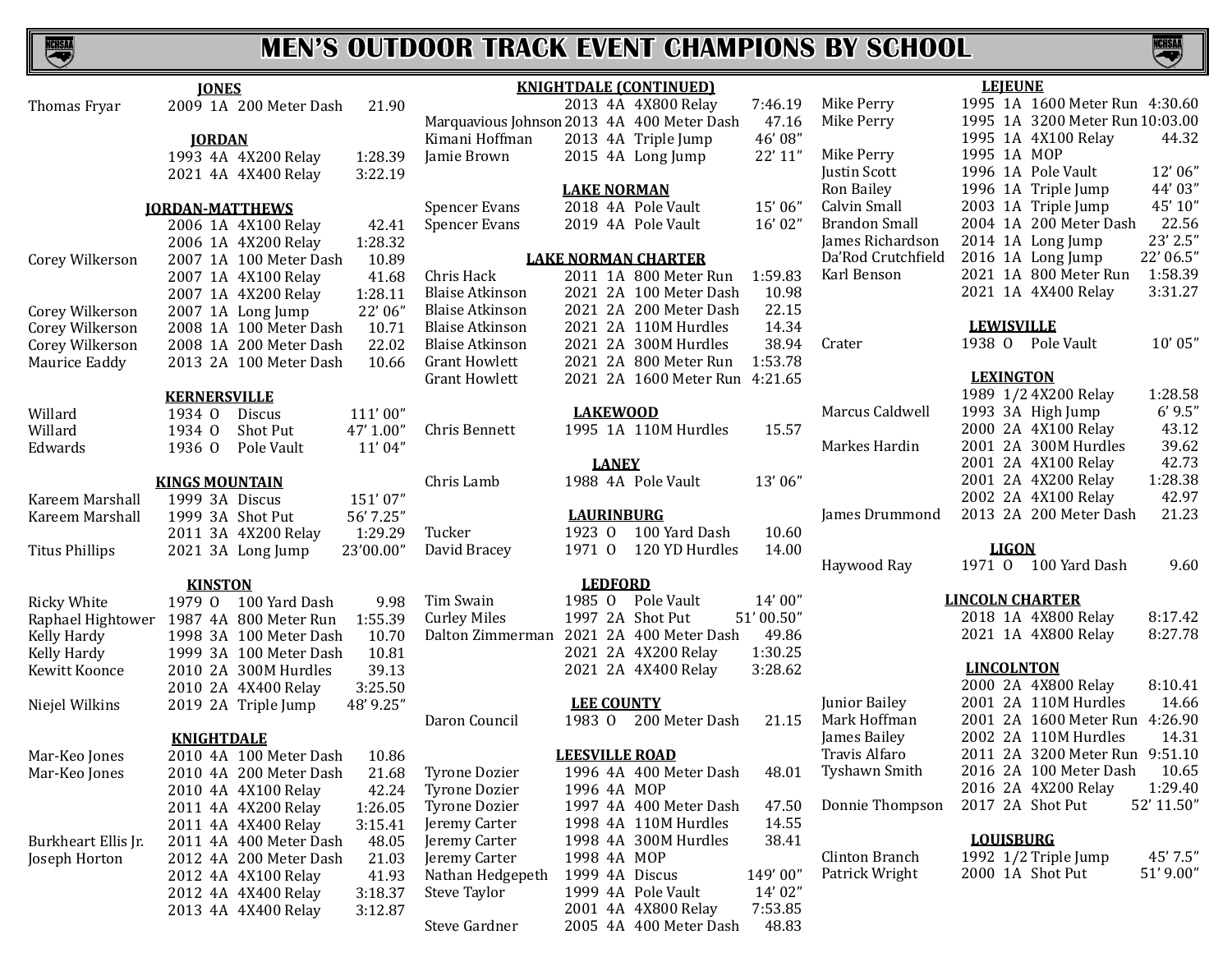

|                                            | <b>LUMBERTON</b>     |                                 |           |                                       | <b>MARION</b>       |                        |            | Elijah Cole             | 15'06"<br>2016 4A Pole Vault      |
|--------------------------------------------|----------------------|---------------------------------|-----------|---------------------------------------|---------------------|------------------------|------------|-------------------------|-----------------------------------|
| Hedrick                                    |                      | 1940 O High Jump                | 5'7.25''  | Packett                               | 1950 0              | <b>Discus</b>          | 139'08"    | Caleb Stephens          | 48'08.75"<br>2021 4A Triple Jump  |
| Arthur Jacobson                            | 1960 0               | 880 Yard Run                    | 2:00.80   | Warlick                               | 1950 0              | Long Jump              | 19' 10.25" | Dillon Leacock          | 2021 4A 300M Hurdles<br>36.53     |
| Tim Worley                                 | 1985 0               | 100 Meter Dash                  | 10.60     |                                       |                     |                        |            |                         | 8:05.86<br>2021 4A 4X800 Relay    |
| Tim Worley                                 | 1985 0               | 200 Meter Dash                  | 21.66     |                                       | <b>MARVIN RIDGE</b> |                        |            |                         |                                   |
| Frankie Prevatte                           |                      | 1989 4A 3200 Meter Run 9:25.57  |           |                                       |                     | 2009 3A 4X100 Relay    | 42.15      |                         | <b>MINERAL SPRINGS</b>            |
|                                            |                      | 1995 4A 4X200 Relay             | 1:28.44   |                                       |                     | 2009 3A 4X400 Relay    | 3:21.03    | Shouse                  | 1937 0 Shot Put<br>42' 9.00"      |
| Sean Jackson                               |                      | 1998 4A 100 Meter Dash          | 10.76     |                                       |                     | 2009 3A 4X800 Relay    | 7:50.54    |                         |                                   |
|                                            |                      | 1998 4A 4X200 Relay             | 1:27.22   | David McCuiston                       |                     | 2009 3A 800 Meter Run  | 1:54.90    |                         | <b>MITCHELL</b>                   |
|                                            |                      | 2001 4A 4X200 Relay             | 1:27.33   | Christopher Garrick 2014 3A High Jump |                     |                        | 6'08''     | Zach Boone              | 2013 1A 1600 Meter Run 4:31.22    |
|                                            |                      |                                 |           | Jonathan Marino                       |                     | 2014 3A Long Jump      | 22' 08"    | Zach Boone              | 2013 1A 3200 Meter Run 10:08.15   |
|                                            | <b>MADISON</b>       |                                 |           | Christopher Garrick 2015 3A High Jump |                     |                        | 6'08''     | Zach Boone              | 2014 1A 3200 Meter Run 9:45.54    |
| Josey Weaver                               |                      | 2008 2A 3200 Meter Run 9:58.49  |           | Julian Gaines                         |                     | 2015 3A Long Jump      | 22' 02"    | Zach Boone              | 2015 1A 1600 Meter Run 4:24.51    |
| Josey Weaver                               | 2008 2A MOP          |                                 |           | <b>Bailey Frederick</b>               |                     | 2016 3A Pole Vault     | 16' 01"    | Zach Boone              | 2015 1A 3200 Meter Run 9:45.88    |
| Josey Weaver                               |                      | 2008 2A Pole Vault              | 13'06"    | <b>Ben Shelley</b>                    |                     | 2017 3A 110M Hurdles   | 14.19      | <b>Brody Smith</b>      | 2017 1A 400 Meter Dash<br>50.20   |
|                                            |                      |                                 |           |                                       |                     |                        |            | <b>Brody Smith</b>      | 48.98<br>2018 1A 400 Meter Dash   |
|                                            | <b>MAIDEN</b>        |                                 |           |                                       | <b>MCMICHAEL</b>    |                        |            |                         |                                   |
| Alex Lomax                                 |                      | 2010 2A Pole Vault              | 14' 00"   | Donnie Watkins                        |                     | 1995 3A Shot Put       | 56' 1.00"  |                         | <b>MONROE</b>                     |
| Alex Lomax                                 |                      | 2011 2A Pole Vault              | 14'00"    |                                       |                     |                        |            | <b>Mark Birens</b>      | 1988 1/2 1600 Meter Run 4:24.65   |
| Corbin Boyles                              |                      | 2012 2A 3200 Meter Run 9:45.18  |           |                                       | <b>MIDDLE CREEK</b> |                        |            | <b>Robert Carelock</b>  | 1990 1/2 100 Meter Dash<br>11.02  |
| Corbin Boyles                              |                      | 2014 2A 3200 Meter Run 9:36.96  |           | Terrell Adams                         | 2015 4A Discus      |                        | 165'01"    | <b>Robert Carelock</b>  | 21.99<br>1990 1/2 200 Meter Dash  |
|                                            |                      |                                 |           | <b>Terrell Adams</b>                  | 2016 4A Discus      |                        | 189'03"    |                         | 43.19<br>1990 1/2 4X100 Relay     |
|                                            | <b>MALLARD CREEK</b> |                                 |           | Terrell Adams                         |                     | 2016 4A Shot Put       | 58' 1.50"  |                         | 3:23.32<br>1990 1/2 4X400 Relay   |
|                                            |                      | 2013 4A 4X200 Relay             | 1:26.81   |                                       |                     |                        |            | Robert Carelock         | 1990 1/2 MOP                      |
| Quashawn Cunningham 2014 4A 100 Meter Dash |                      |                                 | 10.61     |                                       | <b>MIDWAY</b>       |                        |            |                         | 1:29.64<br>1991 1/2 4X200 Relay   |
|                                            |                      | 2014 4A 4X100 Relay             | 41.48     |                                       |                     | 1998 1A 4X100 Relay    | 44.01      |                         | 3:25.38<br>1991 1/2 4X400 Relay   |
|                                            |                      | 2015 4A 4X100 Relay             | 41.44     | Brandon Thurman                       |                     | 2007 1A 110M Hurdles   | 14.74      |                         | 8:10.89<br>1991 1/2 4X800 Relay   |
|                                            |                      | 2015 4A 4X200 Relay             | 1:27.07   | Brandon Thurman                       |                     | 2008 1A 110M Hurdles   | 14.32      |                         | 3:23.38<br>1992 1/2 4X400 Relay   |
| Keon Howe                                  |                      | 2015 4A High Jump               | 6' 10''   |                                       |                     |                        |            |                         | 8:08.56<br>1992 1/2 4X800 Relay   |
| Keon Howe                                  | 2015 4A MOP          |                                 |           |                                       | <b>MILLBROOK</b>    |                        |            | Matthew Allen           | 1:56.71<br>1992 1/2 800 Meter Run |
| Keon Howe                                  |                      | 2015 4A Pole Vault              | 16'00"    | Evans                                 | 1963 0              | Long Jump              | 21'11"     |                         | 8:17.41<br>1993 1/2 4X800 Relay   |
| <b>Cravont Charleston</b>                  |                      | 2016 4A 100 Meter Dash          | 10.38     | Clem Williams                         | 1964 0              | Long Jump              | 22' 05"    | Albert Ashcraft         | 22.11<br>2002 2A 200 Meter Dash   |
|                                            |                      | 2016 4A 4X100 Relay             | 41.54     | Clem Williams                         | 1965 0              | Long Jump              | 21' 3.75'  | Albert Ashcraft         | 21.86<br>2003 2A 200 Meter Dash   |
|                                            |                      | 2017 4A 4X400 Relay             | 3:20.26   | Malone                                | 1970 0              | Long Jump              | 22' 11"    | Ryan Witherspoon        | 48.86<br>2004 2A 400 Meter Dash   |
| <b>Idris Bernard</b>                       |                      | 2018 4A High Jump               | 6'08''    | Mike Harris                           | 1974 0              | Shot Put               | 58' 2.50"  | Brandon Ashcraft        | 22.26<br>2006 2A 200 Meter Dash   |
| Chancelor Crawford 2019 4A Discus          |                      |                                 | 174'08"   | Larry Harrington                      |                     | 1988 4A 110M Hurdles   | 14.34      |                         | 1:28.61<br>2006 2A 4X200 Relay    |
| Chancelor Crawford 2019 4A MOP             |                      |                                 |           | Larry Harrington                      |                     | 1989 4A 110M Hurdles   | 13.89      | <b>Brandon Ashcraft</b> | 48.86<br>2006 2A 400 Meter Dash   |
| Chancelor Crawford 2019 4A Shot Put        |                      |                                 | 57' 9.75" | Larry Harrington                      |                     | 1989 4A 300M Hurdles   | 38.18      | Jarvis Craig            | 6'02"<br>2007 2A High Jump        |
| David Lampkin                              |                      | 2021 4A 100 Meter Dash          | 10.63     | Steve Brown                           |                     | 1989 4A 400 Meter Dash | 48.05      | Darius Cox              | 44'08"<br>2007 2A Triple Jump     |
| William Sistruck                           |                      | 2021 4A Long Jump               | 22'00.50" | Larry Harrington                      | 1989 4A MOP         |                        |            | <b>Issac Blakeney</b>   | 2008 2A Triple Jump<br>45' 6.5''  |
|                                            |                      | 2021 4A 4X200 Relay             | 1:26.70   | Kerry Kennedy                         |                     | 1990 4A Long Jump      | 24' 02.25" | Issac Blakeney          | 48' 4.5"<br>2009 2A Triple Jump   |
|                                            |                      |                                 |           | Kerry Kennedy                         | 1990 4A MOP         |                        |            |                         | 2010 1A 4X100 Relay<br>43.30      |
|                                            | <b>MANTEO</b>        |                                 |           | Kerry Kennedy                         |                     | 1990 4A Triple Jump    | 48' 7.5"   | <b>Issac Blakeney</b>   | 2010 1A Long Jump<br>22' 09.5"    |
| Lemuel Anderson                            |                      | 1990 1/2 1600 Meter Run 4:28.17 |           |                                       |                     | 1993 4A 4X800 Relay    | 7:58.61    | <b>Issac Blakeney</b>   | 49'02"<br>2010 1A Triple Jump     |
| <b>Adrian Pitts</b>                        |                      | 1993 1/2 Pole Vault             | 12'06''   | Mike Welch                            |                     | 1993 4A Pole Vault     | 14'00"     | <b>Brandon Little</b>   | 2012 1A 100 Meter Dash<br>10.91   |
| <b>Adrian Pitts</b>                        |                      | 1994 2A Pole Vault              | 13'00"    |                                       |                     | 1994 4A 4X800 Relay    | 8:00.83    |                         | 2012 1A 4X100 Relay<br>43.76      |
| <b>Emmanuel Davis</b>                      |                      | 2006 1A Triple Jump             | 44' 3.75" | Shaton Palmer                         |                     | 2002 4A 100 Meter Dash | 10.97      |                         | 2012 1A 4X200 Relay<br>1:28.65    |
|                                            |                      |                                 |           | Keith Marshall                        |                     | 2011 4A 100 Meter Dash | 10.68      |                         | 2012 1A 4X400 Relay<br>3:26.05    |
|                                            |                      |                                 |           |                                       |                     | 2011 4A 4X100 Relay    | 42.01      |                         | 2013 1A 4X200 Relay<br>1:29.67    |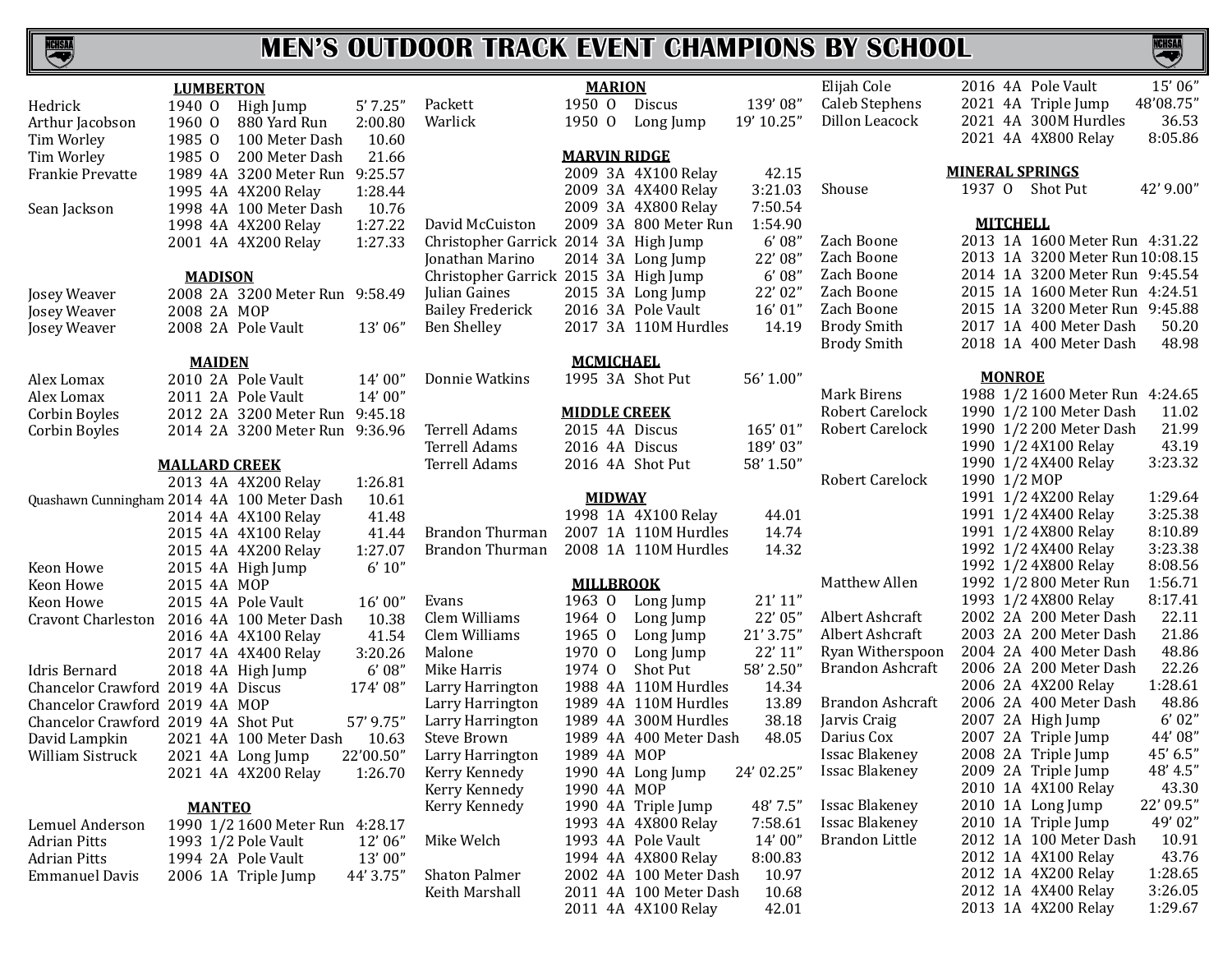NCHSAA

# **MEN'S OUTDOOR TRACK EVENT CHAMPIONS BY SCHOOL**

S

|                     | <b>MONROE (CONTINUED)</b>           |                  | <b>MOUNT TABOR (CONTINUED)</b>               |                                 | <b>MURPHY</b>                   |           |
|---------------------|-------------------------------------|------------------|----------------------------------------------|---------------------------------|---------------------------------|-----------|
|                     | 3:28.97<br>2013 1A 4X400 Relay      |                  | 1997 4A 4X100 Relay                          | Carl Pickens<br>42.37           | 1988 1/2 High Jump              | 6'06''    |
|                     | 2014 1A 4X200 Relay<br>1:30.66      |                  | 1998 4A 4X100 Relay                          | 41.96                           | 1994 1A 4X800 Relay             | 8:17.98   |
|                     |                                     | Dennis Caldwell  | 176'00"<br>1998 4A Discus                    |                                 | 1995 1A 4X800 Relay             | 8:28.94   |
|                     | <b>MOORESVILLE</b>                  |                  | 2001 4A 4X100 Relay                          | Jason Hartness<br>42.11         | 1995 1A 800 Meter Run           | 2:02.98   |
| <b>Randy Marion</b> | 1997 2A 300M Hurdles<br>39.10       | Mike Loyd        | 2001 4A MOP                                  | <b>Brad Schafer</b>             | 1996 1A 800 Meter Run           | 2:03.90   |
|                     | 2002 3A 4X800 Relay<br>8:16.76      | Mike Loyd        | 2002 4A 110M Hurdles                         | 14.12<br>Matt McRae             | 1998 1A 1600 Meter Run 4:37.30  |           |
|                     | 8:09.60<br>2003 3A 4X800 Relay      | Matt Debole      | 2002 4A 1600 Meter Run 4:13.75               | Matt McRae                      | 1998 1A 3200 Meter Run 10:08.13 |           |
| Jason Newman        | 1:57.09<br>2003 3A 800 Meter Run    | Mike Loyd        | 2002 4A 200 Meter Dash                       | 21.44                           | 1998 1A 4X800 Relay             | 8:33.05   |
| Jamel Allison       | 46' 05"<br>2006 3A Triple Jump      |                  | 2002 4A 4X200 Relay                          | Mark DeWeese<br>1:27.43         | 2004 1A 1600 Meter Run 4:34.18  |           |
| Jake Deaton         | 2007 3A Discus<br>143'05"           | Matt Debole      | 2002 4A 800 Meter Run                        | Mark DeWeese<br>1:56.13         | 2004 1A 800 Meter Run           | 1:59.19   |
| Jamel Allison       | 2007 3A Triple Jump<br>48' 2.5"     | Matt Debole      | 2003 4A 1600 Meter Run 4:09.64               | Mark DeWeese                    | 2005 1A 1600 Meter Run 4:29.14  |           |
| Patrick Campbell    | 2008 3A 1600 Meter Run 4:18.16      | Adam Nagy        | 157'01"<br>2004 4A Discus                    |                                 | 2005 1A 4X800 Relay             | 8:38.24   |
| Jake Deaton         | 2008 3A Discus<br>166'07"           | J-Mee Samuels    | 2005 4A 200 Meter Dash                       | Mark DeWeese<br>20.61           | 2005 1A 800 Meter Run           | 2:01.26   |
| Jamel Allison       | 23' 09.5"                           | Adam Nagy        | 158'04"<br>2005 4A Discus                    | Mark DeWeese                    | 2005 1A MOP                     |           |
|                     | 2008 3A Long Jump                   | Hunter Furr      | 2009 4A 100 Meter Dash                       | 10.65                           | 2010 1A 4X400 Relay             | 3:27.05   |
| Jamel Allison       | 2008 3A MOP<br>57' 3.25"            | Hunter Furr      | 2009 4A 200 Meter Dash                       | 21.37                           | 2014 1A 4X800 Relay             | 8:29.47   |
| Jake Deaton         | 2008 3A Shot Put                    |                  | 2009 4A 4X100 Relay                          | 41.33                           | 2019 1A 4X800 Relay             | 8:21.60   |
| Jamel Allison       | 49' 2.5"<br>2008 3A Triple Jump     | Ian Milder       | 2013 4A 3200 Meter Run 9:19.71               | <b>Riley Blalock</b>            | 2019 1A Shot Put                | 50' 1.00" |
|                     |                                     |                  |                                              | 15' 01"                         |                                 |           |
|                     | <b>MOUNT AIRY</b>                   | Ty Ruvolis       | 2013 4A Discus (WC)                          |                                 | <b>MYERS PARK</b>               |           |
| <b>Billy Taylor</b> | 6'00''<br>1965 0<br>High Jump       | Ty Ruvolis       | 2013 4A Shot Put (WC)                        | 8'3.5''                         | 1956 0<br>100 Yard Dash         | 10.10     |
| Michael Patton      | 50' 09.75"<br>1984 0<br>Triple Jump | Marcus Lumamba   | 2014 4A 100 Meter (WC)                       | Roy Bradley<br>30.48            |                                 | 50.10     |
| Matus Kriska        | 2008 1A 3200 Meter Run 10:07.21     | Ian Milder       | 2014 4A 1600 Meter Run 4:15.63               | <b>Bobby Powell</b>             | 1956 0<br>440 Yard Dash         |           |
| Matus Kriska        | 2009 1A 3200 Meter Run 9:57.64      |                  | Quashawn Cunningham 2014 4A 200 Meter Dash   | 21.53<br><b>Jimmy Mooney</b>    | 1957 0<br>440 Yard Dash         | 50.70     |
| Justin Collier      | 6'04"<br>2009 1A High Jump          | Marcus Lumamba   | 2014 4A 200 Meter (WC)<br>1:08.42            | David Gilmore                   | 1958 0<br>1 Mile Run            | 4:28.80   |
| Matus Kriska        | 2010 1A 1600 Meter Run 4:33.89      | Ian Milder       | 2014 4A 3200 Meter Run 9:08.99               | <b>Bill Houston</b>             | 1958 0<br>220 Yard Dash         | 21.60     |
| Matus Kriska        | 2010 1A 800 Meter Run<br>1:59.40    |                  | 2014 4A 4X800 Relay                          | 7:48.33<br>Jimmy Mooney         | 1958 0<br>440 Yard Dash         | 50.50     |
| Matus Kriska        | 2011 1A 1600 Meter Run 4:24.55      | Marcus Lumamba   | 2014 4A Discus (WC)                          | 27'03"<br>Eddie West            | 1959 0<br>1 Mile Run            | 4:25.00   |
| Joktan Moore        | 45' 3.5"<br>2012 1A Triple Jump     | Ian Milder       | 2014 4A MOP                                  | <b>Bill Houston</b>             | 1959 0<br>100 Yard Dash         | 10.20     |
| Corey Valentine     | 44' 09"<br>2013 1A Triple Jump      | Ty Ruvolis       | 2014 4A Shot Put (WC)                        | <b>Bill Houston</b><br>9' 4.5'' | 1959 0<br>220 Yard Dash         | 22.00     |
|                     | 1:30.52<br>2016 1A 4X200 Relay      | Kenny Kneisel    | 2016 4A 1600 Meter Run 4:15.08               | Tom Stockton                    | 1959 0<br>880 Yard Run          | 2:00.50   |
| Gabriel King        | 2016 1A Discus<br>156'01"           | Patrick Freeman  | 2019 3A Pole Vault                           | 15'00"<br>Curtis White          | 1962 0<br>Pole Vault            | 12' 00"   |
| Gabriel King        | 51' 4.25"<br>2016 1A Shot Put       |                  | Terrell Robinson, Jr. 2021 3A 100 Meter Dash | Weldon<br>10.67                 | 1963 0<br>880 Yard Run          | 1:57.90   |
|                     | 1:31.18<br>2017 1A 4X200 Relay      |                  |                                              | Flake Campbell                  | 1963 0<br><b>Discus</b>         | 157'07"   |
| Gabriel King        | 147'09"<br>2017 1A Discus           |                  | <b>MOUNTAIN HERITAGE</b>                     | George Soule                    | 1964 0<br>100 Yard Dash         | 9.90      |
| Gabriel King        | 51' 3.50"<br>2017 1A Shot Put       | Brandon Williams | 2000 2A Shot Put<br>48' 1.50"                | Flake Campbell                  | 1964 0<br>Discus                | 163'03"   |
|                     |                                     |                  |                                              | Mike Richey                     | 1964 0<br><b>Shot Put</b>       | 55' 9.25" |
|                     | <b>MOUNT PLEASANT</b>               |                  | <b>MOUNTAIN ISLAND CHARTER</b>               | George Soule                    | 1965 0<br>100 Yard Dash         | 10.00     |
| Brandon Clark       | 2000 2A Pole Vault<br>14'06"        | Mason King       | 2018 1A 110M Hurdles                         | Jeff Howser<br>15.26            | 1965 0<br>120 YD Hurdles        | 14.40     |
| Kyle Lingafelt      | 14'07"<br>2003 2A Pole Vault        |                  | 2019 1A 4X400 Relay                          | 3:29.85<br>George Soule         | 1965 0<br>220 Yard Dash         | 21.70     |
| Landon Patterson    | 14'06"<br>2007 2A Pole Vault        | Armonte Ferguson | 2021 1A 100 Meter Dash                       | Jeff West<br>10.96              | 1965 0 880 Yard Run             | 1:56.20   |
|                     | 2011 3A 4X100 Relay<br>42.54        | Giovanni Bernard | 2021 1A 400 Meter Dash                       | Lewis Jewell<br>50.65           | 1966 0<br>100 Yard Dash         | 9.90      |
| Landon Parker       | 6'08''<br>2018 2A High Jump         | Trae Nickelson   | 2021 1A 200 Meter Dash                       | 22.41<br>Jeff Howser            | 120 YD Hurdles<br>1966 0        | 14.90     |
|                     |                                     |                  | 2021 1A 4X100 Relay                          | Lewis Jewell<br>44.05           | 1966 0<br>220 Yard Dash         | 21.70     |
|                     | <b>MOUNT TABOR</b>                  |                  | 2021 1A 4X200 Relay                          | Nick Karres<br>1:31.50          | 1966 0<br>Discus                | 154'03"   |
|                     | 1989 4A 4X800 Relay<br>7:51.70      |                  |                                              | Lewis Jewell                    | 100 Yard Dash<br>1967 0         | 10.00     |
| Kyle Armentrout     | 1990 4A 3200 Meter Run 9:14.76      |                  | <b>MURPHY</b>                                | Paul Vincent                    | 1967 0<br>120 YD Hurdles        | 14.90     |
| Kyle Armentrout     | 1990 4A MOP                         | Carl Pickens     | 1986 1/2 High Jump                           | Lewis Jewell<br>6' 10''         | 220 Yard Dash<br>1967 0         | 22.10     |
| Kelvin Jones        | 1995 4A Shot Put<br>56' 5.00"       | Carl Pickens     | 1987 1/2 High Jump                           | Nick Karres<br>6'08''           | 1967 0<br>Discus                | 161'00"   |
|                     |                                     |                  |                                              |                                 |                                 |           |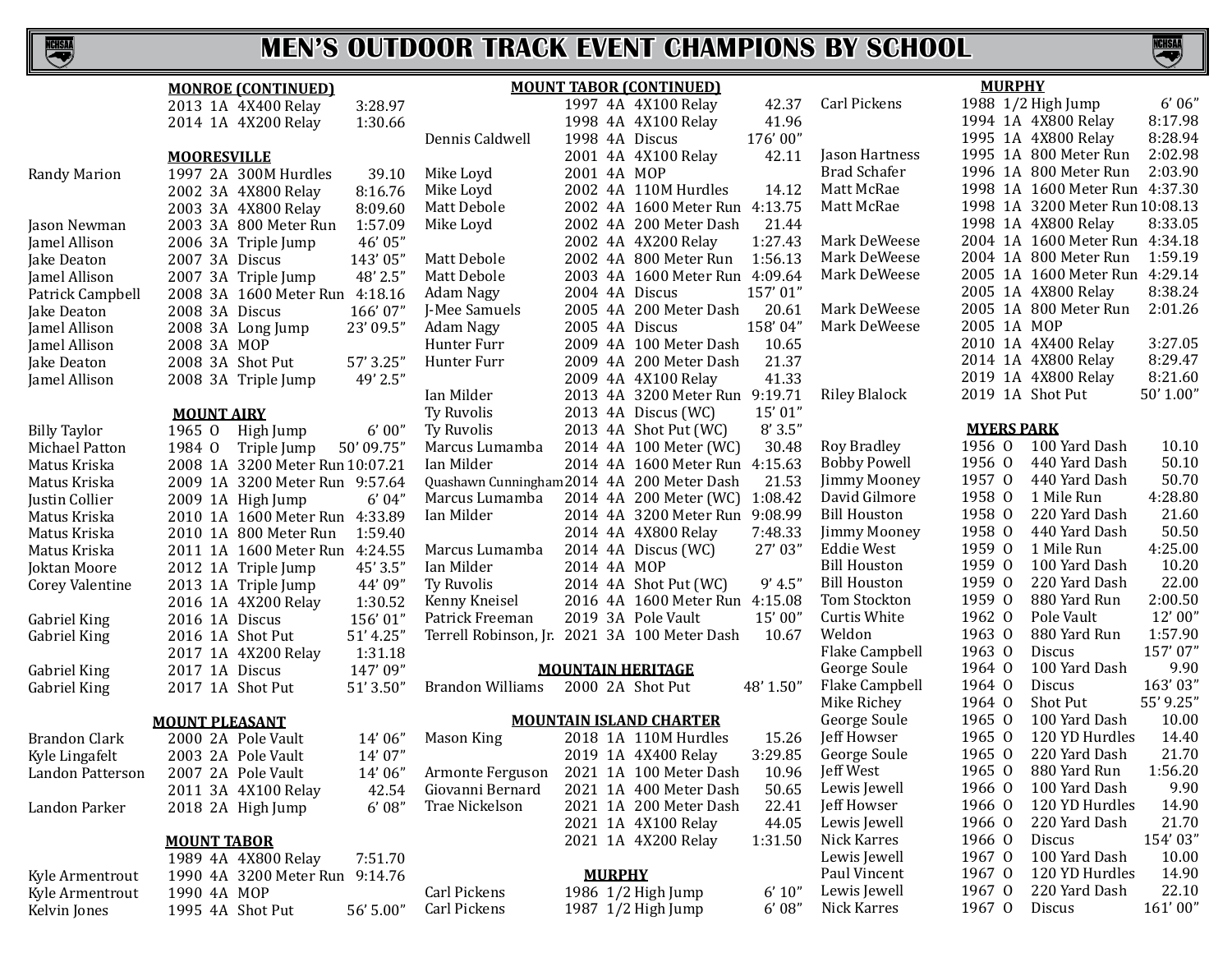

|                                       | 1969 0              | <b>MYERS PARK (CONTINUED)</b><br>220 Yard Dash | 21.70     | William Lovick                          | 1981 0             | <b>NEW BERN (CONTINUED)</b><br><b>Discus</b> | 163'04"    |
|---------------------------------------|---------------------|------------------------------------------------|-----------|-----------------------------------------|--------------------|----------------------------------------------|------------|
| Pike Jones                            | 1970 0              | 220 Yard Dash                                  | 21.80     | Lamont Jones                            |                    | 1991 4A Shot Put                             | 55' 6.25"  |
| Pike Jones                            | 1970 0              |                                                | 155'00"   | Jeremy McDaniel                         |                    | 1994 4A Triple Jump                          | 47'03"     |
| Salisbury<br>John Brown               | 1971 0              | Discus<br>880 Yard Run                         | 1:54.70   | Joe Brown                               |                    | 2005 4A Shot Put                             | 55' 8.00"  |
|                                       |                     |                                                |           | Karjuan Williams                        |                    | 2006 4A 400 Meter Dash                       | 47.28      |
| <b>Chandler Muse</b>                  | 1971 0              | High Jump                                      | 6' 6.75'' |                                         |                    |                                              | 7:50.66    |
| <b>Chandler Muse</b>                  | 1972 0              | High Jump                                      | 6' 8.25"  |                                         |                    | 2007 4A 4X800 Relay                          |            |
| Tracey Lynne                          | 1976 0              | Pole Vault                                     | 14' 00"   |                                         |                    | 2008 4A 4X400 Relay                          | 3:18.01    |
| <b>Steve Edwards</b>                  | 1982 0              | Pole Vault                                     | 14' 06"   |                                         |                    | 2008 4A 4X800 Relay                          | 7:46.12    |
| John Cline                            |                     | 1992 4A 1600 Meter Run 4:23.79                 |           |                                         |                    | 2009 4A 4X400 Relay                          | 3:14.47    |
| John Cline                            | 1992 4A MOP         |                                                |           |                                         |                    | 2009 4A 4X800 Relay                          | 7:48.11    |
| Chris Wylie                           |                     | 1995 4A 100 Meter Dash                         | 10.67     | Anthony Hendrix                         |                    | 2009 4A 800 Meter Run                        | 1:54.12    |
| Lane Jesseph                          |                     | 1995 4A 300M Hurdles                           | 38.72     | Anthony Hendrix                         | 2009 4A MOP        |                                              |            |
| Chris Wylie                           |                     | 1995 4A 400 Meter Dash                         | 46.97     |                                         |                    |                                              |            |
| <b>Tico Walters</b>                   |                     | 1999 4A 110M Hurdles                           | 14.53     |                                         | <b>NEW HANOVER</b> |                                              |            |
| <b>Tico Waiters</b>                   |                     | 1999 4A 300M Hurdles                           | 38.39     | Farmer                                  | 1927 0             | 100 Yard Dash                                | 10.40      |
| Dmitri Bouttry                        |                     | 2008 4A 400 Meter Dash                         | 47.48     | Farmer                                  | 1927 0             | 220 Yard Dash                                | 22.80      |
| Kwame Donyinah                        |                     | 2012 4A 400 Meter Dash                         | 47.48     | Farmer                                  | 1928 0             | 100 Yard Dash                                | 10.40      |
| Maddon Muhammad 2021 4A 800 Meter Run |                     |                                                | 1:52.95   | Farmer                                  | 1928 0             | 220 Yard Dash                                | 23.40      |
|                                       |                     |                                                |           | Ilsen                                   | 1928 0             | 440 Yard Dash                                | 54.60      |
|                                       | <b>NASH CENTRAL</b> |                                                |           | Rankin                                  | 1928 0             | 880 Yard Run                                 | 2:09.20    |
|                                       |                     | 2005 3A 4X400 Relay                            | 3:21.46   | Hancock                                 | 1929 0             | 100 Yard Dash                                | 10.20      |
|                                       |                     | 2007 3A 4X400 Relay                            | 3:23.82   | E. Smith                                | 1929 0             | 120 YD Hurdles                               | 16.20      |
| Danny Allen                           |                     | 2008 3A 300M Hurdles                           | 37.89     | Hancock                                 | 1929 0             | 220 Yard Dash                                | 22.60      |
| Damian Silver                         |                     | 2014 3A 300M Hurdles                           | 39.63     | Rankin                                  | 1929 0             | 880 Yard Run                                 | 2:06.60    |
| Damian Silver                         |                     | 2014 3A 110M Hurdles                           | 14.28     | Robinson                                | 1930 0             | 440 Yard Dash                                | 53.60      |
|                                       |                     |                                                |           | Rankin                                  | 1930 0             | 880 Yard Run                                 | 2:03.40    |
|                                       |                     | <b>NC SCHOOL FOR THE DEAF</b>                  |           | Mario McGraw                            |                    | 1992 4A Shot Put                             | 54' 9.25"  |
| Heath                                 | 1954 0              | Shot Put                                       | 48' 2.00" | Mario McGraw                            |                    | 1993 4A Shot Put                             | 57' 4.75"  |
|                                       |                     |                                                |           | Algernon Crumpler 1994 4A Discus        |                    |                                              | 160'05"    |
|                                       |                     | <b>NC SCHOOL OF SCIENCE &amp; MATH</b>         |           | Algernon Crumpler 1995 4A Discus        |                    |                                              | 159' 11"   |
| Philip Curley                         |                     | 2007 1A 1600 Meter Run 4:28.65                 |           | Algernon Crumpler 1996 4A Discus        |                    |                                              | 161'07"    |
| Philip Curley                         |                     | 2007 1A 3200 Meter Run 10:21.05                |           | Algernon Crumpler 1996 4A Shot Put      |                    |                                              | 57' 8.50"  |
|                                       |                     | 2007 1A 4X800 Relay                            | 8:23.25   |                                         |                    |                                              |            |
| Philip Curley                         |                     | 2007 1A 800 Meter Run                          | 1:57.57   |                                         |                    | <b>NEWTON-CONOVER</b>                        |            |
| Philip Curley                         | 2007 1A MOP         |                                                |           | Nathan McCorkle                         | 1982 0             | 100 Meter Dash                               | 10.70      |
| Bobby Baraldi                         |                     | 2011 1A 3200 Meter Run 10:02.31                |           | Nathan McCorkle                         | 1982 0             | 200 Meter Dash                               | 21.30      |
|                                       |                     | 2011 1A 4X800 Relay                            | 8:13.37   | William Robinson                        |                    | 1990 1/2 110M Hurdles                        | 14.79      |
| Levi Rolles                           |                     | 2012 1A 1600 Meter Run 4:25.34                 |           | Charlie Drummond 1999 2A 400 Meter Dash |                    |                                              | 51.06      |
| Levi Rolles                           |                     | 2012 1A 3200 Meter Run 9:53.87                 |           | Alvin Gibson                            |                    | 1999 2A Long Jump                            | 22' 3.5"   |
|                                       |                     | 2012 1A 4X800 Relay                            | 8:16.90   |                                         |                    | 2000 2A 4X200 Relay                          | 1:30.36    |
|                                       |                     | 2013 1A 4X800 Relay                            | 8:14.93   | Charlie Drummond                        |                    | 2000 2A 400 Meter Dash                       | 49.71      |
|                                       |                     | 2014 2A 4X800 Relay                            | 8:07.15   | B.J. Clemons                            |                    | 2000 2A Triple Jump                          | 44' 07"    |
|                                       | <b>NEW BERN</b>     |                                                |           |                                         |                    | <b>NORTH BRUNSWICK</b>                       |            |
| <b>Harold Lilly</b>                   | 1964 0              | Pole Vault                                     | 13'00"    | <b>Warren Evans</b>                     |                    | 1997 1A 110M Hurdles                         | 15.32      |
| <b>Harold Lilly</b>                   | 1965 0              | Pole Vault                                     | 13' 1.25" | <b>Warren Evans</b>                     |                    | 1997 1A 300M Hurdles                         | 40.17      |
| James Fields                          | 1976 0              | 440 Yard Dash                                  | 48.10     | <b>Tarell Clark</b>                     |                    | 1998 1A Discus                               | 142'00"    |
| Mike Benjamin                         | 1978 0              | 120 YD Hurdles                                 | 14.12     | <b>Tarell Clark</b>                     |                    | 1998 1A Shot Put                             | 50' 10.00" |
|                                       |                     |                                                |           |                                         |                    |                                              |            |

| <b>NEW BERN (CONTINUED)</b> |                    |                |                        |           |  |  |  |  |  |
|-----------------------------|--------------------|----------------|------------------------|-----------|--|--|--|--|--|
| William Lovick              | 1981 0             |                | Discus                 | 163'04"   |  |  |  |  |  |
| Lamont Jones                | 1991               | 4Α             | <b>Shot Put</b>        | 55' 6.25" |  |  |  |  |  |
| Jeremy McDaniel             | 1994 4A            |                | Triple Jump            | 47'03"    |  |  |  |  |  |
| Joe Brown                   | 2005               | 4A             | <b>Shot Put</b>        | 55' 8.00" |  |  |  |  |  |
| Karjuan Williams            | 2006 4A            |                | 400 Meter Dash         | 47.28     |  |  |  |  |  |
|                             | 2007 4A            |                | 4X800 Relay            | 7:50.66   |  |  |  |  |  |
|                             | 2008               | 4A             | 4X400 Relay            | 3:18.01   |  |  |  |  |  |
|                             | 2008 4A            |                | 4X800 Relay            | 7:46.12   |  |  |  |  |  |
|                             | 2009               | 4A             | 4X400 Relay            | 3:14.47   |  |  |  |  |  |
|                             | 2009               | 4Α             | 4X800 Relay            | 7:48.11   |  |  |  |  |  |
| Anthony Hendrix             | 2009               | 4A             | 800 Meter Run          | 1:54.12   |  |  |  |  |  |
| Anthony Hendrix             | 2009               | 4A             | MOP                    |           |  |  |  |  |  |
|                             | <b>NEW HANOVER</b> |                |                        |           |  |  |  |  |  |
| Farmer                      | 1927 0             |                | 100 Yard Dash          | 10.40     |  |  |  |  |  |
| Farmer                      | 1927               | 0              | 220 Yard Dash          | 22.80     |  |  |  |  |  |
| Farmer                      | 1928               | $\Omega$       | 100 Yard Dash          | 10.40     |  |  |  |  |  |
| Farmer                      | 1928 0             |                | 220 Yard Dash          | 23.40     |  |  |  |  |  |
| Ilsen                       | 1928 0             |                | 440 Yard Dash          | 54.60     |  |  |  |  |  |
| Rankin                      | 1928               | $\overline{0}$ | 880 Yard Run           | 2:09.20   |  |  |  |  |  |
| Hancock                     | 1929               | $\Omega$       | 100 Yard Dash          | 10.20     |  |  |  |  |  |
| E. Smith                    | 1929               | $\overline{0}$ | 120 YD Hurdles         | 16.20     |  |  |  |  |  |
| Hancock                     | 1929               | $\mathbf{0}$   | 220 Yard Dash          | 22.60     |  |  |  |  |  |
| Rankin                      | 1929               | $\overline{0}$ | 880 Yard Run           | 2:06.60   |  |  |  |  |  |
| Robinson                    | 1930               | 0              | 440 Yard Dash          | 53.60     |  |  |  |  |  |
| Rankin                      | 1930               | $\overline{0}$ | 880 Yard Run           | 2:03.40   |  |  |  |  |  |
| Mario McGraw                | 1992               | 4A             | Shot Put               | 54' 9.25" |  |  |  |  |  |
| Mario McGraw                | 1993               | 4A             | Shot Put               | 57' 4.75" |  |  |  |  |  |
| Algernon Crumpler           | 1994 4A            |                | Discus                 | 160'05"   |  |  |  |  |  |
| Algernon Crumpler           | 1995               | 4A             | Discus                 | 159' 11"  |  |  |  |  |  |
| Algernon Crumpler           | 1996               | 4A             | Discus                 | 161'07"   |  |  |  |  |  |
| Algernon Crumpler           | 1996               | 4A             | Shot Put               | 57' 8.50" |  |  |  |  |  |
|                             |                    |                | <b>NEWTON-CONOVER</b>  |           |  |  |  |  |  |
| Nathan McCorkle             | 1982               | 0              | 100 Meter Dash         | 10.70     |  |  |  |  |  |
| Nathan McCorkle             | 1982               | $\Omega$       | 200 Meter Dash         | 21.30     |  |  |  |  |  |
| William Robinson            | 1990               |                | 1/2 110M Hurdles       | 14.79     |  |  |  |  |  |
| Charlie Drummond            | 1999               | 2A             | 400 Meter Dash         | 51.06     |  |  |  |  |  |
| Alvin Gibson                | 1999               | 2A             | Long Jump              | 22' 3.5"  |  |  |  |  |  |
|                             | 2000               | 2A             | 4X200 Relay            | 1:30.36   |  |  |  |  |  |
| Charlie Drummond            | 2000               | 2A             | 400 Meter Dash         | 49.71     |  |  |  |  |  |
| <b>B.J. Clemons</b>         | 2000               | 2A             | Triple Jump            | 44' 07"   |  |  |  |  |  |
|                             |                    |                | <b>NORTH BRUNSWICK</b> |           |  |  |  |  |  |
| Warren Evans                |                    |                | 1997 1A 110M Hurdles   | 15.32     |  |  |  |  |  |
|                             |                    |                |                        |           |  |  |  |  |  |

| <b>NORTH BRUNSWICK (CONTINUED)</b> |         |    |                       |           |  |  |  |  |  |
|------------------------------------|---------|----|-----------------------|-----------|--|--|--|--|--|
| Harold Andrews                     | 1999    | 1A | 110M Hurdles          | 15.28     |  |  |  |  |  |
| Nicky McNeil                       | 1999    | 1A | Discus                | 138'03.5" |  |  |  |  |  |
| <b>Anthony Bryant</b>              | 2004    | 1A | <b>Shot Put</b>       | 49' 1.75" |  |  |  |  |  |
|                                    | 2005    | 1A | 4X200 Relay           | 1:29.77   |  |  |  |  |  |
| <b>Anthony Bryant</b>              | 2006    | 2A | <b>Shot Put</b>       | 57' 8.75" |  |  |  |  |  |
| Josh Balloon                       | 2008 2A |    | <b>Shot Put</b>       | 57'8.75"  |  |  |  |  |  |
|                                    | 2014 2A |    | 4X400 Relay           | 3:21.12   |  |  |  |  |  |
| Terrance Brown                     | 2014 2A |    | High Jump             | 6'07"     |  |  |  |  |  |
| Derrick Wheeler                    | 2014    | 2A | <b>Shot Put</b>       | 52' 8.00" |  |  |  |  |  |
| Jayhlen Washington                 | 2015    | 2A | Long Jump             | 23' 03"   |  |  |  |  |  |
| Jaylen Washington                  | 2015 2A |    | <b>MOP</b>            |           |  |  |  |  |  |
| Jayhlen Washington                 | 2015 2A |    | Triple Jump           | 46'01"    |  |  |  |  |  |
|                                    | 2016    | 2A | 4X100 Relay           | 42.51     |  |  |  |  |  |
| Jayhlen Washington                 | 2016    | 2A | Long Jump             | 22' 6.75" |  |  |  |  |  |
| Jayhlen Washington                 | 2016    | 2A | Triple Jump           | 48'05"    |  |  |  |  |  |
| Jayhlen Washington                 | 2017 2A |    | 110M Hurdles          | 14.05     |  |  |  |  |  |
|                                    | 2017    | 2A | 4X200 Relay           | 1:28.31   |  |  |  |  |  |
| Jayhlen Washington                 | 2017    | 2A | Long Jump             | 23' 03"   |  |  |  |  |  |
| Jahylen Washington                 | 2017    | 2A | <b>MOP</b>            |           |  |  |  |  |  |
| Jayhlen Washington                 | 2017    | 2A | Triple Jump           | 47' 8.75" |  |  |  |  |  |
| Jieem Bullock                      | 2019    | 3A | High Jump             | 6'08''    |  |  |  |  |  |
| Jieem Bullock                      | 2019    | 3A | Long Jump             | 23'01"    |  |  |  |  |  |
|                                    |         |    | <b>NORTH BUNCOMBE</b> |           |  |  |  |  |  |
| Eric Pragle                        | 1990    | 3A | 3200 Meter Run        | 9:34.30   |  |  |  |  |  |
|                                    | 1990    | 3A | 4X800 Relay           | 8:06.41   |  |  |  |  |  |
| Eric Pragle                        | 1991    | 3A | 1600 Meter Run        | 4:16.56   |  |  |  |  |  |
| Eric Pragle                        | 1991    | 3A | 3200 Meter Run        | 9:32.81   |  |  |  |  |  |
|                                    | 1991    | 3A | 4X800 Relay           | 7:57.85   |  |  |  |  |  |
| Jay Kanekoa                        | 1994    | 3A | Pole Vault            | 14'00"    |  |  |  |  |  |
| Jeff Conelly                       | 1995    | 3A | 1600 Meter Run        | 4:23.18   |  |  |  |  |  |
| Darrell Metcalf                    | 1997    | 3A | 1600 Meter Run        | 4:30.75   |  |  |  |  |  |
|                                    | 1997    | 3A | 4X800 Relay           | 8:12.18   |  |  |  |  |  |
| Darrell Metcalf                    | 1998    | 3A | 1600 Meter Run        | 4:23.90   |  |  |  |  |  |
|                                    | 1998    | 3A | 4X800 Relay           | 8:11.60   |  |  |  |  |  |
|                                    | 1999    | 3A | 4X800 Relay           | 8:07.37   |  |  |  |  |  |
|                                    |         |    | <b>NORTH DAVIDSON</b> |           |  |  |  |  |  |
| <b>Blake Stephens</b>              | 2018 2A |    | <b>Discus</b>         | 157'10"   |  |  |  |  |  |
| Juan Ochoa                         |         |    | 2018 2A Pole Vault    | 14'00"    |  |  |  |  |  |

**NCHSAR** 

| <b>NORTH EDGECOMBE</b> |  |        |  |
|------------------------|--|--------|--|
|                        |  | $\sim$ |  |

| Devonte Lloyd  |  | 2012 1A Shot Put       | 49' 1.25" |
|----------------|--|------------------------|-----------|
|                |  | 2014 1A 4X100 Relay    | 43.02     |
| Jarius Collins |  | 2015 1A 100 Meter Dash | 11.00     |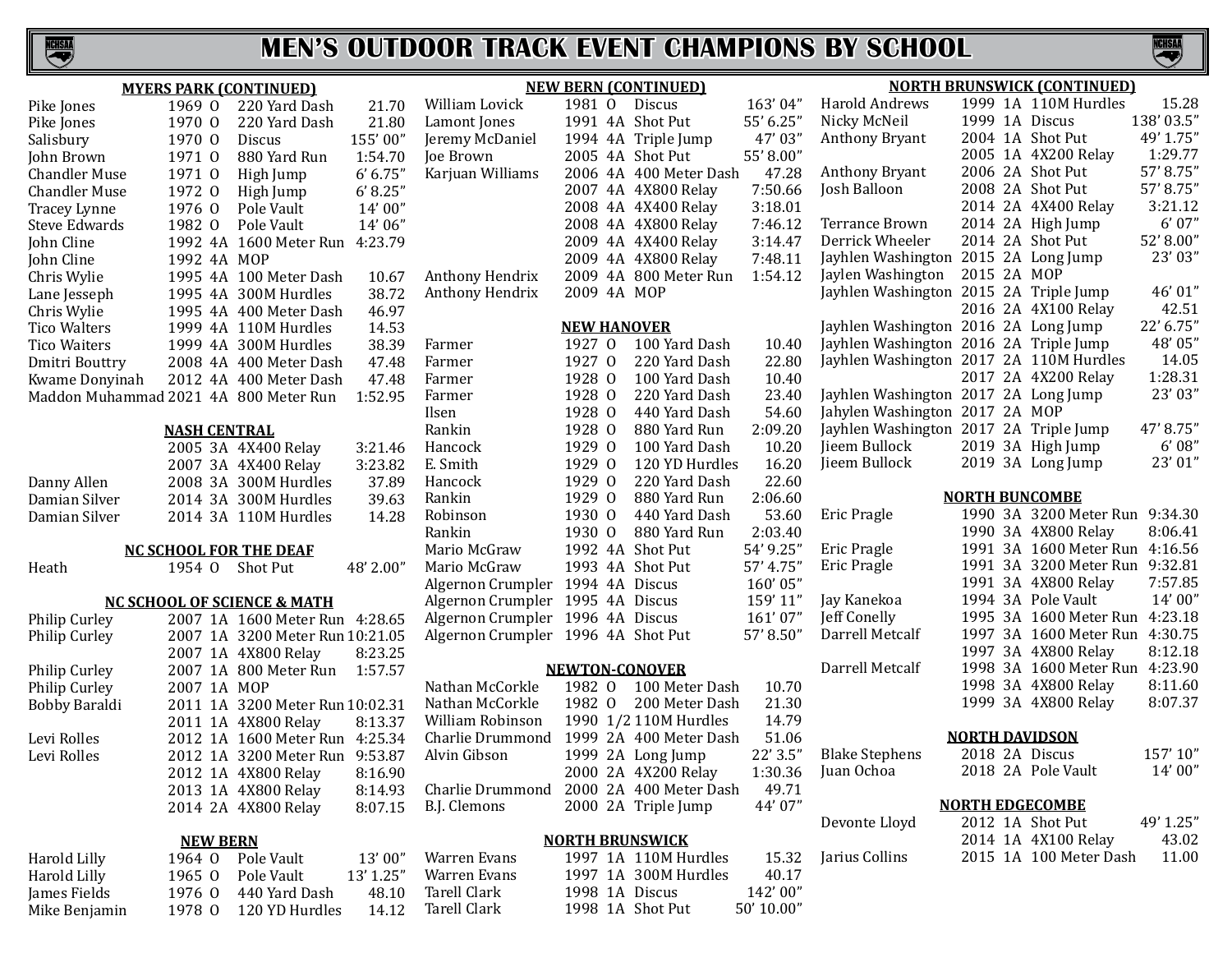

| <b>NORTH FORSYTH</b> |                                 |            | <b>NORTH JOHNSTON</b>                |                          |                                | <b>NORTH ROWAN</b> |                       |                                     |
|----------------------|---------------------------------|------------|--------------------------------------|--------------------------|--------------------------------|--------------------|-----------------------|-------------------------------------|
| Greg Burke           | Shot Put<br>1969 0              | 54' 10.00" | Jonathon Arthur                      |                          | 2006 1A Pole Vault             | 14' 03"            | Harvey Archy          | 39.95<br>1986 1/2 300M Hurdles      |
| Greg Burke           | 1970 0<br><b>Shot Put</b>       | 55' 9.25"  | Dylan Pinder                         |                          | 2014 2A 100 Meter (WC)         | 25.50              | Derrick Sims          | 148'10"<br>1986 1/2 Discus          |
| John Evans           | 1981 0<br>800 Meter Run         | 1:52.33    | Dylan Pinder                         |                          | 2015 2A 100 Meter (WC)         | 25.68              | Harvey Archy          | 39.30<br>1987 1/2 300M Hurdles      |
| Charles Mack         | 1981 0<br>High Jump             | 6' 10.25"  | Dylan Pinder                         |                          | 2015 2A 200 Meter (WC)         | 52.19              |                       | 1:28.82<br>1987 1/2 4X200 Relay     |
| <b>Marcus Sutton</b> | 1988 4A Triple Jump             | 48' 1.25"  | Dylan Pinder                         |                          | 2015 2A Discus (WC)            | 28'08"             |                       | 1987 1/2 4X400 Relay<br>3:21.43     |
|                      | 1990 4A 4X100 Relay             | 41.83      | Dylan Pinder                         |                          | 2015 2A Shot Put (WC)          | 13'04"             | Mike Stinson          | 14.72<br>1988 1/2 110M Hurdles      |
| <b>Bobby Mack</b>    | 2002 4A 3200 Meter Run 9:25.18  |            | Dylan Pinder                         |                          | 2016 2A 100 Meter (WC)         | 23.77              |                       | 1:29.80<br>1988 1/2 4X200 Relay     |
|                      | 2002 4A 4X800 Relay             | 7:52.19    | Dylan Pinder                         |                          | 2016 2A 200 Meter (WC)         | 49.46              |                       | 8:06.93<br>1988 1/2 4X800 Relay     |
| <b>Bobby Mack</b>    | 2003 4A 3200 Meter Run 9:12.09  |            | Dylan Pinder                         |                          | 2017 2A 100 Meter (WC)         | 24.62              | Mike Cross            | 51' 2.00"<br>1988 1/2 Shot Put      |
|                      | 2003 4A 4X800 Relay             | 7:49.65    | Dylan Pinder                         |                          | 2017 2A 200 Meter (WC)         | 50.97              | Blair Ellis           | 1990 3A MOP                         |
|                      |                                 |            | Dylan Pinder                         |                          | 2017 2A Discus (WC)            | 40' 10"            | <b>Brian Ellis</b>    | 50' 02.25"<br>1990 3A Triple Jump   |
|                      | <b>NORTH GASTON</b>             |            | Dylan Pinder                         |                          | 2017 2A Shot Put (WC)          | 15'00"             | <b>Charles Barger</b> | 38.80<br>1991 3A 300M Hurdles       |
| Duane Ross           | 1990 3A 110M Hurdles            | 14.94      |                                      |                          |                                |                    | Brian Ellis           | $50'$ $1.5"$<br>1991 3A Triple Jump |
| Chad Milsaps         | 1998 3A 300M Hurdles            | 38.78      |                                      | <b>NORTH LENOIR</b>      |                                |                    | Marcus Gladden        | 10.72<br>1994 2A 100 Meter Dash     |
| Ben Finger           | 2018 3A Pole Vault              | 15'06"     | Maurice Morgan                       |                          | 2011 3A High Jump              | 6'06''             | Robert Steele         | 1994 2A 110M Hurdles<br>14.74       |
|                      |                                 |            |                                      |                          |                                |                    |                       | 1:30.04<br>1994 2A 4X200 Relay      |
|                      | <b>NORTH HENDERSON</b>          |            |                                      | <b>NORTH LINCOLN</b>     |                                |                    |                       | 8:15.22<br>1994 2A 4X800 Relay      |
| Tim Thomas           | 1995 2A Pole Vault              | 13'06"     | Jason Thomson                        |                          | 2019 2A 1600 Meter Run 4:22.07 |                    | Marcus Gladden        | 48.50<br>1994 2A 400 Meter Dash     |
| Aaron Keller         | 1996 2A 1600 Meter Run 4:18.56  |            | <b>Brian Risse</b>                   |                          | 2019 2A 3200 Meter Run 9:30.59 |                    | Mike Long             | 54' 5.50"<br>1994 2A Shot Put       |
| Aaron Keller         | 1996 2A 3200 Meter Run 9:35.42  |            | Jake Soorus                          | 2019 2A Discus           |                                | 175' 11"           | Bennie Geter          | 10.76<br>1995 2A 100 Meter Dash     |
| Tim Thomas           | 1996 2A Pole Vault              | 14' 09"    | Jake Soorus                          |                          | 2019 2A Shot Put               | 56' 6.50"          | Robert Steele         | 14.50<br>1995 2A 110M Hurdles       |
| Aaron Keller         | 1997 2A 1600 Meter Run 4:25.35  |            | Jacob Scott                          |                          | 2021 2A 3200 Meter Run 9:41.16 |                    | Bennie Geter          | 22.02<br>1995 2A 200 Meter Dash     |
| Shiloh Mielke        | 1997 2A 3200 Meter Run 9:57.43  |            | Ty Castro                            |                          | 2021 2A Shot Put               | 54'04.50"          | Robert Steele         | 37.71<br>1995 2A 300M Hurdles       |
| Aaron Keller         | 1997 2A 800 Meter Run           | 2:00.83    |                                      |                          |                                |                    |                       | 1:27.05<br>1995 2A 4X200 Relay      |
| Jason Green          | 1998 2A 100 Meter Dash          | 10.80      |                                      | <b>NORTH MECKLENBURG</b> |                                |                    |                       | 3:27.22<br>1995 2A 4X400 Relay      |
| Shiloh Mielke        | 1998 2A 3200 Meter Run 10:04.25 |            | Heath Whittle                        | 1957 0                   | Pole Vault                     | 12'01''            | <b>Jeff Chambers</b>  | 152'05"<br>1995 2A Discus           |
| Jason Green          | 1999 2A 100 Meter Dash          | 10.86      | Heath Whittle                        | 1958 0                   | Pole Vault                     | 12' 04"            | Robert Steele         | 1995 2A MOP                         |
| Shiloh Mielke        | 1999 2A 1600 Meter Run 4:30.38  |            | Heath Whittle                        | 1959 0                   | Pole Vault                     | $12'$ 4.5"         | Mike Long             | 1995 2A Shot Put<br>54' 10.00"      |
| Jason Green          | 1999 2A 200 Meter Dash          | 22.49      | John Puckett                         | 1966 0                   | 880 Yard Run                   | 1:57.30            | Greg Yeldell          | 47' 8.5"<br>1995 2A Triple Jump     |
| Shiloh Mielke        | 1999 2A 3200 Meter Run 9:47.50  |            | Jamorva Funderburke1997 4A Long Jump |                          |                                | 24' 08"            | Bennie Geter          | 1996 2A 200 Meter Dash<br>21.88     |
| Robbie Weast         | 1999 2A 800 Meter Run           | 2:00.00    | Jamorva Funderburke1998 4A Long Jump |                          |                                | 23' 10"            |                       | 1:28.59<br>1996 2A 4X200 Relay      |
| Shiloh Mielke        | 1999 2A MOP                     |            | Stephen Haas                         |                          | 2001 4A 1600 Meter Run 4:16.29 |                    |                       | 3:28.99<br>1996 2A 4X400 Relay      |
| John Henderson       | 2000 2A 1600 Meter Run 4:29.49  |            | Stephen Haas                         |                          | 2001 4A 3200 Meter Run 9:28.44 |                    | Greg Yeldell          | 23'06"<br>1996 2A Long Jump         |
| John Henderson       | 2000 2A 3200 Meter Run 9:47.50  |            | Vincent Crisp                        |                          | 2015 4A 800 Meter Run          | 1:52.57            | Greg Yeldell          | 1996 2A MOP                         |
| John Henderson       | 2001 2A 3200 Meter Run 9:55.59  |            | Ishaq Smith                          |                          | 2017 4A 200 Meter Dash         | 21.83              | Greg Yeldell          | 1996 2A Triple Jump<br>48' 11.75"   |
|                      | 2001 2A 4X800 Relay             | 8:14.70    |                                      |                          | 2018 4A 4X100 Relay            | 41.84              |                       | 1:30.23<br>1997 2A 4X200 Relay      |
| Aaron Grant          | 2001 2A 800 Meter Run           | 1:59.97    | Chancelor Crawford 2018 4A Discus    |                          |                                | 170'03"            |                       | 3:29.66<br>1997 2A 4X400 Relay      |
| Jason Stepp          | 2001 2A Discus                  | 157'08"    | Chancelor Crawford 2018 4A Shot Put  |                          |                                | 58' 4.00"          | Jeff Chambers         | 1997 2A Discus<br>172'07"           |
|                      | 2002 2A 4X800 Relay             | 8:19.66    | Brayden Radhuber 2021 4A Discus      |                          |                                | 179'02"            | Greg Yeldell          | 23' 8.25"<br>1997 2A Long Jump      |
| Ben Pierson          | 2002 2A Pole Vault              | 14'06"     |                                      |                          |                                |                    | Greg Yeldell          | 1997 2A MOP                         |
|                      | 2003 2A 4X800 Relay             | 8:09.26    |                                      | <b>NORTH MOORE</b>       |                                |                    | Greg Yeldell          | 1997 2A Triple Jump<br>48' 10"      |
| Aaron Grant          | 2003 2A 800 Meter Run           | 1:56.38    | Rashad Johnson                       |                          | 1997 1A High Jump              | 6'04"              | Mario Williams        | 1998 2A 300M Hurdles<br>38.33       |
| Daniel Smith         | 2003 2A High Jump               | 6'06''     |                                      |                          |                                |                    | Greg Yeldell          | 23' 02"<br>1998 2A Long Jump        |
| <b>Colton Weaver</b> | 2004 2A Pole Vault              | 15' 00"    |                                      | <b>NORTH PITT</b>        |                                |                    | Greg Yeldell          | 1998 2A MOP                         |
|                      |                                 |            | Aaron Roberson                       |                          | 1992 1/2 Long Jump             | 22' 6.5"           | Greg Yeldell          | 1998 2A Triple Jump<br>$50'$ 2.5"   |
|                      |                                 |            |                                      |                          | 2009 2A 4X400 Relay            | 3:24.81            | Darnell Tillman       | 1999 2A Triple Jump<br>45' 4.5"     |
|                      |                                 |            | Kendrick Smith                       |                          | 2010 2A 110M Hurdles           | 14.39              |                       |                                     |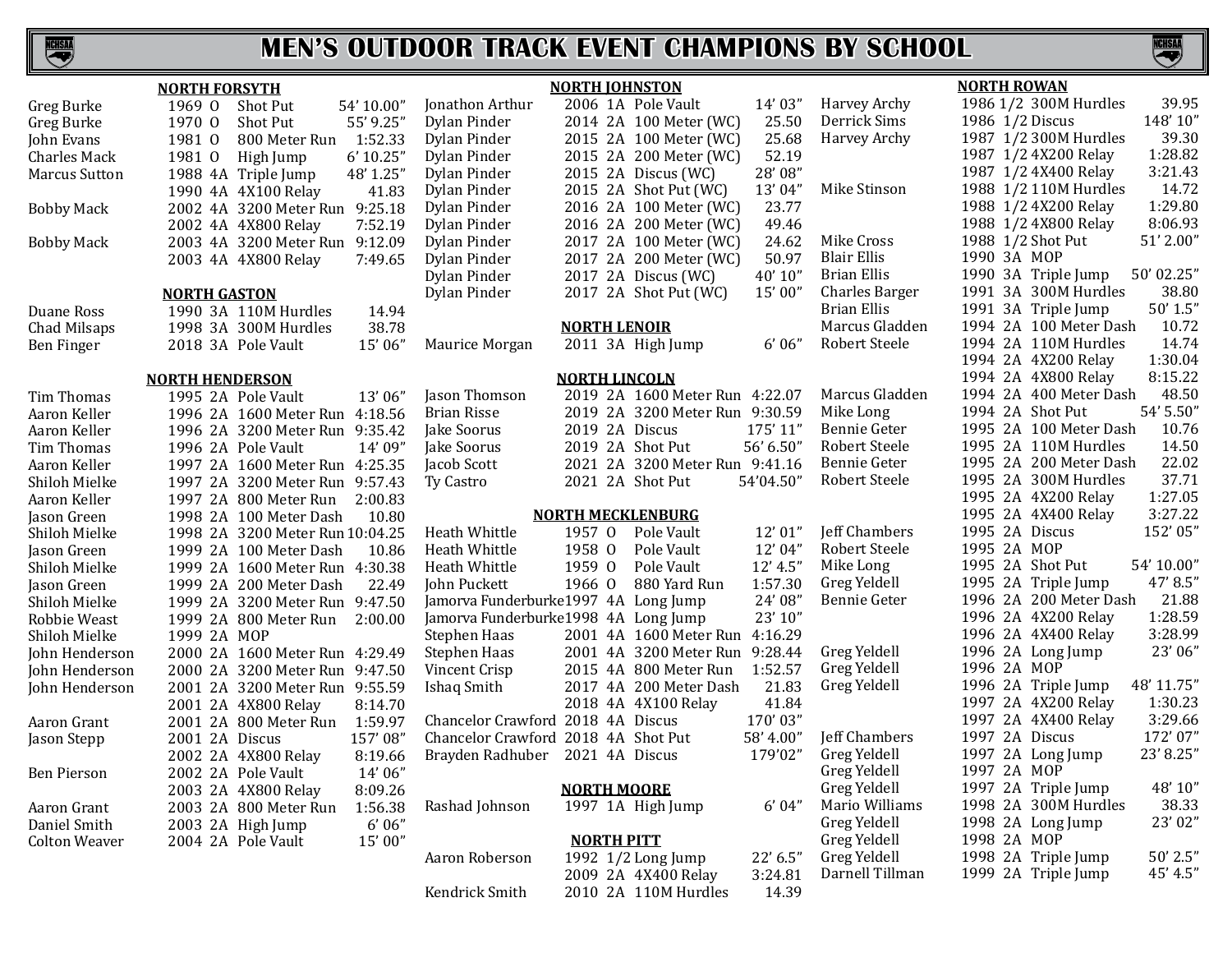

S

|                           | <b>NORTH ROWAN (CONTINUED)</b>          |                     | <b>NORTH STOKES (CONTINUED)</b>        |                         |                                                    |                          | <b>NORTHERN DURHAM (CONTINUED)</b> |           |
|---------------------------|-----------------------------------------|---------------------|----------------------------------------|-------------------------|----------------------------------------------------|--------------------------|------------------------------------|-----------|
|                           | 2003 2A 4X200 Relay<br>1:28.88          | <b>Terry Watson</b> | 2002 1A Pole Vault                     | 14'06"                  | A.J. Davis                                         |                          | 2002 4A Triple Jump                | 48'00"    |
| Terry Wood                | 2003 2A MOP                             | Harry Boney         | 2004 1A Triple Jump                    | 43' 10"                 | <b>Blake Williams</b>                              |                          | 2010 4A 1600 Meter Run             | 4:13.11   |
| Kenny Brown               | 2003 2A Shot Put<br>53' 10.50"          | James Simmons       | 2005 1A Long Jump                      | 22' 1.5"                | <b>Blake Williams</b>                              |                          | 2011 4A 1600 Meter Run             | 4:19.20   |
| Terry Wood                | 47' 04"<br>2003 2A Triple Jump          | James Simmons       | 2005 1A Triple Jump                    | 46'3.75'                | Miles Hill                                         |                          | 2017 4A 100 Meter (WC)             | 28.25     |
| Andre Tillman             | 38.55<br>2004 2A 300M Hurdles           | Josh Wilmoth        | 2007 1A Pole Vault                     | 12'00"                  | Miles Hill                                         |                          | 2017 4A 200 Meter (WC)             | 57.77     |
|                           | 1:27.56<br>2004 2A 4X200 Relay          | Sean Nickell        | 2009 1A Pole Vault                     | 13'00"                  | Miles Hill                                         |                          | 2017 4A Discus (WC)                | 44'08"    |
| Andre Tillman             | 2004 2A MOP                             | Justin Kenard       | 2014 1A 800 Meter Run                  | 1:59.01                 | Miles Hill                                         |                          | 2017 4A Shot Put (WC)              | 16' 7.5"  |
| Andre Tillman             | 48'08"<br>2004 2A Triple Jump           | Justin Kenard       | 2015 1A 800 Meter Run                  | 1:58.44                 | Miles Hill                                         |                          | 2018 3A 100 Meter (WC)             | 23.76     |
| Larry Jackson             | 2005 2A 300M Hurdles<br>39.29           | Laith Nickell       | 2015 1A Pole Vault                     | 14'00"                  | Miles Hill                                         |                          | 2018 3A 200 Meter (WC)             | 53.59     |
| <b>Demarcus Stallings</b> | 6'08''<br>2005 2A High Jump             | Zach Chesnet        | 2017 1A Pole Vault                     | 14'00"                  | Miles Hill                                         |                          | 2018 3A Discus (WC)                | 46'08"    |
| Phillip Bush              | 10.71<br>2006 2A 100 Meter Dash         |                     |                                        |                         | Miles Hill                                         |                          | 2018 3A Shot Put (WC)              | 16' 4.25" |
| Phillip Bush              | 10.84<br>2007 2A 100 Meter Dash         |                     | <b>NORTH SURRY</b>                     |                         |                                                    |                          |                                    |           |
| John Bostick              | 14.11<br>2007 2A 110M Hurdles           | Ryan Eldridge       | 2018 2A Shot Put                       | 59' 2.00"               |                                                    | <b>NORTHERN GUILFORD</b> |                                    |           |
| Phillip Bush              | 21.66<br>2007 2A 200 Meter Dash         |                     |                                        |                         | Jimmy Hollingsworth 2012 3A 1600 Meter Run 4:20.36 |                          |                                    |           |
| John Bostick              | 39.18<br>2007 2A 300M Hurdles           |                     | <b>NORTHEAST GUILFORD</b>              |                         | T.J. Logan                                         |                          | 2012 3A 200 Meter Dash             | 21.54     |
| John Bostick              | 2008 2A 110M Hurdles<br>14.10           | <b>Stacy Friel</b>  | 1985 0<br>Discus                       | 164'02"                 | T.J. Logan                                         |                          | 2013 3A 100 Meter Dash             | 10.65     |
| Rodney Smith              | 39.16<br>2008 2A 300M Hurdles           | <b>Stacy Friel</b>  | 1985 0<br>Shot Put                     | 55' 11.00"              | T.J. Logan                                         |                          | 2013 3A 200 Meter Dash             | 21.61     |
| Johnny Oglesby            | 2011 1A 110M Hurdles<br>14.62           | Tony Harris         | 1987 3A Triple Jump                    | 47' 10.75"              |                                                    |                          | 2013 3A 4X100 Relay                | 41.99     |
| Johnny Oglesby            | 2011 1A 300M Hurdles<br>38.71           | Bryan Jenkins       | 1989 3A Triple Jump                    | 48' 10"                 | T.J. Logan                                         | 2013 3A MOP              |                                    |           |
|                           | 2011 1A 4X100 Relay<br>43.16            | Damon Vaughn        | 1994 3A Triple Jump                    | 47' 04"                 |                                                    |                          | 2014 3A 4X800 Relay                | 7:59.96   |
| Garland Archie            | 144'07"<br>2011 1A Discus               | Bride McBride       | 1996 3A Pole Vault                     | 13'06"                  | Jon Knight                                         |                          | 2014 3A 800 Meter Run              | 1:52.30   |
| Johnny Oglesby            | 21' 11.50"<br>2011 1A Long Jump         | <b>Brett Wilson</b> | 2001 3A 200 Meter Dash                 | 22.14                   | David Melville                                     |                          | 2017 3A 3200 Meter Run 9:21.59     |           |
| Johnny Oglesby            | 2011 1A MOP                             | <b>Brett Wilson</b> | 2001 3A 400 Meter Dash                 | 47.10                   | David Melville                                     |                          | 2018 3A 3200 Meter Run 9:16.27     |           |
| Garland Archie            | 49' 9.50"<br>2011 1A Shot Put           | <b>Brett Wilson</b> | 2001 3A MOP                            |                         | Jack Dingman                                       |                          | 2021 3A 1600 Meter Run 4:16.97     |           |
| Samuel Starks             | 45' 04"<br>2011 1A Triple Jump          |                     | 2013 3A 4X400 Relay                    | 3:19.60                 |                                                    |                          |                                    |           |
| Johnny Oglesby            | 2012 1A 110M Hurdles<br>14.40           | LeAndre McGill      | 2013 3A 400 Meter Dash                 | 48.85                   |                                                    | <b>NORTHERN NASH</b>     |                                    |           |
| Johnny Oglesby            | 39.08<br>2012 1A 300M Hurdles           | Gary Woosley        | 2013 3A Triple Jump                    | 46'06"                  | Jack Freeman                                       |                          | 1973 0 120 YD Hurdles              | 14.20     |
| Johnny Oglesby            | 22' 06"<br>2012 1A Long Jump            |                     | 2014 3A 4X200 Relay                    | 1:27.76                 | <b>Fred Douglas</b>                                |                          | 1992 4A 300M Hurdles               | 38.00     |
| Johnny Oglesby            | 2012 1A MOP                             |                     |                                        |                         |                                                    |                          | 1992 4A 4X800 Relay                | 8:08.04   |
| Kendrell Goodes           | 6'06''<br>2021 1A High Jump             |                     | <b>NORTHEASTERN</b>                    |                         | Joel Freeman                                       |                          | 1994 4A Pole Vault                 | 15'00"    |
|                           |                                         | James White         | 1990 4A Discus                         | 149'11"                 | Jason Knightlinger                                 |                          | 1995 4A Pole Vault                 | 13'00"    |
|                           | <b>NORTH STANLY</b>                     |                     | 2016 2A 4X400 Relay                    | 3:25.85                 | Gordon Smith                                       |                          | 2003 4A High Jump                  | 6'06''    |
| Jeff Stickney             | 1989 1/2 Shot Put<br>49' 4.50"          |                     | 2016 2A 4X800 Relay                    | 8:06.22                 | Gordon Smith                                       |                          | 2004 4A High Jump                  | 6'08''    |
| Jeff Stickney             | 52' 7.50"<br>1990 1/2 Shot Put          |                     | 2019 2A 4X200 Relay                    | 1:29.37                 | Donta Dancy                                        |                          | 2006 3A 110M Hurdles               | 14.53     |
| <b>Ezit Bennett</b>       | 15.01<br>1996 2A 110M Hurdles           |                     |                                        |                         | Jeremy Bell                                        |                          | 2006 3A 300M Hurdles               | 38.35     |
|                           | 43.34<br>1999 2A 4X100 Relay            |                     | <b>NORTHERN DURHAM</b>                 |                         |                                                    |                          |                                    |           |
|                           |                                         | Alston Glenn        | 1980 0                                 | 100 Yard Dash<br>10.53  |                                                    | <b>NORTHERN VANCE</b>    |                                    |           |
|                           | <b>NORTH STOKES</b>                     | Mike Salzano        | 1975 0<br>Shot Put                     | 61' 4.50"               |                                                    |                          | 1998 2A 4X400 Relay                | 3:25.87   |
| Eddie Deatheridge         | 1979 0 120 YD Hurdles<br>14.49          | Alston Glenn        | 1980 0                                 | 200 Meter Dash<br>21.02 |                                                    |                          | 1999 2A 4X200 Relay                | 1:31.55   |
|                           | 1994 1A Pole Vault                      | Alston Glenn        | 1981 0                                 | 200 Meter Dash<br>21.44 |                                                    |                          | 1999 2A 4X400 Relay                | 3:29.87   |
| <b>Bradley Hicks</b>      | 14'00''<br>12'00"<br>1995 1A Pole Vault | <b>Greg Neal</b>    | 1981 0                                 | 24' 04"<br>Long Jump    | Jason Brown                                        | 1999 2A Discus           |                                    | 149'07"   |
| <b>Torry Nergart</b>      |                                         | Russell McClain     | 1988 4A Long Jump                      | 23' 10.75"              | Jason Brown                                        | 2000 2A Discus           |                                    | 149' 10"  |
| Darren Shuff              | 40.92<br>1996 1A 300M Hurdles           |                     |                                        | 6'06''                  | Jacob Twisdale                                     |                          | 2001 2A Pole Vault                 | 14'06"    |
| Clayton Vaden             | 139' 05.75"<br>1996 1A Discus           | A.J. Davis          | 1999 4A High Jump<br>2001 4A Long Jump | 24' 10.5"               | Jason Brown                                        | 2001 2A Shot Put         |                                    | 54' 2.00" |
| Clayton Vaden             | 1996 1A MOP                             | A.J. Davis          |                                        | 48' 6.5"                |                                                    |                          | 2003 2A 4X100 Relay                | 43.60     |
| Clayton Vaden             | 1996 1A Shot Put<br>48' 4.50"           | A.J. Davis          | 2001 4A Triple Jump                    |                         |                                                    |                          |                                    |           |
| <b>Tony Nergart</b>       | 1997 1A Pole Vault<br>13'00"            | John Gattis         | 2002 4A 300M Hurdles                   | 38.60                   |                                                    |                          | <b>NORTHSIDE-IACKSONVILLE</b>      |           |
| Larry Simmons             | 1997 1A Shot Put<br>49' 9.25"           | A.J. Davis          | 2002 4A Long Jump                      | 24' 07"                 |                                                    |                          | 1995 2A 4X800 Relay                | 8:08.38   |
| <b>Terry Watson</b>       | 2001 1A Pole Vault<br>14' 3.75"         | A.J. Davis          | 2002 4A MOP                            |                         | Kenneth Rowland                                    | 2009 2A Shot Put         |                                    | 58' 7.00" |
|                           |                                         |                     |                                        |                         |                                                    |                          |                                    |           |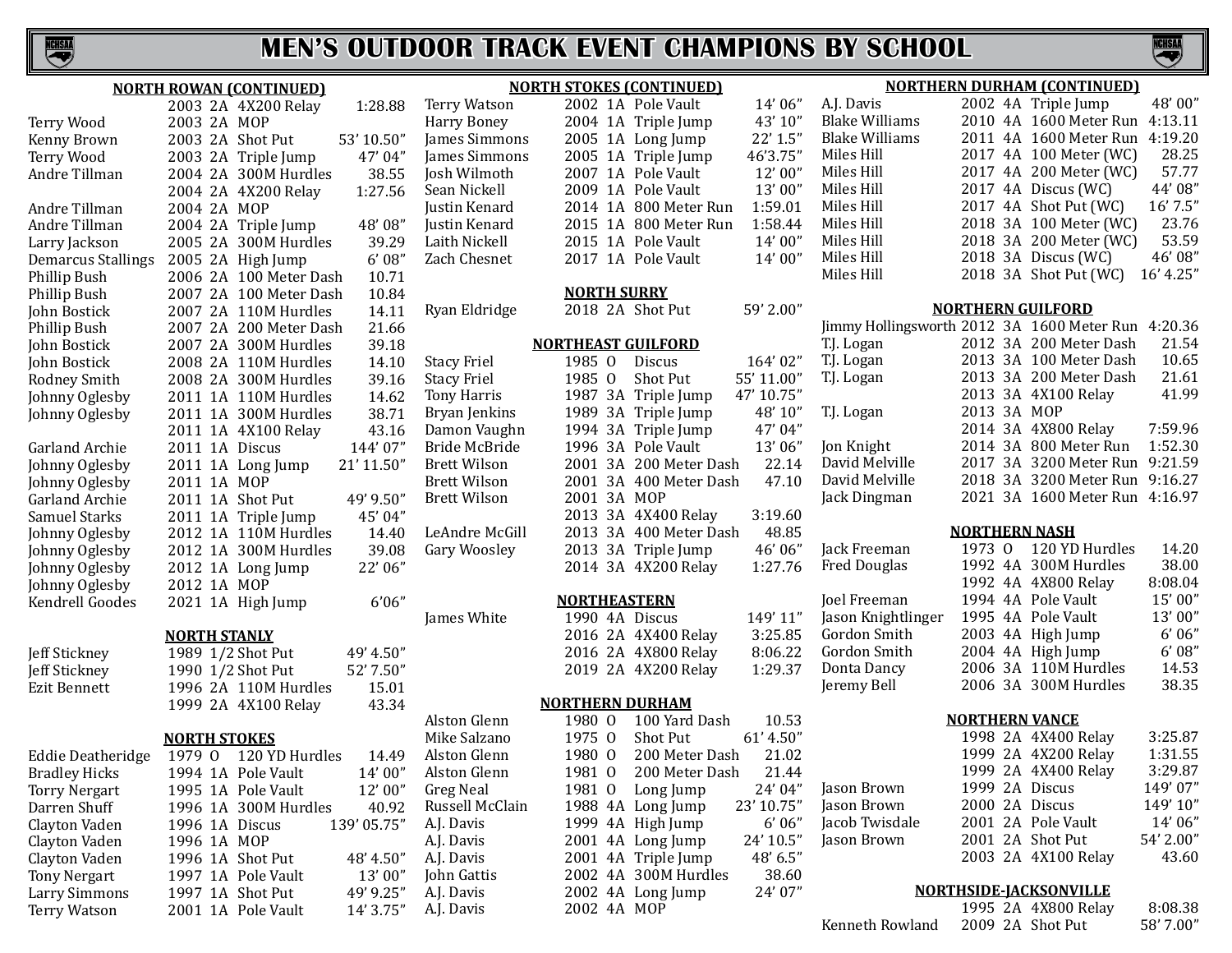| <b>NORTHWEST CABARRUS</b>                     |                                  |                        | <b>ORANGE (CONTINUED)</b>      |            |                      | <b>PANTHER CREEK</b>                            |           |
|-----------------------------------------------|----------------------------------|------------------------|--------------------------------|------------|----------------------|-------------------------------------------------|-----------|
| 1990 3A Discus<br>Kenneth Banks               | 160'06"                          | Andrew Byrd            | 2009 2A Discus                 | 181'01"    | Justin Hayes         | 2021 4A 1600 Meter Run 4:11.92                  |           |
| Phillip Staford                               | 2001 3A 1600 Meter Run 4:23.92   | Jamar Davis            | 2018 3A Long Jump              | 23' 05"    |                      |                                                 |           |
|                                               |                                  | Jamar Davis            | 2018 3A MOP                    |            |                      | <b>PARKLAND</b>                                 |           |
| <b>NORTHWEST FORSYTH</b>                      |                                  | Jamar Davis            | 2018 3A Triple Jump            | 49' 10.75" | Scott Fletcher       | 1987 4A 110M Hurdles                            | 13.92     |
| <b>Milton Baugess</b>                         | 1961 0 120 YD Hurdles<br>15.60   |                        |                                |            |                      | 2006 3A 4X200 Relay                             | 1:28.50   |
|                                               |                                  |                        | <b>OVERHILLS</b>               |            | Charles Lindsay      | 2007 3A 110M Hurdles                            | 14.04     |
| <b>NORTHWEST GUILFORD</b>                     |                                  | <b>Emanuel Davis</b>   | 2007 3A Long Jump              | 22'06"     | Charles Lindsay      | 2007 3A 300M Hurdles                            | 38.55     |
|                                               | 15' 05"                          | Karl Clemens           | 2009 3A 100 Meter Dash         | 11.11      | Jarrell Elliott      | 2008 3A 400 Meter Dash                          | 48.17     |
| 2007 4A Pole Vault<br><b>Scott Houston</b>    |                                  |                        |                                | 3:19.10    |                      | 2017 4A 4X100 Relay                             | 41.46     |
| <b>Scott Houston</b><br>2008 4A Pole Vault    | 16'00"                           |                        | 2016 4A 4X400 Relay            |            |                      | 2017 4A 4X200 Relay                             | 1:26.56   |
| Carl Walton                                   | 1:54.60<br>2011 4A 800 Meter Run |                        |                                |            |                      |                                                 |           |
| Daniel Estrada                                | 2015 4A 100 Meter Dash<br>10.46  |                        | <b>OWEN</b>                    |            |                      |                                                 |           |
| Sheldon Ulmer<br>2021 4A High Jump            | 6'02.00"                         |                        | 1997 2A 4X800 Relay            | 8:06.52    |                      | <b>PARKWOOD</b>                                 |           |
|                                               |                                  |                        | 1998 2A 4X800 Relay            | 8:18.98    | John Tillman         | 1983 O Triple Jump                              | 50'08"    |
| <b>NORTHWOOD</b>                              |                                  |                        | 1999 2A 4X800 Relay            | 8:20.59    |                      | Michael Cunningham2001 2A 100 Meter Dash        | 10.97     |
| 1986 1/2 Triple Jump<br>Keith Alston          | 46' 07"                          | <b>Brandon Pung</b>    | 2004 2A 3200 Meter Run 9:35.56 |            |                      | 2019 3A 4X100 Relay                             | 41.62     |
| 1990 1/2 Pole Vault<br>Josh Harrell           | 13'06"                           | <b>Brandon Pung</b>    | 2005 2A 3200 Meter Run 9:39.52 |            |                      |                                                 |           |
| 1991 1/2 300M Hurdles<br><b>Maurice Perry</b> | 38.79                            |                        |                                |            |                      | <b>PATTON</b>                                   |           |
| Preston Thomas                                | 1991 1/2 400 Meter Dash<br>48.95 |                        | <b>OXFORD</b>                  |            | John Schilkowsky     | 2008 2A 800 Meter Run                           | 1:57.28   |
| Preston Thomas                                | 1992 1/2 400 Meter Dash<br>48.78 | Luther Williams        | 1928 0<br>Shot Put             | 47' 11.50" | John Schilkowsky     | 2009 2A 800 Meter Run                           | 1:54.04   |
| Tobias Palmer                                 | 10.58<br>2008 2A 100 Meter Dash  | Luther Williams        | 1929 0<br>Shot Put             | 47' 10.50" |                      |                                                 |           |
| Cameron Council                               | 2017 3A 200 Meter Dash<br>21.74  | Frazier                | 1932 0<br>1 Mile Run           | 4:43.40    |                      | <b>PEMBROKE</b>                                 |           |
| Cameron Council                               | 48.39<br>2017 3A 400 Meter Dash  | Frazier                | 1932 0<br>880 Yard Run         | 2:06.80    | Lee McRae            | 1983 0 100 Meter Dash                           | 10.53     |
| 2017 3A MOP<br>Cameron Council                |                                  |                        |                                |            |                      |                                                 |           |
| Cameron Council                               | 2018 3A 100 Meter Dash<br>10.64  |                        | <b>OXFORD ORPHANAGE</b>        |            |                      | <b>PENDER</b>                                   |           |
| Cameron Council                               | 2018 3A 200 Meter Dash<br>21.41  | Sammy Gibbs            | 1961 0 High Jump               | 6' 0.75''  | Dean Taylor          | 1986 1/2 Shot Put                               | 52'00.00" |
|                                               |                                  |                        |                                |            |                      | 1990 3A 4X400 Relay                             | 3:20.85   |
| <b>OLD RICHMOND</b>                           |                                  |                        | <b>PAGE</b>                    |            |                      | 2018 1A 4X100 Relay                             | 43.47     |
| 1940 O Pole Vault<br>Creech                   | 10'09''                          | Michael Brooks         | 1985 0 400 Meter Dash          | 47.56      |                      |                                                 |           |
|                                               |                                  | Vince Howard           | 1988 4A 1600 Meter Run 4:19.43 |            |                      | <b>PERQUIMANS</b>                               |           |
| <b>OLD TOWN</b>                               |                                  | Paul Kinser            | 1991 4A 1600 Meter Run 4:21.09 |            | Chad Jordan          | 2001 1A 100 Meter Dash                          | 10.97     |
| Holt<br>1934 0 1 Mile Run                     | 4:40.00                          | Paul Kinser            | 1991 4A 3200 Meter Run 9:36.99 |            | Chad Jordan          | 2001 1A 200 Meter Dash                          | 22.46     |
|                                               |                                  | Dexter Adams           | 2004 4A Long Jump              | 23' 07"    | Lamar Whidbee        | 2007 1A 200 Meter Dash                          | 22.20     |
| <b>OLYMPIC</b>                                |                                  | Jean-Lou Pare          | 2021 4A 3200 Meter Run 9:15.26 |            | Ty'Quen Fain         | 2016 1A 100 Meter (WC)                          | 18.98     |
| David Ward<br>1974 O Pole Vault               | 15'00"                           |                        |                                |            | Ty'Quen Fain         | 2016 1A 200 Meter (WC)                          | 36.29     |
| Ed Reid<br>1986 3/4 Discus                    | 162' 10"                         |                        | <b>PAMLICO COUNTY</b>          |            | Ty'Quen Fain         | 2016 1A 400 Meter (WC) 1:19.61                  |           |
| 1991 4A 4X200 Relay                           | 1:27.74                          | Aswad Credle           | 1995 1A 400 Meter Dash         | 50.99      | Ty'Quen Fain         | 2016 1A Shot Put (WC)                           | 19'01"    |
| Steven Bollinger                              | 2009 3A 1600 Meter Run 4:20.15   | Dominique Hill         | 1995 1A Discus                 | 138'02.75" |                      |                                                 |           |
| Steven Bollinger                              | 2009 3A 3200 Meter Run 9:37.16   |                        | 1999 1A 4X100 Relay            | 41.19      |                      | <b>PERSON</b>                                   |           |
| 2018 4A Long Jump                             |                                  | Frederick Fisher       | 2000 1A 100 Meter Dash         | 10.98      | Jack Cameron         | 1979 O Triple Jump                              | 47' 10"   |
| Khalil Scott                                  | $23'$ 10.5"                      | 14.01 Frederick Fisher | 2000 1A 200 Meter Dash         | 22.25      | <b>Buddy Priest</b>  | 1996 4A 3200 Meter Run 9:27.51                  |           |
| Kyle Lind                                     | 2019 4A 110M Hurdles             |                        |                                | 42.44      | Dontavian Smith      | 2016 4A 200 Meter Dash                          | 21.51     |
|                                               |                                  |                        | 2000 1A 4X100 Relay            |            |                      |                                                 |           |
| <b>ORANGE</b>                                 |                                  |                        | 2000 1A 4X200 Relay            | 1:30.95    |                      | <b>PIEDMONT</b>                                 |           |
| Alvis Whited                                  | 1993 4A 100 Meter Dash<br>10.67  |                        | 2000 1A 4X400 Relay            | 3:27.72    |                      |                                                 |           |
| Alvis Whited                                  | 21.21<br>1993 4A 200 Meter Dash  | Alex Midgette          | 2000 1A Long Jump              | 22' 08.25" | <b>Brandon Helms</b> | 2003 3A 1600 Meter Run 4:23.48                  |           |
| Alvis Whitted<br>1993 4A MOP                  |                                  |                        | 2001 1A 4X200 Relay            | 1:31.72    | <b>Brandon Helms</b> | 2003 3A 3200 Meter Run 9:56.44                  |           |
| <b>Bradsher Wilkins</b>                       | 1998 4A 1600 Meter Run 4:17.42   | Deronte Polite         | 2001 1A 400 Meter Dash         | 50.32      | <b>Brandon Helms</b> | 2003 3A MOP                                     |           |
| <b>Bradsher Wilkins</b>                       | 1998 4A 3200 Meter Run 9:24.78   | Kurtis Hackney         | 2007 1A High Jump              | 6'06''     |                      | 2014 3A 4X400 Relay                             | 3:24.13   |
| 1999 4A MOP<br>Bradsher Wilkins               |                                  | Eric DeOliviera        | 2011 1A Pole Vault             | 13'06"     |                      | Ty Jaye Robbins-Lockhart 2014 3A 400 Meter Dash | 47.49     |
|                                               |                                  | Eric DeOliviera        | 2012 1A Pole Vault             | 13'00"     |                      |                                                 |           |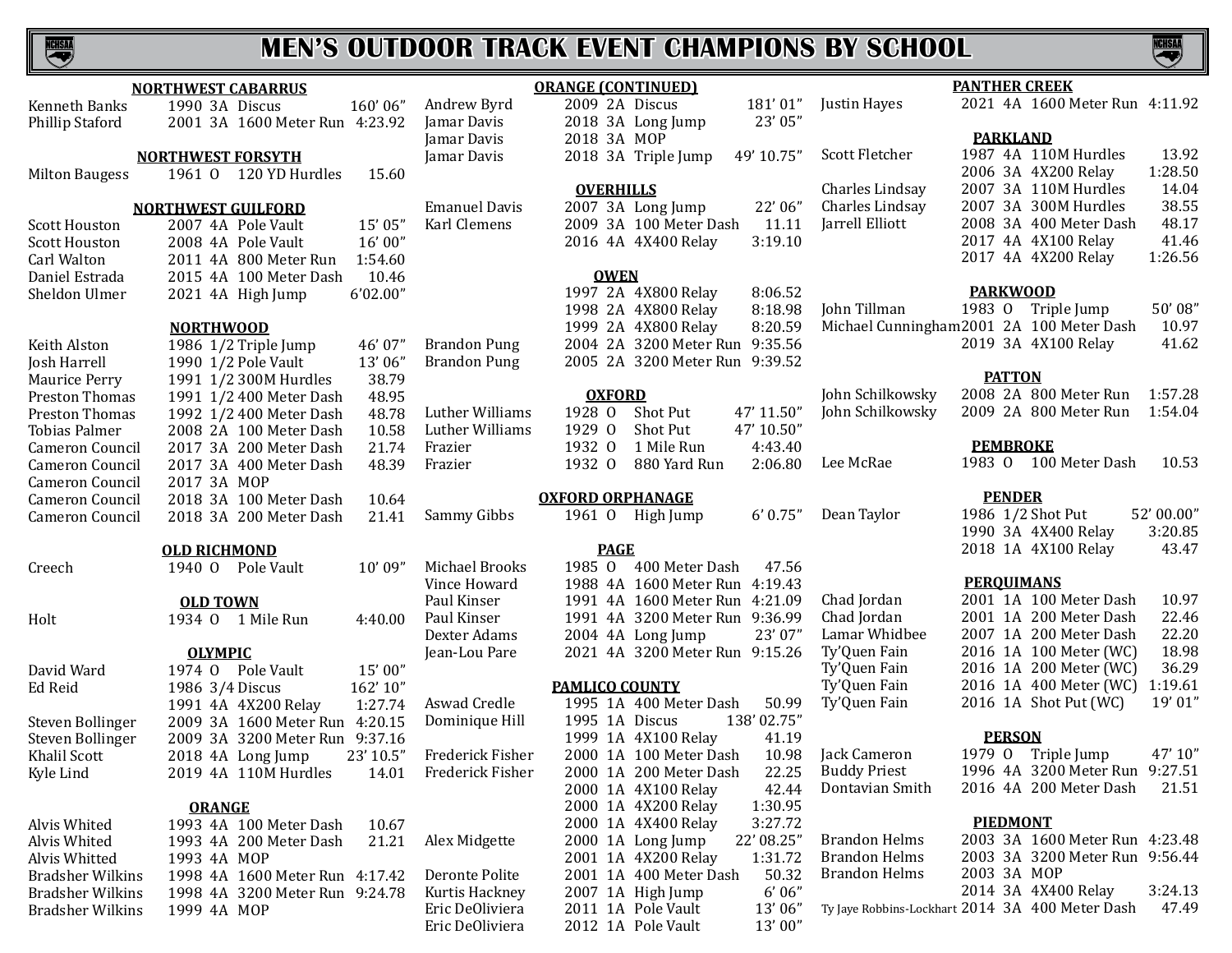

**PORTER RIDGE**

| PIEDMONT (CONTINUED)                            |                    |               |                                                 |                   |                      |  |  |  |  |  |  |
|-------------------------------------------------|--------------------|---------------|-------------------------------------------------|-------------------|----------------------|--|--|--|--|--|--|
| Ty Jaye Robbins-Lockhart 2015 3A 400 Meter Dash |                    |               |                                                 | 46.72             | Jaylen Colemar       |  |  |  |  |  |  |
| J.T. Reid                                       |                    |               | 2016 3A High Jump                               | 6'04"             |                      |  |  |  |  |  |  |
| Tylor Brown                                     |                    |               | 2017 3A Shot Put (WC)                           | 10'06''           |                      |  |  |  |  |  |  |
|                                                 |                    |               |                                                 |                   | Gerell Bogle         |  |  |  |  |  |  |
|                                                 | <b>PINE FOREST</b> |               |                                                 |                   | T.J. Wilson          |  |  |  |  |  |  |
| <b>Bruce Raynor</b>                             |                    |               | 1986 3/4 Pole Vault                             | 13'00"            | T.J. Wilson          |  |  |  |  |  |  |
|                                                 |                    |               | 1994 4A 4X400 Relay                             | 3:18.49           | T.J. Wilson          |  |  |  |  |  |  |
|                                                 |                    |               | 1995 4A 4X400 Relay                             | 3:17.67           | T.J. Wilson          |  |  |  |  |  |  |
|                                                 |                    |               | 1996 4A 4X400 Relay                             | 3:18.21           | T.J. Wilson          |  |  |  |  |  |  |
| Charles Derrickson                              |                    |               | 2005 4A 110M Hurdles                            | 14.04             | T.J. Wilson          |  |  |  |  |  |  |
| Lincoln Carr                                    |                    |               | 2007 4A Long Jump                               | 22' 04.5"         |                      |  |  |  |  |  |  |
| Lincoln Carr                                    |                    |               | 2007 4A Triple Jump                             | 47' 6.5"          |                      |  |  |  |  |  |  |
| Lincoln Carr                                    |                    |               | 2008 4A Triple Jump                             | 47' 09"           | Brian Calloway       |  |  |  |  |  |  |
| Dakota Schuab                                   |                    |               | 2014 4A 800 Meter Run                           | 1:52.89           | Ben Huff             |  |  |  |  |  |  |
| Ryan Davis                                      |                    |               | 2014 4A Discus                                  | 161'05"           | Ben Huff             |  |  |  |  |  |  |
|                                                 |                    |               |                                                 |                   | Justin Niedsizi      |  |  |  |  |  |  |
|                                                 |                    |               | <b>PINE LAKE PREP</b><br>2019 1A 400 Meter Dash | 49.61             | Chris Davis          |  |  |  |  |  |  |
| Cole Krehnbrink                                 |                    |               | 2021 1A 300M Hurdles                            | 40.71             | Jordan Javadi        |  |  |  |  |  |  |
| Lukas Valley                                    |                    |               |                                                 |                   | Cedric McGriff       |  |  |  |  |  |  |
|                                                 |                    |               | <b>PINECREST</b>                                |                   |                      |  |  |  |  |  |  |
| Jeff Moody                                      | 1974 0             |               | 880 Yard Run                                    | 1:55.70           |                      |  |  |  |  |  |  |
| <b>Ed Monroe</b>                                |                    |               | 1990 4A Pole Vault                              | 14' 00"           | Demond Smith         |  |  |  |  |  |  |
| Ernest Hill                                     |                    |               | 1997 4A Triple Jump                             | 47' 6.75"         |                      |  |  |  |  |  |  |
| Tron Chavis                                     |                    |               | 1998 4A 800 Meter Run                           | 1:53.40           |                      |  |  |  |  |  |  |
| Jason Smith                                     |                    |               | 1999 4A Triple Jump                             | 49' 05"           | Lucas Brown          |  |  |  |  |  |  |
|                                                 |                    |               | 2005 4A 4X800 Relay                             | 7:53.74           |                      |  |  |  |  |  |  |
|                                                 |                    |               | 2006 4A 4X800 Relay                             | 7:45.82           |                      |  |  |  |  |  |  |
| Tyrese Kelly                                    |                    |               | 2017 4A Long Jump                               | 22' 4.75"         | Chris Michaels       |  |  |  |  |  |  |
| Tyrese Kelly                                    |                    |               | 2017 4A Triple Jump                             | 46' 8.5"          | Rocky Bilotta        |  |  |  |  |  |  |
|                                                 |                    |               |                                                 |                   |                      |  |  |  |  |  |  |
|                                                 |                    | <b>PISGAH</b> |                                                 |                   |                      |  |  |  |  |  |  |
| <b>Jim Parrott</b>                              | 1975 0             |               | 440 Yard Dash                                   | 48.40             | Daniels              |  |  |  |  |  |  |
| Aaron Mabry                                     |                    |               | 2004 2A 800 Meter Run                           | 1:56.97           | Houghens             |  |  |  |  |  |  |
|                                                 |                    |               |                                                 |                   | Houghens             |  |  |  |  |  |  |
|                                                 |                    |               | <b>POLK COUNTY</b>                              |                   | O'Brien              |  |  |  |  |  |  |
| Regis Bittle                                    |                    |               | 2007 1A Shot Put                                | 52' 3.25"         | Buie                 |  |  |  |  |  |  |
| John Wolfe                                      |                    |               | 2008 1A 1600 Meter Run 4:26.34                  |                   | <b>Brewer</b>        |  |  |  |  |  |  |
| John Wolfe                                      |                    |               | 2008–1A 800 Meter Run                           | 1:58.46           | Thornton             |  |  |  |  |  |  |
| John Wolfe                                      | 2008 1A MOP        |               |                                                 |                   | McNulty<br>Childress |  |  |  |  |  |  |
| Regis Bittle                                    |                    |               | 2008 1A Shot Put                                | 54' 4.00"         | Childress            |  |  |  |  |  |  |
| John Wolfe                                      |                    |               | 2009 1A 1600 Meter Run                          | 4:26.64           | Ashburn              |  |  |  |  |  |  |
| John Wolfe                                      |                    |               | 2009 1A 800 Meter Run                           | 1:55.50           | Darnell              |  |  |  |  |  |  |
| Jake Justice                                    |                    |               | 2015 2A 4X800 Relay<br>2018 1A Pole Vault       | 8:03.06<br>14'06" | <b>Bill Vogler</b>   |  |  |  |  |  |  |
| Jake Justice                                    |                    |               | 2019 1A Pole Vault                              | 15'01"            | Vawter               |  |  |  |  |  |  |
| Harrison Waddell                                |                    |               | 2021 1A Shot Put                                | 49'02.00"         | Jack Taylor          |  |  |  |  |  |  |
|                                                 |                    |               |                                                 |                   | Dalton Clower        |  |  |  |  |  |  |

| $\overline{c}$<br>$\cdot$             | Jaylen Coleman        |                      |                | 2018 4A 100 Meter Dash         | 10.83      |
|---------------------------------------|-----------------------|----------------------|----------------|--------------------------------|------------|
| 'n,                                   |                       | <b>PRINCETON</b>     |                |                                |            |
|                                       | Gerell Bogle          |                      |                | 2007 1A Triple Jump            | 45' 1.25"  |
|                                       | T.J. Wilson           |                      |                | 2008 1A 300M Hurdles           | 38.86      |
| "                                     | T.J. Wilson           |                      |                | 2008 1A Triple Jump            | 44'02"     |
| 9                                     | T.J. Wilson           |                      |                | 2009 1A Triple Jump            | 46'09"     |
| 7                                     | T.J. Wilson           |                      |                | 2010 1A 110M Hurdles           | 14.39      |
| $\mathbf{1}$                          | T.J. Wilson           |                      |                | 2010 1A 300M Hurdles           | 38.58      |
| 4                                     | T.J. Wilson           | 2010 1A MOP          |                |                                |            |
| $\ddot{\phantom{a}}$                  |                       |                      |                |                                |            |
| w                                     |                       | <b>PROVIDENCE</b>    |                |                                |            |
| 'n,                                   | <b>Brian Calloway</b> |                      |                | 1992 4A 3200 Meter Run 9:41.86 |            |
| 9                                     | <b>Ben Huff</b>       | 1992 4A              |                | Discus                         | 166'08"    |
| P                                     | <b>Ben Huff</b>       |                      |                | 1993 4A Discus                 | 182'00"    |
|                                       | Justin Niedsiziak     | 1994 4A              |                | 3200 Meter Run 9:27.14         |            |
|                                       |                       |                      |                | 2003 4A 4X100 Relay            | 42.26      |
| $\mathbf{1}$                          | Chris Davis           | 2004 4A              |                | 100 Meter Dash                 | 10.63      |
| $\mathbf{1}$                          | Jordan Javadi         | 2012 4A              |                | 110M Hurdles                   | 14.21      |
|                                       | Cedric McGriff        | 2017 4A              |                | 110M Hurdles                   | 14.25      |
| 0                                     |                       |                      |                | <b>PURNELL SWETT</b>           |            |
| 'n,<br>$^{\prime}$                    | Demond Smith          |                      |                | 1991 4A Discus                 | 159'07"    |
| 0                                     |                       |                      |                | <b>OUEENS GRANT</b>            |            |
| $\ddot{\phantom{a}}$                  | Lucas Brown           |                      |                | 2018 1A 1600 Meter Run 4:28.60 |            |
| 4                                     |                       |                      |                | <b>R-S CENTRAL</b>             |            |
| $\overline{\mathbf{c}}$<br>$\ddot{ }$ | Chris Michaels        |                      |                | 1980 O Long Jump               | 22' 08.5"  |
| $\ddot{\phantom{a}}$                  | Rocky Bilotta         |                      |                | 2000 3A 3200 Meter Run 9:46.69 |            |
|                                       |                       |                      |                |                                |            |
|                                       |                       | <b>R.J. REYNOLDS</b> |                |                                |            |
| 0                                     | Daniels               | 1921 0               |                | <b>Discus</b>                  | 105'03"    |
| 7                                     | Houghens              | 1925 0               |                | 100 Yard Dash                  | 10.30      |
|                                       | Houghens              | 1925 0               |                | 220 Yard Dash                  | 23.00      |
|                                       | O'Brien               | 1926 0               |                | Discus                         | 102'11"    |
| $^{\prime}$                           | Buie                  | 1926                 | $\overline{0}$ | High Jump                      | 5'05''     |
| 4                                     | <b>Brewer</b>         | 1928                 | $\overline{0}$ | High Jump                      | 5'09''     |
| 6                                     | Thornton              | 1932                 | $\Omega$       | High Jump                      | $5'$ 08"   |
|                                       | McNulty               | 1933                 | $\mathbf 0$    | 440 Yard Dash                  | 53.00      |
| v                                     | Childrocc             | 1025 A               |                | Diccus <b>District</b>         | 100' $05"$ |

| Gerell Bogle          |                      | 2007 1A Triple Jump            | 45' 1.25" | Dalton Clower        |
|-----------------------|----------------------|--------------------------------|-----------|----------------------|
| T.J. Wilson           |                      | 2008 1A 300M Hurdles           | 38.86     | Dalton Clower        |
| T.J. Wilson           |                      | 2008 1A Triple Jump            | 44' 02"   | Allspaugh            |
| T.J. Wilson           |                      | 2009 1A Triple Jump            | 46'09"    | Eddie Butler         |
| T.J. Wilson           | 2010 1A              | 110M Hurdles                   | 14.39     | McConkey             |
| T.J. Wilson           |                      | 2010 1A 300M Hurdles           | 38.58     | Beall                |
| T.J. Wilson           | 2010 1A MOP          |                                |           | Spangler             |
|                       |                      |                                |           | Yoder                |
|                       | <b>PROVIDENCE</b>    |                                |           | <b>Bill Gramley</b>  |
| <b>Brian Calloway</b> |                      | 1992 4A 3200 Meter Run 9:41.86 |           | Harwood              |
| Ben Huff              |                      | 1992 4A Discus                 | 166'08"   | Borner               |
| Ben Huff              |                      | 1993 4A Discus                 | 182'00"   | <b>Bill Gramley</b>  |
| Justin Niedsiziak     |                      | 1994 4A 3200 Meter Run 9:27.14 |           | Cowles Leippert      |
|                       |                      | 2003 4A 4X100 Relay            | 42.26     | Cowles Leippert      |
| Chris Davis           |                      | 2004 4A 100 Meter Dash         | 10.63     | Ratcliff             |
| Jordan Javadi         |                      | 2012 4A 110M Hurdles           | 14.21     | Wilfred Turner       |
| Cedric McGriff        |                      | 2017 4A 110M Hurdles           | 14.25     | Wilford Turner       |
|                       |                      |                                |           | Larry Budd           |
|                       | <b>PURNELL SWETT</b> |                                |           | <b>Steve Phile</b>   |
| <b>Demond Smith</b>   |                      | 1991 4A Discus                 | 159'07"   | Arthur Jacobson      |
|                       |                      |                                |           | Reid Warren          |
|                       | <b>QUEENS GRANT</b>  |                                |           | Thomas Little        |
| Lucas Brown           |                      | 2018 1A 1600 Meter Run 4:28.60 |           | <b>Wayne Douthit</b> |
|                       |                      |                                |           | Glen Mays            |
|                       | <b>R-S CENTRAL</b>   |                                |           | Rob Thomas           |
| Chris Michaels        | 1980 O               | Long Jump                      | 22' 08.5" | Hunter Graham        |
| Rocky Bilotta         |                      | 2000 3A 3200 Meter Run 9:46.69 |           | Robert Boulware      |
|                       |                      |                                |           | Mekhi Dunlap         |
|                       | <b>R.J. REYNOLDS</b> |                                |           | John Tatter          |
| Daniels               | 1921 0               | <b>Discus</b>                  | 105'03"   |                      |
| Houghens              | 1925 0               | 100 Yard Dash                  | 10.30     |                      |
| Houghens              | 1925 0               | 220 Yard Dash                  | 23.00     | Lance Hall           |
| O'Brien               | 1926 0               | <b>Discus</b>                  | 102'11"   | <b>Ben Whitney</b>   |
| Buie                  | 1926 0               | High Jump                      | $5'$ 05"  | Lance Hall           |
| <b>Brewer</b>         | 1928 0               | High Jump                      | 5'09''    | Lance Hall           |
| Thornton              | 1932 0               | High Jump                      | 5'08''    | <b>Toney Baker</b>   |
| McNulty               | 1933 0               | 440 Yard Dash                  | 53.00     | <b>Toney Baker</b>   |
| Childress             | 1935 0               | Discus                         | 109'05"   | Michael Allen        |
| Childress             | 1936 0               | <b>Discus</b>                  | 120'01"   | <b>Winston Craig</b> |
| Ashburn               | 1936 0               | High Jump                      | 5'7.75''  | Christopher Coke     |
| Darnell               | 1937 0               | Discus                         | NA        | Christopher Coke     |
| <b>Bill Vogler</b>    | 1937 0               | Long Jump                      | 20'8.75"  | Christopher Coke     |
| Vawter                | 1938 0               | 1 Mile Run                     | 4:51.50   | Christopher Coke     |
| Jack Taylor           | 1938 0               | 120 YD Hurdles                 | 15.20     |                      |
| Dalton Clower         | 1938 0               | 440 Yard Dash                  | 53.70     |                      |

| <b>R.J. REYNOLDS (CONTINUED)</b> |         |                 |                 |             |  |  |  |  |
|----------------------------------|---------|-----------------|-----------------|-------------|--|--|--|--|
| Mangum                           | 1939 0  |                 | 120 YD Hurdles  | 15.30       |  |  |  |  |
| Dalton Clower                    | 1939    | $\Omega$        | 440 Yard Dash   | 52.30       |  |  |  |  |
| Thomas                           | 1939    | $\Omega$        | 880 Yard Run    | 2:07.30     |  |  |  |  |
| Dalton Clower                    | 1940    | $\Omega$        | 440 Yard Dash   | 50.90       |  |  |  |  |
| Dalton Clower                    | 1941    | $\Omega$        | 440 Yard Dash   | 51.80       |  |  |  |  |
| Allspaugh                        | 1941    | $\Omega$        | Pole Vault      | 10'06"      |  |  |  |  |
| <b>Eddie Butler</b>              | 1944    | $\Omega$        | <b>Shot Put</b> | <b>NA</b>   |  |  |  |  |
| McConkey                         | 1947    | $\overline{0}$  | High Jump       | 5'03''      |  |  |  |  |
| Beall                            | 1950    | $\Omega$        | 120 YD Hurdles  | 15.60       |  |  |  |  |
| Spangler                         | 1951    | $\Omega$        | 880 Yard Run    | 2:05.40     |  |  |  |  |
| Yoder                            | 1952    | $\Omega$        | High Jump       | 5' 10''     |  |  |  |  |
| <b>Bill Gramley</b>              | 1952    | $\mathbf{0}$    | <b>Shot Put</b> | 47' 4.25"   |  |  |  |  |
| Harwood                          | 1953    | $\Omega$        | 440 Yard Dash   | 52.30       |  |  |  |  |
| Borner                           | 1953    | $\overline{0}$  | 880 Yard Run    | 2:04.60     |  |  |  |  |
| <b>Bill Gramley</b>              | 1953    | $\Omega$        | Discus          | 150' 10.63" |  |  |  |  |
| Cowles Leippert                  | 1955 0  |                 | 1 Mile Run      | 4:41.10     |  |  |  |  |
| Cowles Leippert                  | 1956 0  |                 | 1 Mile Run      | 4:38.50     |  |  |  |  |
| Ratcliff                         | 1956    | $\Omega$        | 880 Yard Run    | 2:02.10     |  |  |  |  |
| Wilfred Turner                   | 1957    | $\Omega$        | High Jump       | 5'07''      |  |  |  |  |
| Wilford Turner                   | 1958    | $\Omega$        | 120 YD Hurdles  | 15.30       |  |  |  |  |
| Larry Budd                       | 1959    | $\Omega$        | 440 Yard Dash   | 52.10       |  |  |  |  |
| <b>Steve Phile</b>               | 1961    | $\Omega$        | 440 Yard Dash   | 51.20       |  |  |  |  |
| Arthur Jacobson                  | 1961    | $\Omega$        | 880 Yard Run    | 2:05.50     |  |  |  |  |
| Reid Warren                      | 1962    | $\Omega$        | 120 YD Hurdles  | 14.80       |  |  |  |  |
| Thomas Little                    | 1968    | $\Omega$        | 440 Yard Dash   | 49.30       |  |  |  |  |
| Wayne Douthit                    | 1972    | $\Omega$        | 440 Yard Dash   | 48.90       |  |  |  |  |
| <b>Glen Mays</b>                 | 1988 4A |                 | 3200 Meter Run  | 9:22.14     |  |  |  |  |
| Rob Thomas                       | 1988 4A |                 | High Jump       | 7'00''      |  |  |  |  |
| Hunter Graham                    | 2001    | 4A              | 800 Meter Run   | 1:56.06     |  |  |  |  |
| Robert Boulware                  | 2006    | 4A              | <b>Discus</b>   | 158'04"     |  |  |  |  |
| Mekhi Dunlap                     | 2018    | 4A              | 110M Hurdles    | 14.46       |  |  |  |  |
| John Tatter                      | 2018 4A |                 | 3200 Meter Run  | 9:22.72     |  |  |  |  |
|                                  |         | <b>DACCDALE</b> |                 |             |  |  |  |  |

**NCHSM** 

#### **RAGSDALE**

| Lance Hall       |  | 2001 3A 3200 Meter Run 9:39.85 |         |
|------------------|--|--------------------------------|---------|
| Ben Whitney      |  | 2001 3A Shot Put 58' 3.00"     |         |
| Lance Hall       |  | 2002 3A 1600 Meter Run 4:28.87 |         |
| Lance Hall       |  | 2002 3A 3200 Meter Run 9:41.46 |         |
| Toney Baker      |  | 2004 3A Shot Put 54' 11.75"    |         |
| Toney Baker      |  | 2005 3A Shot Put 56' 3.50"     |         |
| Michael Allen    |  | 2007 3A 800 Meter Run 1:58.72  |         |
| Winston Craig    |  | 2013 4A Discus                 | 182'01" |
| Christopher Coke |  | 2016 4A 400 Meter (WC)         | 2:05.10 |
| Christopher Coke |  | 2019 4A 200 Meter (WC)         | 58.12   |
| Christopher Coke |  | 2019 4A Discus (WC)            | 39' 01" |
| Christopher Coke |  | 2019 4A Shot Put (WC)          | 14' 03" |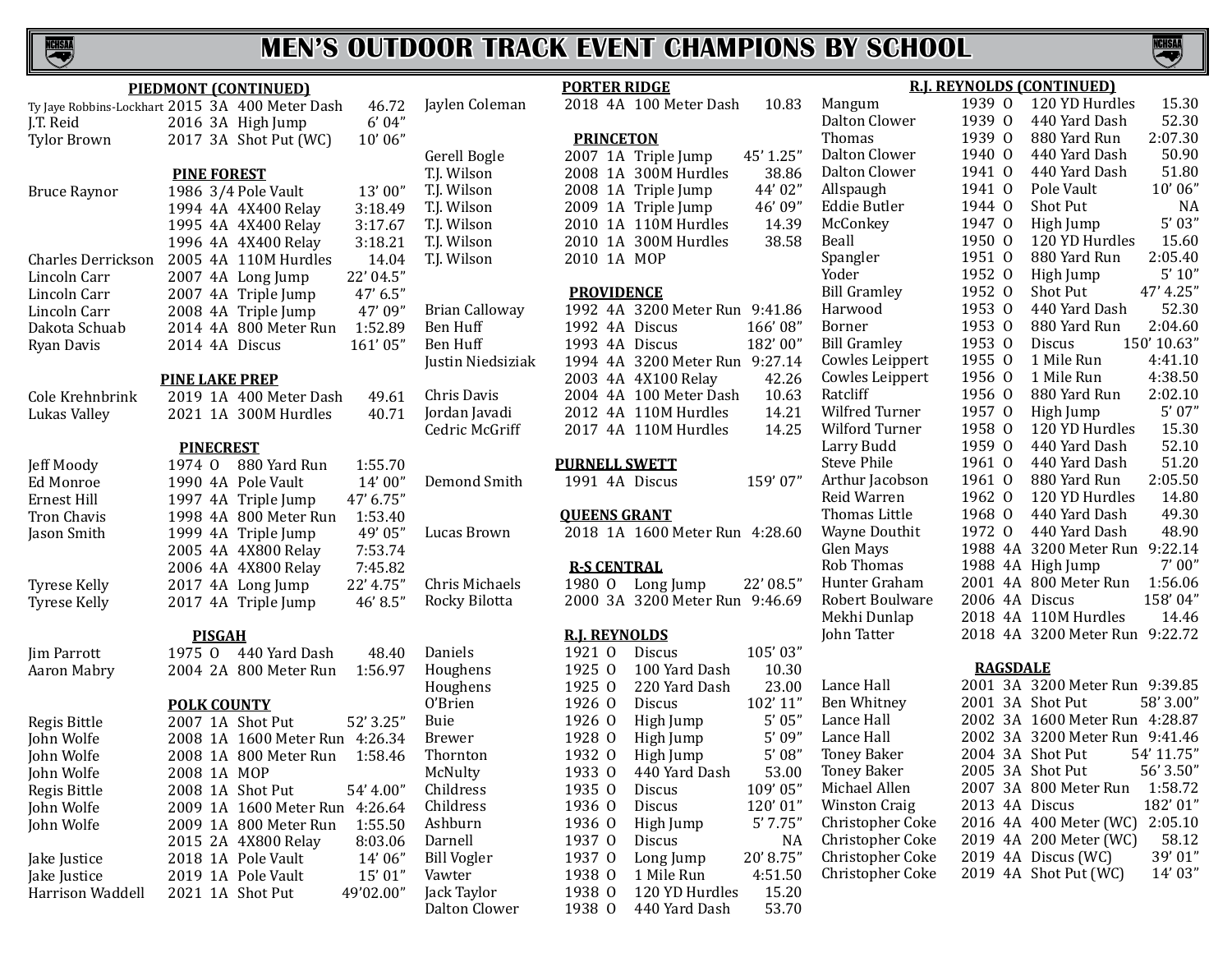

|                     | <b>RALEIGH</b>   |                                |            |                   |
|---------------------|------------------|--------------------------------|------------|-------------------|
| Seaman Hudson       | 1931 0           | 1 Mile Run                     | 4:36.40    | Miguel El         |
| Wood                | 1936 0           | <b>Shot Put</b>                | 46' 3.00"  |                   |
| Sanderford          | 1944 0           | Discus                         | 105' 10.5" | Gwyhan I          |
| Groves              | 1944 0           | High Jump                      | 5'07''     |                   |
| Laddie Terrell      | $1944 \Omega$    | Long Jump                      | 20' 5.25"  |                   |
| Laddie Terrell      | 1945 0           | 100 Yard Dash                  | 10.60      | G.H. Mille        |
| B.K. Grown          | 1945 0           | 120 YD Hurdles                 | 16.30      | <b>Brad Cart</b>  |
| Cave                | 1945 0           | 440 Yard Dash                  | 54.00      | <b>Brad Cart</b>  |
| B.K. Grown          | 1945 0           | High Jump                      | 5'5.25''   | <b>Billy Blac</b> |
| Pickett             | 1945 0           | High Jump                      | 5'5.25''   | <b>Billy Blac</b> |
| Laddie Terrell      | 1945 0           | Long Jump                      | 19' 2.50"  | Joseph M          |
| B.K. Grown          | 1945 0           | <b>Shot Put</b>                | 43' 10.00" | Adam Lin          |
| Jimmy Cain          | 1946 0           | 440 Yard Dash                  | 52.70      | Daniel Sla        |
| Jimmy Cain          | 1947 0           | 220 Yard Dash                  | 22.40      |                   |
| Jimmy Cain          | 1947 0           | 440 Yard Dash                  | 50.50      |                   |
| Jimmy Cain          | 1947 0           | <b>Discus</b>                  | 109'08"    |                   |
| Wadsworth           | 1948 0           | 100 Yard Dash                  | 10.20      |                   |
| Wesley Ledford      | 1949 0           | 880 Yard Run                   | 2:01.20    | Elliott Gra       |
| Shockley            | 1950 0           | 1 Mile Run                     | 4:39.00    | Elliott Gra       |
| Wesley Ledford      | 1950 0           | 440 Yard Dash                  | 52.90      | Elliott Gra       |
| Wesley Ledford      | 1950 0           | 880 Yard Run                   | 2:03.50    | Elliott Gra       |
| Jones               | 1951 0           | <b>Shot Put</b>                | 47' 3.38"  |                   |
| Upchurch            | 1953 0           | Pole Vault                     | 10'09"     |                   |
| Upchurch            | 1954 0           | Pole Vault                     | 11'10''    |                   |
| Laddie Terrell      | 1945 0           | 220 Yard Dash                  | 23.80      | Matthew           |
|                     |                  |                                |            | Matthew           |
|                     |                  | <b>RALEIGH CHARTER</b>         |            |                   |
| Chris O'Brien       |                  | 2014 1A 1600 Meter Run         | 4:31.22    |                   |
| Vidusha Rao         |                  | 2015 1A 300M Hurdles           | 40.48      | Eric Ridd         |
| <b>Enoch Cheung</b> |                  | 2017 1A 110M Hurdles           | 15.06      | Eric Ridd         |
| <b>Enoch Cheung</b> |                  | 2017 1A 300M Hurdles           | 39.94      | Eric Ridd         |
|                     |                  |                                |            | Eric Ridd         |
|                     | <b>RANDLEMAN</b> |                                |            | Eric Ridd         |
| Umar Abdul-Matin    |                  | 2018 2A 110M Hurdles           | 14.74      | Eric Ridd         |
|                     |                  |                                |            | Andre Br          |
|                     | <b>RANKIN</b>    |                                | 141'05"    |                   |
| Marvin Peele        | 1958 0           | <b>Discus</b>                  |            | Dwayne I          |
|                     | <b>REAGAN</b>    |                                |            | R.J. Russe        |
| Craig Engels        |                  | 2012 4A 1600 Meter Run 4:18.24 |            |                   |
|                     |                  | 2012 4A 4X800 Relay            | 7:50.60    |                   |
| Craig Engels        |                  | 2012 4A 800 Meter Run          | 1:54.43    | Darius Co         |
| Craig Engels        | 2012 4A MOP      |                                |            | Derius Co         |
|                     |                  | 2018 4A 4X200 Relay            | 1:26.39    | A.J. McDo         |
|                     |                  | 2019 4A 4X100 Relay            | 41.16      | R.J. McDo         |
|                     |                  | 2019 4A 4X200 Relay            | 1:25.49    | Jon DeBa          |
|                     |                  | 2021 4A 4X100 Relay            | 41.83      | <b>Tony Hor</b>   |
|                     |                  |                                |            | <b>Rrian Nor</b>  |

|                         | <b>RED SPRINGS</b> |                 |                          |            |
|-------------------------|--------------------|-----------------|--------------------------|------------|
| Miguel Ellis            | 1996 1A            |                 | 100 Meter Dash           | 11.29      |
|                         | 1999               | 1A              | 4X400 Relay              | 3:30.34    |
| Gwyhan Parker           | 2000 1A            |                 | 400 Meter Dash           | 50.56      |
|                         |                    |                 |                          |            |
|                         | <b>REIDSVILLE</b>  |                 |                          |            |
| G.H. Miller             | 1924 0             |                 | 120 YD Hurdles           | 16.50      |
| <b>Brad Carter</b>      | 1988 4A            |                 | 800 Meter Run            | 1:54.32    |
| <b>Brad Carter</b>      | 1989 4A            |                 | 800 Meter Run            | 1:52.96    |
| <b>Billy Blackstock</b> | 1998 2A            |                 | 200 Meter Dash           | 21.82      |
| <b>Billy Blackstock</b> | 1998               | 2A              | 400 Meter Dash           | 49.25      |
| Joseph Moore            | 1998 2A            |                 | Discus                   | 159' 10"   |
| Adam Lindsay            | 2002 2A            |                 | 3200 Meter Run           | 9:58.47    |
| Daniel Slayden          | 2003 2A            |                 | 1600 Meter Run           | 4:31.50    |
|                         | 2004 2A            |                 | 4X400 Relay              | 3:21.51    |
|                         | 2004 2A            |                 | 4X800 Relay              | 8:14.93    |
|                         | 2005               | 2A              | 4X800 Relay              | 8:09.27    |
|                         | 2006               | 2A              | 4X800 Relay              | 8:02.09    |
| <b>Elliott Graves</b>   | 2015 2A            |                 | 110M Hurdles             | 14.22      |
| <b>Elliott Graves</b>   | 2016 2A            |                 | 110M Hurdles             | 13.79      |
| Elliott Graves          | 2016 2A            |                 | 300M Hurdles             | 37.65      |
| Elliott Graves          | 2016 2A            |                 | <b>MOP</b>               |            |
|                         |                    |                 | <b>RESEARCH TRIANGLE</b> |            |
|                         | 2015 1A            |                 | 4X800 Relay              | 8:15.01    |
| Matthew Swepson         | 2018               | 1A              | <b>Discus</b>            | 140'09"    |
| Matthew Swepson         |                    |                 | 2019 1A Discus           | 149'08"    |
|                         |                    |                 |                          |            |
|                         | <b>RICHLANDS</b>   |                 |                          |            |
| Eric Riddick            | 1993               |                 | 1/2 Long Jump            | 22' 09.75" |
| Eric Riddick            | 1993               |                 | $1/2$ MOP                |            |
| Eric Riddick            | 1993               |                 | 1/2 Triple Jump          | 48' 9.75"  |
| Eric Riddick            | 1994               |                 | 1A Long Jump             | 23' 04"    |
| Eric Riddick            | 1994               |                 | 1A MOP                   |            |
| Eric Riddick            | 1994               | 1A              | Triple Jump              | 47' 2.5"   |
| Andre Bruinton          | 1995               | 1A              | 300M Hurdles             | 41.07      |
|                         | 1995               |                 | 1A 4X200 Relay           | 1:33.17    |
| Dwayne Berry            | 1996               |                 | 1A High Jump             | 6'02"      |
|                         | 2016 3A            |                 | 4X800 Relay              | 7:47.56    |
| R.J. Russell            | 2016 3A            |                 | 400 Meter Dash           | 48.86      |
|                         |                    | <b>RICHMOND</b> |                          |            |
| Darius Covington        | 1977 0             |                 | 100 Yard Dash            | 9.79       |
| Derius Covington        | 1977               | $\overline{0}$  | 220 Yard Dash            | 21.42      |
| A.J. McDonald           | 1988 4A            |                 | 100 Meter Dash           | 10.80      |
| R.J. McDonald           | 1988 4A            |                 | MOP                      |            |
| Jon DeBarry             | 1990 4A            |                 | High Jump                | 6' 10''    |
| <b>Tony Horne</b>       | 1994 4A            |                 | 110M Hurdles             | 14.43      |
|                         |                    |                 |                          |            |

#### Jeremiah Wilson 2016 1A 100 Meter Dash 11.04 Tyquan Bunch

Walter Jones 1<br>987 100 Walter Jones 10. Walter Jones 1<br>987 112 400 Walter Jones 1 Walter Jones 1<br>1987 10 Mon Cuthrell John Cuthrell 1<br>1

Will Ricks 2<br>A.J. Alston 2 A.J. Alston

Seth Adams Seth Adams<br>Ty Gibbs Ty Gibbs Clint McNeilly Trey Jones Landon Hunt Jacob Lewis Brock Adams

Jack McDowell Jack McDowell Jack McDowell<br>Childers

rwood 1998 4A Shot Put 52' 4.00" Dennis Jones<br>Nick Winkel

|                | 21 1A Long Jump | 21'07.75" |
|----------------|-----------------|-----------|
| <b>ROANOKE</b> |                 |           |

#### Donnie Wallace 1983 O Shot Put 58' 10.00" Saleem Lopez 1994 1A 200 Meter Dash 22.08<br>Donnie Wallace 1981 0 Shot Put 56'4.00" 1981 O Shot Put

#### **ROANOKE RAPIDS**

**RIVERSIDE-MARTIN**

| Vaughn              |              | 1925 O Shot Put                 | 39'8.88"  |
|---------------------|--------------|---------------------------------|-----------|
| <b>Walter Jones</b> |              | 1987 1/2 100 Meter Dash         | 10.70     |
| <b>Walter Jones</b> |              | 1987 1/2 400 Meter Dash         | 49.04     |
| Walter Jones        | 1987 1/2 MOP |                                 |           |
| John Cuthrell       |              | 1989 1/2 1600 Meter Run 4:25.93 |           |
|                     |              | 1998 2A 4X200 Relay             | 1:29.51   |
| Will Ricks          |              | 2003 2A 3200 Meter Run          | 9:54.96   |
| A.J. Alston         |              | 2012 2A Long Jump               | 22' 04.5" |
|                     |              |                                 |           |

#### **ROBBINSVILLE**

| Seth Adams         |  | 1994 1A 110M Hurdles | 15.57   |
|--------------------|--|----------------------|---------|
| Seth Adams         |  | 1994 1A 300M Hurdles | 39.82   |
| Ty Gibbs           |  | 2003 1A 110M Hurdles | 14.62   |
| Ty Gibbs           |  | 2003 1A 300M Hurdles | 39.87   |
|                    |  | 2005 1A 4X400 Relay  | 3:30.87 |
| Clint McNeilly     |  | 2005 1A High Jump    | 6'02"   |
| Trey Jones         |  | 2009 1A 300M Hurdles | 38.94   |
| Landon Hunt        |  | 2010 1A Pole Vault   | 15'00"  |
| Jacob Lewis        |  | 2016 1A High Jump    | 6'04"   |
| <b>Brock Adams</b> |  | 2021 1A 110M Hurdles | 16.35   |
|                    |  |                      |         |

#### **ROCKINGHAM**

| Jack McDowell | $1924 \Omega$ | 1924 O High Jump | 5'03''   |
|---------------|---------------|------------------|----------|
| Jack McDowell |               | Long Jump        | 18'8.75" |
| Jack McDowell | $1924 \Omega$ | Pole Vault       | 9' 06"   |
| Childers      |               | 1931 0 High Jump | 5'7.75'' |
|               |               |                  |          |

#### **ROCKINGHAM COUNTY**

Chris Glenn 1998 3A Shot Put 52' 11.25"

#### **ROCKY MOUNT**

Cade 1941 O Pole Vault 10'06"<br>Dennis Jones 1971 O 220 Yard Dash 21.80 Nick Winkel 1997 4A 3200 Meter Run 9:31.19<br>Charles Hooper 1997 4A Shot Put 54'9.00" Charles Hooper 1997 4A Shot Put 54' 9.00"<br>Michael Mason 2003 4A Triple Jump 46' 00" Michael Mason 2003 4A Triple Jump 46' 00"<br>Jocobi Jenkins 2008 3A 110M Hurdles 14.40 Jocobi Jenkins 2008 3A 110M Hurdles 14.40 Jaquell Bryant 2013 3A High Jump 6' 06"<br>Sherrod Greene 2016 3A Shot Put 55' 11.50" Sherrod Greene 2016 3A Shot Put 55' 11.50"<br>Sherrod Greene 2017 3A Discus 154' 09.5" 2017 3A Discus

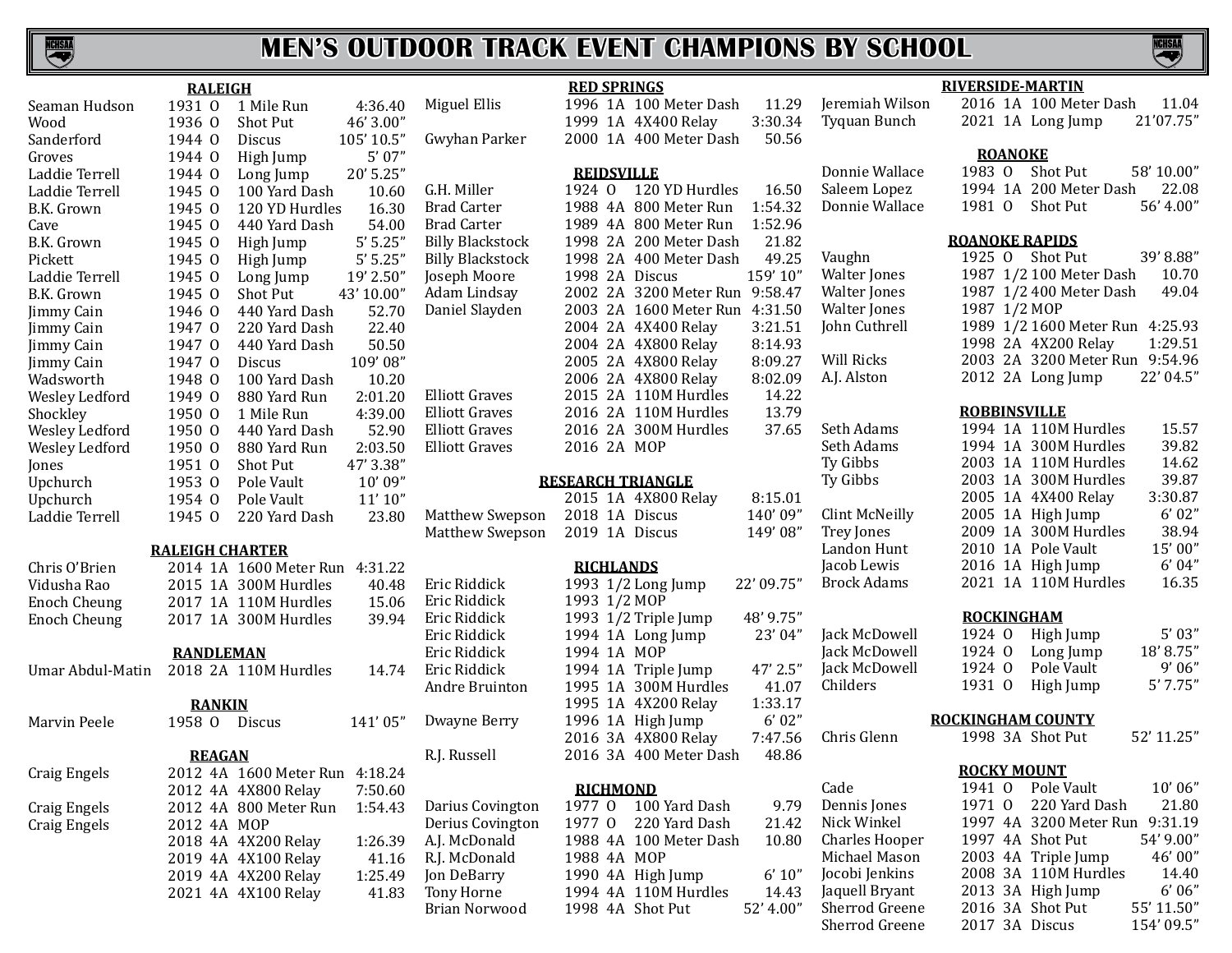# **NCHSAA**

# **MEN'S OUTDOOR TRACK EVENT CHAMPIONS BY SCHOOL**

S

|                         | <b>ROCKY MOUNT PREP</b>                   |            |                           |                     | <b>SALISBURY (CONTINUED)</b> |            |                          | <b>SELMA</b>                       |
|-------------------------|-------------------------------------------|------------|---------------------------|---------------------|------------------------------|------------|--------------------------|------------------------------------|
| Terrance Booth          | 2019 1A 110M Hurdles                      | 15.22      | Romar Morris              |                     | 2009 2A 200 Meter Dash       | 21.85      | <b>Branch</b>            | 1922 0 100 Yard Dash<br>10.60      |
|                         |                                           |            | Romar Morris              | 2009 2A MOP         |                              |            | <b>Branch</b>            | 1922 0<br>220 Yard Dash<br>24.00   |
|                         | <b>ROCKY RIVER</b>                        |            | Romar Morris              |                     | 2010 2A 100 Meter Dash       | 10.54      |                          |                                    |
|                         | Christopher Alexander 2018 4A Triple Jump | 49' 04"    | Romar Morris              |                     | 2010 2A 200 Meter Dash       | 21.47      |                          | <b>SEVENTY-FIRST</b>               |
|                         | Christopher Alexander 2019 4A Triple Jump | 50' 05"    | Romar Morris              | 2010 2A MOP         |                              |            | Melvin Scott             | 1973 0<br>Triple Jump<br>46' 1.75" |
|                         |                                           |            | Rasean Bledsoe            |                     | 2013 2A Triple Jump          | 46' 04"    | Jerome Ballew            | 1977 0 120 YD Hurdles<br>14.02     |
|                         | <b>ROSEWOOD</b>                           |            | Brandon Cathcart          |                     | 2004 2A Long Jump            | 24' 2.5"   | Chucky Johnson           | 1988 4A Shot Put<br>57' 11.50"     |
| <b>Bob Cooke</b>        | 2001 1A Shot Put                          | 51' 9.25"  |                           |                     |                              |            |                          | 1:27.74<br>1990 4A 4X200 Relay     |
|                         | 2004 1A 4X400 Relay                       | 3:35.28    |                           | <b>SANDERSON</b>    |                              |            | <b>Charles Hawkins</b>   | 1998 4A 200 Meter Dash<br>21.64    |
|                         | Marquail Al-Montaser 2015 1A 110M Hurdles | 15.57      | Haywood Ray               | 1972 0              | 100 Yard Dash                | 9.60       | <b>Charles Hawkins</b>   | 23' 04"<br>1999 4A Long Jump       |
|                         | 2015 1A 4X400 Relay                       | 3:29.46    | Lebaron Carruthers 1972 O |                     | Discus                       | 168'01"    |                          |                                    |
|                         | 2016 1A 4X400 Relay                       | 3:29.00    | John Holladay             | 1972 0              | Shot Put                     | 56' 9.00"  |                          | <b>SHELBY</b>                      |
| Phillip Kostelecky      | 2017 1A Discus (WC)                       | 11'03"     | John Holladay             | 1973 0              | Shot Put                     | 60'8.50"   | Harvey McSwain           | 1981 0 100 Meter Dash<br>10.62     |
| Phillip Kostelecky      | 2017 1A Shot Put (WC)                     | 9' 1.75''  | Wayne Struble             | 1975 0              | Pole Vault                   | 13'06"     | Neveth Gidney            | 38.83<br>1990 3A 300M Hurdles      |
|                         |                                           |            | Frank Bonsu               |                     | 1994 4A 300M Hurdles         | 38.51      | Montral Hamrick          | 14.18<br>1996 3A 110M Hurdles      |
|                         | <b>ROXBORO</b>                            |            | Aaron Sink                |                     | 1997 4A 300M Hurdles         | 37.81      | Milton Briscoe           | 1998 2A Shot Put<br>52' 8.25"      |
| Jim Wilkins             | 1969 0 1 Mile Run                         | 4:16.10    | Temercus McNeil           |                     | 1997 4A High Jump            | 6'06''     |                          | 3:26.82<br>2000 2A 4X400 Relay     |
| Jim Wilkins             | 1 Mile Run<br>1970 0                      | 4:15.20    | B.J. Henderson            |                     | 2001 4A 400 Meter Dash       | 49.18      | David Blackley           | 2002 2A 1600 Meter Run 4:30.54     |
|                         |                                           |            |                           |                     | 2004 4A 4X200 Relay          | 1:28.07    |                          | 2008 2A 4X100 Relay<br>43.05       |
|                         | <b>RURUAL HALL</b>                        |            | J.R. Rogers               |                     | 2005 4A 100 Meter Dash       | 10.60      |                          | 1:29.71<br>2008 2A 4X200 Relay     |
| Moore                   | 1939 0 1 Mile Run                         | 4:45.80    |                           |                     | 2005 4A 4X100 Relay          | 41.67      |                          | 2009 2A 4X200 Relay<br>1:29.93     |
|                         |                                           |            |                           |                     | 2005 4A 4X200 Relay          | 1:28.33    | <b>Blanton Gillespie</b> | 2014 2A 1600 Meter Run 4:28.11     |
|                         | <b>SALISBURY</b>                          |            | Emmanuel Jackson          |                     | 2015 4A 110M Hurdles         | 13.70      | <b>Blanton Gillespie</b> | 2015 2A 1600 Meter Run 4:24.40     |
| Julian McKenzie         | 1941 0<br>1 Mile Run                      | 4:31.80    |                           |                     |                              |            | Lathan Kee               | 48.59<br>2017 2A 400 Meter Dash    |
| Bowden                  | 1951 0<br>120 YD Hurdles                  | 16.50      |                           | <b>SANFORD</b>      |                              |            |                          |                                    |
| Pat Hilliard            | 1967 0<br>Pole Vault                      | 13'08"     | Wilkie                    | 1931 0              | High Jump                    | 5'7.75''   |                          | <b>SILER CITY</b>                  |
| John Boghans            | 1982 0<br>110M Hurdles                    | 14.52      | McLeod                    | 1937 0              | Pole Vault                   | 11'00''    | William Atwater          | 1962 0 880 Yard Run<br>2:03.10     |
| Tim Leach               | 1982 0<br>Triple Jump                     | 50' 5.25"  |                           |                     |                              |            |                          |                                    |
| Phillipe Williams       | 1986 1/2 Pole Vault                       | 13'06"     |                           | <b>SCOTLAND</b>     |                              |            |                          | <b>SMITHFIELD</b>                  |
| Donald Jenkins          | 1987 1/2 1600 Meter Run 4:27.33           |            | Don Lucas                 | 1969 0              | Long Jump                    | 22' 7.25"  | <b>Richard Holmes</b>    | 1971 0 440 Yard Dash<br>48.60      |
| Adam Boyd               | 1988 1/2 200 Meter Dash                   | 22.02      | Robert Hicks              | 1978 0              | High Jump                    | 6' 10''    |                          |                                    |
|                         | 1988 1/2 4X400 Relay                      | 3:22.44    | James McDonald            | 1984 0              | High Jump                    | 6' 10''    |                          | SMITHFIELD-SELMA                   |
| Andre Steele            | 1988 1/2 400 Meter Dash                   | 48.28      | James McDonald            | 1985 0              | High Jump                    | 6' 10''    | Michael Clark            | 1988 4A 300M Hurdles<br>37.64      |
| Andre Steele            | 1989 1/2 200 Meter Dash                   | 21.91      | Sy Creed                  |                     | 1987 4A Pole Vault           | 14' 00"    |                          | 3:16.79<br>1988 4A 4X400 Relay     |
|                         | 1989 1/2 4X400 Relay                      | 3:21.57    | <b>Tyrell Tait</b>        | 1989 4A MOP         |                              |            | Maurice Hilliard         | 13'06"<br>1989 4A Pole Vault       |
| Andre Steele            | 1989 1/2 400 Meter Dash                   | 47.41      | <b>Tyrell Taitt</b>       |                     | 1989 4A Long Jump            | 24' 00.5"  | Henry Johnson            | 14'06"<br>2010 4A Pole Vault       |
| Andre Steele            | 1989 1/2 MOP                              |            | <b>Tyrell Taitt</b>       |                     | 1989 4A Triple Jump          | 48' 03.75" |                          |                                    |
| Andre Steele            | 1990 3A 400 Meter Dash                    | 47.51      | Garrett Peterkin          |                     | 2000 4A Triple Jump          | 45' 07"    |                          | <b>SOUTH BRUNSWICK</b>             |
| Shawn Miller            | 1990 3A High Jump                         | 6' 8.25''  | Akeem Hale                | 2001 4A Discus      |                              | 167'09"    | Robert Flythe            | 1990 1/2 300M Hurdles<br>38.58     |
| Andre Steele            | 1991 3A 400 Meter Dash                    | 46.86      |                           |                     | 2002 4A 4X100 Relay          | 41.82      | Larry Brock              | 1996 3A Discus<br>164'02"          |
| Jermaine Mayo           | 1993 3A Long Jump                         | 23' 0.5"   | <b>Jimmy Martin</b>       | 2007 4A Discus      |                              | 152'06"    | Ryan Minor               | 58' 10.50"<br>2010 3A Shot Put     |
| Tyrone Fox              | 1993 3A Triple Jump                       | 47' 10.75" | <b>Jimmy Martin</b>       |                     | 2007 4A Shot Put             | 53' 4.50"  | Ryan Minor               | 56' 2.50"<br>2011 3A Shot Put      |
| Desmond Adams           | 1996 2A 100 Meter Dash                    | 11.04      | Malik Diggs               |                     | 2013 4A 110M Hurdles         | 14.40      | Colin Minor              | 55' 5.00"<br>2013 3A Shot Put      |
|                         | 1996 2A 4X100 Relay                       | 42.30      |                           |                     |                              |            | Colin Minor              | 2014 3A Shot Put<br>58' 6.00"      |
| <b>Brandon Cathcart</b> | 2005 2A Long Jump                         | 23' 05"    |                           | <b>SEDGE GARDEN</b> |                              |            |                          |                                    |
| Brandon Cathcart        | 2005 2A MOP                               |            | Manual Griffin            |                     | 1941 O High Jump             | 5' 11''    |                          | <b>SOUTH CALDWELL</b>              |
| Brandon Cathcard        | 2005 2A Triple Jump                       | 47'09"     |                           |                     |                              |            | Glenn Hicks              | 1997 3A 300M Hurdles<br>38.73      |
| Romar Morris            | 2009 2A 100 Meter Dash                    | 10.80      |                           |                     |                              |            | Mitchell Pope            | 2002 4A Shot Put<br>60' 3.00"      |
|                         |                                           |            |                           |                     |                              |            |                          |                                    |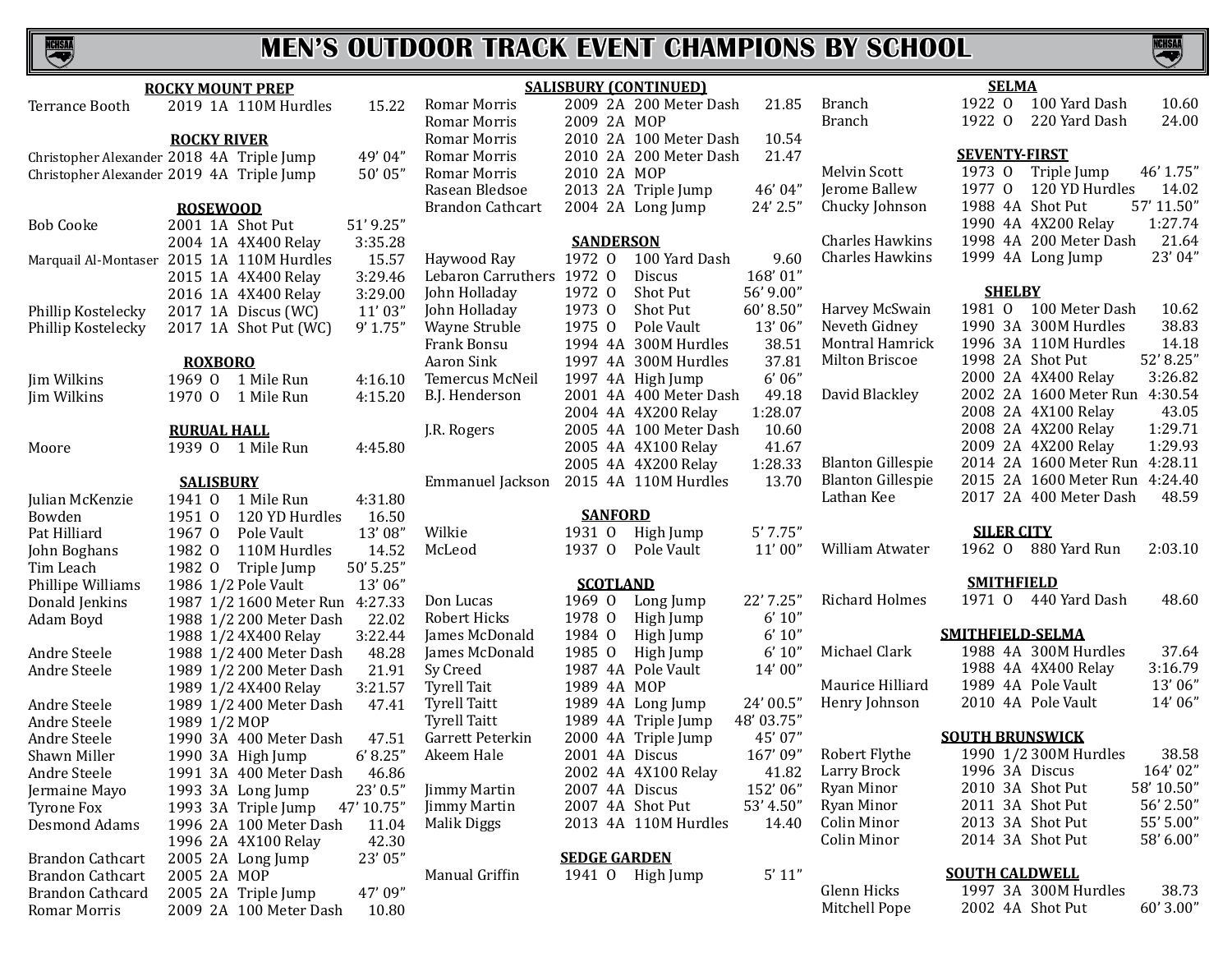

|                        | <b>SOUTH CENTRAL</b> |                                 |           |
|------------------------|----------------------|---------------------------------|-----------|
| Atolani Akinkuotu      |                      | 2006 3A 100 Meter Dash          | 10.61     |
| Atolani Akinkuotu      | 2006 3A              | 200 Meter Dash                  | 21.96     |
|                        |                      | 2013 3A 4X200 Relay             | 1:27.26   |
| Dexter McDuffie        |                      | 2017 4A 300M Hurdles            | 37.91     |
| Dexter McDuffie        | 2018 4A              | 300M Hurdles                    | 37.66     |
|                        |                      | <b>SOUTH COLUMBUS</b>           |           |
| Jason Green            |                      | 1996 2A Shot Put                | 51'00.50" |
| Antonio Kelly          |                      | 2000 2A 300M Hurdles            | 39.17     |
| James Smith            |                      | 2000 2A Long Jump               | 22' 11''  |
| Shawn Williams         |                      | 2001 2A High Jump               | 6'06''    |
|                        |                      | <b>SOUTH CREEK</b>              |           |
| Jermaine Smith         | 2016 1A              | 110M Hurdles                    | 15.04     |
| Jermaine Smith         |                      | 2016 1A 300M Hurdles            | 40.69     |
|                        |                      | <b>SOUTH DAVIDSON</b>           |           |
| Lee Marrow             |                      | 1996 1A 1600 Meter Run          | 4:34.38   |
| <b>Clarence Kinley</b> |                      | 2001 1A 3200 Meter Run 10:13.77 |           |
|                        |                      | 2001 1A 4X800 Relay             | 8:22.51   |
|                        |                      | 2016 1A 4X800 Relay             | 8:09.31   |
| <b>Everette Rhymer</b> |                      | 2018 1A 800 Meter Run           | 1:58.06   |
| Brent Surratt          | 2019 1A              | 1600 Meter Run                  | 4:19.06   |
|                        |                      | <b>SOUTH GRANVILLE</b>          |           |
| David Forsythe         | 1977 O               | Pole Vault                      | 13'07"    |
|                        | <b>SOUTH IREDELL</b> |                                 |           |
| Joe Wilson             |                      | 1994 3A High Jump               | 6'06''    |
| Cory Gaither           |                      | 2018 3A 300M Hurdles            | 37.18     |
|                        |                      | <b>SOUTH JOHNSTON</b>           |           |
| Deangelo Ruffin        |                      | 2004 3A Long Jump               | 22' 9.5"  |
| Deangelo Ruffin        |                      | 2005 3A Long Jump               | 22' 2.75" |
|                        |                      | 2008 3A 4X100 Relay             | 42.50     |
|                        | <b>SOUTH LENOIR</b>  |                                 |           |
| Cannon Heath           |                      | 2012 2A 800 Meter Run           | 1:56.50   |
| <b>Bryce Floyd</b>     | 2013 2A              | 100 Meter (WC)                  | 33.02     |
| Bryce Floyd            | 2013 2A              | 200 Meter (WC)                  | 1:07.69   |
| <b>Bryce Floyd</b>     | 2013 2A              | Discus (WC)                     | 31'07"    |
| <b>Bryce Floyd</b>     | 2013 2A              | Shot Put (WC)                   | 11'08"    |
| <b>Bryce Floyd</b>     | 2014 2A              | Discus (WC)                     | 33'08"    |
| <b>Bryce Floyd</b>     | 2014 2A              | Shot Put (WC)                   | 12' 11"   |
| <b>Bryce Floyd</b>     | 2016 2A              | Discus (WC)                     | 38'03"    |
| <b>Bryce Floyd</b>     | 2016 2A              | Shot Put (WC)                   | 16' 03"   |

|                   |                         | <b>SOUTH M</b> |
|-------------------|-------------------------|----------------|
| .61               | <b>Bobby Jones</b>      | 1968           |
| .96               | <b>Bobby Jones</b>      | 1970           |
|                   |                         | 2002           |
| $\frac{.26}{.91}$ | <b>Andrew Pearman</b>   | 2002           |
| .66               | <b>Brandon Manshack</b> | 2003           |
|                   | Chase Eckard            | 2004           |
|                   | <b>Kyle Spivey</b>      | 2004           |
| 50"               | Jabari Dalton           | 2019           |
| .17               | Graham Gutknecht        | 2021           |
| 11"               |                         |                |
| 06"               |                         | <b>SOUT</b>    |
|                   | <b>Glenn Sparrow</b>    | 1978           |
|                   | <b>Glenn Sparrow</b>    | 1979           |
| .04               | Phillip Childers        | 2001           |
| .69               | Phillip Childers        | 2002           |
|                   | Phillip Childers        | 2003           |
|                   | Justus Watkins          | 2011           |
| .38               | Zane Andrews            | 2019           |
| .77               |                         |                |
| .51               |                         | <b>SOUTH</b>   |
| .31               | Rashawn Brown           | 1997           |
| .06               |                         | 1997           |
| .06               |                         | 1997           |
|                   | Robert Tillman          | 2001           |
|                   | Robert Tillman          | 2002           |
| 07"               | Robert Tillman          | 2003           |
|                   |                         |                |
|                   |                         | <b>SOUT</b>    |
| 06''              | Phillip Morgan          | 1994           |
| .18               | Caleb Henley            | 2005           |
|                   | <b>Maverick Miles</b>   | 2008           |
| .5"               |                         | <u>SOUT</u>    |
| 75"               | Jonathan Walter         | 1999           |
| .50               | Al Rush                 | 2002           |
|                   | Al Rush                 | 2002           |
|                   |                         | 2003           |
| .50               | <b>Austin Patterson</b> | 2003           |
| .02               | <b>Austin Patterson</b> | 2004           |
| .69               | <b>Eric Thomas</b>      | 2006           |
| 07"               |                         |                |
| 08''              |                         | <b>SOUT</b>    |

John Ferguson 2005 1A Discus<br>
Sam Brison 2006 1A 1600 M

|                         |         |              | <b>SOUTH MECKLENBURG</b> |           |
|-------------------------|---------|--------------|--------------------------|-----------|
| <b>Bobby Jones</b>      | 1968 0  |              | High Jump                | 6'06''    |
| <b>Bobby Jones</b>      | 1970 0  |              | High Jump                | $6'$ 06"  |
|                         | 2002 4A |              | 4X400 Relay              | 3:20.91   |
| Andrew Pearman          | 2002    | 4A           | 400 Meter Dash           | 48.20     |
| Brandon Manshack        | 2003    | 4A           | Discus                   | 161'07"   |
| Chase Eckard            | 2004 4A |              | 1600 Meter Run           | 4:15.52   |
| Kyle Spivey             | 2004 4A |              | Pole Vault               | 14'06"    |
| Jabari Dalton           | 2019 4A |              | 300M Hurdles             | 37.66     |
| Graham Gutknecht        | 2021 4A |              | Pole Vault               | 14'00.00" |
|                         |         |              | <b>SOUTH POINT</b>       |           |
| Glenn Sparrow           | 1978 0  |              | 1 Mile Run               | 4:17.15   |
| Glenn Sparrow           | 1979    | $\mathbf{0}$ | 1 Mile Run               | 4:19.90   |
| Phillip Childers        | 2001    | 3A           | Pole Vault               | 14'00"    |
| Phillip Childers        | 2002 3A |              | Pole Vault               | 14 06"    |
| Phillip Childers        | 2003 3A |              | Pole Vault               | 14'06"    |
| Justus Watkins          | 2011    | 3A           | Long Jump                | 22' 6.25" |
| Zane Andrews            | 2019 2A |              | Pole Vault               | 14'00"    |
|                         |         |              | <b>SOUTH ROBESON</b>     |           |
| Rashawn Brown           | 1997    |              | 1A 100 Meter Dash        | 11.13     |
|                         | 1997    |              | 1A 4X100 Relay           | 43.52     |
|                         | 1997    | 1A           | 4X200 Relay              | 1:32.39   |
| Robert Tillman          | 2001    |              | 1A Long Jump             | 22' 04.5" |
| Robert Tillman          | 2002 2A |              | Long Jump                | 23' 05"   |
| Robert Tillman          |         |              | 2003 2A Long Jump        | 24' 04"   |
|                         |         |              | <b>SOUTH ROWAN</b>       |           |
| Phillip Morgan          |         |              | 1994 4A Shot Put         | 54' 3.00" |
| Caleb Henley            |         |              | 2005 4A Pole Vault       | 15'00"    |
| Maverick Miles          |         |              | 2008 3A Pole Vault       | 14'06"    |
|                         |         |              | <b>SOUTH STANLY</b>      |           |
| Jonathan Walter         |         |              | 1999 1A Pole Vault       | 12'06"    |
| Al Rush                 | 2002 1A |              | 110M Hurdles             | 14.32     |
| Al Rush                 | 2002    |              | 1A 300M Hurdles          | 38.80     |
|                         | 2003    |              | 1A 4X100 Relay           | 43.99     |
| <b>Austin Patterson</b> | 2003    | 1A           | Pole Vault               | 14' 03"   |
| Austin Patterson        | 2004 1A |              | Pole Vault               | 14'00"    |
| Eric Thomas             | 2006 1A |              | 110M Hurdles             | 15.18     |

#### **H STOKES**

Michael Townsend 2005 1A 300M Hurdles 40.93<br>John Ferguson 2005 1A Discus 139'04" Sam Brison 2006 1A 1600 Meter Run 4:34.25<br>Sam Brison 2006 1A 3200 Meter Run 10:18.64 2006 1A 3200 Meter Run 10:18.64<br>2006 1A 4X800 Relay 8:36.43 2006 1A 4X800 Relay Sam Brison 2006 1A 800 Meter Run 2:00.83

| Dewayne Ashburn                   | 2006               | 1A | High Jump                       | 6'06''           |
|-----------------------------------|--------------------|----|---------------------------------|------------------|
| Sam Brinson                       | 2006               | 1A | <b>MOP</b>                      |                  |
| Jacob Lane                        | 2006               | 1A | <b>Shot Put</b>                 | 50'8.75"         |
| Rashad Gray                       | 2008 1A            |    | Discus                          | 150'04"          |
|                                   |                    |    |                                 |                  |
|                                   | <b>SOUTH VIEW</b>  |    |                                 |                  |
| Sam Mooring                       | 1991 4A            |    | 110M Hurdles                    | 14.28            |
|                                   | 1991 4A            |    | 4X100 Relay                     | 41.80            |
| Michael Moore                     | 2010 4A            |    | 110M Hurdles                    | 14.53            |
| Xavier Brown                      | 2013 4A            |    | 300M Hurdles                    | 37.38            |
| Xavier Brown                      | 2014 4A            |    | 300M Hurdles                    | 37.38            |
| Philip Hall                       | 2015 4A            |    | 1600 Meter Run                  | 4:12.07          |
| Philip Hall                       | 2015 4A            |    | 3200 Meter Run                  | 9:24.68          |
| Isaiah Fultz                      | 2019 4A            |    | 100 Meter (WC)                  | 21.91            |
|                                   |                    |    |                                 |                  |
|                                   |                    |    | <b>SOUTHEAST GUILFORD</b>       |                  |
| <b>George Simmons</b>             | 1992               | 3A | High Jump                       | 6'06''           |
| <b>Anthony Marshall</b>           | 1994 2A            |    | 300M Hurdles                    | 39.90            |
| <b>Bill Jackson</b>               | 1995               | 2A | 1600 Meter Run                  | 4:23.83          |
|                                   | 1996 3A            |    | 4X200 Relay                     | 1:28.38          |
|                                   | 1996 3A            |    | 4X400 Relay                     | 3:22.34          |
|                                   | 1997 3A            |    | 4X200 Relay                     | 1:28.73          |
|                                   | 1997               | 3A | 4X400 Relay                     | 3:20.02          |
|                                   |                    |    |                                 |                  |
|                                   |                    |    |                                 |                  |
|                                   |                    |    | <b>SOUTHEAST HALIFAX</b>        |                  |
| Reginald Pittman                  | 1992 3A            |    | 1600 Meter Run<br>800 Meter Run | 4:20.66          |
| Reggie Pittman<br>Albert Whitaker | 1993 3A<br>1996 2A |    | 300M Hurdles                    | 1:56.79<br>39.31 |
|                                   |                    |    |                                 |                  |
|                                   |                    |    | <b>SOUTHEAST RALEIGH</b>        |                  |
|                                   | 2003 4A            |    | 4X400 Relay                     | 3:20.54          |
|                                   | 2004 4A            |    | 4X400 Relay                     | 3:19.47          |
|                                   | 2004 4A            |    | 4X800 Relay                     | 7:52.71          |
| Eric Smalls                       | 2004 4A            |    | <b>Shot Put</b>                 | 56' 5.00"        |
|                                   | 2007 4A            |    | 4X200 Relay                     | 1:26.90          |
| Keare Smith                       | 2008 4A            |    | 300M Hurdles                    | 37.64            |
| <b>Wayne Davis</b>                | 2009 4A            |    | 110M Hurdles                    | 13.58            |
|                                   | 2010 4A            |    | 4X400 Relay                     | 3:16.29          |
| Steven Bell                       | 2010 4A            |    | High Jump                       | 6'06''           |
| Steven Bell                       | 2010 4A            |    | Triple Jump                     | 48' 10"          |
| Jaylon Holt                       | 2012 4A            |    | Triple Jump                     | 47' 3.5"         |
|                                   | 2014 4A            |    | 4X400 Relay                     | 3:16.12          |
| Jamaree Murray                    | 2014 4A            |    | 400 Meter Dash                  | 47.77            |
|                                   | 2015 4A            |    | 4X400 Relay                     | 3:20.33          |
|                                   | 2015 4A            |    | 4X800 Relay                     | 7:55.01          |
| Eric Haddock                      | 2019 4A            |    | Long Jump                       | 23' 03"          |

**SOUTH STOKES (CONTINUED)**

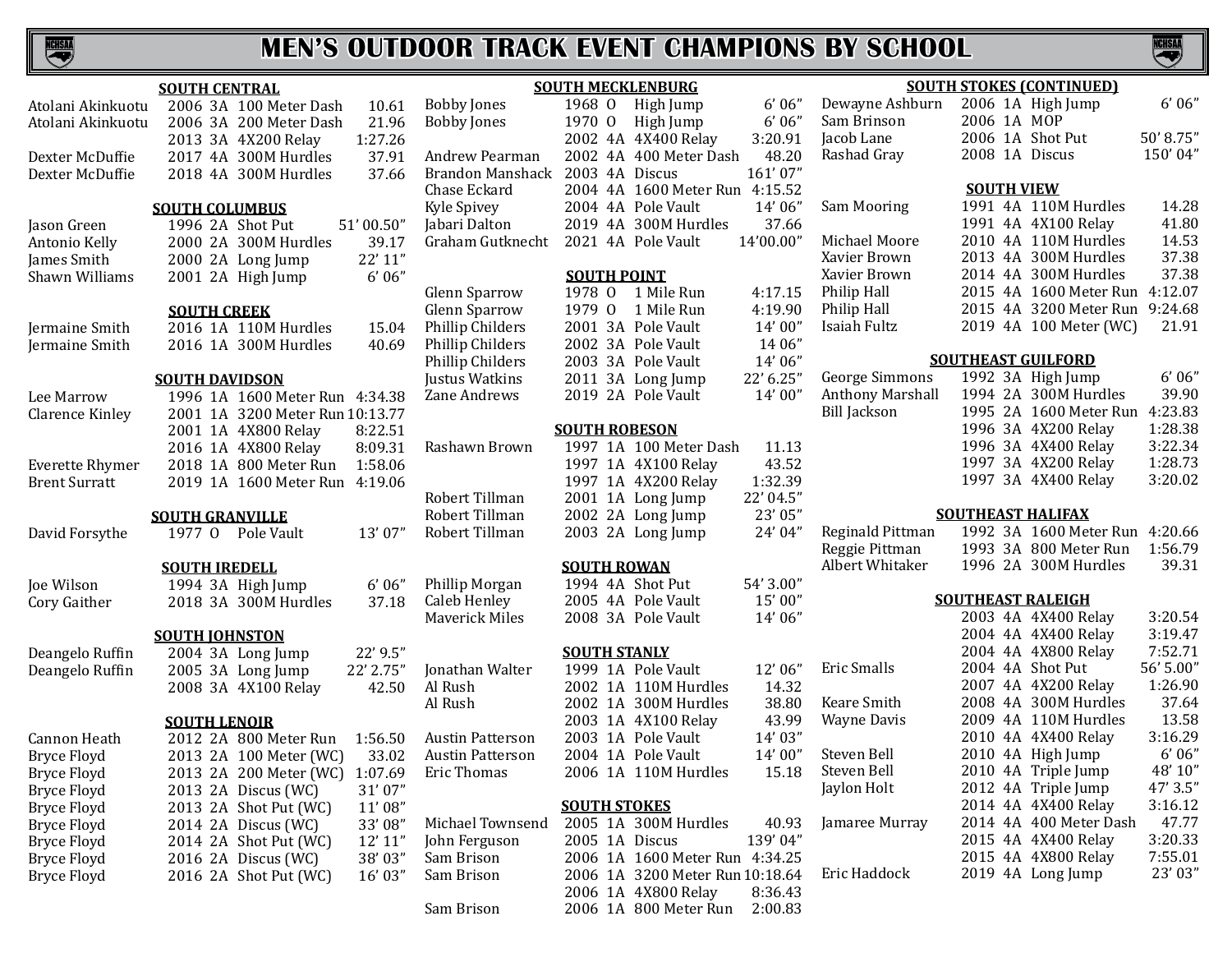

|                      | <b>SOUTHERN ALAMANCE</b>         |                       | <b>SOUTHWEST EDGECOMBE</b>                 |                                   | <b>STARMOUNT</b>                                                   |
|----------------------|----------------------------------|-----------------------|--------------------------------------------|-----------------------------------|--------------------------------------------------------------------|
| J.J. Walker          | 23' 2.5"<br>1989 3A Long Jump    | <b>Bobby Wooten</b>   | 1988 3A High Jump<br>6'04"                 | Bryan Lashley                     | 12'06"<br>2000 1A Pole Vault                                       |
| Kymani Dula          | 48.21<br>2015 4A 400 Meter Dash  | Michael Carroll       | 39.57<br>1995 3A 300M Hurdles              | J. Cox                            | 15.71<br>2005 1A 110M Hurdles                                      |
|                      |                                  |                       |                                            | Antonio McCelland                 | 22' 9.5"<br>2009 2A Long Jump                                      |
|                      | <b>SOUTHERN DURHAM</b>           |                       | <b>SOUTHWEST GUILFORD</b>                  | Aaron Combs                       | 2010 2A 800 Meter Run<br>1:53.40                                   |
| Isiah Parrish        | 1984 0 110M Hurdles<br>14.15     | Kevin Stephenson      | 1987 1/2 110M Hurdles<br>14.74             | Antonio McCelland                 | 22' 07"<br>2010 2A Long Jump                                       |
| Brian Davis          | 49.42<br>1988 3A 400 Meter Dash  |                       | 42.95<br>1987 1/2 4X100 Relay              | Antonio McCelland                 | 46' 04"<br>2010 2A Triple Jump                                     |
|                      | 1:28.70<br>2002 3A 4X200 Relay   | Johnny Striblin       | 46' 05"<br>2004 3A Triple Jump             |                                   |                                                                    |
| Jamario Clayton      | 22' 11"<br>2008 4A Long Jump     | Daniel Keller         | 15' 09"<br>2005 3A Pole Vault              |                                   | <b>STATESVILLE</b>                                                 |
| Jalen Peterkin       | 2013 4A Shot Put<br>59' 6.00"    | Jason Roberts         | 54' 6.50"<br>2007 3A Shot Put              | Barclay                           | 4:44.50<br>1925 0 1 Mile Run                                       |
| Khaleb McRae         | 2019 3A 300M Hurdles<br>36.78    | Cordell Livingston    | 14.31<br>2009 3A 110M Hurdles              | Chris Frazier                     | 10.98<br>1992 3A 100 Meter Dash                                    |
|                      |                                  | Cordell Livingston    | 39.03<br>2009 3A 300M Hurdles              | Chris Frazier                     | 1994 3A 200 Meter Dash<br>21.86                                    |
|                      | <b>SOUTHERN GUILFORD</b>         |                       | 1:29.63<br>2009 3A 4X200 Relay             | Jason Dingess                     | 4:30.78<br>1996 3A 1600 Meter Run                                  |
| William Graves       | 48.29<br>2008 2A 400 Meter Dash  | Cordell Livingston    | 2009 3A MOP                                | Josaon Dingess                    | 1996 3A 3200 Meter Run 9:57.35                                     |
| Earl Green           | 2016 3A 110M Hurdles<br>14.44    |                       |                                            | Jason Dingess                     | 1996 3A MOP                                                        |
| Earl Green           | 38.97<br>2016 3A 300M Hurdles    |                       | <b>SOUTHWEST ONSLOW</b>                    | <b>Breon Borders</b>              | 38.59<br>2013 3A 300M Hurdles                                      |
|                      | 2017 3A Shot Put<br>60' 3.50"    | Keith Collins         | 1986 1/2 100 Meter Dash<br>10.94           | Samuel Johnson                    | 22' 10"<br>2016 3A Long Jump                                       |
| Aaron Wilkerson      |                                  | Marcus Jones          | 148'06"<br>1991 1/2 Discus                 | Samuel Johnson                    | 22' 8.5"<br>2017 3A Long Jump                                      |
|                      |                                  | Marcus Jones          | 161'05"<br>1992 1/2 Discus                 |                                   |                                                                    |
|                      | <b>SOUTHERN NASH</b>             | Kareem Ellis          | 46' 2.25"<br>1994 1A Shot Put              |                                   | <b>STOVALL</b>                                                     |
| Rashawn Deans        | 1995 3A 110M Hurdles<br>14.44    |                       | 51' 10.00"<br>1995 1A Shot Put             | Williams                          | 44' 5.00"<br>1926 0<br>Shot Put                                    |
| <b>Arthur Deans</b>  | 1998 3A 110M Hurdles<br>14.40    | Kareem Ellis          | 22.80<br>1997 1A 200 Meter Dash            | Williams                          | 1927 0<br>Shot Put<br>45' 2.50"                                    |
|                      | 3:23.10<br>1998 3A 4X400 Relay   | <b>Brian Waters</b>   | 8:34.85                                    |                                   |                                                                    |
| Derrick High         | 21.94<br>1999 3A 200 Meter Dash  |                       | 1997 1A 4X800 Relay                        |                                   | <b>SUN VALLEY</b>                                                  |
|                      | 3:23.54<br>1999 3A 4X400 Relay   | <b>Brian Waters</b>   | 22'00"<br>1997 1A Long Jump<br>1997 1A MOP | Harlis Meaders                    | 1987 3A Discus<br>146'06"                                          |
| Derrick High         | 1999 3A 400 Meter Dash<br>47.92  | <b>Brian Waters</b>   | 44' 2.25"                                  | Darin Barbee                      | 1987 3A MOP                                                        |
| Derrick High         | 1999 3A MOP                      | <b>Brian Waters</b>   | 1997 1A Triple Jump                        | Darin Barbee                      | 55' 5.00"<br>1987 3A Shot Put                                      |
|                      | 2012 3A 4X200 Relay<br>1:29.32   | Sean Barnett          | 1:59.15<br>1998 2A 800 Meter Run           |                                   | 7:57.77<br>1988 3A 4X800 Relay                                     |
| Nadir Thompson       | 2016 3A 200 Meter Dash<br>21.55  | Jamaal Williams       | 21.87<br>2008 2A 200 Meter Dash            | <b>Bryant Noles</b>               | 13'06"<br>1988 3A Pole Vault                                       |
| Jaquay Mitchell      | 47' 9.5"<br>2016 3A Triple Jump  | Aurelio Ottey         | 48.64<br>2015 2A 400 Meter Dash            | Robbie Sellati                    | 1989 3A 1600 Meter Run<br>4:24.46                                  |
|                      |                                  |                       |                                            | Robbie Sellati                    | 1989 3A 3200 Meter Run 9:36.82                                     |
|                      | <b>SOUTHERN VANCE</b>            |                       | <b>SOUTHWESTERN RANDOLPH</b>               |                                   | 1989 3A MOP                                                        |
| <b>Allen Simmons</b> | 1994 3A 110M Hurdles<br>14.68    |                       | 1990 1/2 4X800 Relay<br>8:21.40            | Robbie Sellati                    |                                                                    |
| Tommie Patrick       | 23' 03.5"<br>1996 3A Long Jump   | Gabrial Striblin      | 6'04"<br>1998 2A High Jump                 |                                   | 7:56.74<br>1992 3A 4X800 Relay                                     |
| Corei Plummer        | 166'06"<br>2006 2A Discus        |                       |                                            | Bryan Zmijewski<br>Shannon Rodden | 1993 3A 1600 Meter Run<br>4:21.22<br>52' 4.50"<br>1993 3A Shot Put |
|                      | 2007 2A 4X200 Relay<br>1:29.48   |                       | <b>SPRING HOPE</b>                         |                                   |                                                                    |
|                      |                                  | Sykes                 | 5' 8.5''<br>1929 0<br>High Jump            | Kadarius Lotharp                  | 2015 3A 100 Meter Dash<br>10.35<br>2015 3A 200 Meter Dash          |
|                      | <b>SOUTHERN VANCE</b>            | Sykes                 | 5'7.5''<br>1930 0<br>High Jump             | Kadarius Lotharp                  | 21.54<br>42.01                                                     |
| Chris McKinney       | 48' 7.25"<br>1991 4A Triple Jump | Sykes                 | 10' 10.25"<br>1930 0<br>Pole Vault         |                                   | 2015 3A 4X100 Relay                                                |
| <b>Stevie King</b>   | 1992 4A 100 Meter Dash<br>10.64  |                       |                                            |                                   | 2015 3A 4X200 Relay<br>1:27.76                                     |
| Keith McMillian      | 1999 4A 400 Meter Dash<br>47.49  |                       | <b>ST. PAULS</b>                           | Kadarius Lotharp                  | 2015 3A MOP                                                        |
| Sean White           | 2000 4A Long Jump<br>23′ 11      | Lee McNeill           | 10.55<br>100 Meter Dash<br>1984 0          |                                   | 2016 3A 4X100 Relay<br>41.75                                       |
| Jermaine Baker       | 2002 3A 300M Hurdles<br>39.63    | Lee McNeill           | 21.23<br>1984 0<br>200 Meter Dash          |                                   | 2016 3A 4X200 Relay<br>1:27.60                                     |
|                      |                                  | <b>Richard Wright</b> | 22.20<br>1986 1/2 200 Meter Dash           | Denmar Chambers                   | 2021 3A Shot Put<br>50'06.25"                                      |
|                      | <b>SOUTHSIDE</b>                 | LePatrick Currie      | 2007 2A 400 Meter Dash<br>49.69            | Denmar Chambers                   | 2021 3A Discus<br>158'07"                                          |
|                      | 2003 1A 4X400 Relay<br>3:33.14   | David Shaw            | 2009 2A 300M Hurdles<br>39.09              |                                   |                                                                    |
|                      | 2005 1A 4X100 Relay<br>42.87     |                       | 2010 2A 4X200 Relay<br>1:28.95             |                                   | <b>SURRY CENTRAL</b>                                               |
| Jeremiah Marable     | 23' 00.5"<br>2006 1A Long Jump   |                       |                                            | Allen McDevitt                    | 1986 1/2 800 Meter Run<br>1:59.20                                  |
| Tyreik Gaskin        | 2015 1A 200 Meter Dash<br>22.65  |                       |                                            | Allen McDevitt                    | 1987 1/2 800 Meter Run<br>1:55.91                                  |
|                      | 2015 1A 4X200 Relay<br>1:31.40   |                       |                                            | Jason Lawrence                    | 1990 1/2 800 Meter Run<br>1:59.19                                  |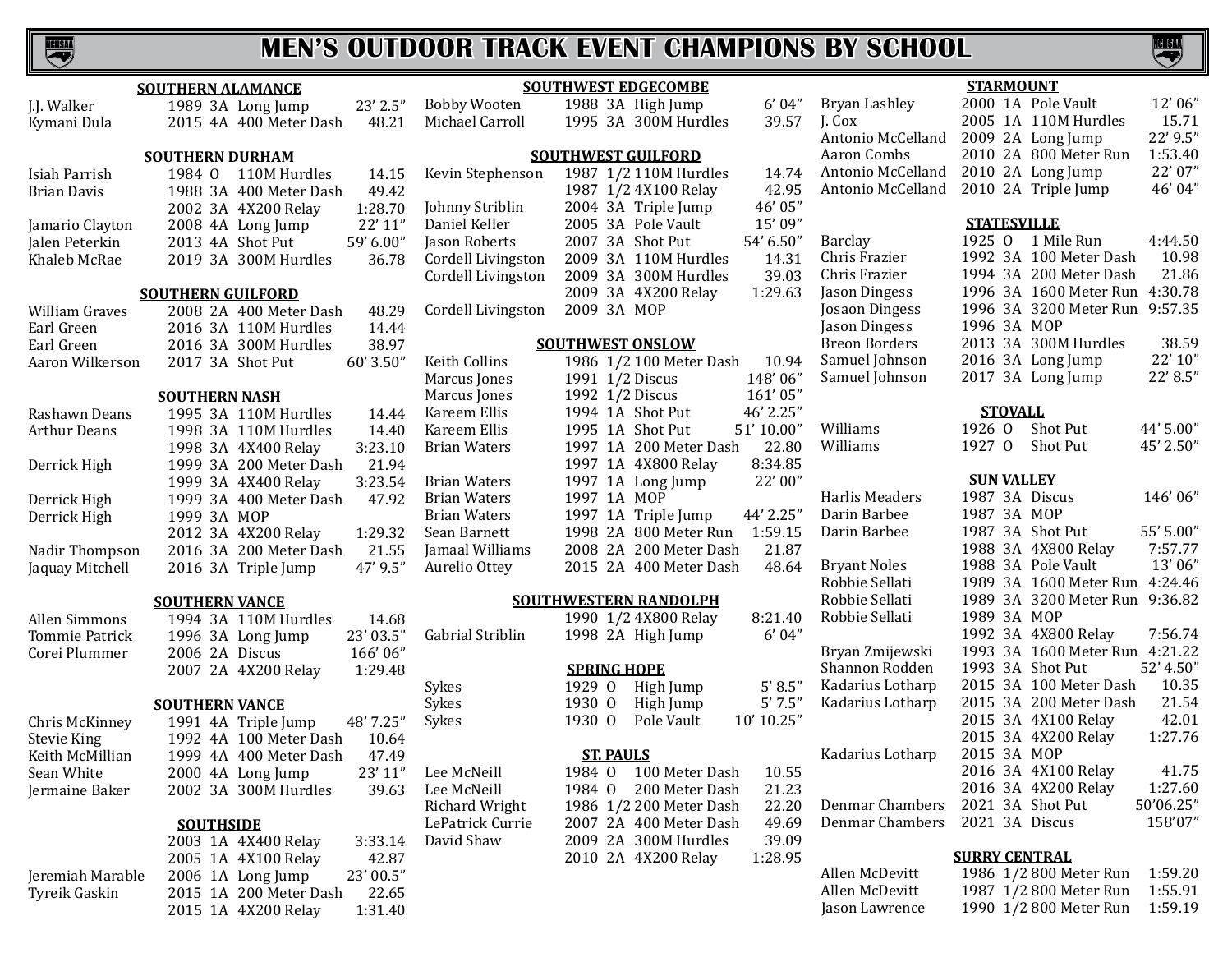

#### **SURRY CENTRAL (CONTINUED)** Jason Lawrence 1991 1/2 1600 Meter Run 4:26.10 Jason Lawrence 1991 1/2 800 Meter Run 1:58.46<br>
Shane Hull 1994 1A 1600 Meter Run 4:30.28 Shane Hull 1994 1A 1600 Meter Run 4:30.28<br>Patrick Edwards 1994 1A 3200 Meter Run 9:58.41 Patrick Edwards 1994 1A 3200 Meter Run 9:58.41 Shane Hull 1994 1A 800 Meter Run 2:02.85<br>Steve Whitt 1994 1A Discus 148'09" Steve Whitt 1994 1A Discus<br>
Jody Mitchell 1996 1A 3200 M 1996 1A 3200 Meter Run 10:06.76<br>1996 1A 4X800 Relay 8:27.51 1996 1A 4X800 Relay Alan Marion 1997 1A 1600 Meter Run 4:36.97<br>Allan Marion 1998 2A 1600 Meter Run 4:27.84 Allan Marion 1998 2A 1600 Meter Run 4:27.84<br>Amiean Kelly 2000 2A 800 Meter Run 1:59.04 Amiean Kelly 2000 2A 800 Meter Run 1:59.04<br>Chris Hiatt 2002 1A 1600 Meter Run 4:27.11 Chris Hiatt 2002 1A 1600 Meter Run 4:27.11<br>Chris Hiatt 2002 1A 3200 Meter Run 9:58.40 2002 1A 3200 Meter Run 9:58.40<br>2002 1A 4X800 Relay 8:22.71 2002 1A 4X800 Relay Adam Stanley 2003 1A 3200 Meter Run 10:06.55<br>Miguel Ocampo 2004 1A 3200 Meter Run 10:19.61 2004 1A 3200 Meter Run 10:19.61<br>2004 1A 4X800 Relay 8:21.94 2004 1A 4X800 Relay Miguel Ocampo 2005 1A 3200 Meter Run 9:59.49 Daniel Alvarez-Orlachia 2016 2A 800 Meter Run 1:57.51 2016 2A Pole Vault Daniel Alvarez-Orlachia 2017 2A 800 Meter Run 1:56.81 Tyler Fitzgerald 2017 4A Pole Vault 14' 00"<br>Tyler Fitzgerald 2017 2A Pole Vault 14' 00" 2017 2A Pole Vault **SWAIN COUNTY** Greg Taylor 1988 1/2 800 Meter Run 1:54.30<br>Tommy Trehern 1993 1/2 3200 Meter Run 9:35.10 Tommy Trehern 1993 1/2 3200 Meter Run 9:35.10<br>Erik Perkins 1997 1A 3200 Meter Run 10:15.54 Erik Perkins 1997 1A 3200 Meter Run 10:15.54<br>
Erik Perkins 2000 1A 3200 Meter Run 10:16.22 2000 1A 3200 Meter Run 10:16.22<br>2000 1A 4X800 Relay 8:30.30 2000 1A 4X800 Relay Aaron Frost 2003 1A 1600 Meter Run 4:38.06<br>Dustin Carlson 2003 1A 800 Meter Run 2:01.44 Dustin Carlson 2003 1A 800 Meter Run 2:01.44<br>Lindsay Hunt 2006 1A 400 Meter Dash 50.74 Lindsay Hunt 2006 1A 400 Meter Dash 50.74<br>Landon Hunt 2008 1A Pole Vault 13'00" 2008 1A Pole Vault 13' 00"<br>2011 1A 4X400 Relav 3:29.06 2011 1A 4X400 Relay 3:29.06<br>2014 1A Pole Vault 12'06" Cooper Reinert 2014 1A Pole Vault 12' 06"<br>Cooper Reinert 2016 1A Pole Vault 13' 00" Cooper Reinert 2016 1A Pole Vault<br>Ryan Jenkins 2019 1A 3200 Mete Ryan Jenkins 2019 1A 3200 Meter Run 9:46.71<br>Matthew Gray 2021 1A Pole Vault 14'00.00" 2021 1A Pole Vault **SWANSBORO** Cornelius Watkins 2007 2A Discus 156' 07" Cornelius Watkins 2008 2A Discus 168' 06" 2017 3A 800 Meter Run **T.C. ROBERSON** William Montgomery 1997 3A High Jump 6'08"<br>William Montgomery 1997 3A Long Jump 23'05" William Montgomery 1997 3A MOP William Montgomery 1998 3A MOP Darius Brewington 1991 3A MOP

William Montgomery 1997 3A Long Jump

#### **T.C. ROBERSON (CONTINUED)** William Montgomery 1998 3A High Jump 6' 10"<br>William Montgomery 1998 3A Long Jump 24' 11" William Montgomery 1998 3A Long Jump William Montgomery 1998 3A Triple Jump 47' 03"<br>Ioel Jackson 2003 3A 200 Meter Dash 22.04 2003 3A 200 Meter Dash 22.04<br>2003 3A 4X100 Relav 42.44 2003 3A 4X100 Relay Ollie Ehlinger 2004 3A 3200 Meter Run 9:50.34<br>Ivan Scott 2004 3A 400 Meter Dash 49.31 2004 3A 400 Meter Dash 49.31<br>2005 3A 4X800 Relay 8:03.67 2005 3A 4X800 Relay 8:03.67<br>2005 3A Discus 164'01" Erik Raabe 2005 3A Discus<br>Josh Morgan 2006 3A 1600 N 2006 3A 1600 Meter Run 4:23.41<br>2006 3A 4X800 Relay 8:01.73 2006 3A 4X800 Relay Josh Morgan 2006 3A 800 Meter Run 1:56.63 Cody Lawson 2006 3A Discus<br>
Iosh Morgan 2006 3A MOP 2006 3A MOP **T.W. ANDREWS** Jesse Ratliff 1971 O Pole Vault 14' 0.75"<br>1986 3/4 4X100 Relay 41.45 1986 3/4 4X100 Relay 41.45<br>1987 3A High Jump 6'08" Mike Neely 1987 3A High Jump 6' 08"<br>Greg Jeffries 1988 3A 300M Hurdles 39.05 1988 3A 300M Hurdles 39.05<br>1988 3A 4X400 Relay 3:23.41 1988 3A 4X400 Relay 3:23.41<br>1988 3A Discus 154'11" Mike Gilchrist 1988 3A Discus 154' 11"<br>
Iehmal Pettiford 1988 3A Shot Put 56' 2.50" Jehmal Pettiford 1988 3A Shot Put 56' 2.50"<br>Derrick McClain 1989 3A 110M Hurdles 14.66 Derrick McClain 1989 3A 110M Hurdles 14.66<br>Greg leffries 1989 3A 300M Hurdles 37.98 1989 3A 300M Hurdles 37.98<br>1989 3A 4X100 Relay 42.41 1989 3A 4X100 Relay 42.41<br>1989 3A 4X200 Relay 1:27.39 1989 3A 4X200 Relay 1:27.39<br>1989 3A 4X400 Relay 3:21.89 1989 3A 4X400 Relay 3:21.89<br>1989 3A 4X800 Relay 8:06.62 1989 3A 4X800 Relay 8:06.62<br>1990 3A 100 Meter Dash 10.59 Darius Brewington 1990 3A 100 Meter Dash 10.59<br>Darius Brewington 1990 3A 200 Meter Dash 21.51 Darius Brewington 1990 3A 200 Meter Dash 21.51 1990 3A 4X100 Relay 42.16<br>1990 3A 4X200 Relay 1:26.54 1990 3A 4X200 Relay Darius Brewington 1990 3A MOP Eddie Robertson 1990 3A Shot Put 57' 7.00" Darius Brewington 1991 3A 100 Meter Dash 10.57 Darius Brewington 1991 3A 200 Meter Dash 21.23 1991 3A 4X100 Relay 42.26<br>1991 3A 4X200 Relay 1:25.35 1991 3A 4X200 Relay 1:25.35<br>1991 3A 4X400 Relay 3:15.51 1991 3A 4X400 Relay Shannon Pope 1991 3A Pole Vault 14' 09"<br>Eddie Robertson 1991 3A Shot Put 57' 00.00" 1991 3A Shot Put 57' 00.00"<br>1992 3A 4X100 Relay 42.37 1992 3A 4X100 Relay 42.37<br>1992 3A 4X200 Relay 1:28.38 1992 3A 4X200 Relay 1:28.38<br>1992 3A 4X400 Relay 3:20.28 1992 3A 4X400 Relay

#### **T.W. ANDREWS (CONTINUED)**<br>Noel Peterkin 1992 3A 400 Meter Da Noel Peterkin 1992 3A 400 Meter Dash 48.23<br>Shannon Pope 1992 3A Pole Vault 15'3.75" Shannon Pope 1992 3A Pole Vault 15' 3.75"<br>Terran Clinton 1992 3A Shot Put 54' 5.50" Terran Clinton  $1992\,3A\,500$  Put  $54\,5.50$ " Darius Brewington 1993 3A 100 Meter Dash 10.54 Darius Brewington 1993 3A 200 Meter Dash 21.24 1993 3A 4X200 Relay 1:28.16<br>1993 3A 4X400 Relay 3:20.91 1993 3A 4X400 Relay Darius Brewington 1993 3A MOP<br>Tyrone Graham 1995 3A 1001 1995 3A 100 Meter Dash 10.79<br>1995 3A 4X200 Relav 1:29.86 1995 3A 4X200 Relay 1:29.86<br>1996 3A 4X100 Relay 42.84 1996 3A 4X100 Relay 42.84<br>1999 3A 300M Hurdles 38.80 Jamal Brand 1999 3A 300M Hurdles 38.80 Hassan Reddick 1999 3A Triple Jump 46' 09" Jamel Brand 2000 3A 110M Hurdles<br>Jamaal Brand 2000 3A MOP Famaal Brand at 2000 3A MOP<br>Jamel Brand at 2001 3A 110M Jamel Brand 2001 3A 110M Hurdles 14.62 2001 3A 300M Hurdles 38.04<br>2002 2A 4X200 Relay 1:29.46 2002 2A 4X200 Relay 1:29.46<br>2002 2A 4X400 Relay 3:22.85 2002 2A 4X400 Relay 3:22.85<br>2002 2A 400 Meter Dash 48.65 Andrew Barber 2002 2A 400 Meter Dash 48.65<br>Derek Pratt 2002 2A Triple Jump 46'04" Derek Pratt 2002 2A Triple Jump 46' 04"<br>
Louis Butler 2005 2A Pole Vault 13' 00" 2005 2A Pole Vault 13' 00"<br>2007 3A 4X200 Relay 1:28.06 2007 3A 4X200 Relay 1:28.06<br>2013 2A 400 Meter Dash 48.50 Amari Devaughn 2013 2A 400 Meter Dash 48.50<br>Chris Eatmon 2014 2A Triple Jump 45'00.5" Chris Eatmon 2014 2A Triple Jump 45' 00.5"<br>Derek Puryear 2016 2A 400 Meter Dash 48.94 Derek Puryear 2016 2A 400 Meter Dash 48.94 Will Manneh 2017 2A 300M Hurdles 38.90 Jenovah McKiver 2019 2A 200 Meter Dash 21.97 2019 2A 400 Meter Dash **TAR HEEL** Jeffrey Sparks 2000 1A 1600 Meter Run 4:40.72 **TARBORO** Carter Suggs 1973 0 100 Yard Dash 9.30<br>Carter Suggs 1973 0 220 Yard Dash 21.10 Carter Suggs 1973 0 220 Yard Dash 21.10<br>Carter Suggs 1974 0 100 Yard Dash 9.50 Carter Suggs 1974 0 100 Yard Dash 9.50<br>Carter Suggs 1974 0 220 Yard Dash 21.00 1974 0 220 Yard Dash 21.00<br>1974 O Long Jump 23' 01" Carter Suggs 1974 O Long Jump 23' 01" Robert Dancey 1977 O 880 Yard Run 1:56.29 Kelvin Bryant 1978 O 100 Yard Dash 9.80 1978 0 440 Yard Dash 48.86<br>1978 0 880 Yard Run 1:55.28 Robert Dancey 1978 0 880 Yard Run 1:55.28<br>19 Johnny Johnson 1978 0 Triple Jump 49'10" Johnny Johnson 1978 O Triple Jump 49' 10" 1979 O 220 Yard Dash 21.60<br>1979 O 880 Yard Run 1:55.40 Brett Plummer 1979 O 880 Yard Run 1:55.40 Kelvin Bryant 1979 O Long Jump 24' 00"<br>Chris Heath 1992 3A 110M Hurdles 14.34

1992 3A 110M Hurdles

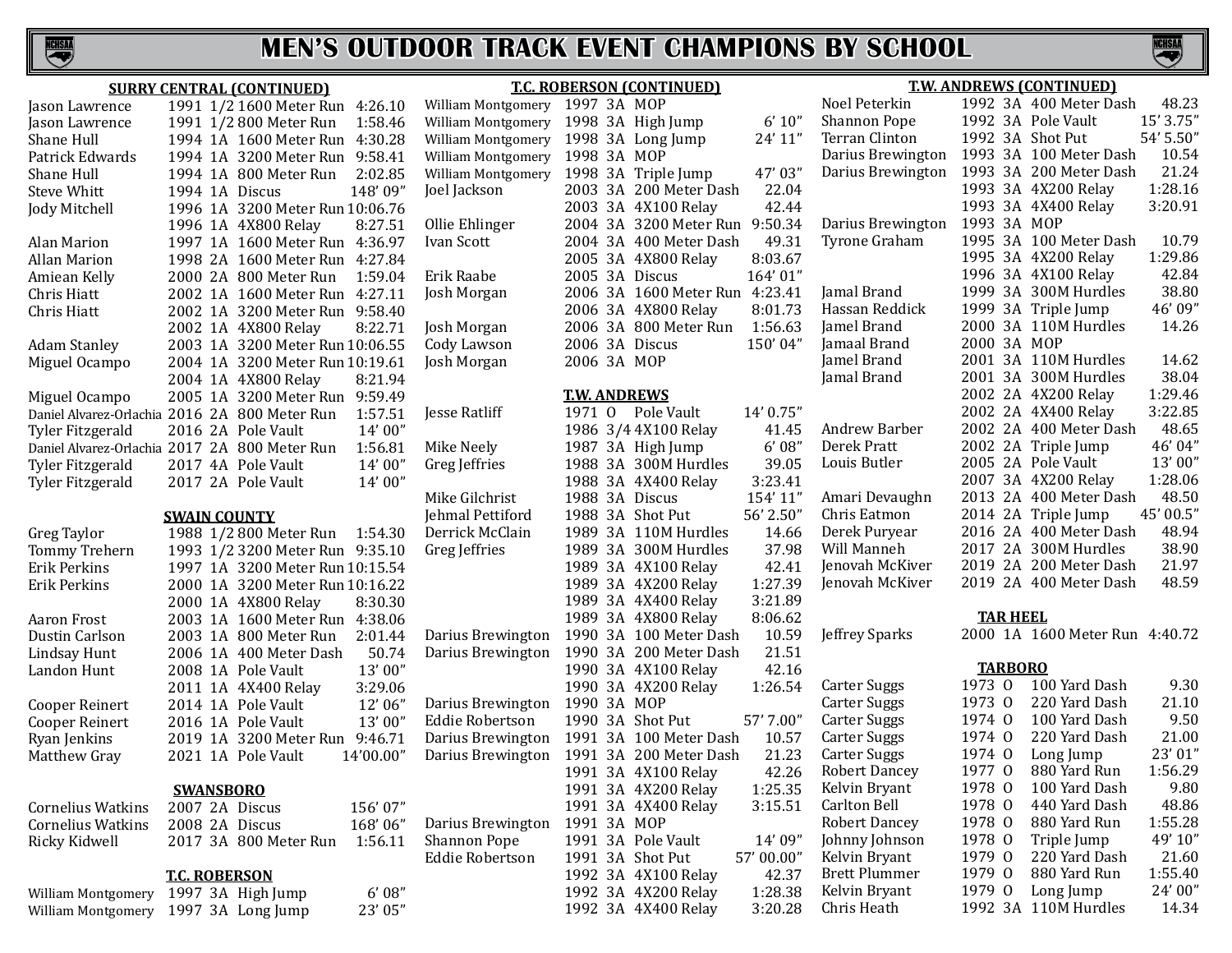# CHSAA

# **MEN'S OUTDOOR TRACK EVENT CHAMPIONS BY SCHOOL**

|                     |                    | <b>TARBORO (CONTINUED)</b> |           | T                     |
|---------------------|--------------------|----------------------------|-----------|-----------------------|
| Chris Heath         |                    | 1992 3A 300M Hurdles       | 39.02     | Jon Weldon            |
| Chris Heath         | 1992 3A MOP        |                            |           | <b>Warren Neely</b>   |
| Chris Heath         |                    | 1992 3A Triple Jump        | 47' 7.25" | Antwan Neeley         |
| <b>Brian Pierce</b> |                    | 1998 2A Pole Vault         | 14'00''   |                       |
| <b>Brian Pierce</b> |                    | 1999 2A Pole Vault         | 14' 10''  | Trevan Davis          |
| Jonathan Bell       |                    | 2000 2A 110M Hurdles       | 14.89     | <b>Trevan Davis</b>   |
|                     |                    | 2009 2A 4X100 Relay        | 43.10     |                       |
|                     |                    | 2010 2A 4X100 Relay        | 42.50     |                       |
| Marcus Johnson      |                    | 2010 2A Discus             | 159'08"   | Trevan Davis          |
| <b>Todd Gurley</b>  |                    | 2011 2A 110M Hurdles       | 14.13     | Darius Little         |
| Kimani McDaniels    |                    | 2019 1A 100 Meter Dash     | 10.88     | Quinton Linds         |
| Kimani McDaniels    |                    | 2019 1A 200 Meter Dash     | 21.77     | D.J. McLendon         |
| Kimani McDaniels    | 2019 1A MOP        |                            |           | Malcolm Knigh         |
|                     |                    | <b>TERRY SANFORD</b>       |           |                       |
| Ken Garrett         | 1968 0             | 100 Yard Dash              | 10.00     |                       |
| Ken Garrett         | 1969 0             | 100 Yard Dash              | 9.90      | Ahmad Garrisc         |
| Richard McDuffie    | 1969 0             | Pole Vault                 | 13'06"    | Will Thomas           |
| Otis Melvin         | 1976 0             | 100 Yard Dash              | 10.10     | Will Thomas           |
| Otis Melvin         | 1976 0             | 220 Yard Dash              | 21.00     |                       |
| Jahmaal Daniel      |                    | 2012 4A 100 Meter Dash     | 10.55     |                       |
| Jahmaal Daniel      |                    | 2013 4A 100 Meter Dash     | 10.56     | James Martin          |
| Philip Hall         |                    | 2013 4A 1600 Meter Run     | 4:13.03   | James Martin          |
| Jahmaal Daniel      |                    | 2013 4A 200 Meter Dash     | 21.39     |                       |
| Philip Hall         |                    | 2013 4A 800 Meter Run      | 1:52.84   |                       |
| Philip Hall         | 2013 4A MOP        |                            |           | Frankie Adams         |
| Jahmaal Daniel      |                    | 2014 3A 100 Meter Dash     | 10.62     | Frankie Adams         |
| Philip Hall         |                    | 2014 3A 1600 Meter Run     | 4:16.11   |                       |
| Jahmaal Daniels     |                    | 2014 3A 200 Meter Dash     | 22.02     |                       |
| Philip Hall         | 2014 3A MOP        |                            |           |                       |
|                     |                    | <b>THOMAS JEFFERSON</b>    |           | Derek Young, JI       |
| Mason Fenner        |                    | 2014 1A High Jump          | 6'04"     |                       |
| Hayden Alexander    |                    | 2016 1A 3200 Meter Run     | 9:46.85   |                       |
|                     |                    |                            |           | <b>Bobby Phillips</b> |
|                     | <b>THOMASVILLE</b> |                            |           | <b>Brad Futrell</b>   |
| Donald Long         | 1983 0             | Pole Vault                 | 13'06"    | Derrick Ross          |
| <b>Brian Payne</b>  |                    | 1988 1/2 300M Hurdles      | 39.05     | Derrick Ross          |
| Andre Irving        |                    | 1989 1/2 High Jump         | 6'08''    | Ben Verchick          |
| Jon Weldon          |                    | 1991 1/2 3200 Meter Run    | 9:50.85   |                       |
| Adil Diggs          |                    | 1992 1/2 110M Hurdles      | 14.95     |                       |
| Jon Weldon          |                    | 1992 1/2 1600 Meter Run    | 4:27.92   | <b>Billy Pearce</b>   |
| <b>Adil Diggs</b>   |                    | 1992 1/2 300M Hurdles      | 39.92     | David Underhil        |
| Jon Weldon          |                    | 1992 1/2 3200 Meter Run    | 9:44.99   |                       |
| <b>Adil Diggs</b>   | 1992 1/2 MOP       |                            |           | <u><b>JULIUS</b></u>  |
| Jon Weldon          |                    | 1993 1/2 1600 Meter Run    | 4:21.95   | Calvin Alston         |
| Jon Weldon          |                    | 1994 2A 1600 Meter Run     | 4:19.54   | Duan Barrino          |
|                     |                    |                            |           |                       |

Jon Weldon 1994 2A 3200 Meter Run 9:27.32

|  | 6'07''                                                                                                                                                                                                                                                                                                                                          |
|--|-------------------------------------------------------------------------------------------------------------------------------------------------------------------------------------------------------------------------------------------------------------------------------------------------------------------------------------------------|
|  | 6'08''                                                                                                                                                                                                                                                                                                                                          |
|  | 43.00                                                                                                                                                                                                                                                                                                                                           |
|  | 10.80                                                                                                                                                                                                                                                                                                                                           |
|  | 22.39                                                                                                                                                                                                                                                                                                                                           |
|  | 42.52                                                                                                                                                                                                                                                                                                                                           |
|  | 1:29.25                                                                                                                                                                                                                                                                                                                                         |
|  |                                                                                                                                                                                                                                                                                                                                                 |
|  | 38.85                                                                                                                                                                                                                                                                                                                                           |
|  | 6'06''                                                                                                                                                                                                                                                                                                                                          |
|  | 22' 04"                                                                                                                                                                                                                                                                                                                                         |
|  | 45'03.50"                                                                                                                                                                                                                                                                                                                                       |
|  | 42.96                                                                                                                                                                                                                                                                                                                                           |
|  |                                                                                                                                                                                                                                                                                                                                                 |
|  | <b>THOMASVILLE (CONTINUED)</b><br>1994 2A MOP<br>1998 1A High Jump<br>1999 1A High Jump<br>2001 1A 4X100 Relay<br>2002 1A 100 Meter Dash<br>2002 1A 200 Meter Dash<br>2002 1A 4X100 Relay<br>2002 1A 4X200 Relay<br>2002 1A MOP<br>2007 1A 300M Hurdles<br>2008 1A High Jump<br>2009 1A Long Jump<br>2021 2A Triple Jump<br>2021 2A 4X100 Relay |

#### **TOPSAIL**

ahmad Garrison 2007 1A Discus 159' 06"<br>2011 2A High Jump 6' 06" 2011 2A High Jump 6' 06"<br>2012 2A High Jump 6' 08" 2012 2A High Jump

#### **TUSCOLA**

1985 O Triple Jump 49' 05"<br>1986 3/4 Triple Jump 49' 05" 1986  $3/4$  Triple Jump

#### **UNION**

2004 1A 300M Hurdles 41.68<br>2004 1A 110M Hurdles 15.92 2004 1A 110M Hurdles 15.92<br>2008 1A 4X100 Relay 43.51 2008 1A 4X100 Relay 43.51<br>2013 1A 4X100 Relay 43.13 2013 1A 4X100 Relay

#### **UNION ACADEMY**

r. 2018 1A Triple Jump 43' 8.25"

#### **UNION PINES**

| Bobby Phillips |  | 1976 0 120 YD Hurdles          | 14.30      |
|----------------|--|--------------------------------|------------|
| Brad Futrell   |  | 1991 1/2 Shot Put              | 50' 11.50" |
| Derrick Ross   |  | 2007 3A High Jump              | 6'08''     |
| Derrick Ross   |  | 2008 3A High Jump              | 6'08''     |
| Ben Verchick   |  | 2019 3A 3200 Meter Run 9:21.57 |            |
|                |  |                                |            |

#### **VAIDEN WHITLEY**

1974 O Discus 165' 00"<br>1975 O Discus 157' 04" 1975 O Discus

#### **CHAMBERS / VANCE (CHARLOTTE)**

1975 O 100 Yard Dash 9.70<br>1999 4A 200 Meter Dash 21.35 1999 4A 200 Meter Dash 21.35<br>2000 4A 100 Meter Dash 10.64 2000 4A 100 Meter Dash

| <u>IULIUS CHAMBERS / VANCE (CHARLOTTE) (CONT)</u> |  |  |  |
|---------------------------------------------------|--|--|--|
|                                                   |  |  |  |

VCHSA

| Robert Boulware |             | 2000 4A 110M Hurdles   | 14.31   |
|-----------------|-------------|------------------------|---------|
| Robert Boulware |             | 2000 4A 300M Hurdles   | 38.06   |
| Robert Boulware |             | 2001 4A 110M Hurdles   | 14.03   |
| Robert Boulware |             | 2001 4A 300M Hurdles   | 37.72   |
| Reggie Hall     |             | 2003 4A 300M Hurdles   | 37.94   |
| Drew Lovette    |             | 2003 4A Pole Vault     | 14'00"  |
| Ricco Bell      |             | 2006 4A 100 Meter Dash | 10.48   |
|                 |             | 2006 4A 4X100 Relay    | 41.52   |
|                 |             | 2006 4A 4X400 Relay    | 3:17.71 |
|                 |             | 2010 4A 4X200 Relay    | 1:27.73 |
| Jarrett Samuels |             | 2010 4A 400 Meter Dash | 48.12   |
| Jarrett Samuels |             | 2010 4A Long Jump      | 23' 09" |
| Jarrett Samuels | 2010 4A MOP |                        |         |
| Erin Jenkins    |             | 2012 4A 300M Hurdles   | 37.92   |

#### **VANCE (HENDERSON)**

| William Southernland 1973 O |               | 880 Yard Run           | 1:55.50 |
|-----------------------------|---------------|------------------------|---------|
| Greg Richardson             | $1981 \Omega$ | 1600 Meter Run 4:15.70 |         |
| Greg Richardson             | 1982 0        | 1600 Meter Run 4:16.58 |         |
| Greg Richardson             |               | 1982 0 800 Meter Run   | 1:51.10 |
| Dennis Waddell              |               | 1987 4A 400 Meter Dash | 47.98   |
|                             |               |                        |         |

#### **VOYAGER ACADEMY**

Luke Bennett 2017 1A 1600 Meter Run 4:30.11 2017 1A 3200 Meter Run 9:48.92

#### **WAKE FOREST (-ROLESVILLE)**

| Christian Bass                          |  | 2015 4A 200 Meter Dash 21.24    |           |
|-----------------------------------------|--|---------------------------------|-----------|
| Todd Morgan                             |  | 1994 3A 3200 Meter Run 9:36.21  |           |
| James Slagel                            |  | 1997 3A 3200 Meter Run 10:02.83 |           |
| Austin Wakefield                        |  | 2000 4A Discus                  | 153'10''  |
|                                         |  |                                 | 53' 9.00" |
| Matthew McDonald 2012 4A 100 Meter (WC) |  |                                 | 29.38     |
| Matthew McDonald 2012 4A 200 Meter (WC) |  |                                 | 1:09.86   |
| Matthew McDonald 2012 4A Discus (WC)    |  |                                 | 26' 03"   |
| Matthew McDonald 2012 4A Shot Put (WC)  |  |                                 | 10' 1.75" |
|                                         |  | 2013 4A 4X100 Relay             | 41.30     |
|                                         |  |                                 |           |

#### **WAKEFIELD**

T.J. Graham T.J. Graham Mitch Mallory Mitch Mallory Elijah Mallory

|                  | 2008–4A–100 Meter Dash             | 10.44      |
|------------------|------------------------------------|------------|
|                  | 2008–4A–200 Meter Dash             | 20.82      |
|                  | 2010  4A  3200 Meter Run   9:14.58 |            |
|                  | 2011 4A 3200 Meter Run 9:13.00     |            |
| 2014 4A Shot Put |                                    | 56' 0.75'' |

#### **WALKERTOWN**

Haji McDaniels 2016 1A Triple Jump 45' 11.5"<br>Denzel Hayes 2017 1A High Jump 6' 06" 2017 1A High Jump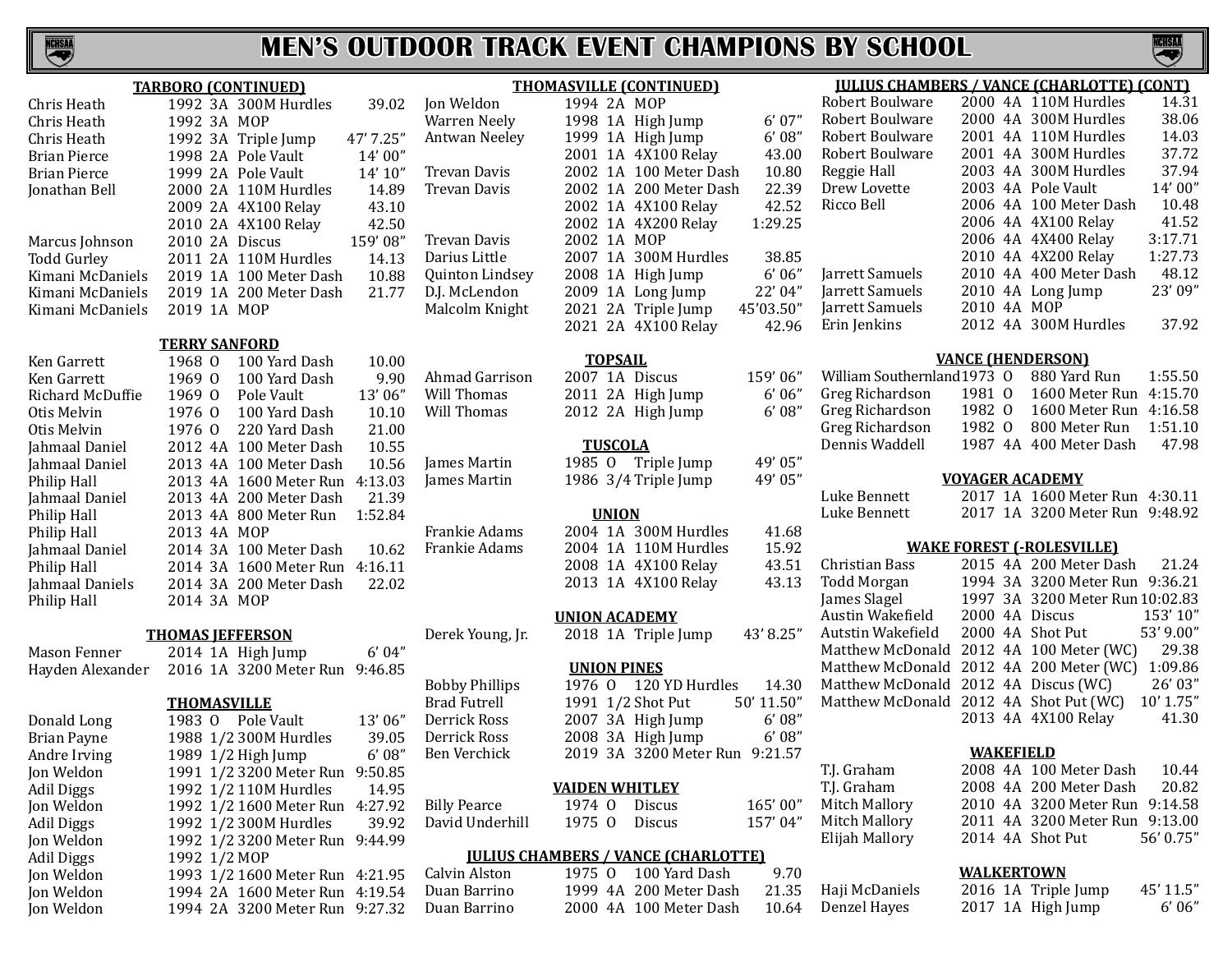

Brian Greer 2000 4A 800 Meter Run 1:56.48

Ricky Brookshire 2000 4A MOP

# **MEN'S OUTDOOR TRACK EVENT CHAMPIONS BY SCHOOL**

**NCHSM** 

|                         | <b>WALKERTOWN (CONTINUED)</b>               |            |                       | <b>WEDDINGTON</b>     |                                               |                |                       |                       | <b>WEST CARTERET (CONTINUED)</b> |                                    |
|-------------------------|---------------------------------------------|------------|-----------------------|-----------------------|-----------------------------------------------|----------------|-----------------------|-----------------------|----------------------------------|------------------------------------|
| Haji McDaniels          | 2017 1A Long Jump                           | 21'10''    | Greg Jachym           |                       | 2002 3A Shot Put                              | 50' 5.50"      | John Crossley         |                       | 2012 3A 800 Meter Run            | 1:54.48                            |
| Haji McDaniels          | 2017 1A Triple Jump                         | 46' 2.5"   |                       |                       | 2004 3A 4X800 Relay                           | 8:07.19        | John Crossley         |                       | 2013 3A 1600 Meter Run           | 4:21.25                            |
|                         |                                             |            | Nick Loper            |                       | 2004 3A Pole Vault                            | 14'06"         | John Crossley         |                       | 2013 3A 800 Meter Run            | 1:54.14                            |
|                         | <b>WALLACE-ROSE HILL</b>                    |            | Brian Burkhardt       |                       | 2005 3A 800 Meter Run                         | 1:57.51        |                       |                       | 2015 3A 4X400 Relay              | 3:19.39                            |
| <b>Emmanuel Carr</b>    | 2000 2A 200 Meter Dash                      | 22.06      | <b>Matthew Conner</b> |                       | 2015 3A 3200 Meter Run 9:37.32                |                | Josh Williams         |                       | 2021 3A Triple Jump              | 44'06.50"                          |
| <b>Emmanuel Carr</b>    | 2001 2A 200 Meter Dash                      | 21.85      | Matthew Conner        |                       | 2016 3A 3200 Meter Run 9:18.41                |                |                       |                       |                                  |                                    |
| <b>Emmanuel Carr</b>    | 2001 2A 400 Meter Dash                      | 49.65      |                       |                       | 2017 3A 4X100 Relay                           | 42.04          |                       | <b>WEST CHARLOTTE</b> |                                  |                                    |
| <b>Terrell Hayes</b>    | 2002 1A Triple Jump                         | 44' 6.5"   |                       |                       | 2017 3A 4X800 Relay                           | 7:58.75        | Ed Camp               | 1967 0                | 440 Yard Dash                    | 50.20                              |
| John Carr               | 2004 1A 100 Meter Dash                      | 10.91      |                       |                       | 2018 3A 4X800 Relay                           | 7:50.82        | Thompson              | 1967 0                | 880 Yard Run                     | 1:58.00                            |
| John Carr               | 2005 1A 100 Meter Dash                      | 11.07      | Kyle Durham           |                       | 2018 3A 800 Meter Run                         | 1:54.63        | Ramondo North         |                       | 1995 4A 200 Meter Dash           | 21.45                              |
| John Carr               | 2005 1A 200 Meter Dash                      | 22.72      | <b>Emerson Douds</b>  |                       | 2019 3A 100 Meter Dash                        | 10.77          |                       |                       | 1995 4A 4X100 Relay              | 42.41                              |
| Chris Miller            | 2009 1A Shot Put                            | 47' 00.50" | <b>Emerson Douds</b>  |                       | 2019 3A 200 Meter Dash                        | 21.78          | Ramondo North         |                       | 1995 4A High Jump                | 6'06''                             |
| Chris Miller            | 2010 1A Shot Put                            | 50' 6.25"  |                       |                       | 2019 3A 4X400 Relay                           | 3:17.92        | Ramondo North         |                       | 1996 4A 110M Hurdles             | 14.44                              |
|                         | 2017 1A 4X100 Relay                         | 43.08      |                       |                       | 2019 3A 4X800 Relay                           | 7:52.18        | Ramondo North         |                       | 1996 4A 200 Meter Dash           | 21.66                              |
|                         |                                             |            | Kyle Durham           |                       | 2019 3A 800 Meter Run                         | 1:51.72        | Ramondo North         |                       | 1996 4A 300M Hurdles             | 38.64                              |
|                         | <b>WARREN COUNTY</b>                        |            | <b>Emerson Douds</b>  | 2019 3A MOP           |                                               |                |                       |                       | 1997 4A 4X800 Relay              | 7:58.88                            |
|                         |                                             | 10.44      | Alec Mock             |                       | 2019 3A Shot Put                              | 53' 8.50"      |                       |                       | 1998 4A 4X800 Relay              | 7:49.07                            |
| Randy Jordan            | 1987 3A 100 Meter Dash                      | 21.20      |                       |                       | 2021 3A 4X800 Relay                           | 7:58.66        |                       |                       | 1999 4A 4X800 Relay              | 7:57.68                            |
| Randy Jordan            | 1987 3A 200 Meter Dash<br>1987 3A Long Jump | 24' 1.25"  |                       |                       |                                               |                | <b>Irving Hunter</b>  |                       | 1999 4A 800 Meter Run            | 1:57.41                            |
| Randy Jordan            |                                             |            |                       | <b>WELDON</b>         |                                               |                | Corey Brown           |                       | 2003 4A 100 Meter Dash           | 10.80                              |
| Randy Jordan            | 1987 3A MOP                                 |            |                       |                       | 1993 1/2 400 Meter Dash                       | 49.19          | Corey Brown           |                       | 2003 4A 200 Meter Dash           | 21.58                              |
| Randy Jordan            | 1988 3A 100 Meter Dash                      | 10.51      | <b>Bruce Smith</b>    |                       |                                               | 1:32.32        |                       |                       | 2003 4A 4X200 Relay              | 1:27.08                            |
| Randy Jordan            | 1988 3A 200 Meter Dash                      | 21.28      |                       |                       | 1994 1A 4X200 Relay<br>1994 1A 400 Meter Dash |                | Corey Brown           | 2003 4A MOP           |                                  |                                    |
| Randy Jordan            | 1988 3A Long Jump                           | 23' 10.75" | <b>Bree Smith</b>     |                       |                                               | 49.13<br>6'04" | Johnathon Hancock     |                       | 2004 4A 200 Meter Dash           | 21.74                              |
| Randy Jordan            | 1988 3A MOP                                 |            | <b>Ysade Sykes</b>    |                       | 2018 1A High Jump                             |                |                       |                       | 2004 4A 4X100 Relay              | 42.13                              |
| Terry Corey             | 1993 1/2 110M Hurdles                       | 14.84      | Ysade Sykes           |                       | 2019 1A High Jump                             | 6'04"          |                       | 2004 4A MOP           |                                  |                                    |
| Maurice Goode           | 1997 2A 100 Meter Dash                      | 10.90      |                       |                       |                                               |                | Johnathan Hancock     |                       |                                  |                                    |
| Tony Henderson          | 1999 2A High Jump                           | 6'06''     |                       | <b>WEST BRUNSWICK</b> |                                               |                | <b>Trenton Guy</b>    |                       | 2005 4A Long Jump                | $23^{\prime}\,10.5^{\prime\prime}$ |
| Tony Henderson          | 2000 2A High Jump                           | 6'08''     | Lonnie Hardy          |                       | 1975 O Long Jump                              | 23' 10"        |                       |                       | 2006 4A 4X200 Relay              | 1:46.20                            |
|                         |                                             |            | Colin Smith           |                       | 1986 1/2 3200 Meter Run 9:53.20               |                | Trenton Guy Jr.       |                       | 2007 4A 100 Meter Dash           | 10.53                              |
|                         | <b>WASHINGTON</b>                           |            | Derek Frink           |                       | 1995 3A High Jump                             | 6' 11"         |                       |                       | 2007 4A 4X100 Relay              | 41.84                              |
| Shane Manuel            | 400 Meter Dash<br>1984 0                    | 48.35      | Corey Hill            |                       | 1996 3A 100 Meter Dash                        | 10.82          |                       |                       | 2007 4A 4X400 Relay              | 3:18.25                            |
| Terrice McClain         | 1996 3A 800 Meter Run                       | 1:58.31    | Jerek Hewett          |                       | 2005 3A 100 Meter Dash                        | 10.40          | Trenton Guy, Jr.      | 2007 4A MOP           |                                  |                                    |
| Keddrain Bowen          | 1997 3A 400 Meter Dash                      | 48.79      | Jerek Hewett          |                       | 2005 3A 200 Meter Dash                        | 21.32          |                       |                       | 2009 4A 4X200 Relay              | 1:27.08                            |
| Stepfon Rodman          | 2014 2A 400 Meter Dash                      | 49.05      | Jerek Hewett          | 2005 3A MOP           |                                               |                |                       |                       |                                  |                                    |
|                         |                                             |            |                       |                       |                                               |                |                       | <b>WEST COLUMBUS</b>  |                                  |                                    |
|                         | <b>WATAUGA</b>                              |            |                       | <b>WEST CALDWELL</b>  |                                               |                | Nate Frink            |                       | 1992 1/2 High Jump               | 6'08''                             |
| Mike Clinebell          | 1986 3/4 3200 Meter Run 9:08.00             |            | Willie Perry          |                       | 2004 2A 100 Meter Dash                        | 10.80          | <b>Travis Leggett</b> |                       | 2008 1A Long Jump                | 21' 08.25"                         |
|                         | 1988 4A 4X800 Relay                         | 7:58.77    | Willie Perry          |                       | 2004 2A 200 Meter Dash                        | 21.89          |                       |                       |                                  |                                    |
| Will Hodges             | 1995 4A 1600 Meter Run 4:17.37              |            |                       |                       | 2004 2A 4X100 Relay                           | 43.07          |                       | <b>WEST CRAVEN</b>    |                                  |                                    |
| Will Hodges             | 1995 4A 3200 Meter Run 9:26.90              |            | <b>Willie Perry</b>   |                       | 2005 2A 100 Meter Dash                        | 10.66          | Ernest Butler         | 1978 0                | Shot Put                         | 58' 2.50"                          |
| Will Hodges             | 1995 4A 800 Meter Run                       | 1:57.53    | <b>Willie Perry</b>   |                       | 2005 2A 200 Meter Dash                        | 21.98          | Lenwood Harris        |                       | 1982 O High Jump                 | 6' 10.5"                           |
| Will Hodges             | 1995 4A MOP                                 |            |                       |                       | 2005 2A 4X200 Relay                           | 1:28.59        | Lamont Cox            |                       | 1991 3A 110M Hurdles             | 14.57                              |
| <b>Ricky Brookshire</b> | 1999 4A 1600 Meter Run 4:23.40              |            |                       |                       |                                               |                | <b>Bobby Cox</b>      |                       | 2003 3A Long Jump                | 22' 7.5"                           |
| <b>Ricky Brookshire</b> | 1999 4A 3200 Meter Run 9:26.55              |            |                       | <b>WEST CARTERET</b>  |                                               |                |                       |                       | 2017 3A 4X200 Relay              | 1:28.03                            |
| Ricky Brookshire        | 2000 4A 1600 Meter Run 4:07.99              |            | <b>Gary Parmeley</b>  |                       | 1977 O High Jump                              | 6'08''         | Josh Moore            |                       | 2018 2A 100 Meter Dash           | 10.93                              |
| <b>Ricky Brookshire</b> | 2000 4A 3200 Meter Run 9:33.90              |            | Jason Newman          |                       | 1990 3A 800 Meter Run                         | 1:57.28        | Josh Moore            |                       | 2018 2A 200 Meter Dash           | 21.96                              |
|                         | 2000 4A 4X800 Relay                         | 7:49.00    | Jason Newman          |                       | 1991 3A 800 Meter Run                         | 1:54.77        |                       |                       |                                  |                                    |
|                         |                                             |            |                       |                       |                                               |                |                       |                       |                                  |                                    |

Anthony Beamon 2003 3A 400 Meter Dash 50.08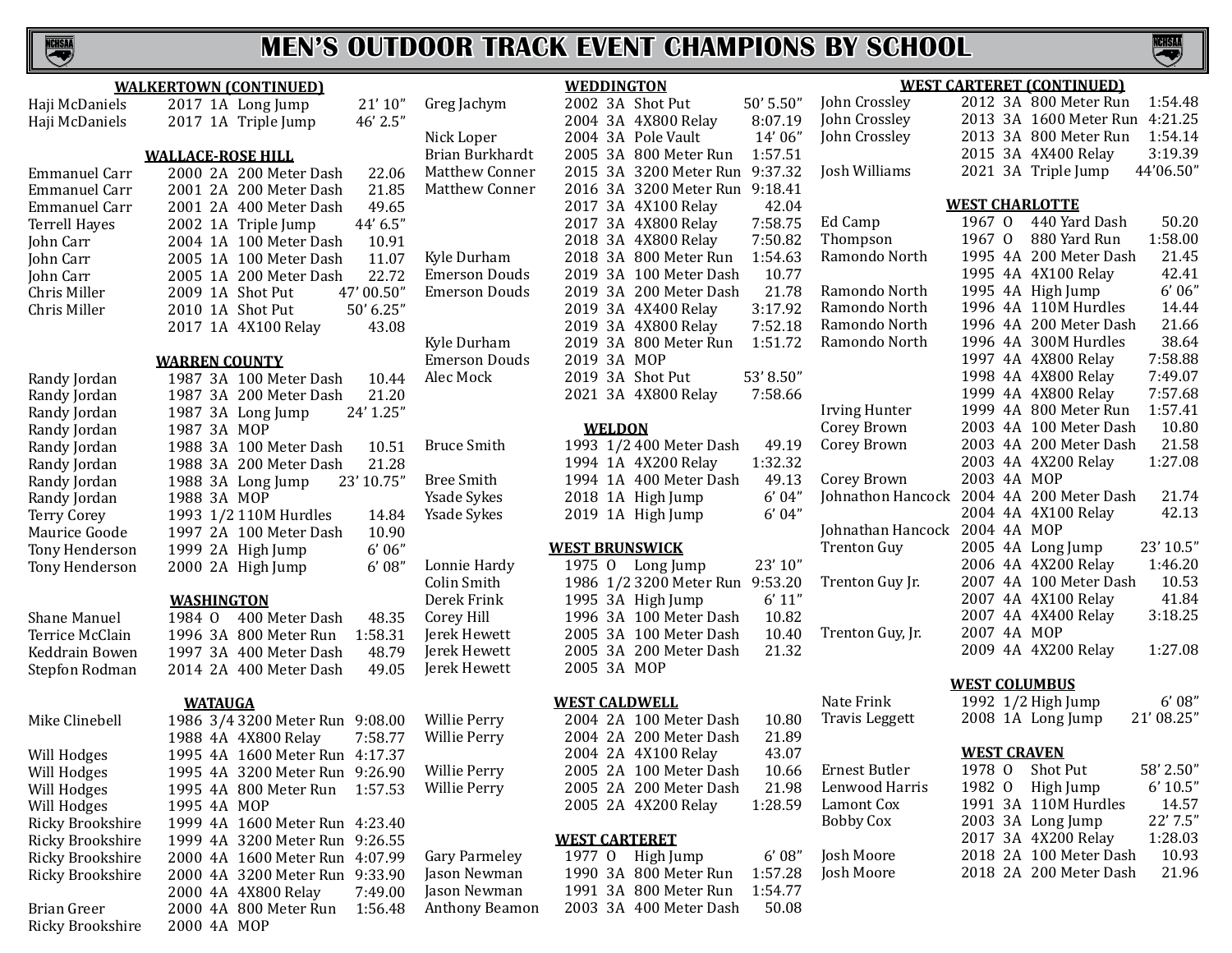

|                         |                     |               | <b>WEST DAVIDSON</b>                       |            |
|-------------------------|---------------------|---------------|--------------------------------------------|------------|
| <b>Brad Briggs</b>      | 1993                |               | 1/2 800 Meter Run                          | 1:57.04    |
| <b>Tony Cooper</b>      | 1995                | 1A            | High Jump                                  | 6' 04"     |
| <b>Brandon Prevette</b> | 1995                | 1A            | Long Jump                                  | 22' 04.25" |
| <b>Brandon Prevette</b> | 1996                | 1A            | Long Jump                                  | 22' 01.3"  |
| Evan Rives              | 1998                | 1A            | 800 Meter Run                              | 2:00.74    |
| Evan Rives              | 1999                | 1A            | 800 Meter Run                              | 2:00.49    |
| Mathew Gibby            | 2000                | 1A            | 800 Meter Run                              | 1:57.81    |
|                         | 2001                | 1A            | 4X400 Relay                                | 3:31.72    |
| Mathew Gibby            | 2001                | 1A            | 800 Meter Run                              | 1:55.23    |
| Mathew Gibby            | 2002                | 1A            | 400 Meter Dash                             | 48.67      |
| Mathew Gibby            | 2002 1A             |               | 800 Meter Run                              | 2:01.40    |
|                         |                     |               |                                            |            |
|                         | <b>WEST FORSYTH</b> |               |                                            |            |
| <b>Robert Bailey</b>    | 1976 0              |               | <b>Discus</b>                              | 169'09"    |
| Joseph Ibrahim          | 2016 4A             |               | High Jump                                  | 6'08''     |
| <b>Austin Harrison</b>  | 2017 4A             |               | <b>Discus</b>                              | 169'06"    |
| Seth Clyburn            | 2017 4A             |               | High Jump                                  | 6'08''     |
| <b>Austin Harrison</b>  | 2017 4A             |               | <b>Shot Put</b>                            | 57' 3.75"  |
|                         |                     |               |                                            |            |
|                         |                     |               | <b>WEST GUILFORD</b>                       |            |
| Lee Shuler              | 1976 0              |               | High Jump                                  | 6' 8.5''   |
|                         |                     |               | <b>WEST HENDERSON</b>                      |            |
| Matt Jones              |                     |               | 1993 3A Pole Vault                         | 13'00"     |
|                         | 2006 2A             |               | 4X400 Relay                                | 3:26.86    |
|                         |                     |               |                                            |            |
|                         | <b>WEST IREDELL</b> |               |                                            |            |
|                         |                     |               | 1998 2A 4X100 Relay                        | 42.51      |
|                         |                     |               |                                            |            |
| <b>Fred Stewart</b>     | 1958 0              |               | <b>WEST MECKLENBURG</b><br><b>Shot Put</b> | 48' 9.50"  |
| <b>Bill Rothwell</b>    | 1963                | $\Omega$      | 120 YD Hurdles                             | 15.10      |
| <b>Jeff Prather</b>     | 1965                |               | 440 Yard Dash                              | 49.20      |
|                         | 1974                | $\mathbf{0}$  | 120 YD Hurdles                             |            |
| <b>Tony Bauler</b>      | 1975                | $\mathbf{0}$  |                                            | 13.70      |
| <b>Anthony Parker</b>   |                     | $\Omega$      | 220 Yard Dash                              | 21.40      |
| Montez Jones            | 1989                | 4Α            | <b>Discus</b>                              | 170'02"    |
| John Leak               | 1991                | 4A            | 300M Hurdles                               | 38.31      |
|                         |                     |               | <b>WEST MONTGOMERY</b>                     |            |
| Dwaine Carpenter        | 1995                | $2\mathrm{A}$ | High Jump                                  | 6' 04"     |
|                         | 1997                | 2A            | 4X100 Relay                                | 43.17      |
| Dominique Drake         | 2009                | 1A            | <b>Discus</b>                              | 144'01"    |
| Herbert Robinson        | 2010                | 1A            | 100 Meter Dash                             | 10.97      |
| Herbert Robinson        | 2011                | 1A            | 200 Meter Dash                             | 22.03      |
|                         | 2011                | 1A            | 4X200 Relay                                | 1:29.79    |
| Jaquil Capel            | 2012                | 1A            | 200 Meter Dash                             | 22.03      |
|                         | 2015 1A             |               | 4X100 Relay                                | 43.69      |
|                         |                     |               | 2016 1A 4X100 Relay                        | 43.29      |

2016 1A 4X100 Relay

# 3:31.72<br>1:55.23 3:26.86

# Nathan Pardo 1989 1/2 Pole Vault 13' 7.5" R<br>
Iason Taylor 1994 2A 800 Meter Run 1:58.23 R

| WESTERN ALAMANCE                  |         |    |                         |          |  |  |  |
|-----------------------------------|---------|----|-------------------------|----------|--|--|--|
| Scott Grell                       |         |    | 1987 3A 110M Hurdles    | 14.60    |  |  |  |
| Scott Grell                       |         |    | 1987 3A 300M Hurdles    | 37.80    |  |  |  |
| Eric Sellars                      | 1990    | 3A | Pole Vault              | 13'06"   |  |  |  |
| Albert Royster                    |         |    | 1992 3A 800 Meter Run   | 1:54.93  |  |  |  |
|                                   |         |    |                         |          |  |  |  |
|                                   |         |    | <b>WESTERN GUILFORD</b> |          |  |  |  |
| Jeff Wilson                       |         |    | 1986 3/4 110M Hurdles   | 14.25    |  |  |  |
| Fred Richardson                   |         |    | 1992 3A Long Jump       | 22' 9.5" |  |  |  |
| <b>Bobby Tisdale</b>              |         |    | 1993 3A 110M Hurdles    | 14.40    |  |  |  |
|                                   |         |    | 2001 3A 4X400 Relay     | 3:23.40  |  |  |  |
| Adam McGugan                      |         |    | 2001 3A 800 Meter Run   | 1:55.74  |  |  |  |
| Antwan Graves                     | 2003 2A |    | 110M Hurdles            | 14.62    |  |  |  |
|                                   |         |    |                         |          |  |  |  |
|                                   |         |    | <b>WESTERN HARNETT</b>  |          |  |  |  |
| Shannon Reynolds                  |         |    | 1987 3A 1600 Meter Run  | 4:19.11  |  |  |  |
| Shanon Reynolds                   |         |    | 1988 3A 3200 Meter Run  | 9:34.52  |  |  |  |
| Ashkan Bashardoost 2004 2A Discus |         |    |                         | 160'01"  |  |  |  |
| Daryle Morgan                     | 2009 3A |    | Shot Put                | 56'8.00" |  |  |  |
| Joseph Matthews                   |         |    | 2010 3A High Jump       | 6'06''   |  |  |  |
| Mateius Brown                     |         |    | 2013 3A Discus          | 155'09"  |  |  |  |
|                                   |         |    |                         |          |  |  |  |
|                                   |         |    |                         |          |  |  |  |
|                                   |         |    |                         |          |  |  |  |

| <b>WEST ROWAN</b> |        |  |                        |           |  |  |
|-------------------|--------|--|------------------------|-----------|--|--|
| Jeff Hutchinson   | 1980 O |  | 1600 Meter Run 4:08.01 |           |  |  |
| Zac Cohen         |        |  | 1996 2A Discus         | 172'07"   |  |  |
| Jovan Quarles     |        |  | 1999 3A 110M Hurdles   | 14.74     |  |  |
| Kendall High      |        |  | 2002 3A Discus         | 155'02"   |  |  |
| Jason Williams    |        |  | 2002 3A High Jump      | 6'08''    |  |  |
| Mark Sturgis      |        |  | 2002 3A Triple Jump    | 47' 9.5"  |  |  |
| Jason Williams    |        |  | 2003 3A High Jump      | 6' 10''   |  |  |
| Mark Sturgis      |        |  | 2003 3A Triple Jump    | 47' 2.25" |  |  |
| Daishon Barger    |        |  | 2010 3A 110M Hurdles   | 14.39     |  |  |
| Lamont Savage     |        |  | 2006 3A Long Jump      | 23' 07"   |  |  |

#### **WEST STANLY**

Mike Helms 1990 1/2 3200 Meter Run 9:43.32<br>Daniel Poole 1995 2A 3200 Meter Run 9:47.51 1995 2A 3200 Meter Run 9:47.51

#### **WEST STOKES**

Drew Tucker 2006 2A 800 Meter Run 1:52.73<br>Drew Tucker 2007 2A 800 Meter Run 1:54.21 Drew Tucker 2007 2A 800 Meter Run 1:54.21<br>
Iason Barber 2013 2A 800 Meter Run 1:58.34 Jason Barber 2013 2A 800 Meter Run 1:58.34 2019 2A Long Jump

#### **WEST WILKES**

Jason Taylor 1994 2A 800 Meter Run 1:58.23<br>Samuel Allen 2013 1A High Jump 6'08" Samuel Allen 2013 1A High Jump 6' 08"<br>Matt Layne 2013 1A Pole Vault 14' 00" 2013 1A Pole Vault

#### **WESTERN ALAMANCE**

| Jeff Wilson     |  | 1986 3/4 110M Hurdles | 14.25      |
|-----------------|--|-----------------------|------------|
| Fred Richardson |  | 1992 3A Long Jump     | $22'$ 9.5" |
| Bobby Tisdale   |  | 1993 3A 110M Hurdles  | 14.40      |
|                 |  | 2001 3A 4X400 Relay   | 3:23.40    |
| Adam McGugan    |  | 2001 3A 800 Meter Run | 1:55.74    |
| Antwan Graves   |  | 2003 2A 110M Hurdles  | 14.62      |
|                 |  |                       |            |

| Shannon Reynolds                  |  | 1987 3A 1600 Meter Run 4:19.11 |          |
|-----------------------------------|--|--------------------------------|----------|
| Shanon Reynolds                   |  | 1988 3A 3200 Meter Run 9:34.52 |          |
| Ashkan Bashardoost 2004 2A Discus |  |                                | 160'01"  |
| Daryle Morgan                     |  | 2009 3A Shot Put               | 56'8.00" |
| Joseph Matthews                   |  | 2010 3A High Jump              | 6'06''   |
| Mateius Brown                     |  | 2013 3A Discus                 | 155'09"  |

# **WESTERN HARNETT (CONTINUED)**

Ian Adams Chase Miller Chase Miller Chase Miller Chase Miller Terry Hayes

| Matejus Brown       |                  |  | 2014 3A Discus          | 1691061   |  |  |
|---------------------|------------------|--|-------------------------|-----------|--|--|
| Asher Prince        |                  |  | 2018 3A Discus          | 175'07"   |  |  |
| Asher Prince        |                  |  | 2018 3A Shot Put        | 53' 9.25" |  |  |
|                     |                  |  |                         |           |  |  |
|                     | <b>WHITE OAK</b> |  |                         |           |  |  |
| <b>Stanley Monk</b> | 1984 0           |  | Discus                  | 170'02"   |  |  |
| Mike Schell         |                  |  | 1984 O Pole Vault       | 14'00''   |  |  |
| Jemal Jones         |                  |  | 1986 1/2 400 Meter Dash | 49.00     |  |  |
| Jemal Jones         |                  |  | 1988 1/2 100 Meter Dash | 10.96     |  |  |
|                     |                  |  | 2001 3A 4X800 Relay     | 8:08.13   |  |  |
| Marques Wollford    |                  |  | 2002 3A 400 Meter Dash  | 48.76     |  |  |
| Nate Styron         |                  |  | 2004 3A 800 Meter Run   | 1:57.61   |  |  |
| Ryan Oakes          |                  |  | 2006 3A Pole Vault      | 14'03''   |  |  |
| Ryan Oakes          |                  |  | 2007 3A Pole Vault      | 15'00"    |  |  |
| Darryl Williams     |                  |  | 2008 3A 100 Meter Dash  | 10.65     |  |  |
| Darryl Williams     |                  |  | 2008 3A 200 Meter Dash  | 21.45     |  |  |
| <b>Brett Parks</b>  |                  |  | 2017 3A Pole Vault      | 15' 03"   |  |  |
|                     |                  |  | 2018 3A 4X400 Relay     | 3:18.67   |  |  |
|                     |                  |  |                         |           |  |  |
| WHITEVILLE          |                  |  |                         |           |  |  |
|                     |                  |  | 1986 1/2 4X100 Relay    | 43.01     |  |  |
|                     |                  |  |                         |           |  |  |

|                                        | 1986 1/2 4X100 Relay    | 43.01       |
|----------------------------------------|-------------------------|-------------|
| Roosevelt Colson                       | 1987 1/2 200 Meter Dash | 21.87       |
| Robert Cunningham 1989 1/2 Long Jump   |                         | 23' 04"     |
| Robert Cunningham 1989 1/2 MOP         |                         |             |
| Robert Cunningham 1989 1/2 Triple Jump |                         | $50'$ 9.25" |
|                                        | 1992 1/2 4X100 Relay    | 43.50       |
| Rachon Shirden                         | 1992 1/2 Shot Put       | 47' 9.25"   |
|                                        |                         |             |

#### **WILKES CENTRAL**

|  | 1987 3A 4X100 Relay             | 42.36     |
|--|---------------------------------|-----------|
|  | 1995 3A Triple Jump             | 46' 8.5"  |
|  | 2009 2A 1600 Meter Run 4:58.68  |           |
|  | 2009 2A 3200 Meter Run 9:58.68  |           |
|  | 2010 2A 1600 Meter Run 4:28.28  |           |
|  | 2010 2A 3200 Meter Run 10:04.00 |           |
|  | 2021 2A Long Jump               | 22'04.50" |
|  |                                 |           |

#### **WALTER M. WILLIAMS**

| Chris Mitchell    |  | 1993 4A 800 Meter Run          | 1:57.36   |
|-------------------|--|--------------------------------|-----------|
|                   |  | 1995 3A 4X400 Relay            | 3:25.93   |
| Kreg Carter       |  | 2006 3A Shot Put               | 54' 1.00" |
| Isaiah Moore      |  | 2011 3A 110M Hurdles           | 14.24     |
|                   |  | 2018 3A 4X100 Relay            | 41.87     |
|                   |  | 2018 3A 4X200 Relay            | 1:26.53   |
| Tavores Vanhook   |  | 1993 4A High Jump              | 6' 10''   |
| Lamont Watlington |  | 1996 3A High Jump              | 6'08''    |
| Ryan Motondo      |  | 2021 3A 3200 Meter Run 9:22.50 |           |
|                   |  |                                |           |